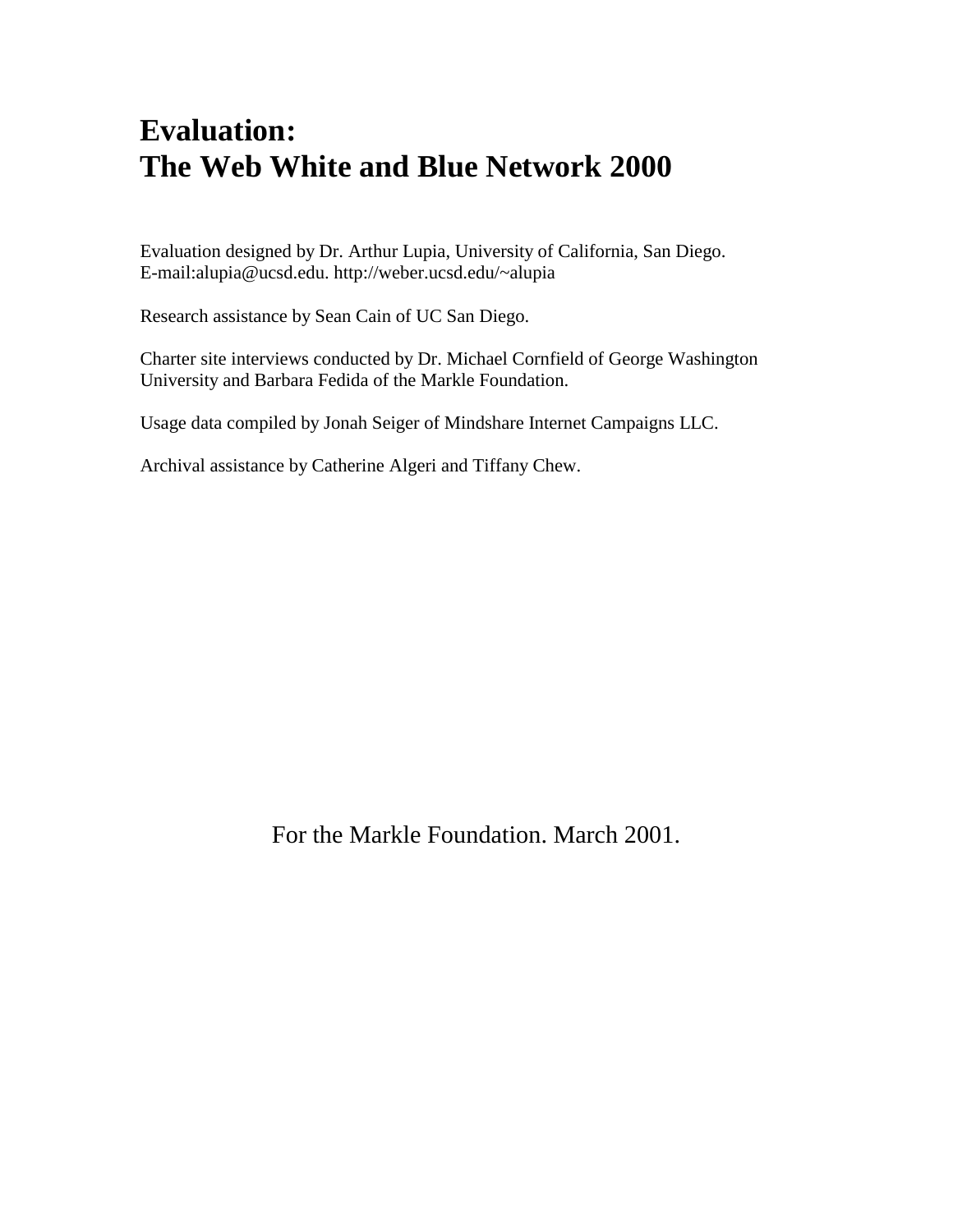# Table of Contents

| $\mathbf{1}$<br>Acknowledgements |                                                          |     |
|----------------------------------|----------------------------------------------------------|-----|
| <b>Executive Summary</b>         |                                                          |     |
| $\mathbf{I}$ .                   | Introduction                                             | 23  |
| П.                               | Web White and Blue Year 2000 Usage Statistics            | 35  |
| III.                             | Interviews with the Charter Sites (by Michael Cornfield) | 46  |
| IV.                              | Evaluating the Impact on Users                           | 58  |
| V.                               | <b>Voluntary User Survey</b>                             | 67  |
| VI.                              | <b>Internet Poll</b>                                     | 88  |
| VII.                             | <b>Laboratory Experiments</b>                            | 109 |
| About the Author                 |                                                          |     |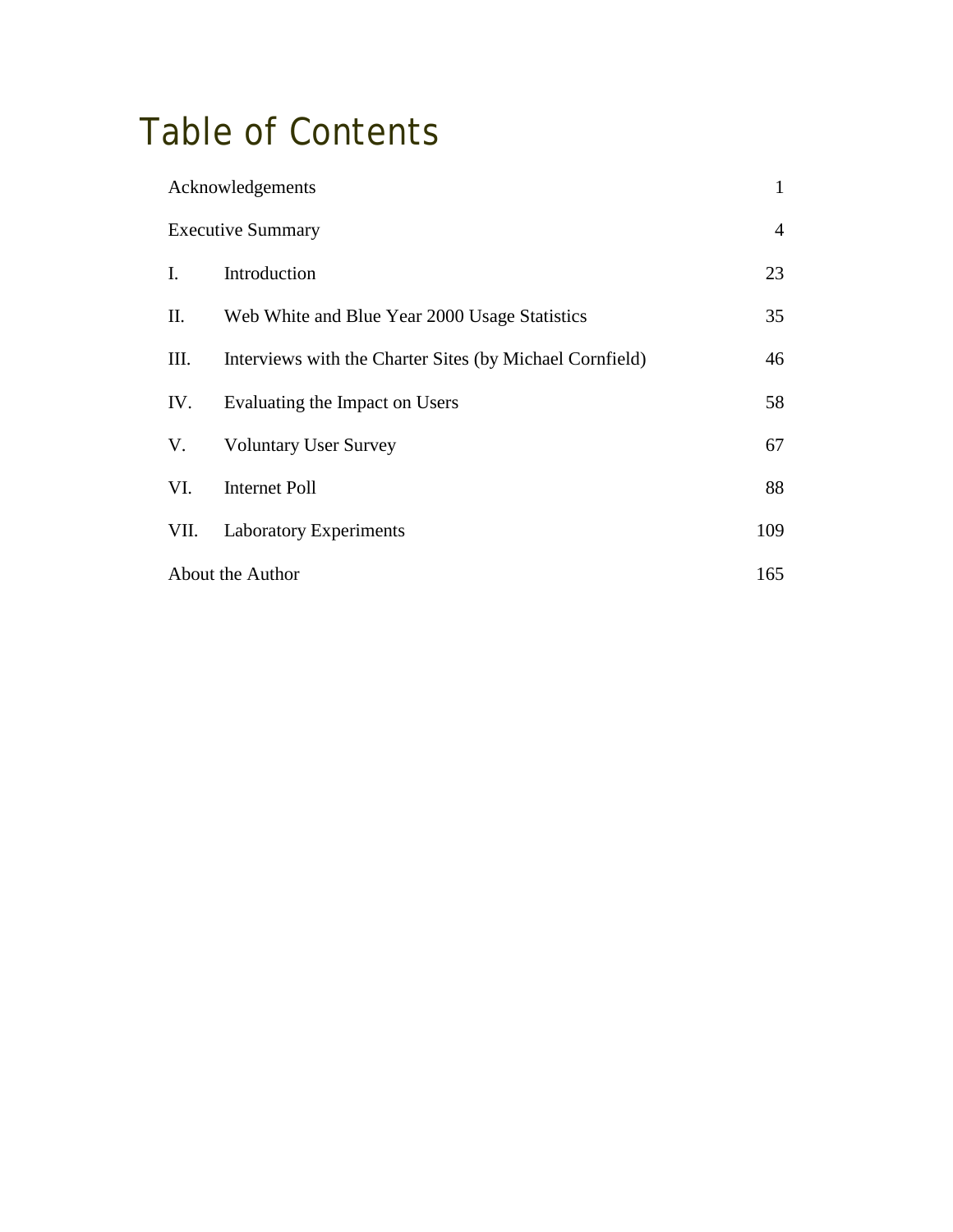## Acknowledgements

 In the final week of July 2000, I received a telephone call from the Markle Foundation. The foundation wanted to conduct an innovative and rigorous evaluation of a project called Web White and Blue. Its goal was to learn about how the project affected two audiences – the 17 Web White and Blue charter sites and the growing universe of Internet users. It also wanted evidence and insights about the impact of political web sites that it could share with a broader audience. In particular, Markle challenged me to create evaluative instruments that could help those who attempt to provide or obtain political information from the Internet work with greater efficiency and effectiveness. By the final week of August, I developed an evaluative strategy that could accomplish Markle's goals.

 From the end of August through Election Day, many people worked hard to help the evaluation succeed. At Markle, I was able to draw from the talent and good grace of Barbara Fedida and Tracy Calvan on an almost daily basis. Markle's financial team, Karen Byers and Suzie Siegel, were able to draw and deliver a complex set of contracts with multiple vendors in very short order. Julia Moffett and Amy Wolfcale gave sound advice regarding the evaluation's public face and Florence Gibbs' tremendous skills in multimedia were critical in helping me present the evaluation to the Markle Board of Directors. Zoë Baird leads this remarkable group with strong vision and sound leadership. Her contributions to my conceptualization of the project were particularly important to its success and I appreciate her support.

 Markle assembled a talented team of journalists, political insiders, and Internet pioneers to build and maintain Web White and Blue. Each member of this team was helpful to me at critical moments in the evaluation and I am thankful for their efforts. I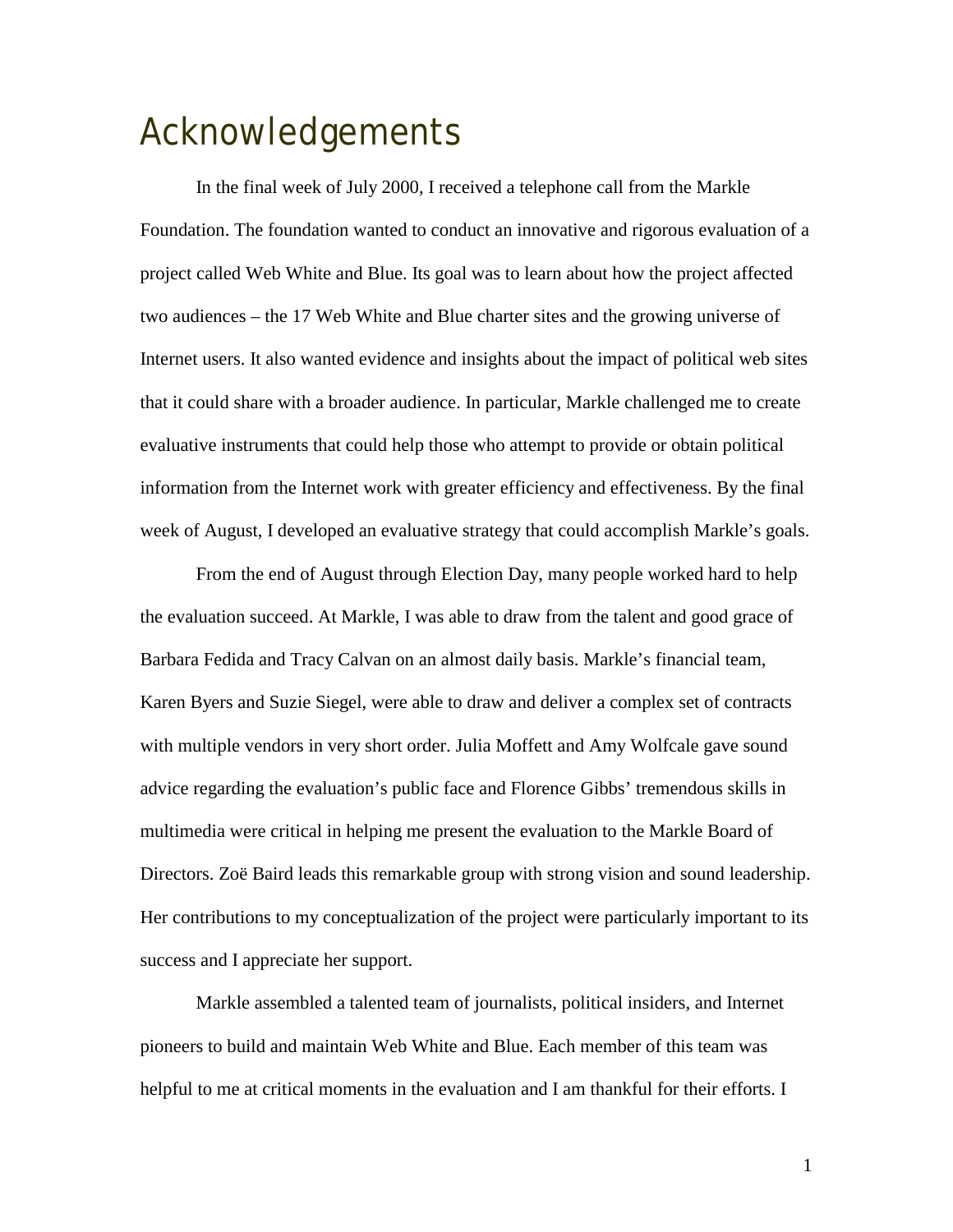learned many important lessons about the goals and structure of the project by listening in on the team's planning meetings, which usually took the form of very professional and constructive teleconferences. The main participants in these meetings were Doug Bailey, Mike McCurry, Jonah Seiger, Steven Clift, and the Markle personnel named above. Each was extraordinarily generous in their support of the evaluation.

 The University of California, San Diego is another organization whose support was essential for this evaluation to proceed. Sean Cain, a Ph.D. student in Political Science and the lead research assistant on this project, was instrumental in the execution and data analysis portions of the activities described in this report. In December, Catherine Algeri and Tiffany Chew joined the analysis team through the UCSD Faculty Mentors program. Penny Cumbey, the Political Science department's fiscal supervisor, worked diligently and quickly on important contractual matters. Jeff Fritsch, the department's computing specialist, and Timothy Groeling gave sound advice on several occasions and helped with key technical aspects of the operation. Tony Wood and Rick Accurso from the university's Academic Computing division helped me to construct a new kind of Internet laboratory on very short notice. They also worked hard to ensure that the unique software configuration that my experiments required were up, running, and protected for the duration of my data collection. The entire staff at UCSD's Center for Library & Instructional Computing Services maintained and secured the lab for the duration of the study. Several other university departments, notably Contracts and Grants and Human Subjects, acted with great effectiveness to help a project whose potential value they recognized quickly. Christopher Den Hartog, David Leitch, Rafael Vergara and Laura Wimberly assisted with subject recruitment. I also deeply appreciate the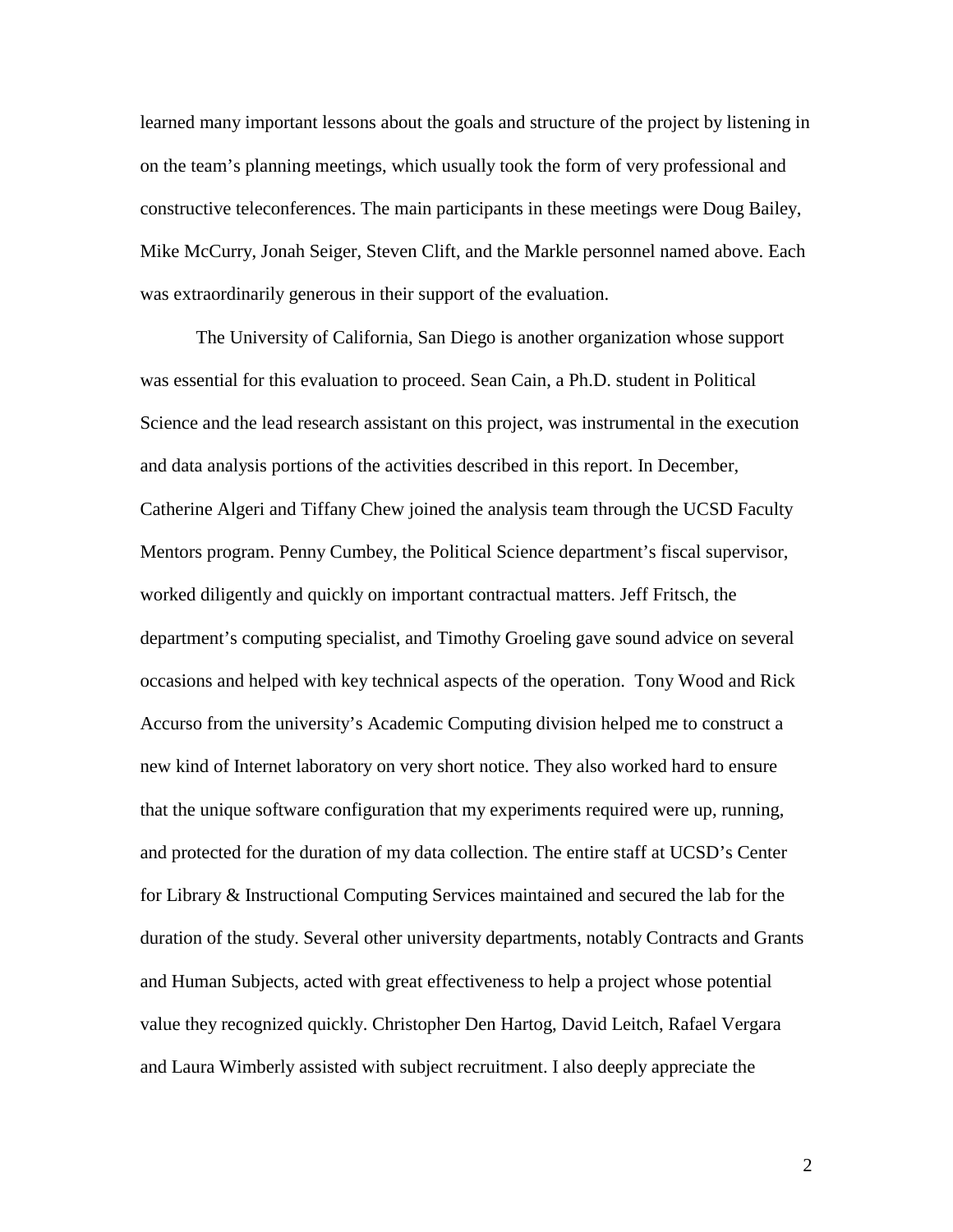support of the Political Science department, who partially funded Sean Cain for the period in which he worked on the evaluation and also provided the space in which Sean and I did much of the work for the evaluation.

 Knowledge Networks ran important part of the evaluation. Even though I presented them with a tight schedule and new technological challenges, they proved themselves up to the challenges I posed. I particularly appreciate the assistance of Ellen Veccia, who helped draw up the contract, and Richard "Chip" Feldon, with whom I worked on a wide-range of technical issues.

 In the last six months, I have also drawn from the expertise of a wide range of leading academic minds including R. Michael Alvarez, Nancy Burns, James Druckman, James Hamilton, Shanto Iyengar, Jon Krosnick Diana Mutz, Russell Neuman, and Samuel L. Popkin. Michael Cornfield was particularly gracious throughout the months of this evaluation, giving me advice on a range of important topics. He and Barbara Fedida did the heavy lifting on the charter site interviews and I am fortunate to have worked with them. Finally, I owe a debt of gratitude to my family for their support of my desire to undertake this project.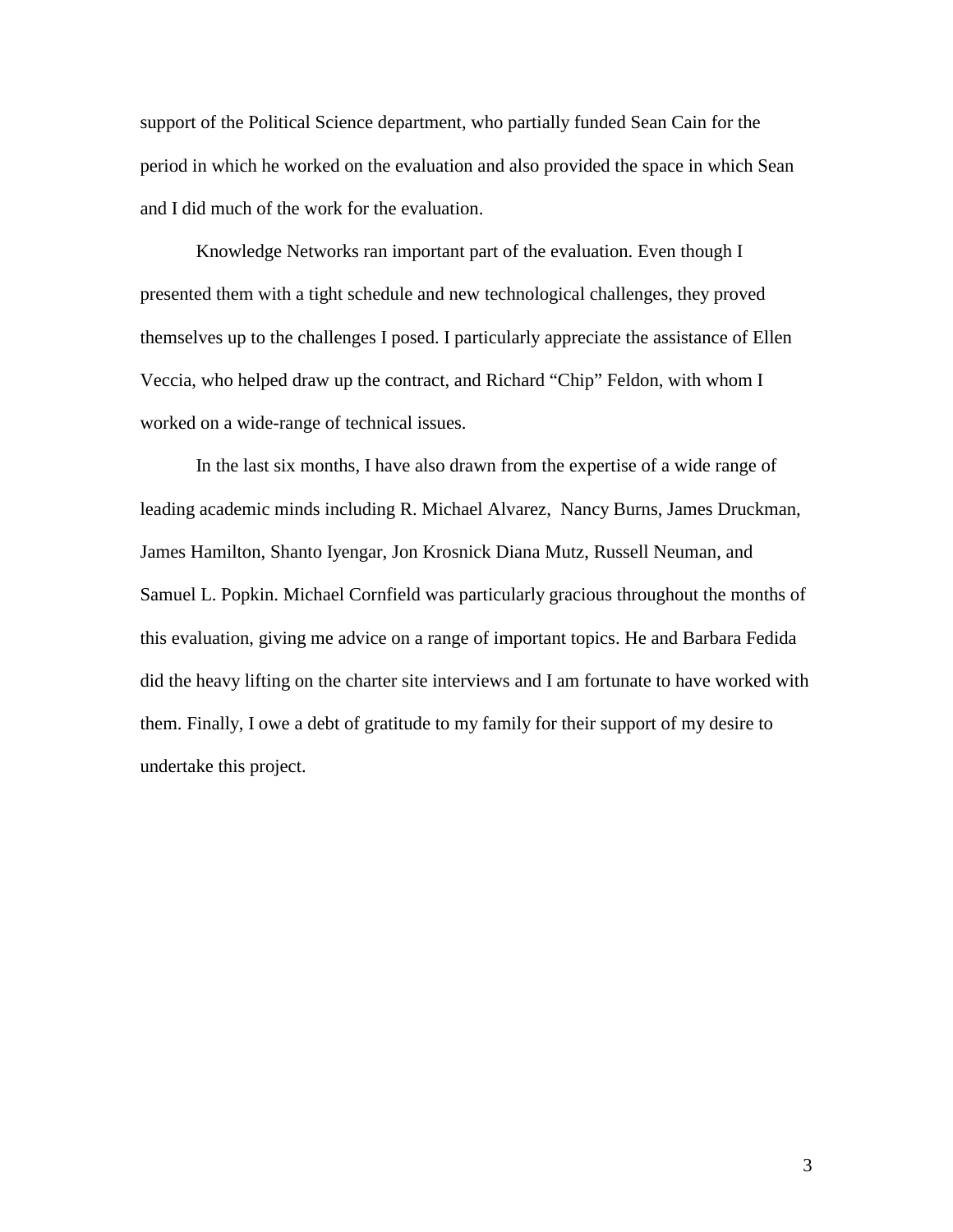# Executive Summary

### Background on Web White and Blue

"Web White & Blue 2000, a project of the Markle Foundation, was a non-partisan consortium of 17 of the largest Internet news and news organizations who came together to highlight the potential of the Internet to expand citizen participation in our democracy.

A centerpiece of Web White & Blue 2000 was the first-ever online presidential debate which ran from October 1 through November 8, 2000 and was carried simultaneously on the 17 sites on the Web White & Blue network. The presidential campaigns of George W. Bush, Al Gore, Pat Buchanan, Harry Browne, Howard Phillips and John Hagelin participated in this historic Internet event. The debate exchanges contained two parts: a Message of the Day from the campaign and a response to a Question of the Day submitted by an Internet user. Responses could take any form (video, audio, text, or links to a candidate's web site), and were not limited in length. Each campaign was permitted a rebuttal to their opponent's message of the day and question of the day responses.

In addition to the Rolling Cyber Debate, Web White & Blue 2000 featured a daily selection of links to online political information from the 17 charter sites known as the Best of the Best, a Featured Non-Profit Site of the Week, and a directory of state-by-state election information."

From the "WWB Traffic Report" by Jonah Seiger

The Charter Sites of the Web White and Blue Network

- ABCNews.com
- America Online
- Excite
- CNN.com
- FOXNews.com
- I-Village.com
- MSN.com
- MSNBC.com
- Netnoir.com
- MTV.com
- NPR.com
- The New York Times on the web
- Oxygen.com
- PBS.com
- WashnigtonPost.com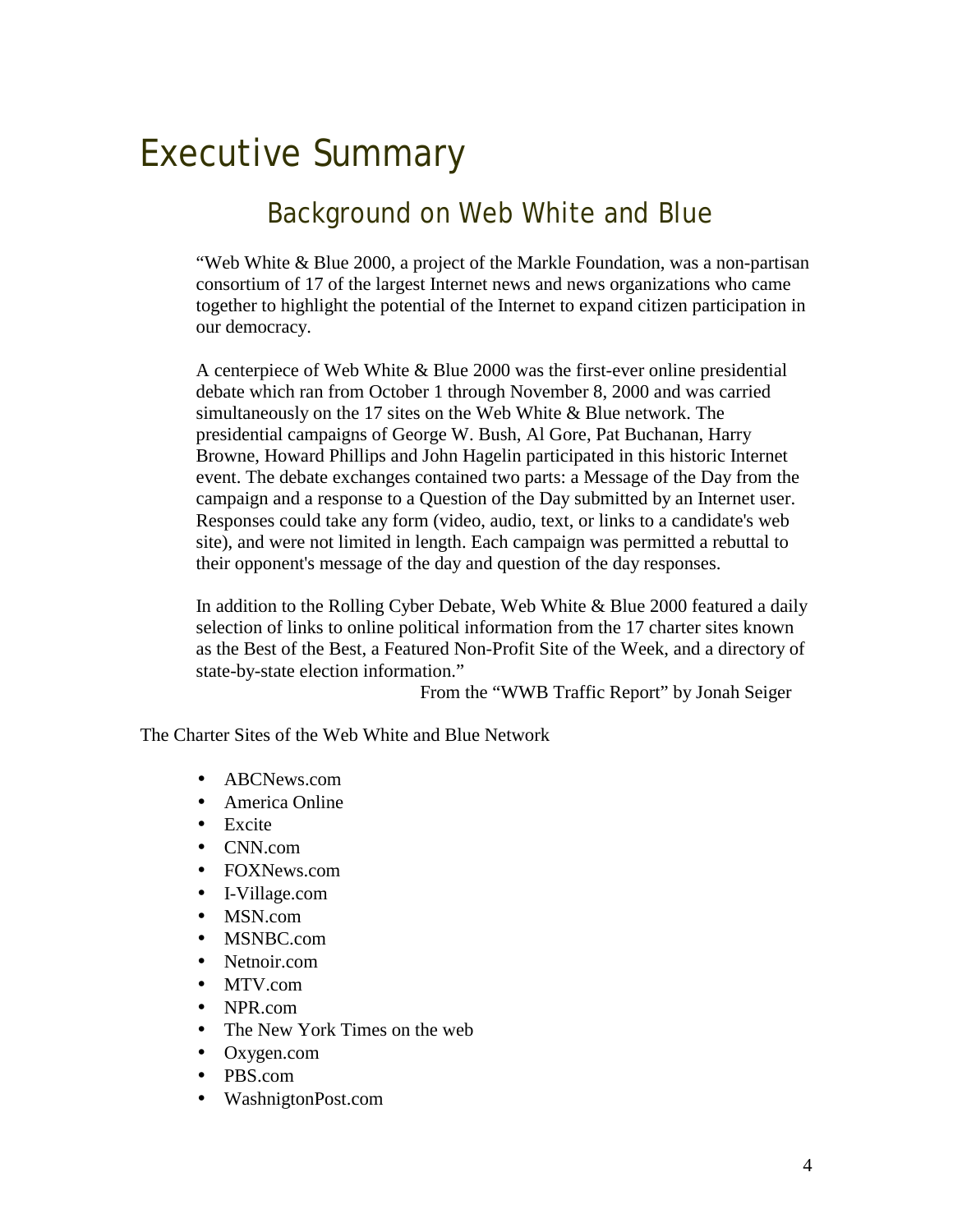- USAToday.com
- Yahoo.com

Web White and Blue is a Markle Foundation attempt to use the power of new and emerging communication for the public good. Like its other projects, Markle pursues this goal through a range of activities including analysis, research, public information and the development of innovative media products and services. Web White and Blue is but one example of a project that Markle has created and operated - using not only grants but also investments and strategic alliances with non-profits and businesses to accomplish its desired ends.

To manage Web White and Blue, Markle assembled a bi-partisan team with diverse talents. Leading the team are Zoë Baird, Markle Foundation President, who helped to conceptualize and implement the project; Markle Foundation Chief Strategic Officer and Managing Director Julia Moffett, who assembled the management team; and Markle Foundation Director of Project Development Barbara Fedida Brill, who serves as the Web White and Blue Project Director. The outside members of the team include seasoned political veterans such as Grassroots.com CEO and former White House Press Secretary Mike McCurry, a Democrat, and Doug Bailey, a Republican and founder of FreedomChannel.com and The Hotline. Jonah Seiger, co-founder of Mindshare Internet Campaigns LLC, manages Web White & Blue's Internet strategy. During the 2000 election cycle, Peter Orvetti, formerly of National Journal's Cloakroom and National Journal's Technology Daily, oversaw the editing of Web White & Blue content. Steven Clift leads Web White & Blue outreach and site recruitment efforts.

Evaluation Goals and Components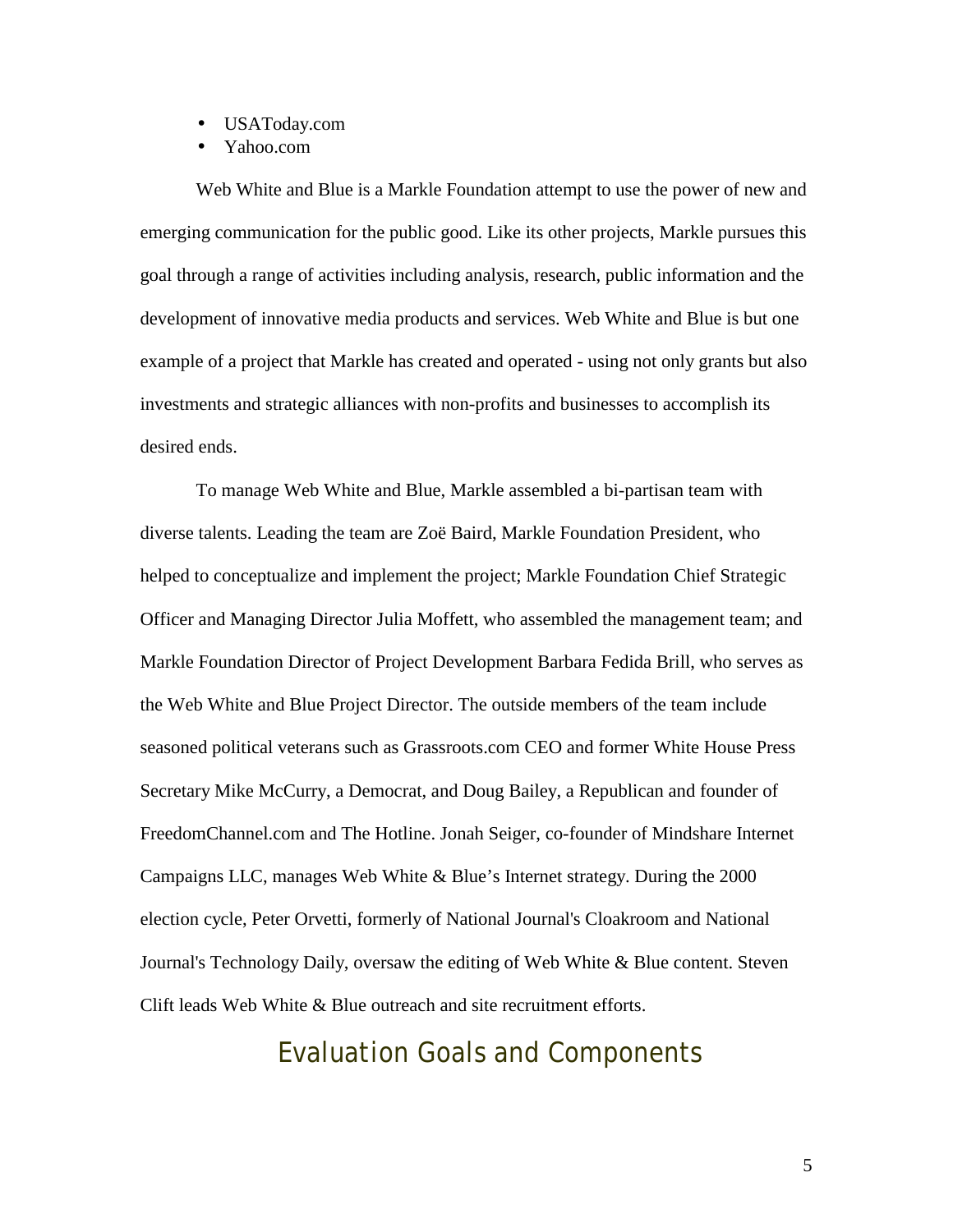The Markle Foundation, Web White and Blue's management team, and Web White and Blue's 17 charter sites put substantial effort into building and maintaining the Web White and Blue network. To better understand the effect of this collaboration and to build a strong foundation for future efforts, the Markle Foundation engaged in a multifaceted evaluation of Web White and Blue 2000. The evaluation was conducted with the following questions in mind:

How did participation in the WWB network affect the charter sites?

Did the WWB network affect the expectations or behaviors of those who used it?

Where do users and the charter sites want WWB to go from here?

Answers to these questions serve several purposes. First and foremost, it provides data critical to determining how to enhance the effectiveness and efficiency of Web White and Blue endeavors. Second, the evaluation fills a critical gap in scientific knowledge about what and how citizens learn about politics from the Internet. As a result, the evaluation is designed to provide broad audiences with new insights on how the Internet changes politics.

The evaluation has five main components:

- Web White and Blue network usage statistics,
- a voluntary user survey,
- in-depth interviews with representatives of the charter sites,
- Internet-based interviews with a random sample of Americans that gauge the effect of particular web sites across broad populations, and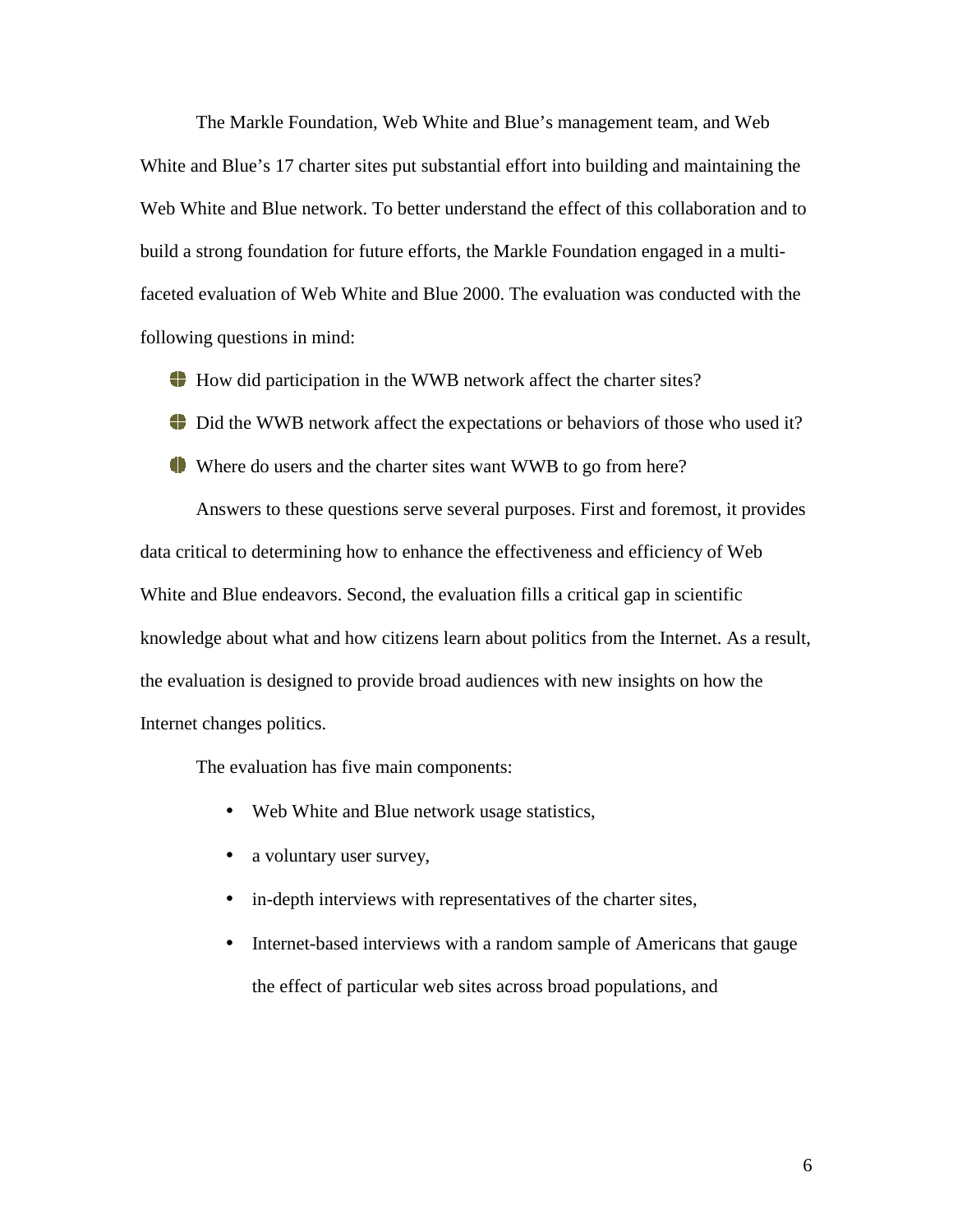• laboratory experiments that reveal how differences between web sites affect the extent to which they change users' political beliefs and behaviors.

Each component of the evaluation provides a key piece of information regarding how the Web White and Blue network affected the charter sites that contributed to it or citizens at large. Some of these components, such as usage statistics and the voluntary user survey on webwhiteblue.org, are standard fare for evaluations of Internet entities. Other components, such as the Internet-based interviews and laboratory experiments, add innovative social scientific methods to this evaluation. Collectively, the five components clarify the impact of the Web White and Blue network. They reveal which aspects of Web White and Blue boost user confidence in the quality of political information online, raise user interest in the campaigns, and spur political learning. They also show which aspects of the site were most successful in the eyes of the charter sites. This executive summary lays out the main themes of the evaluation and highlights a few of its findings.

#### Charter Site Interviews

A critical component of the evaluation is to learn about Web White and Blue from the perspective of its 17 charter sites. Barbara Fedida and Michael Cornfield interviewed representatives from Web White and Blue network Charter Sites. The interviews, designed to be 45-60 minutes in length, cover four main areas – *Working with WWB*, *Effect of the Partnership*, *Rolling Cyber Debate and Best of the Best*, and *The Future*.

The following headlines emerge from the interviews:

The charter sites expressed universal praise for the syndication model, Mindshare's performance, and the WWB mission. The WWB brand is "established"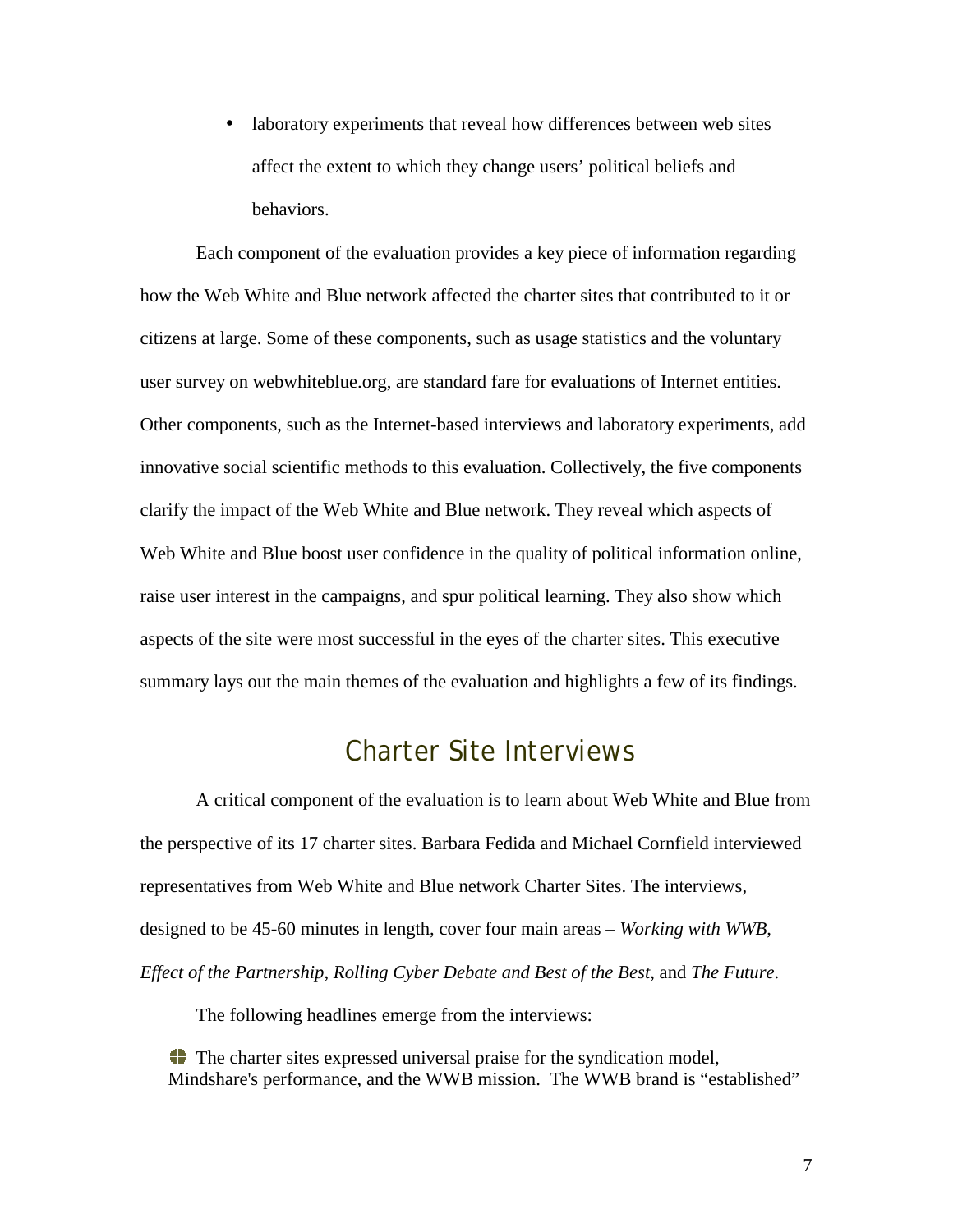as far as the charter sites are concerned and chances are excellent they will continue to participate.

 The charter sites see little-to-no downside to participating in Web White and Blue so long as the content is free and non-partisan, requires no labor from the participants, and viewers remain on the charter sites. They are amenable to other public service applications of the "plug and play" format within WWB's syndication model.

 Traffic was very, very low, both within the charter organizations (i.e., charter site employees made limited use of WWB) and with their audiences. However, most charter site representatives attributed this to the candidates' performance in the Rolling Cyber Debate, not to Markle's efforts or WWB generally.

There were three types of charter members: news organizations (e.g. CNN), specialty portals (e.g., I-Village), and content aggregators (e.g., Yahoo). While all voiced support for the public service mission behind WWB, each brought distinctive desires to the project. News organizations were most concerned about competition, and wanted, above all, breaking news such as the Rolling Cyber Debate was designed to generate. The specialty portals sought credibility with their target audiences, news organizations, and political elites; consequently, they wanted debate topics that spoke to theses identities. The content aggregators wanted visitors to stay a long time and return regularly, so the more content WWB generated, including "Best of the Best" and other features, the better.

The willingness of charter participants to promote WWB and the Rolling Cyber Debate seemed more closely tied to the content (and their distinctive content needs) than to the interactive features. That is, they were more interested in promoting the candidates' debate answers (tying them to their own content) than a question from someone using their site.

In considering possible applications of the WWB network to other aspects of public affairs, there was more enthusiasm for special events (i.e. a town meeting or debate on an urgent issue featuring officials from the White House and minority party Congressional leadership) than for ongoing events (i.e. an interactive adjunct to the weekly radio addresses, featuring the same types of speakers).

MAIN IMPLICATION: WWB found a way to attend to, and reconcile,

participation incentives for citizens, media enterprises, and politicians. These interviews

suggest that the WWB network can continue to serve as a unique and valuable public

affairs forum that benefits both the charter sites and the growing universe of WWB

network us.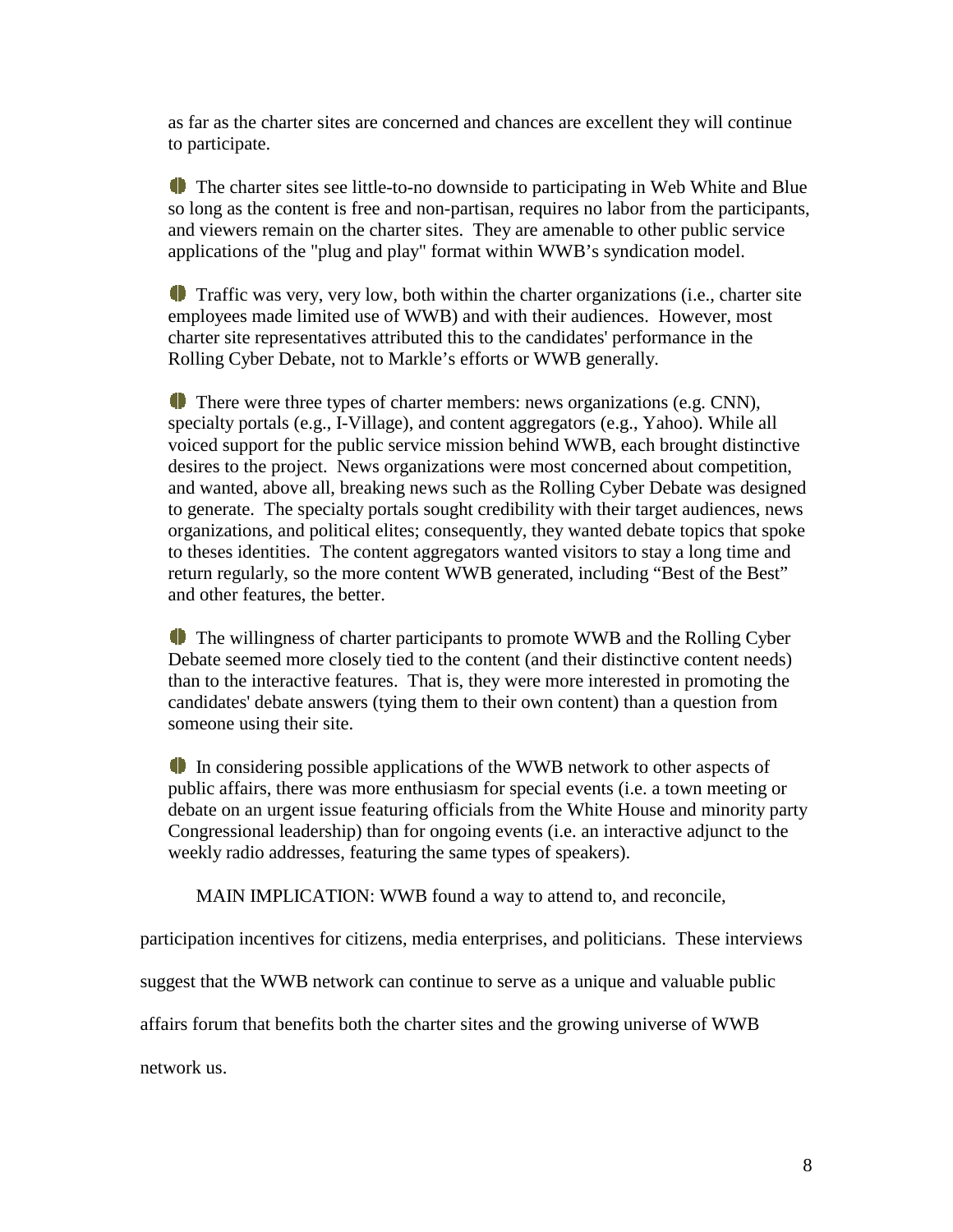#### Usage Statistics

Mindshare Internet Campaigns LLC developed and maintained the Web White & Blue web site, its content syndication system, and its Rolling Cyber Debate technology platform. They also tracked patterns of usage to the Web White and Blue site (http:webwhiteblue.org; henceforth referred to as WWB.org). These patterns reveal interesting trends – changes in how viewers used the site as the election approached. Chapter 2 contains a full account of what we learned. Headlines from this data are as follows:

 From its launch on June 28, 2000 through November 8, 2000, WWB.org received a grand total of 7,518,608 page views.

 Between October 1, 2000 and November 8, 2000, the Web White & Blue Rolling Cyber Debate received 737,944 page views.

Of these, 43% (314,833) were through the 17 Charter sites.

 The remaining 57% (423,161) were through WWB.org, in part because America Online linked to it for the first 10 days of the debate.

The Best of the Best feature received 3,919,214 page views.

 Of these, 56% (2,197,226) were before the launch of the WWB Rolling Cyber Debate, when Best of the Best was on the WWB.org homepage.

 The remaining 44% (1,721,988) took place from October 1 through November 8, when Best of the Best was housed on an internal page.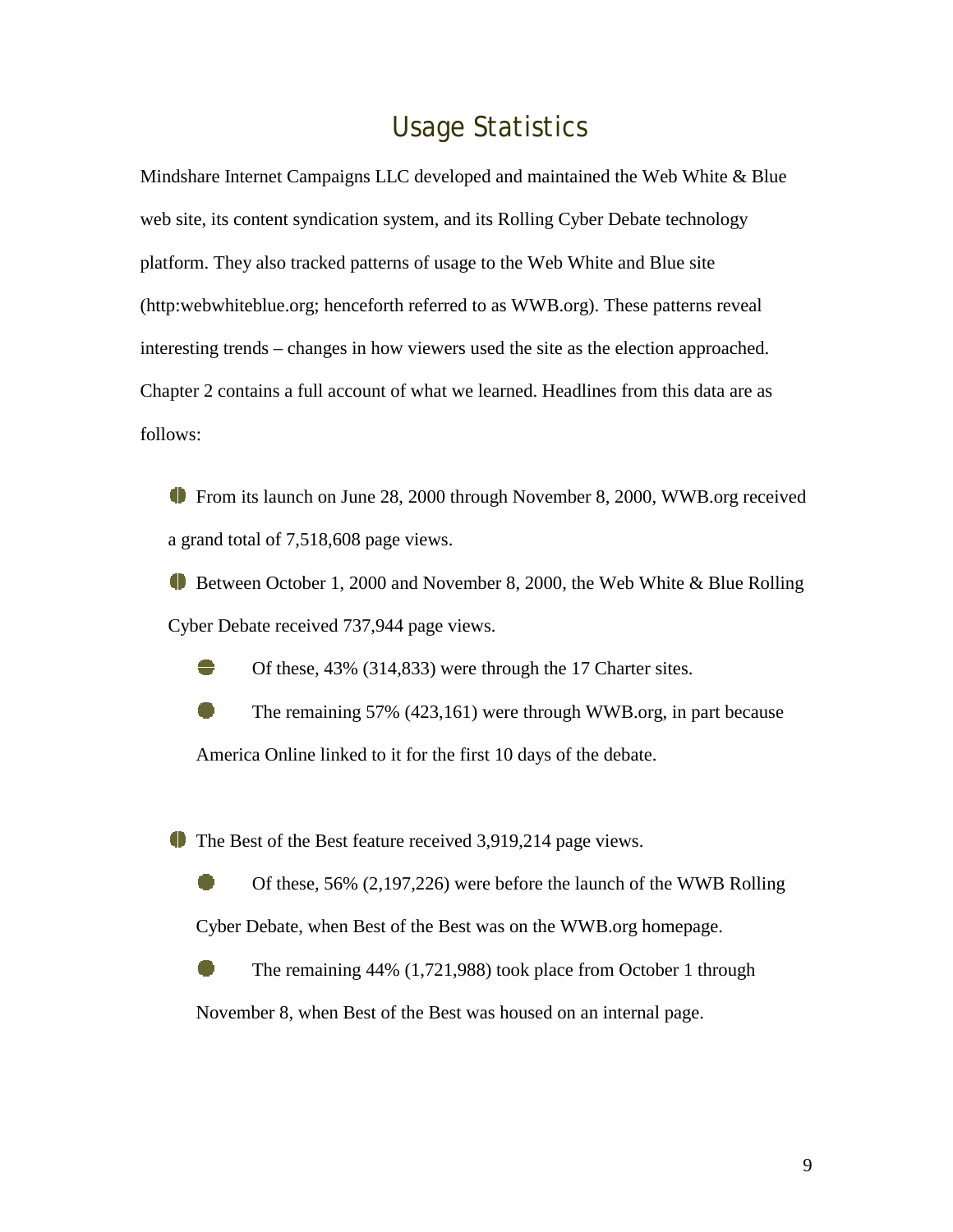The state-by-state election directory received 732,621 page views from its launch on September 15, 2000 through November 8, 2000.

#### Voluntary User Survey

Usage statistics provide valuable information about the frequency and timing of traffic to webwhiteblue.org. Frequency and impact, however, may be two different things. As a result, it is important to supplement usage statistics with users' views of the network. For that reason, I asked that a voluntary user survey be added to WWB.org. The survey joins questions about viewers' Internet habits and prior interest in politics with questions about how they judged WWB.org, its Rolling Cyber Debate, and its links as informative, useful, and trustworthy. The survey was added to the site on October 11, 2000 and over 3000 viewers completed it. With so many responses, we can identify how and why users differed in the parts of the site they liked. Chapter 5 contains a full account of what we learned.

Headlines from this data include the following:

 We asked participants to "tell us what you think of the Web White & Blue site. Did you find the site: easy to use, comprehensive and frustrating."

- <sup>8</sup> 81% of participants found the "easy to use."
	- 79% of participants found the site to be "comprehensive."
	- 11% of participants found the site to be "frustrating."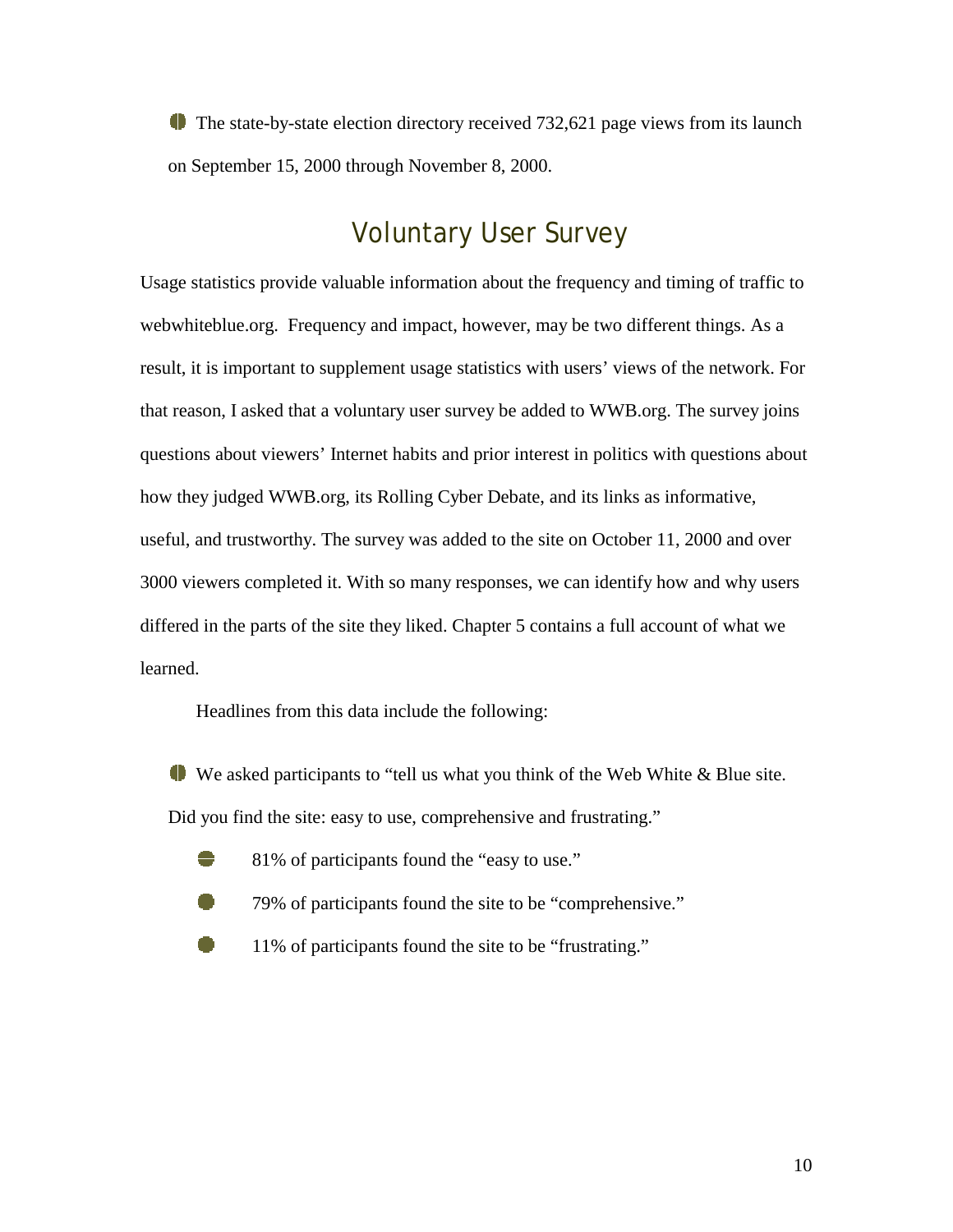To gauge the effect of the network, we asked: If you were looking for specific election information on this site, did you find it or do you expect to find it by following our links to other election sites?

31% chose the response "yes, I found what I was looking for."

24% chose the response "yes, I expect to find it."

20% chose the response "No, I did not find it."

 The remaining 24% responded that they were "not looking for specific information."

 In short, over 70% of participants who were on the site looking for something specific were able to, or expected to, find it on the network.

 In three separate questions, we asked participants if they found "links from Web White and Blue to other election related sites" to be *useful*, *informative,* and *trustworthy*. In each case, at least 75 % of participants gave positive answers.

 Users who were in their first year of using the web to access election information, roughly 70% of our participants, were more positive about link quality. For each of the three categories, no less than 78% of these Internet rookies gave positive answers.

 More experienced users had more varied opinions with 73% responding positively to questions about link usefulness and informativeness and 68% responding positively to a question about the links' trustworthiness.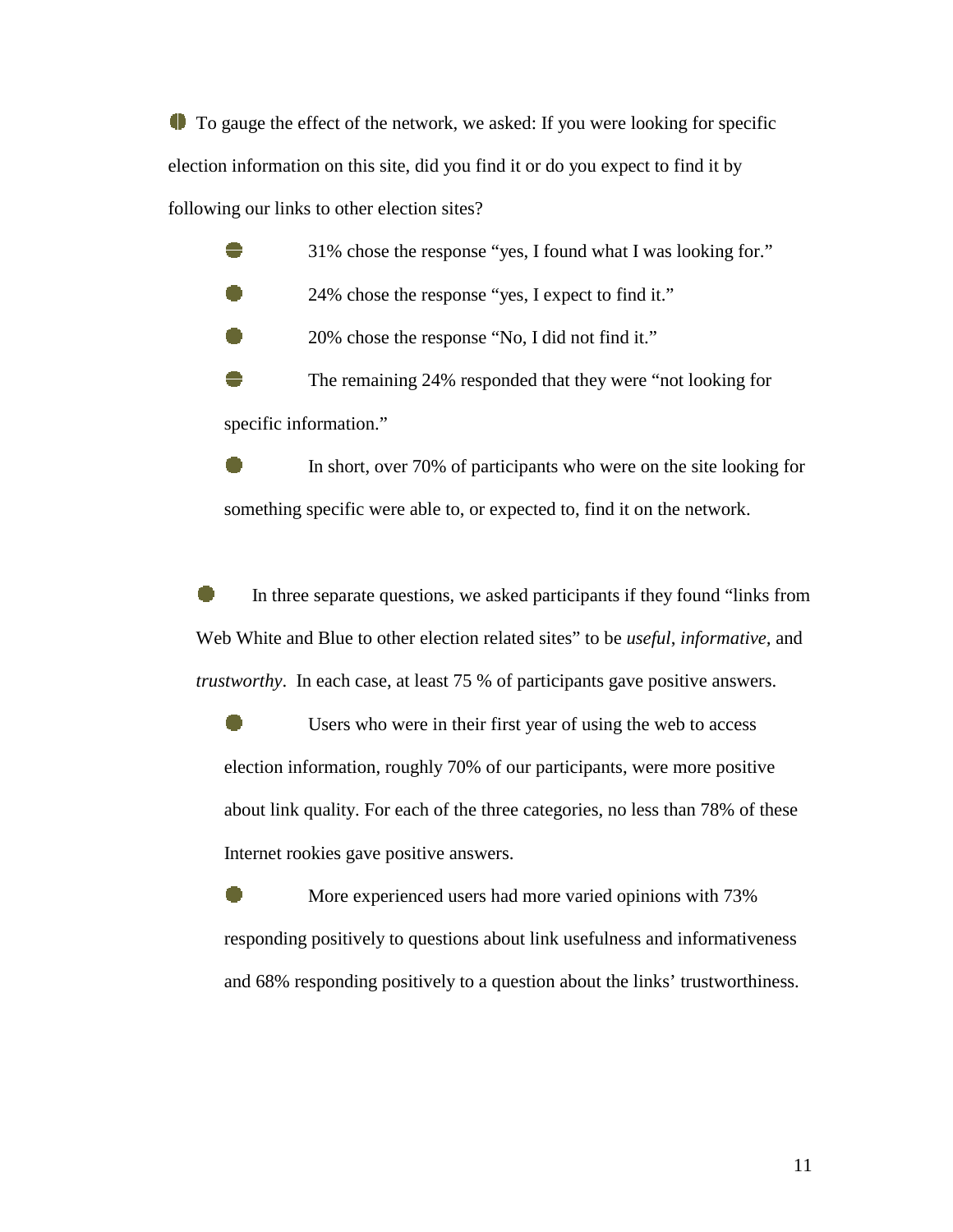In two separate questions, we asked participants if they found "Web White and Blue's Rolling Cyber Debate to be" *useful* and *informative*. In each case, at least 74% of participants gave positive answers.

 Again, new users were more enthusiastic. 77% gave positive responses to the *useful* question and 79% gave positive responses to the *informative* question.

The equivalent statistics for more experienced users were 65% and 66% respectively.

The user survey, by allowing users to express their views about various aspects of Web White and Blue, provides a clearer view of how the WWB network affected users than would usage statistics alone. However, such responses – as is true of the responses to most published Internet evaluations – must be understood for what they are. The people who take such surveys are not representative of broader populations. They are the select few who are so interested in news and politics that they found WWB.org and stayed on it long enough to answer questions about it. While there is no reason to doubt that the survey tells us about *their* experiences with Web White and Blue, a firm understanding of its effect requires additional kinds of data.

#### Internet-based Interview Headlines

To clarify the Web White and Blue network's affect on users, we needed a way to compare data such as that collected in the voluntary user survey with data on how the network affected the people who were not be inclined to fill out such a survey. Internetbased interviews, therefore, became a critical part of the evaluation. Such interviews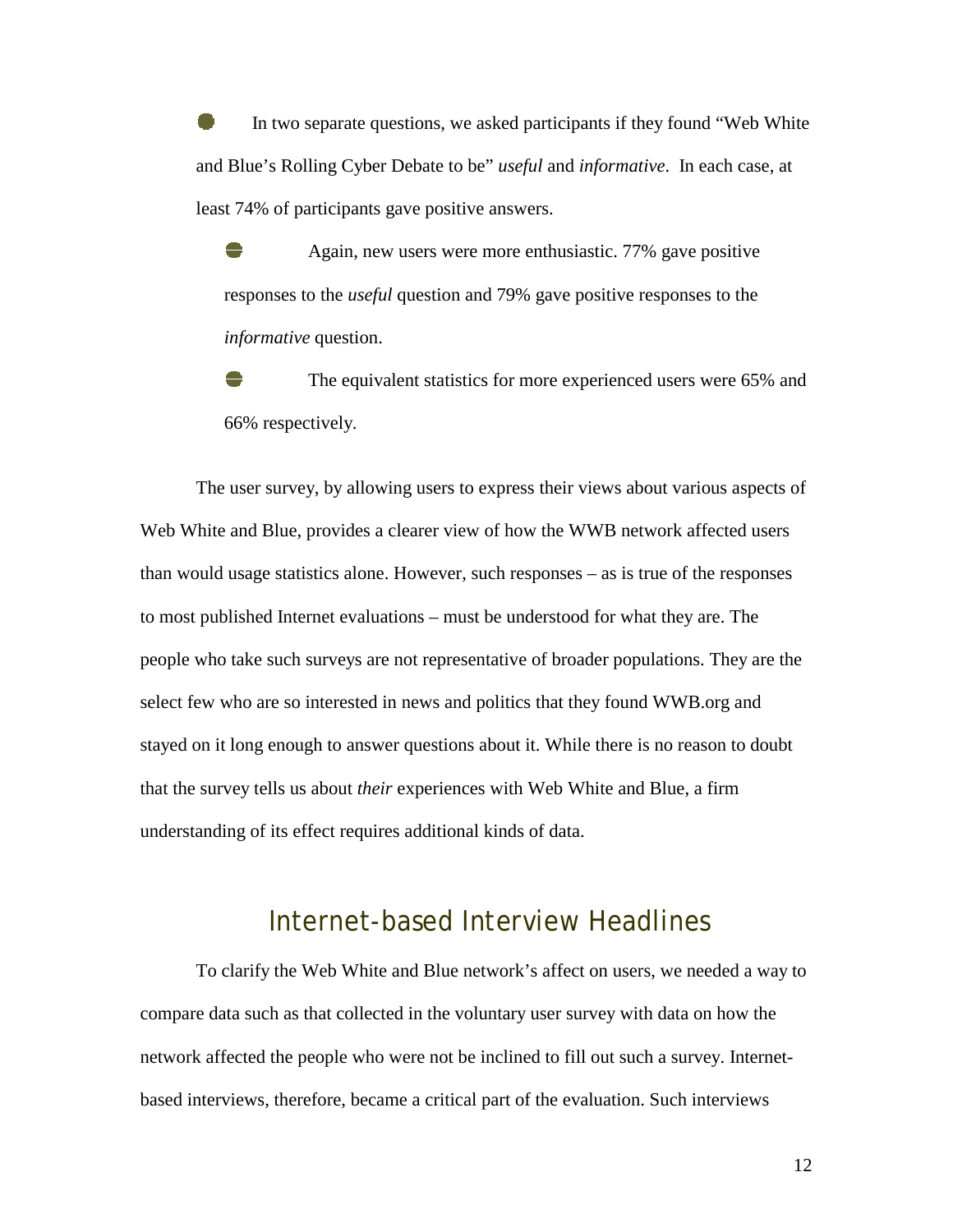resemble telephone-based public opinion polls. Participants are recruited via telephone. They are asked if they want a free personal computer and/or Internet access in exchange for agreeing to participate in web-based interviews. The advantages of such interviews over telephone polls are numerous and include the fact that images, audio, and streaming video can be sent to respondents during questioning – which widens the kinds of Internetrelated hypotheses analysts can test.

We contracted with Knowledge Networks of Menlo Park, CA – the Industry leader in Internet-based interviewing -- to administer this part of the evaluation. I presented the firm with a new research design. In it, subjects are presented with a seemingly standard interview about their Internet usage. Then, the interview is interrupted and subjects are sent to one or two web sites of our choosing for five minutes each. Some of the sites are members of the WWB network, while others are not. After time is up, the interview resumes, with respondents answering questions about what they saw. A week later, all respondents are contacted for a brief follow-up interview. Between October 13 and November 6, 2000, we interviewed a random, and quite diverse, sample of 1199 Americans.

This way of examining a web site's impact produces interesting findings. One such finding focuses on WWB.org and is displayed as Figure 1. Chapter 6 contains findings on other sites as well as a more detailed explanation of the storyline that follows.

Figure 1 depicts the effect of WWB.org from the respondents' perspective. The first bar shows responses to the question "Have you ever heard of webwhiteblue.org?" Only 1% of the randomly selected respondents were initially aware of the site. Since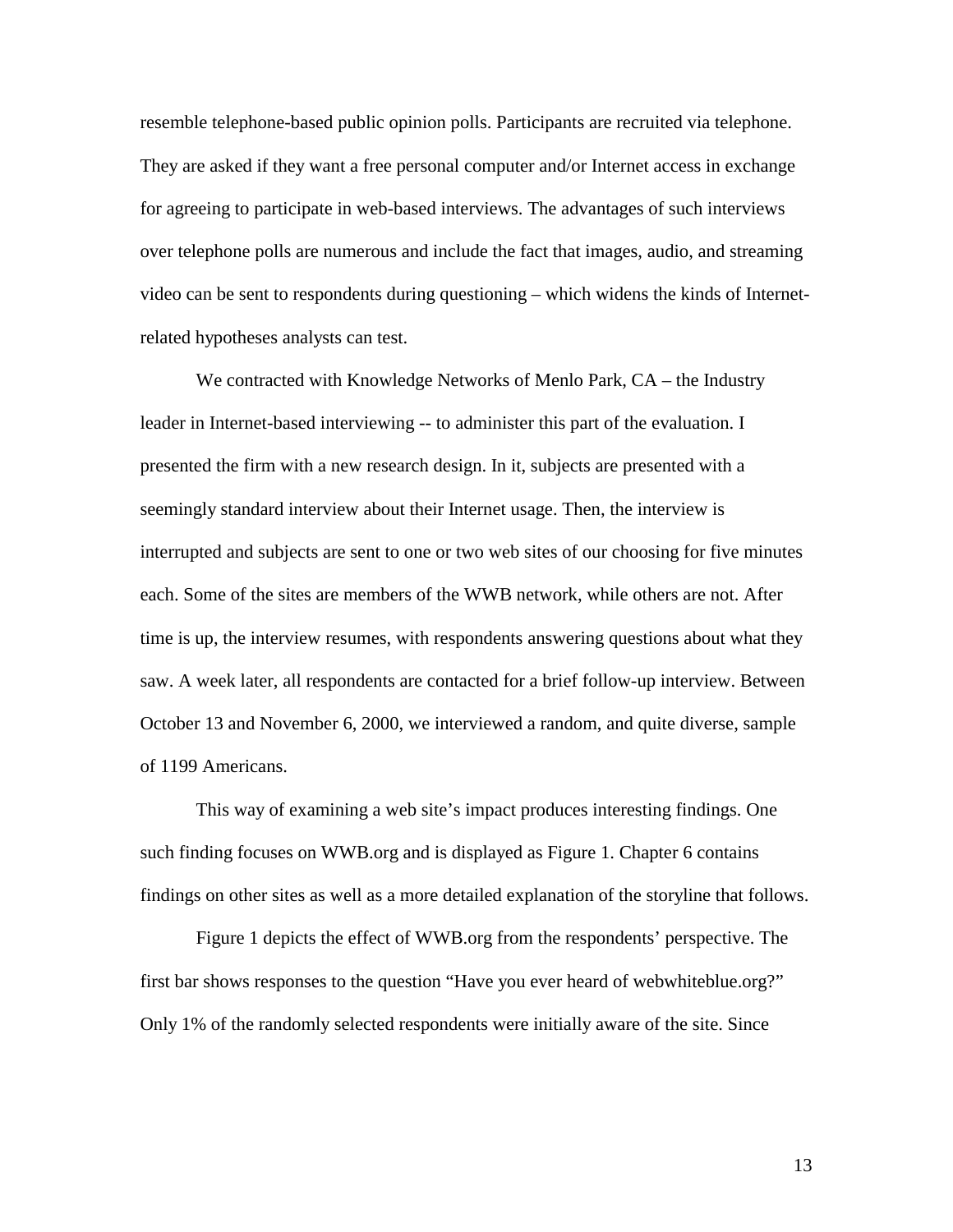WWB.org was not designed as a destination site and did not engage in extensive selfpromotion, such numbers are not unexpected.

This numbers seems to suggest that WWB.org had little or no effect on citizens. It would be wrong, however, to conclude that the general public's lack of awareness of this and most other political sites we tested implies that the sites had no effect. To better gauge the effect, it is important to determine whether those who viewed the site were changed by it. So, after interrupting the interview and bringing respondents to the site, we then continued the interview by asking them to judge what they saw. We asked respondents to "agree" or "disagree" with statements such as:

> I can use the site to find information that is accurate and non-partisan. I can use the site to get the information I want quickly and easily.





As Figure 1 shows, webwhiteblue.org was judged "accurate" and "easy to use" by an overwhelming number of respondents -- about 99% of whom were viewing the site for the very first time. 75% judged it to be "accurate" and 81% responded that it was "easy to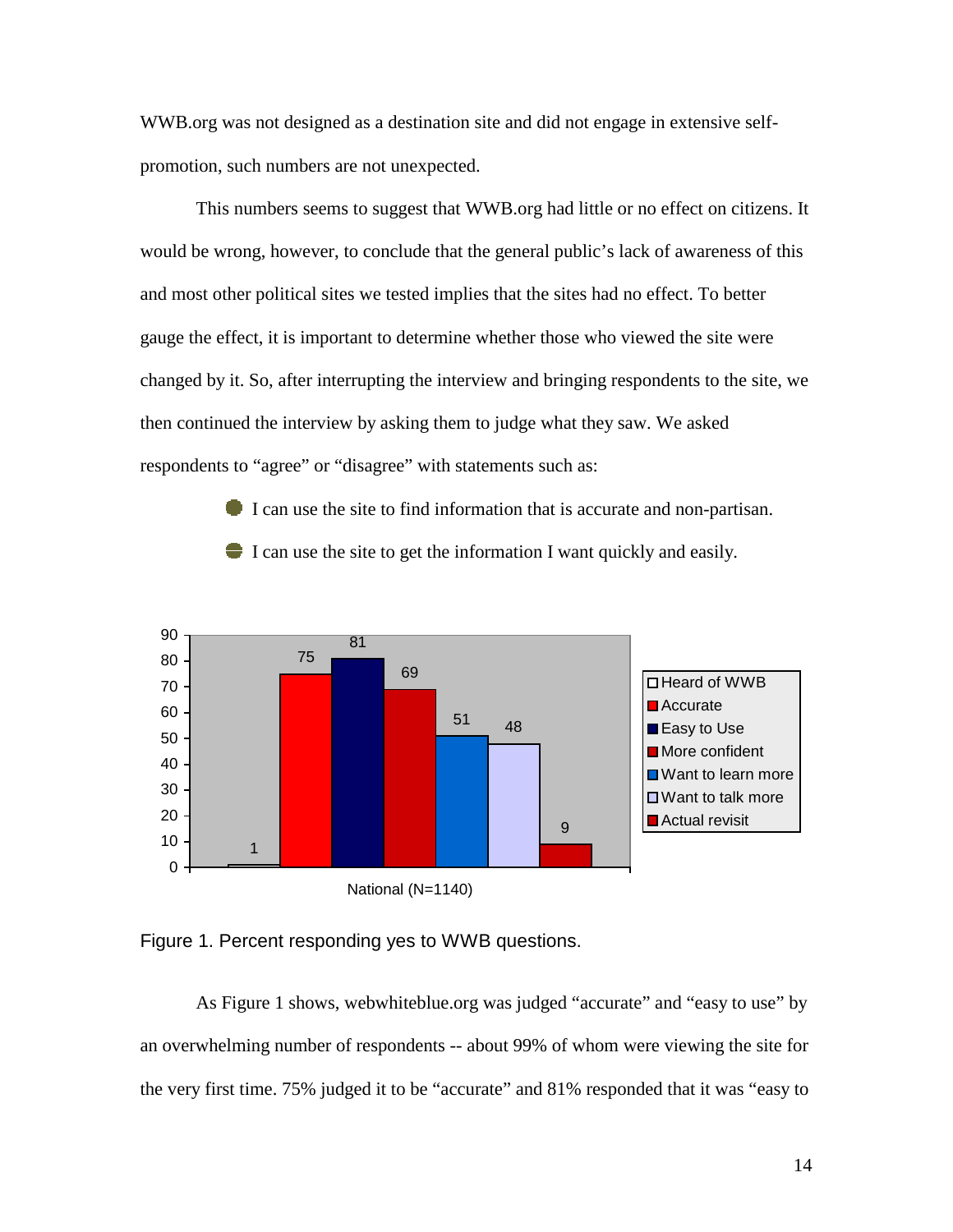use." To gauge how viewing webwhiteblue.org would affect citizens' subsequent political beliefs and behaviors, we then asked the respondents a series of questions about themselves. Among the things we asked was for respondents to reply "agree" or "disagree" to the following statements:

> The site makes me feel more confident about the quality of political information available on the Internet.

The site makes me want to learn more about politics.

The site makes me more likely to talk about politics with others.

As Figure 1 shows, here too, a single five minute viewing period changed how these new viewers would next engage the political process, with 69% expressing greater confidence in the quality of political information on the Internet, 51% wanting to learn more, and 48% more likely to discuss politics with others.

To further gauge the effect of a single exposure to a particular web site to a broad population of Internet users, we contacted all respondents a week after their initial interview. 9% revisited webwhiteblue.org. In other words, a single exposure to webwhiteblue.org by members our respondent pool, most of whom were not very interested in the political side of the Internet, induced a near ten-fold increase in the number of people visiting that site. Such results are very suggestive of the impact that a well-conceived web site can have.

Indeed, revisitation rates provide a firm measure of how a site affected individuals because there is an important difference between feeling good about a site after viewing it and actually taking the time to revisit it later. Revisitation suggests a level of interest so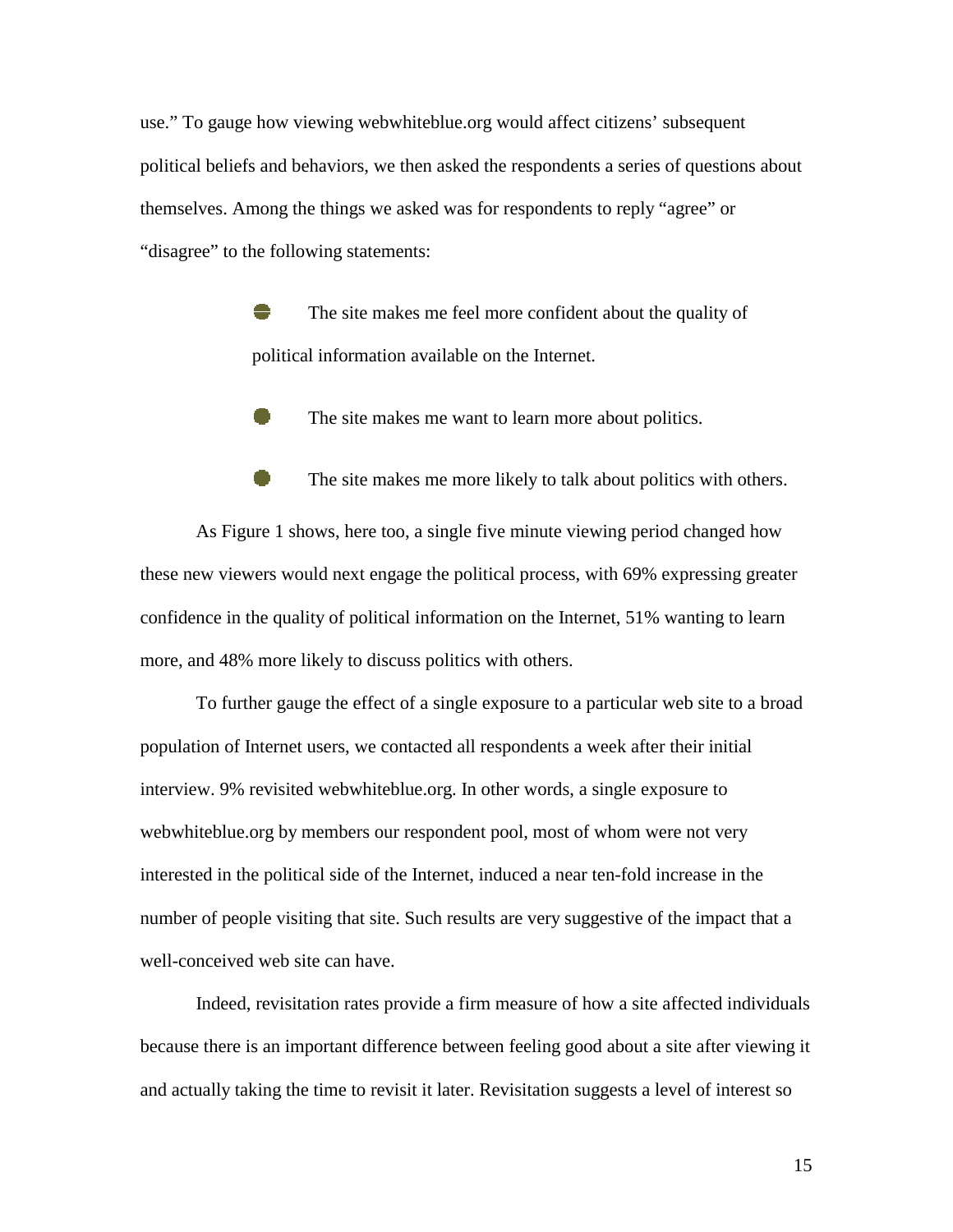large that a respondent would choose to view that site over all of the other things that he or she could do. Figure 2 documents revisitation rates for other news and information sites. As a benchmark for evaluating the extent to which the single site view during the interview could have prompted the revisit, we also include the sites' initial awareness numbers in the figure (they are the bars in front.)



|                               | <b>Initial Awareness</b> | Revisit |
|-------------------------------|--------------------------|---------|
| $\Box$ WWB.org                |                          | 9       |
| $\blacksquare$ CNN            | 80                       | 25      |
| $\square$ Fox                 | 66                       | 16      |
| □ I-Syndicate                 | 6                        |         |
| <b>NYTimes</b>                | 46                       | 4       |
| <b>D</b> PoliticalInformation |                          | 3       |
| USA Today                     | 59                       | 14      |
| <b>D</b> Vote-Smart           |                          | 18      |
| <b>Politics</b> .Yahoo        | 5                        | 9       |

Figure 2. The Impact of Exposure

Before drawing conclusions from this figure, it is worth noting that the numbers in the two columns are not strictly comparable. Brand awareness does not constitute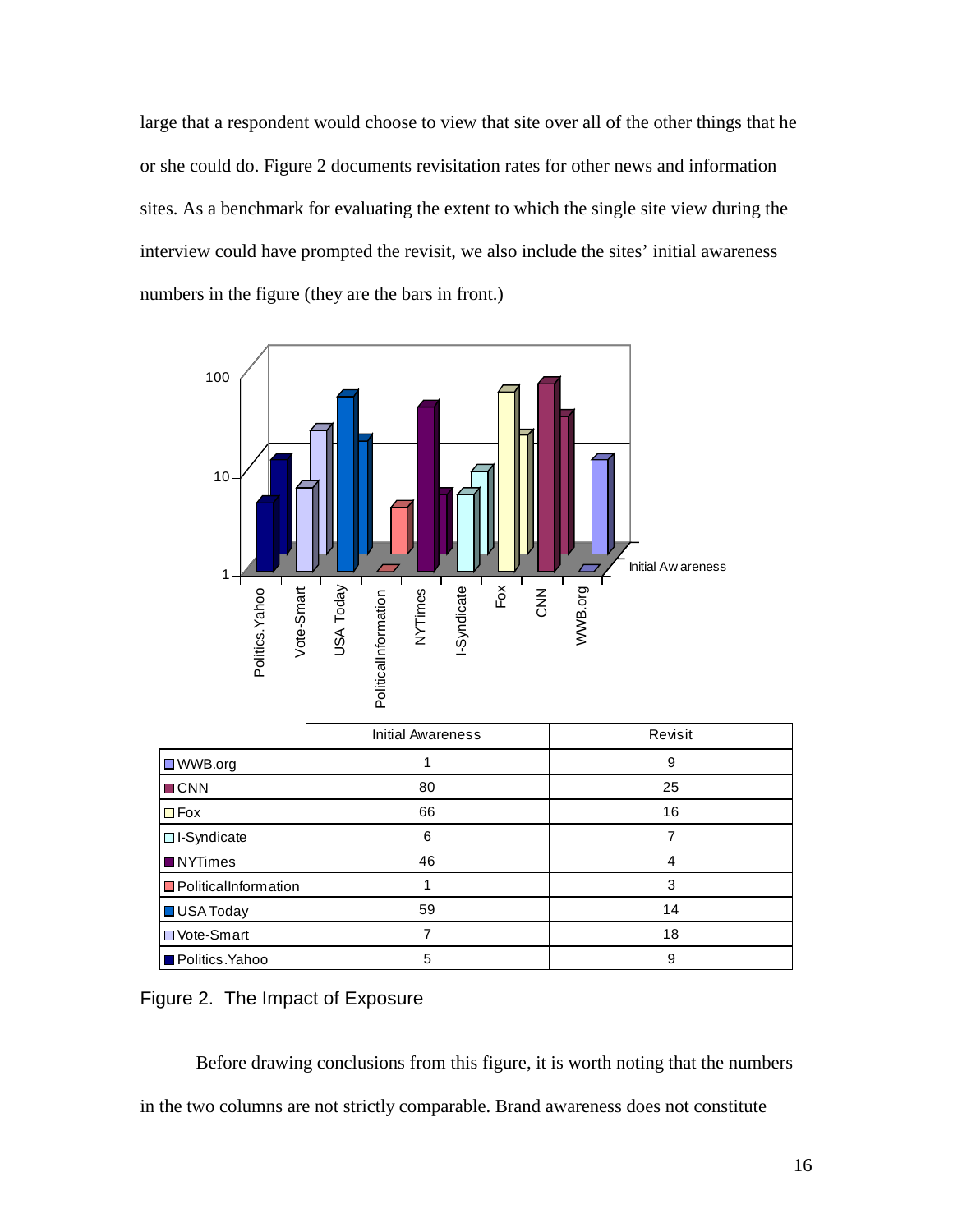evidence of prior use. And just because 80% are aware of CNN does not mean that we should expect 80% to use the site within a given week. With those caveats in mind, here is how to read the figure.

Three of the four sites for which respondents were most aware before the viewing periods are also the ones that respondents were most likely to visit afterwards (CNN, Fox, and USA Today). The site for which this pattern does not hold is the New York Times site. Taking the Times' place among the top four revisited sites is Vote-Smart, the site that respondents regarded as best on several qualitative dimensions (see Chapter 6).

Respondents made other distinctions as well. Of the two least known sites initially, political information.com and WWB.org, the percentage revisiting WWB.org was more than triple the percentage revisiting politicalinformation.com. It is also true that a higher percentage of respondents ranked WWB.org higher than this commercial version of a syndicated content site on every qualitative dimension that we measured. Yahoo's political site, also consistently evaluated more favorably than politicalinformation.com, was also far more likely to be revisited.

With the revisitation statistics presented, we can see that respondents' site evaluations impact not only their feelings about the political process but also at least one of their subsequent politically oriented behaviors. When users identified sites that they regarded as inferior in terms of performance, such as the New York Times and PoliticalInformation.com sites, they refused to revisit – a justifiable choice given the presence of numerous other sites providing similar information. Similarly, when users found sites they regard as accurate and easy to use, such as Vote-Smart, WWB.org, and the other news-based dot-coms, they returned voluntarily.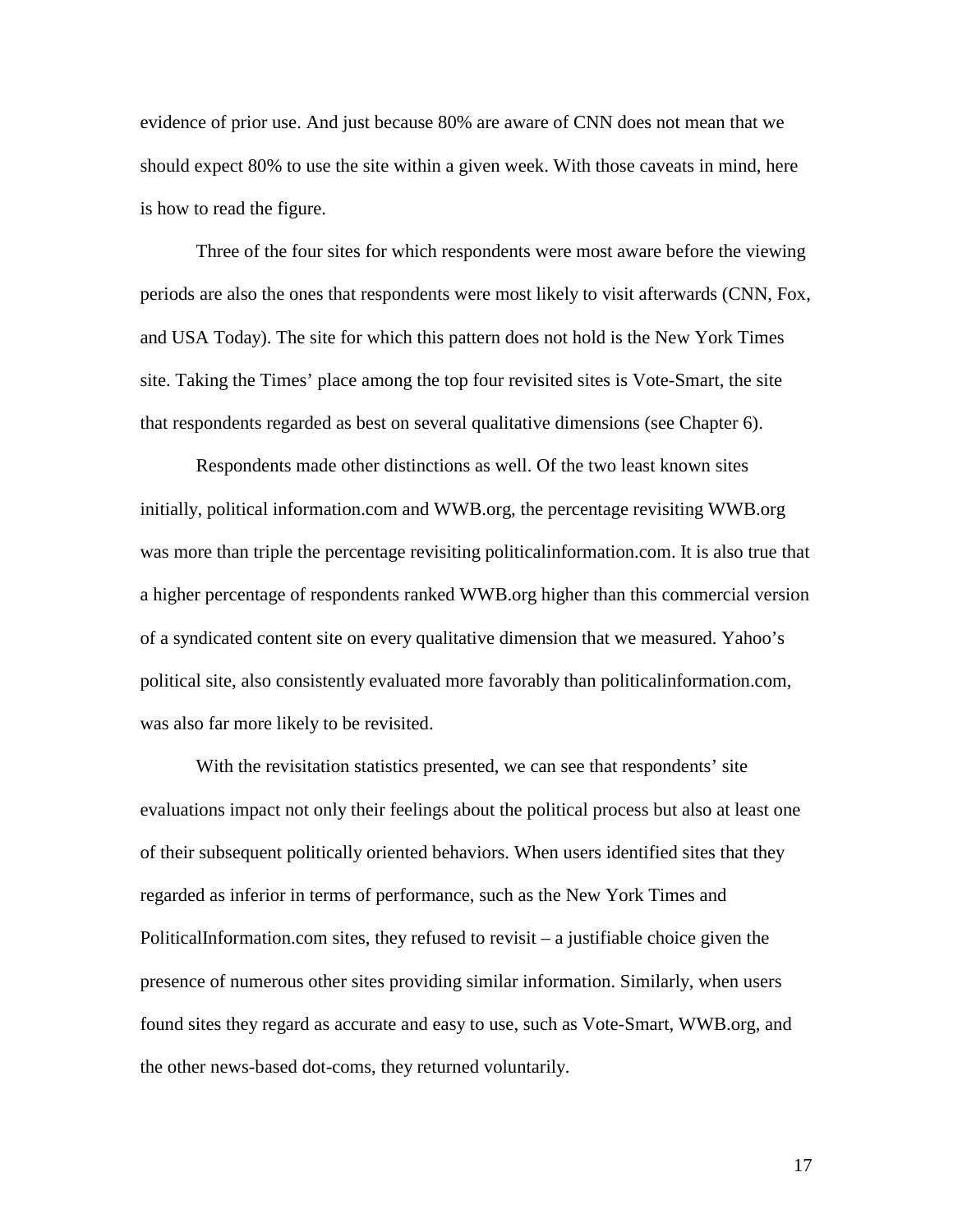#### Laboratory Experiment Headlines

*Laboratory experiments* provided our final venue for evaluating the effects of the WWB network on users, both current and potential. The experiments address the main problem associated with drawing causal inference from more commonly available types of Internet usage information (hits, page views, time spent on a page). The problem is *self-selection.* Specifically, people who view one political web site are likely to view many others of the same kind (e.g., a randomly selected user who views CNN is more likely to also view other news sites – i.e., the New York Times site -- than is a randomly selected viewer who does not view CNN.) As a result, it can be difficult to determine whether a user's exposure to *a particular site* caused them to change their beliefs or behavior.

The experiments address self-selection problems by varying the extent to which users can experience other web sites. Specifically, we asked some subjects to restrict their attention to only one site, others we asked to view only two sites, others were asked to view only three, others were given very long lists of sites to view, and some were given no instructions at all. By varying subjects' exposure and access to WWB.org and other web sites, we can obtain a much clearer view of what happens to users of the Web White and Blue network.

Our experiments were run in a lab designed to record every aspect of a person's Internet viewing behavior. The lab generates data that shows us why people choose one web site over another. Such comparisons provide information critical to understanding what aspects of the Web White and Blue network were most effective. They can also prove insightful to a broader range of current and future Internet entrepreneurs.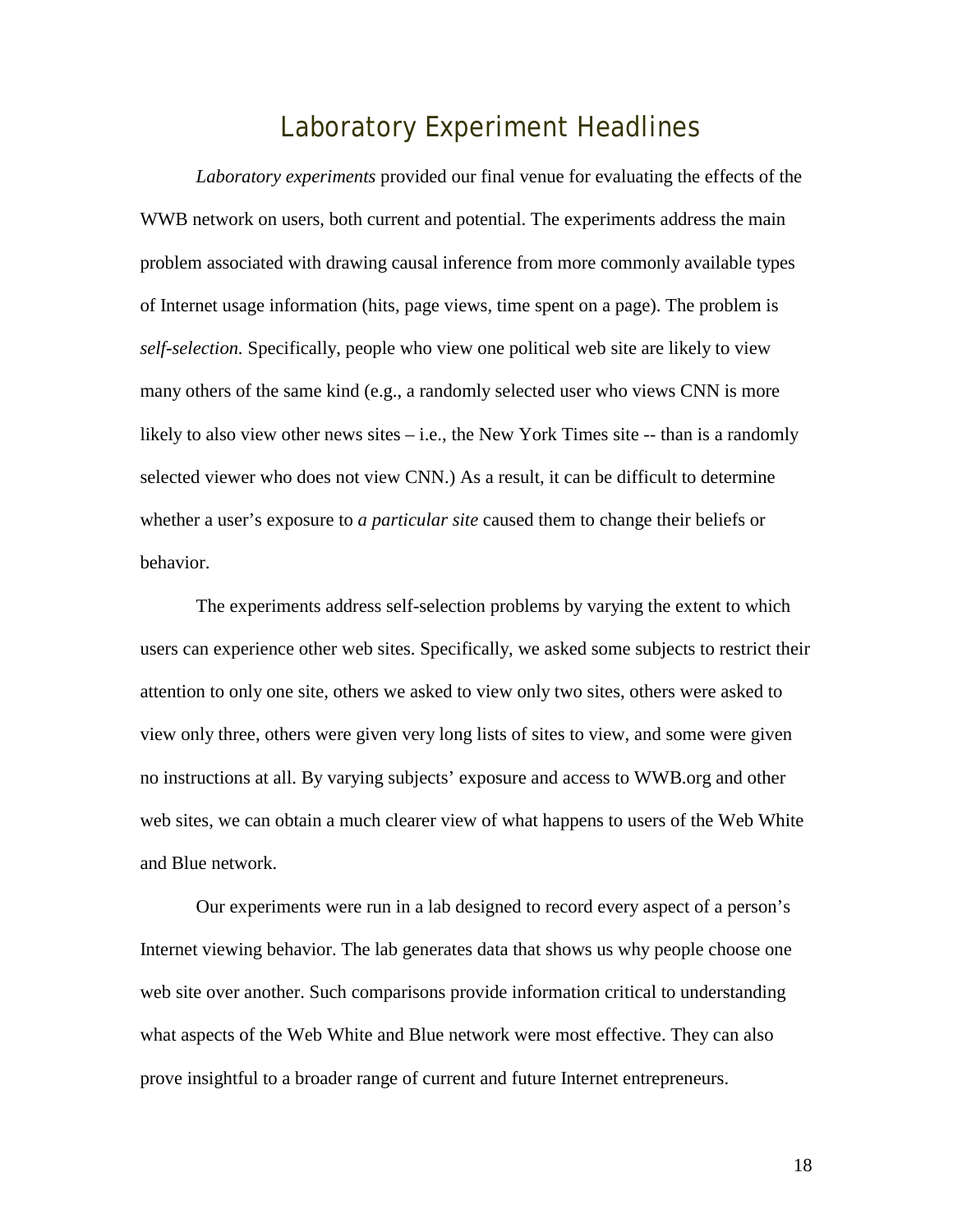We conducted the experiments at the University of California, San Diego from October 16 through November 4, 2000. Among the headlines emerging from the experiments is the Internet's power to affect citizens' evaluations of presidential candidates. After viewing various web sites in our laboratories, we asked all 428 of our experimental subjects the following true/false question.

 $\blacksquare$  [Site X] makes me think about at least one of the candidates in the presidential election in a new way.

316 of our subjects viewed webwhiteblue.org and were asked this question about it. Figure 3 summarizes their responses. Approximately 50% of the subjects reported a change in how they viewed at least one of the candidates, with an even split in whether these revised evaluations were more positive or negative.





To see that this high rate of change is unlikely to be an artifact of how the site was presented to subjects, and to preview the fact that many political web sites had such an effect, Figure 4 shows how responses to WWB.org and CNN.com varied over a range of experimental treatments.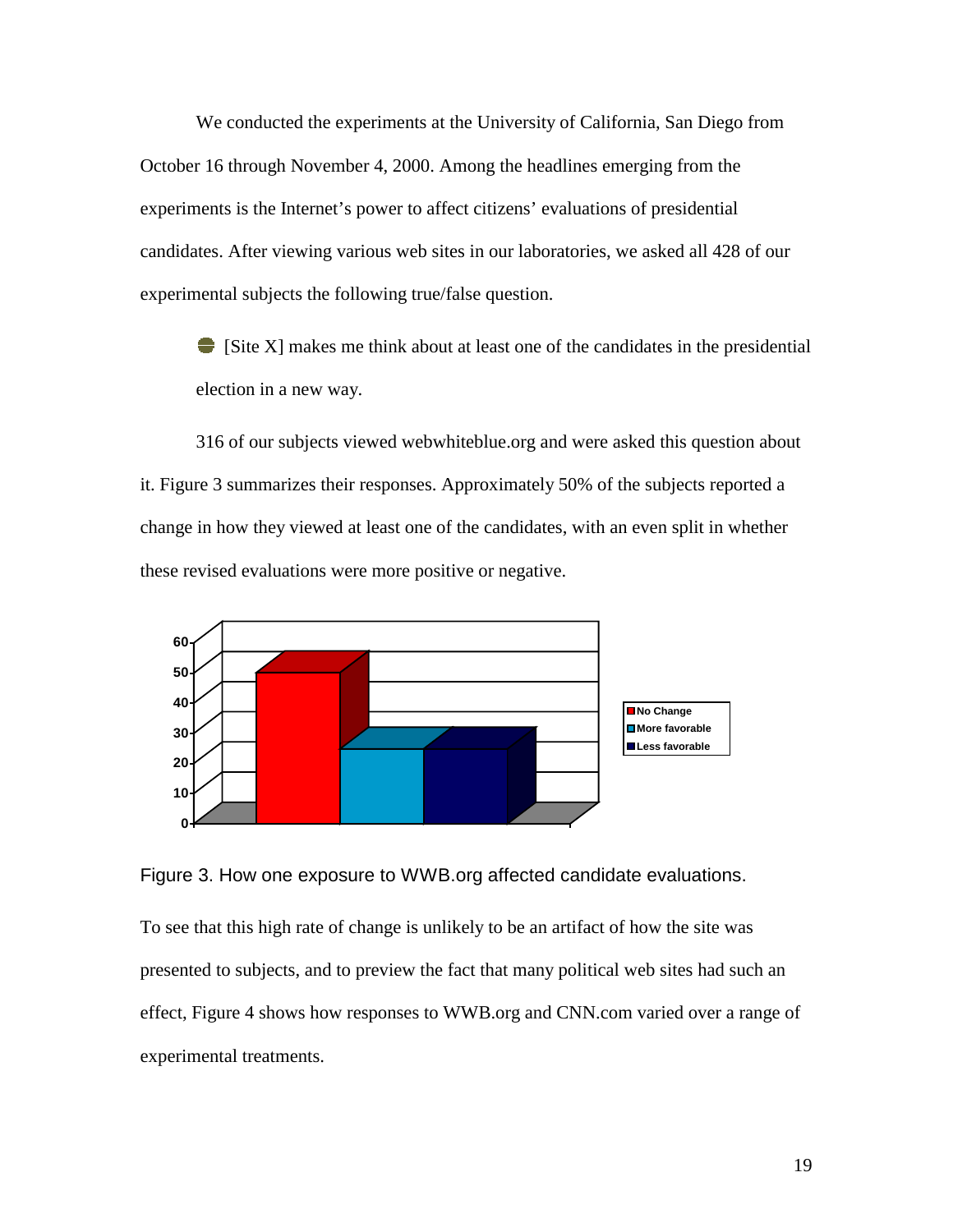



Figure 4. How the Effect Survives Varied Experimental Conditions

The bar to the left shows that 57% of the subjects who viewed WWB.org -- in an experiment where we asked them to view *only* that site -- changed their evaluation of at least one presidential candidate. The second set of bars shows an equivalent statistic for an experiment where subjects were asked to view WWB.org and CNN.com. The third set of bars shows an equivalent statistic for an experiment where subjects were given absolutely no instructions about which sites to view. The right-most set of bars gives the same statistic for an experiment where subjects were given a list of all the Web White and Blue charter sites.

While many interesting conclusions can be drawn from the data, two lessons of Figure 4 should not be overlooked. First, as subjects are given an increasing number of options from which to choose, the effect of any particular web site on someone who actually views it decreases. This is not surprising, the more sites that people are encouraged to view the less likely it is that any particular one could cause a change as important as a candidate evaluation. Second, many site-specific effects do not disappear; even when users have many sites from which to choose, certain sites leave distinct impressions. Indeed, subjects report that viewing one of these sites changed their view of a candidate even when given long lists or no lists at all. In sum, introducing numerous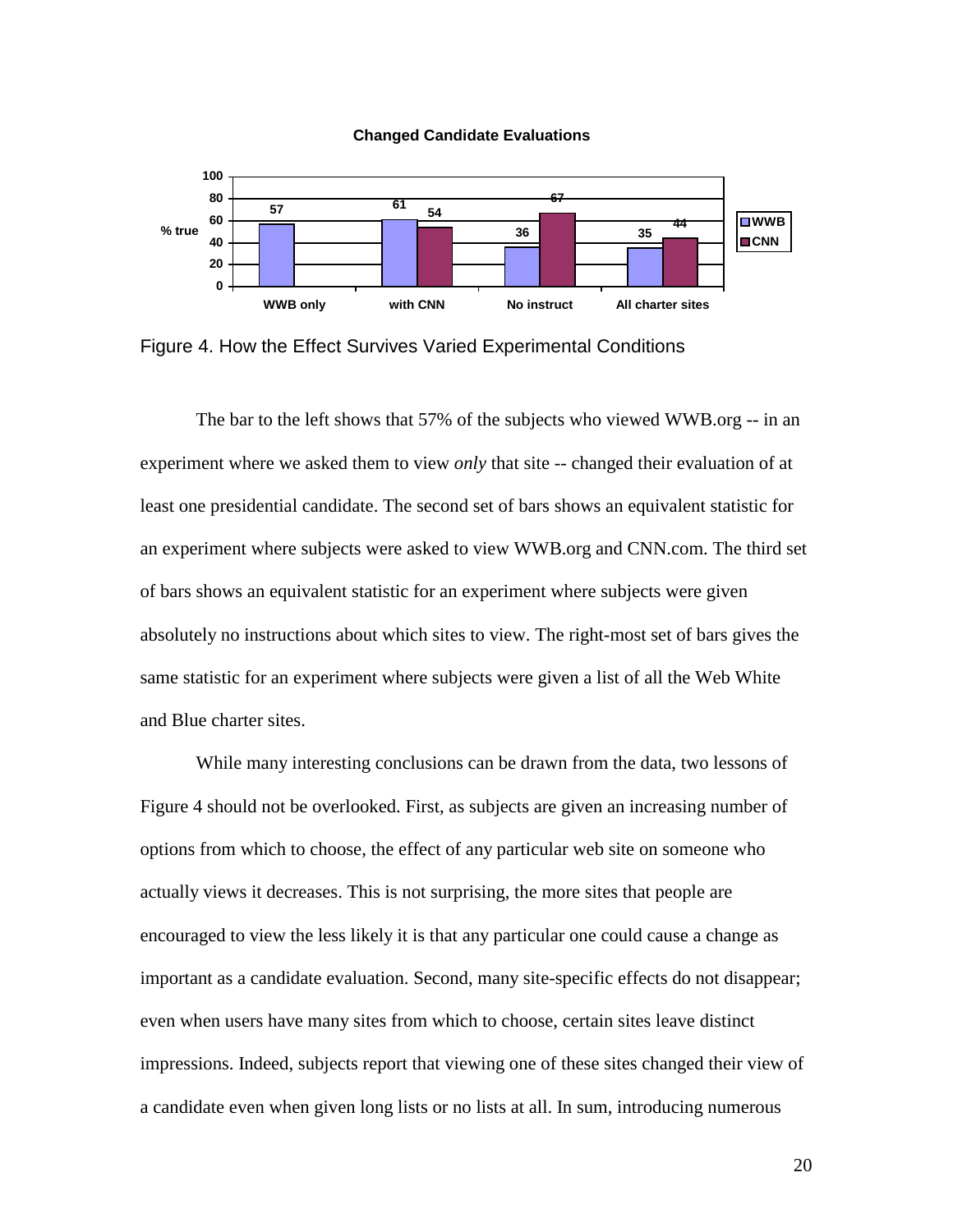other viewing possibilities did not eliminate how many of these sites affected people who viewed them.

The exact meaning of these findings is the subject of ongoing analyses. For example, we find that as the number of options people have increases, or if no instructions are given, respondents are increasingly likely to view only sites with established brand names. This suggests that the lure of brand names is quite high in the political part of the Internet and, as a result, that the barriers to success for new political Internet efforts can be quite high. Another caveat to keep in mind is that many of our subjects had not before used the Internet to learn about the election – so the effects we witness are partially attributable to the fact that some of our subjects were really thinking deeply about the candidates for the first time.

In general, however, these findings also suggest just how powerful Internet presentations can be and how their power might grow as more people turn to the Internet for news and information. Indeed, comparing responses over the wide range of circumstances in which subjects are placed in the experiments and Internet polls provides a rich picture of what attracts users to any particular political web site, what aspects of the site are most likely to encourage return visits, and what types of changes are most likely to increase the site's reach and influence.

#### **Implications**

It has become increasingly fashionable to claim that the Internet did not have an important effect on the 2000 elections and has only limited potential for affecting politics in the immediate future. But what does it mean to say that the Internet has had little or no effect? In a year where the presidential election was determined by a few hundred votes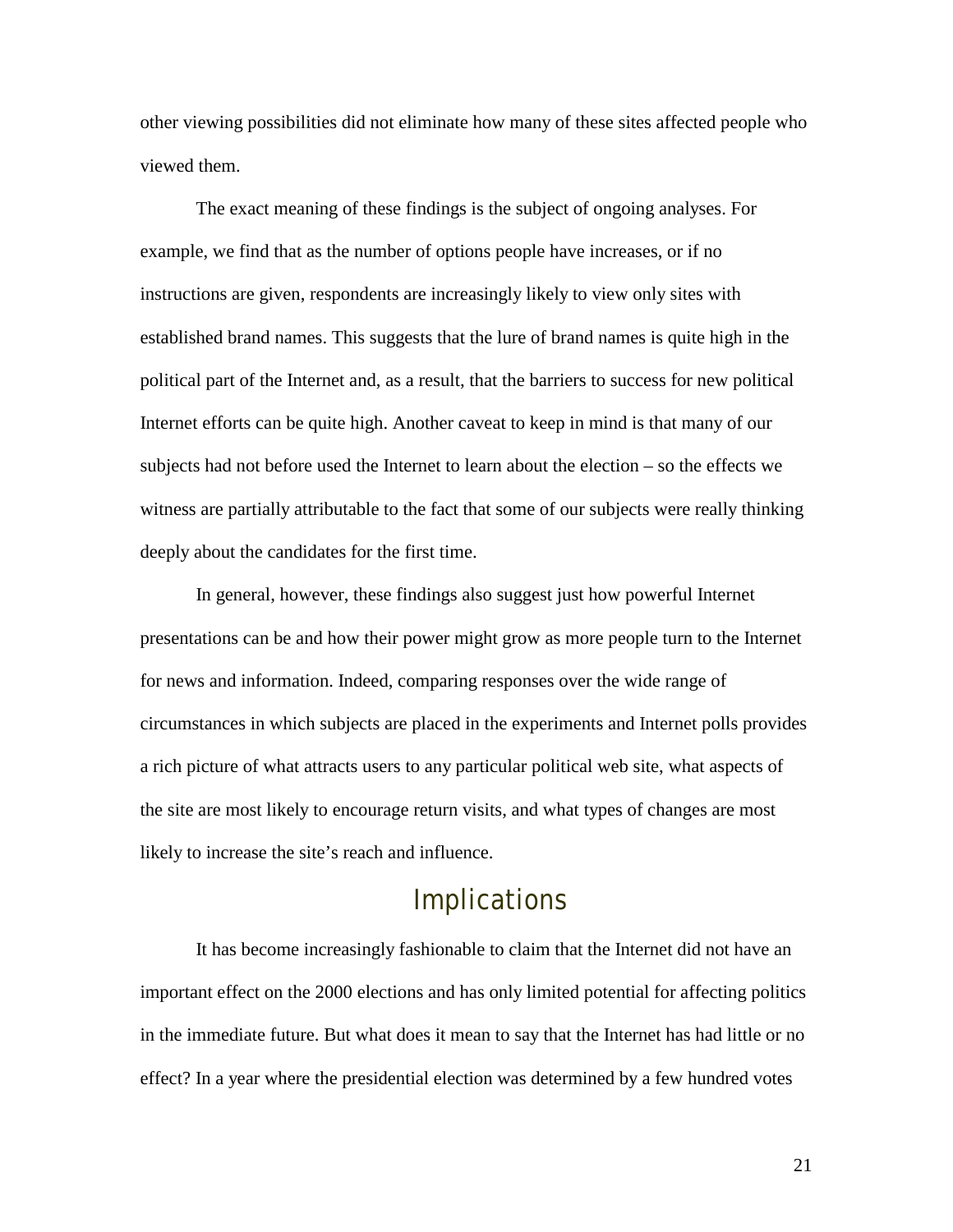in the state of Florida and where the balance of power in the U.S. Senate was determined by a similarly close margin, it was possible for even a small Internet effect to change electoral history.

A problem with debates about the Internet's political impact is that systematic data about its effects is difficult to come by. Hit counts can reveal who saw a web site, but they provide little credible evidence about the extent to which a web page or web site changes users' behaviors or beliefs. This evaluation of Web White and Blue reduces doubts about the Internet's political impact by documenting and analyzing how an innovative Internet entity affected its contributors and its real and potential client base.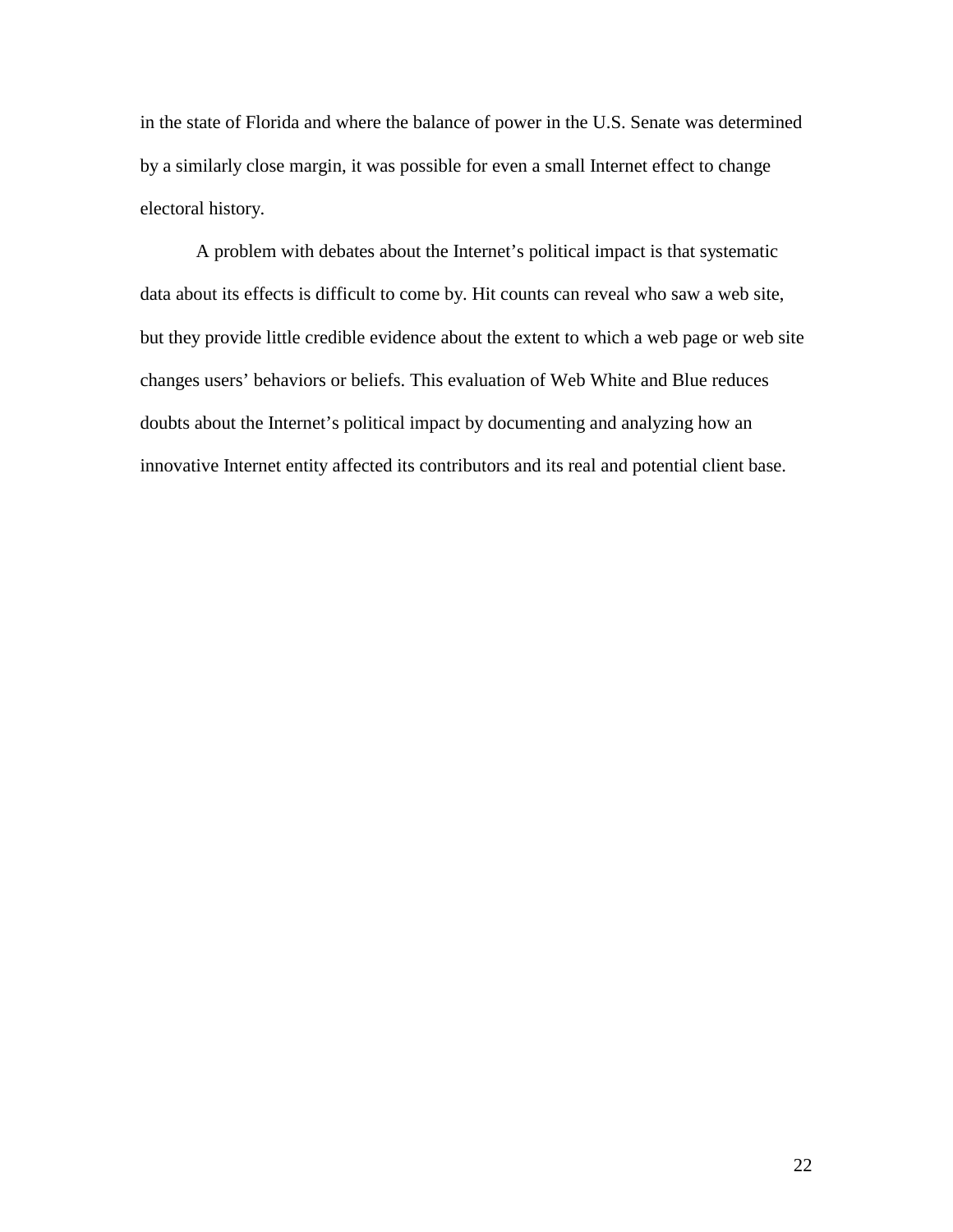## Chapter 1. Introduction

This is the second evaluation of the Markle Foundation's Internet venture called Web White and Blue. Marvin Kalb and Marion Just conducted the first evaluation in the fall of 1998. In their report, Kalb and Just used site traffic statistics and approximately a thousand responses to a voluntary user survey to document its impact on web users. They found high levels of satisfaction with the site and evidence of about half a million visits to webwhiteblue.org.

Much has changed in the last two years. Not only has the content and organization of Web White and Blue undergone a dramatic transformation, but so has the nation whose political communication it aims to enhance. The 2000 evaluation reflects these changes.

The evaluation occurred during the general election of the year 2000. This election, and its aftermath, will influence our nation's collective political consciousness for years to come. It featured a presidential election that was ultimately decided by a Supreme Court verdict and a margin of less than one thousand votes in the state of Florida. The margin of victory in the US Senate was also historic with a small number of votes in the State of Washington proving the final step in producing a 50-50 partisan split in the federal government's upper house. Such minute margins led to a national civics lesson on little-known aspects of electoral law and the constitution. Among the most important things taught during this period is the power of individual votes. In homes and offices across the country, people came to realize just how much a few votes could matter.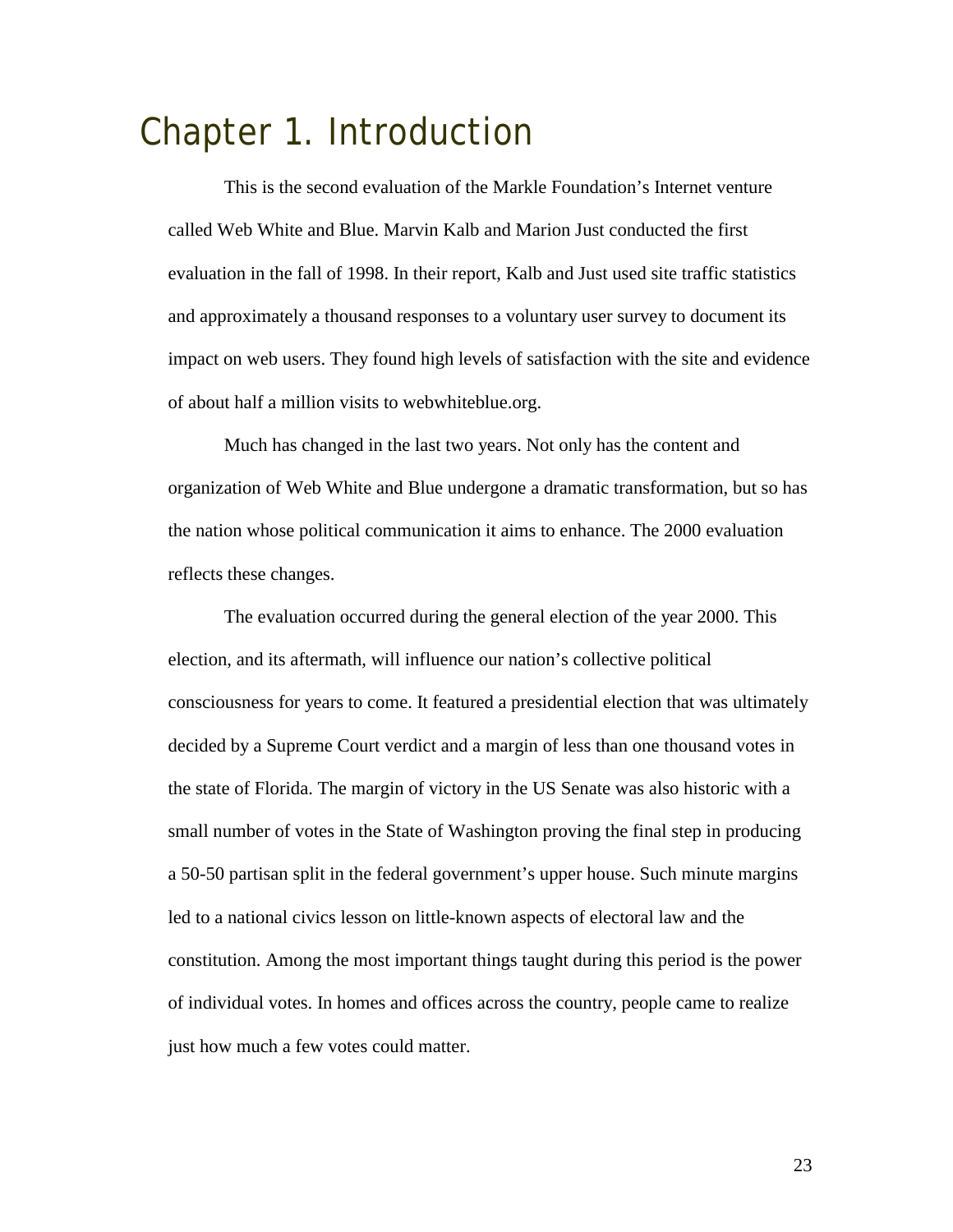Close elections were not the only factors that differentiate the falls of 1998 and 2000. The Internet was also an agent of substantial change. In the months following the 1998 election, the national economy continued its longest sustained period of post-war growth. This trend fueled a belief in a "New Economy" – an economy in which business solutions based in computational technologies would drive an era of higher productivity and efficiency. The stock markets soared in response to this belief, as did the incomes of those who invested early in a wide variety of web-based businesses.

By the fall of 2000, however, the New Economy's luster had faded. Venture capital dried up after many dot-coms never realized the revenue streams that they would need to stay in business. Public emotions about Internet-based investments turned from irrational exuberance to great uncertainty.

These changes in politics and the economy provide the backdrop for this evaluation. In particular, the fall of the New Economy has produced broad-based skepticism about the Internet as an agent for social change. This is particularly apparent in the political domain

Pundits from across the country have rallied around the idea that the impact of the Internet on the 2000 elections did not live up to expectations. To be certain, evidence to support this idea has emerged. By the end of 2000, the information superhighway was littered with the carcasses of well-intentioned people who simply did not understand important aspects of politics and the web. They did not get what people wanted. They did not get something fundamental about how people interact with web sites. Political "for profit" web sites, such as politics.com and voter.com,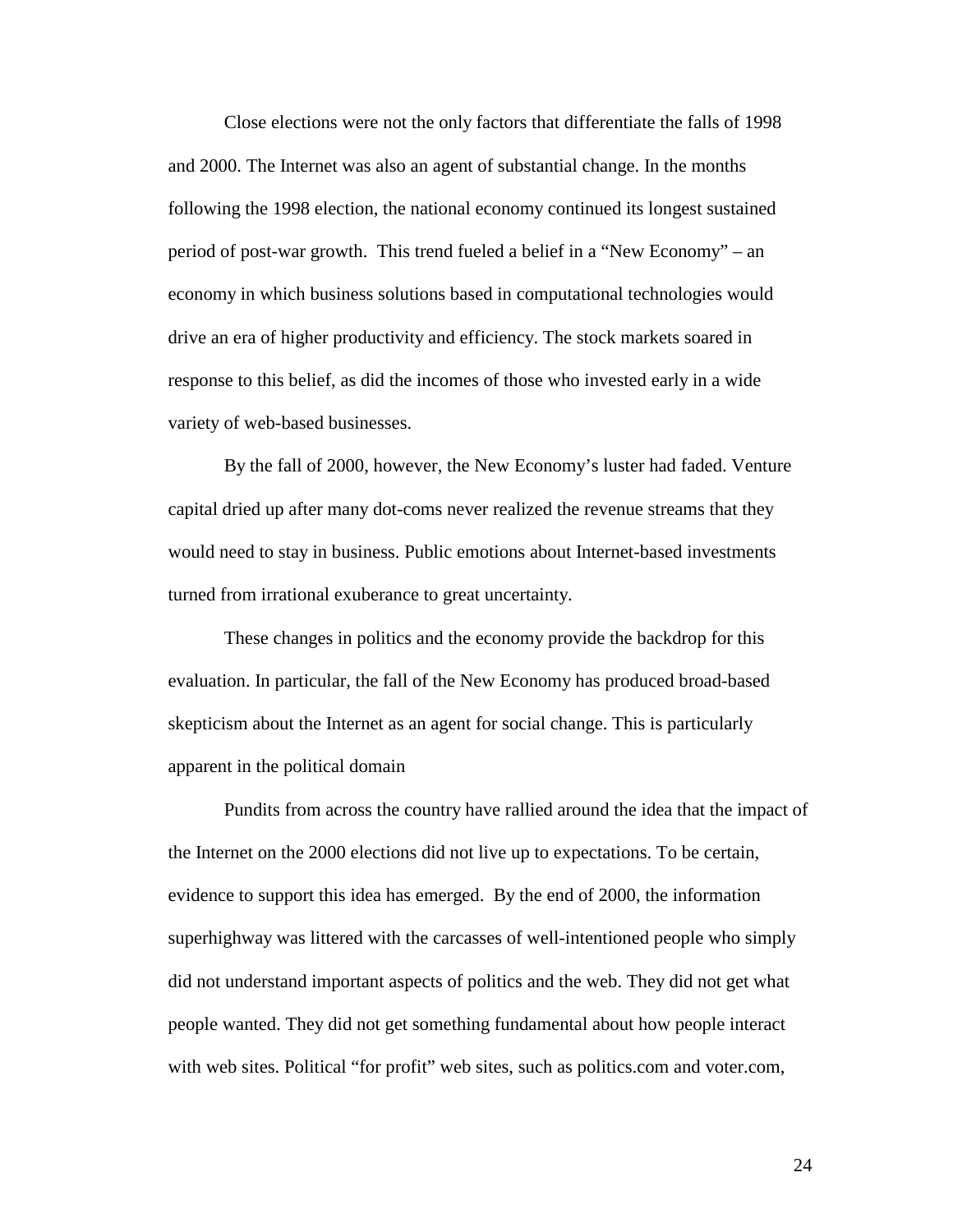were almost universal in their failure. Not surprisingly, there is now great uncertainty about the feasibility of using the Internet as a portal for election-oriented news and information.

Is there a way to help future entrepreneurs reduce future losses? I contend that there is. Systematic analysis of the political Internet can alert present and future web strategists to common errors. Such analyses can provide a better understanding of how web site organization affects the relationship between those who want to provide political information and those who seek it. Scientific response to this need is just beginning to be recognized as this passage from the 2001 edition of the Annual Review of Sociology suggests.

"As with other topics, the literature about politics on the Web has progressed through three stages: unjustifiable euphoria, abrupt and equally unjustifiable skepticism, and gradual realization that Web-based human interaction really does have unique and politically significant properties." (DiMaggio, Hargittai, Neuman, and Robinson 2001).

Which brings us to the current evaluation. The Markle Foundation commissioned an evaluation of the 2000 version of Web White and Blue (henceforth WWB). WWB's 2000 organizational model is much different and, in many ways, more ambitious than its 1998 predecessor. One important change was the construction of a relationship with 17 of the largest and most influential news and information providers on the Internet. Together, these sites form the Web White and Blue network – an association that collectively reaches 85% of the Internet audience. The other important change, and indeed the centerpiece of the 2000 effort, was an historic online debate among the presidential campaigns in the fall. Beginning on October 1 and continuing through Election Day, Web White and Blue hosted the first-ever daily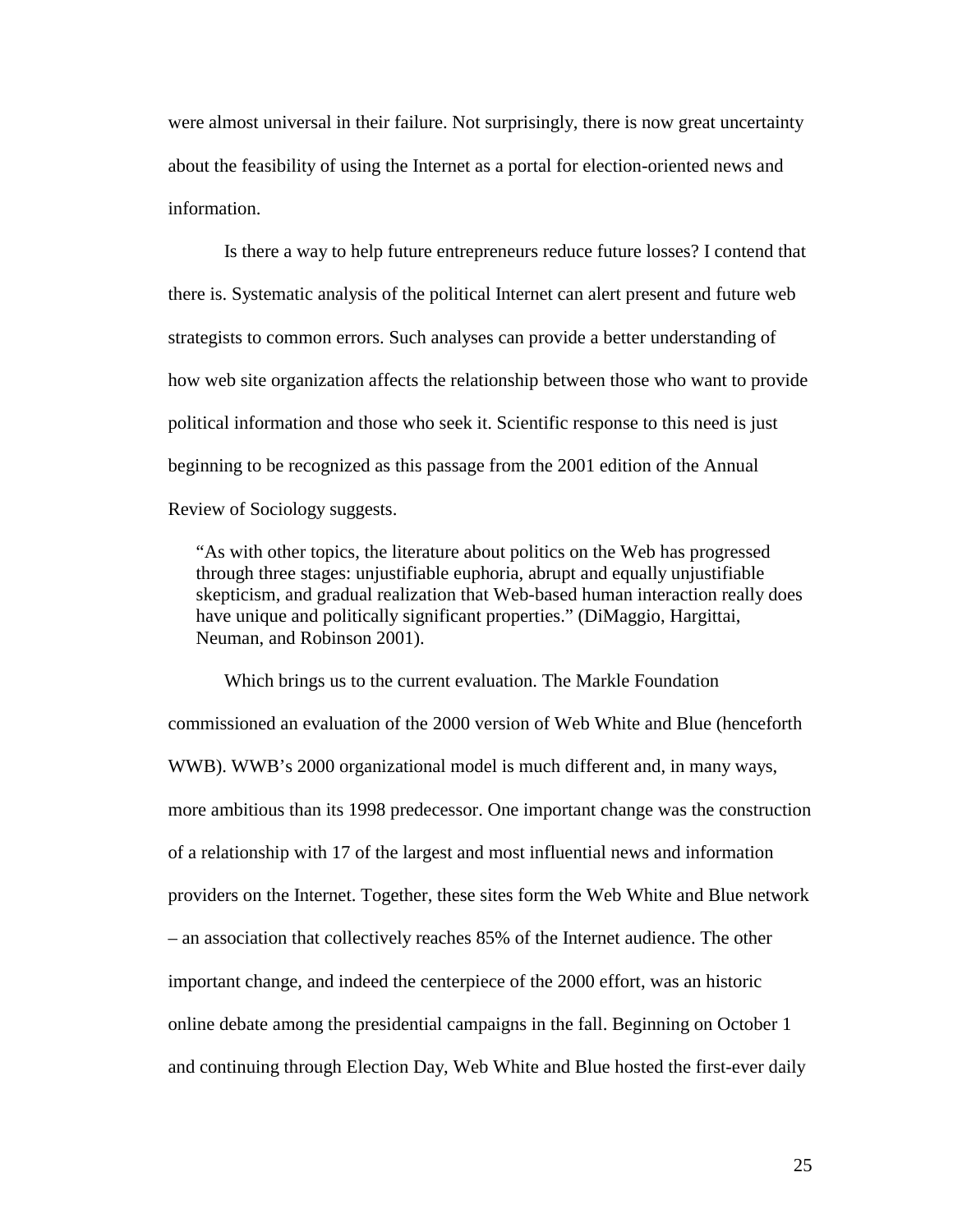online exchange among the presidential campaigns. Designed to complement the traditional televised debates, the Rolling Cyber Debate consisted of a daily exchange between the campaigns on topics provided by the campaigns themselves and citizens via WWB. The site also contained a full archive of previous days' Rolling Cyber Debate content, a "Best of the Best" page -- which gave users the opportunity to do one-stop shopping for the charter sites' election related headlines, a page about select non-profit organizations, a column by Peter Orvetti about the online campaign trail, and a directory of information about state-level concerns.

This evaluation gauges the impact of WWB. It documents the extent to which WWB achieved several key goals. The origin of these goals is the Markle mission itself. The Appendix to this chapter contains a full statement of the Web White and Blue mission. The Foundation's vision statement summarizes the mission as follows:

"Emerging communications media and information technology create unprecedented opportunity to improve people's lives. The Markle Foundation works to realize this potential and promotes the development of communications industries that address public needs."

Web White and Blue was designed to address public needs by altering the opportunities of two important groups. The first group is the 17 charter sites – each of which has committed substantial resources towards providing political information to citizens. The second group is the citizens themselves – many of whom might find politics more engaging if the Internet provided new kinds of political information. If Web White and Blue is to satisfy the Markle mission, the new opportunities that WWB creates must have tangible impacts on targeted groups. The evaluation is directed squarely at documenting the extent of the desired effects.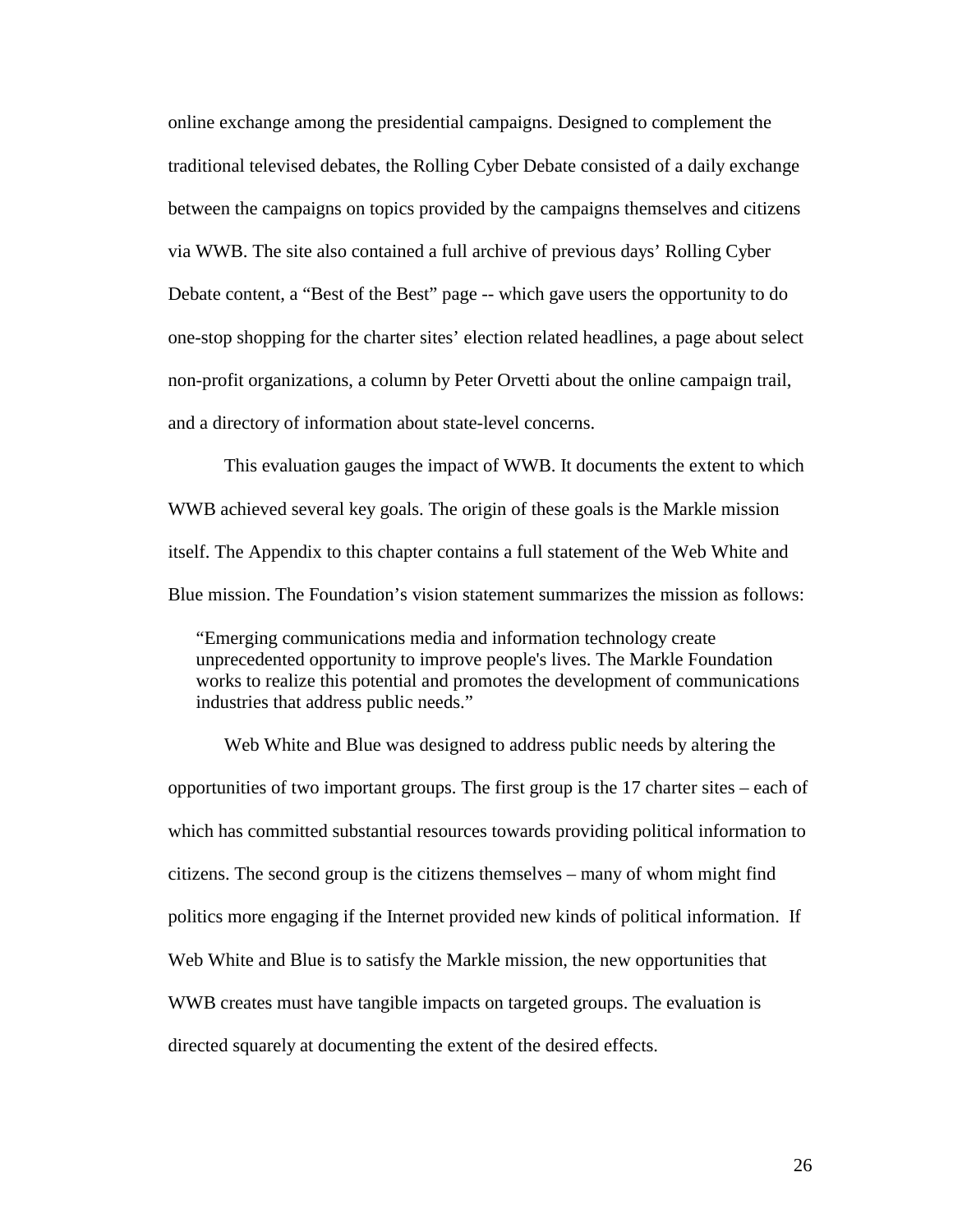About the charter sites, the Markle Foundation wants the evaluation to report on their perceptions of the Web White and Blue project. Were they pleased with the Rolling Cyber Debate? Did they find the Web White and Blue team easy to work with? Were there technical problems that Markle should know about? Do they have suggestions that would enhance the future performance of the network? From answers to these questions we may learn new ways to enhance the effectiveness of many media organizations' communicative efforts. Ultimately, WWB should change media opportunities in ways that enhance the content and presentation of campaign coverage.

Markle also wants the evaluation to report on citizens' perceptions. Answering questions about the present and potential future impact of the network depends on answering some basic questions about how citizens interact with the network. For example, who knew about the network and what differentiated these people from those who did not? Of those who knew about the network, who used it? Of those who used it, how did it affect them? Did they trust the information on it? Did they find it easy to use? Would they return to the network for information in the future? Do they have suggestions that would enhance the future performance of the network?

Answering such questions requires more than hit counts. It requires methods of analysis that give us a clearer perspective on how WWB *caused* changes in the behavior or beliefs of its two targeted groups. The methods of analysis brought to this task are as follows.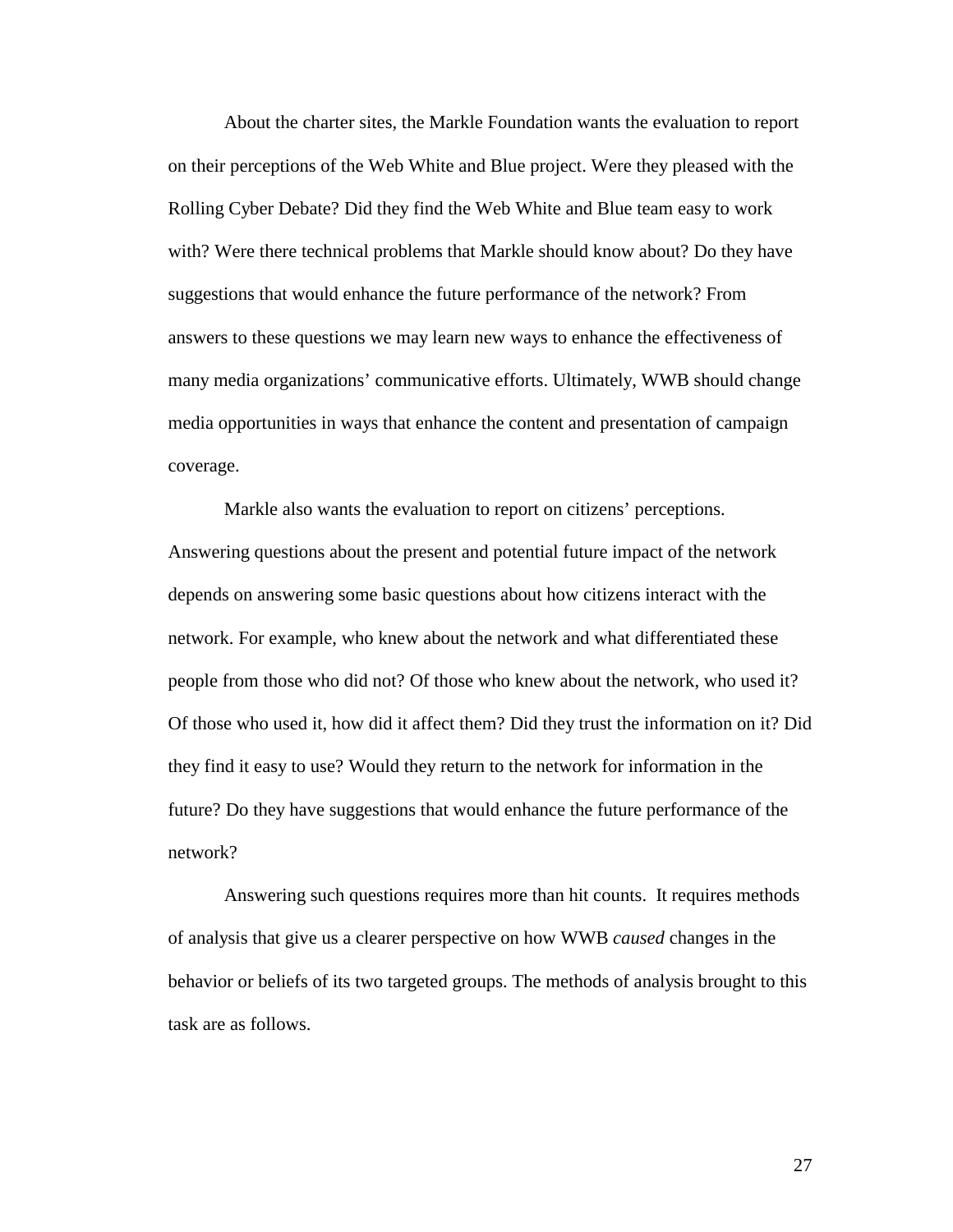- 1. Interviews with people who contributed to the network. These interviews, conducted by Dr. Michael Cornfield and Barbara Fedida, reveal the perspectives of representatives from most of WWB's charter sites as well as key WWB personnel. The interview template includes questions that probe the experience of working with WWB, views of the Rolling Cyber Debate, and questions about potential future directions of the project.
- 2. Standard data on usage of webwhiteblue.org (e.g., page views).
- 3. A voluntary user survey. This survey, located on webwhiteblue.org, is a standard means of gauging a web site's effect. Our survey provides up-to-date information on the identity of over 3000 WWB users. The survey first asks respondents about their previous political interest and media usage, and then asks users to rate WWB on a range of important criteria. I compare the results of this survey to one administered in the 1998 WWB evaluation. The comparison reveals how users have changed over the last two years.
- 4. *Laboratory experiments* provide a venue for testing hypotheses about the extent to which WWB causes changes in users' feelings and behavior relative to politics and the Internet. In an experimental setting, we can vary the situations in which users find themselves to evaluate the effect of WWB in a range of realistic environments. Experiments provide our best opportunity to systematically evaluate WWB's impact on citizens.
- 5. Internet polls allow us to capture the internal validity of traditional experiments while realizing the benefits of contact with large, diverse subject populations. Our Internet poll begins as a traditional survey about the presidential election. In the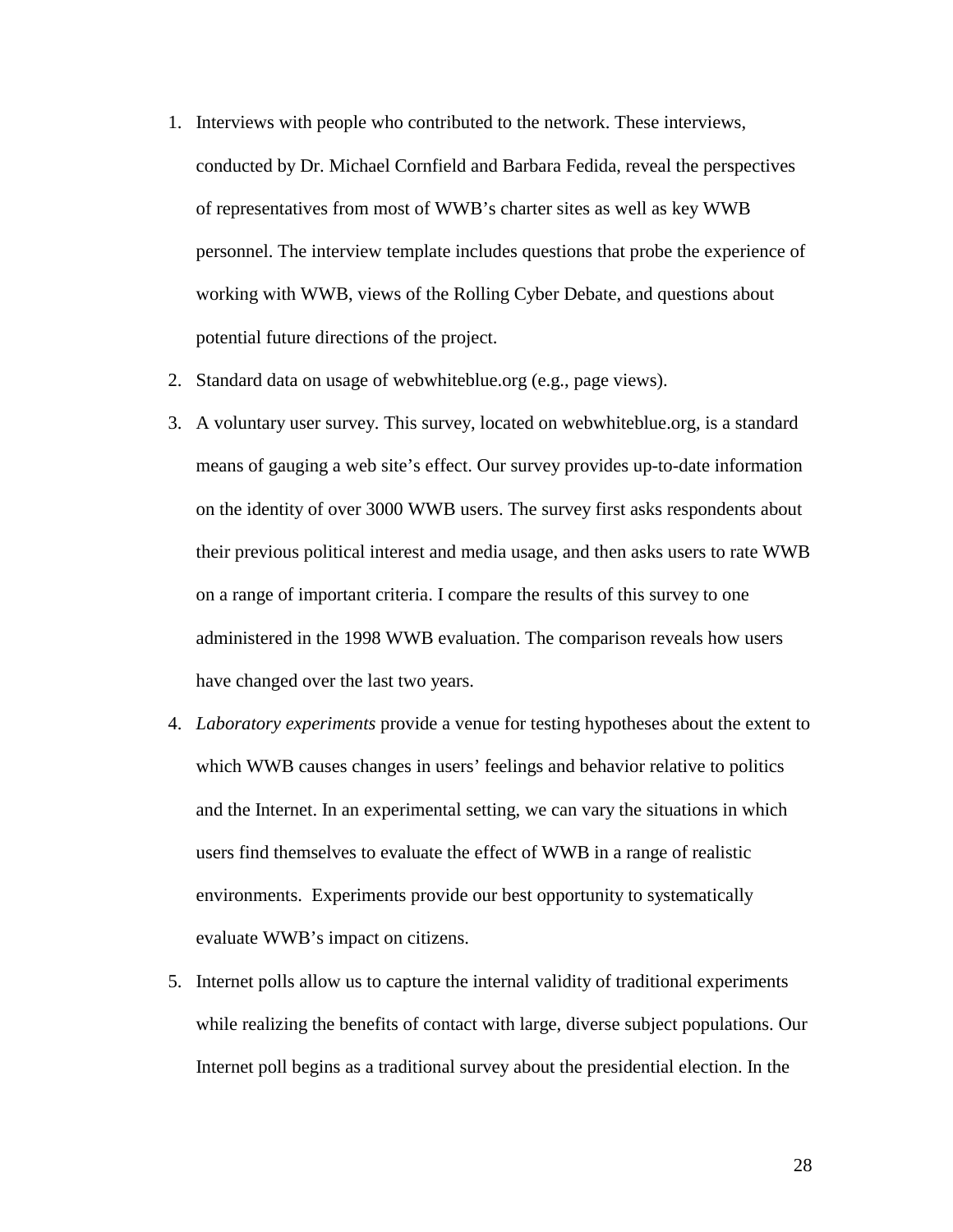middle of the interview, an interruption occurs and the respondent is prompted to visit up to two web sites for five minutes each. Sites from the WWB network are always at least one of the sites. The respondent is then asked questions about the web sites and about what impact the sites have on their feelings about the Internet, politics-in-general, and the presidential campaign. This poll gives a unique view of the Web White and Blue network's actual and potential impact. It gives us direct access to the viewpoints of a broad audience and lets us hear first hand how the public evaluates various web sites, particularly political ones.

Together, the laboratory experiments and Internet polls allow me to construct an estimate of a political web site's impact under conditions of normal usage – where normal usage entails a person sitting in front of a computer choosing to view a very small fraction of all available web sites. The range of circumstances in which subjects are placed in the experiments and Internet polls are many. Results that survive in all of these analytic environs reveal a rich picture of what attracts users to any particular political web site, what aspects of the site are most likely to encourage return visits, and what types of changes are most likely to increase a site's reach and influence.

 The evaluation answers many questions about WWB's impact including: Did WWB increase or enhance interaction between users and candidates? Did the Rolling Cyber Debate help create a richer, more informative dialogue among candidates?

- How did charter sites use WWB content?
- How can the format and content be more engaging in the future?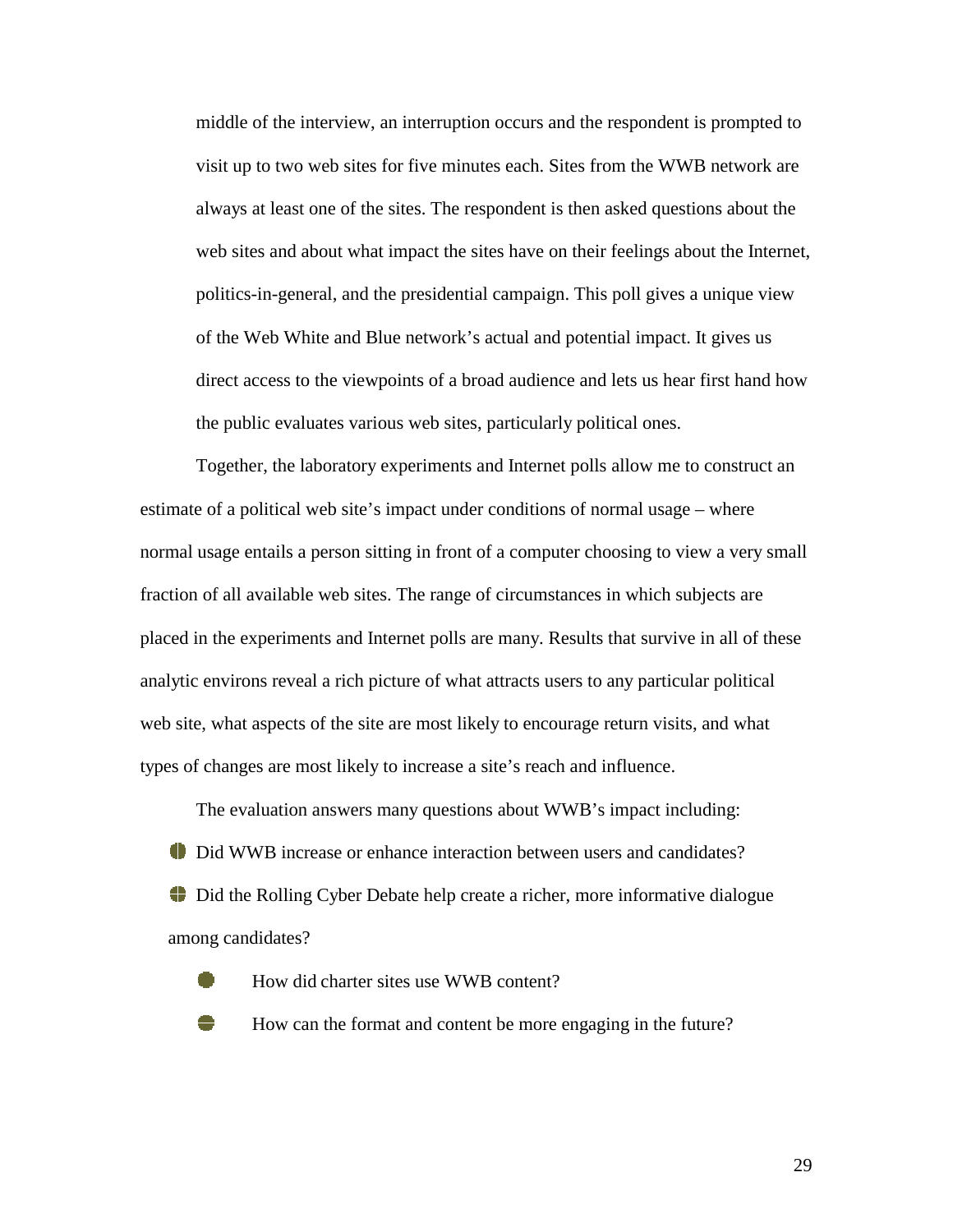Did WWB affect citizens' perspectives of the Internet as a source of political information?

 Did WWB affect citizens' interest in politics or candidate evaluations? Our findings, many of which are highlighted in the Executive Summary, speak directly on the increasing skepticism about the real and potential impact of Internet-based political communication. In a year where the presidential election was determined by a few hundred votes in the state of Florida and where the balance of power in the U.S. Senate was determined by a similarly close margin, how much of an effect would the Internet – or a particular web site -- have to have had to change electoral history? Indeed, and as most journalists can testify, casual empiricism has almost always been insufficient to trace how a particular form of mass media affects individual and social decisions. So is the suspected lack of effect of the Internet a reaction to previous irrational exuberance about its potential or does it follow from the flawed assumption that if effects are not easily visible, then they must not be there.

I find that the Web White and Blue network has an important impact on its desired audiences. For the charter sites, there is widespread enthusiasm about participating and deep approval of the WWB operation. WWB creates new opportunities for charter sites to provide engaging content. While the quality of candidate participation in the 2000 Rolling Cyber Debate was less than all had hoped, the format is held in high regard, and all want to continue participating. For citizens, Web White and Blue provides an instrument that generates greater confidence in the Internet's political space as well as higher levels of political participation, with both factors measured several different ways to improve accuracy. These effects are as present for relatively new Internet users as they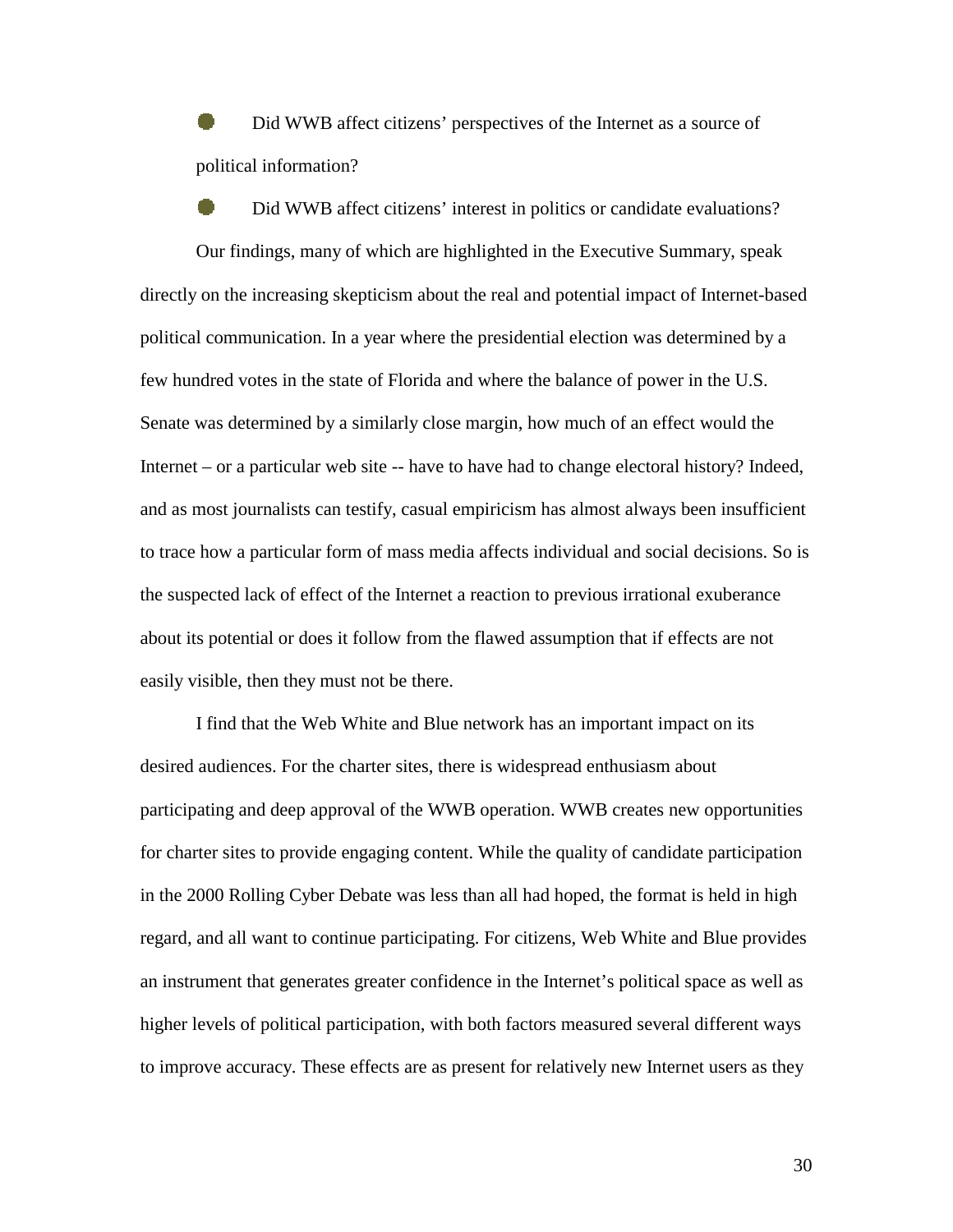are for more experienced users. Such findings should instill hope that the impact of future versions of WWB can be substantial. Indeed, the Web White and Blue network accomplished some important things and its current impact alone is sufficient to counter broad negative claims about the ineffectiveness of the Internet for enhancing political communication.

Clarifying Web White and Blue's impact not only helps us understand the recent past, it also provides information vital to our future. For example, the emergence of the Internet was supposed to improve politics by allowing more people to be more engaged in more aspects of the political process. At present, the information superhighway is littered with the carcasses of well-intentioned people who did not get the web. People who guessed incorrectly about what people wanted from the web. People who misunderstood about what people learn from their interaction with particular web sites or the Internet in general. The future is filled with the same mistakes waiting to be made again. It is my hope that the work described herein will help a broad audience better understand how to use the quickly evolving capacity of the Internet more effectively and efficiently.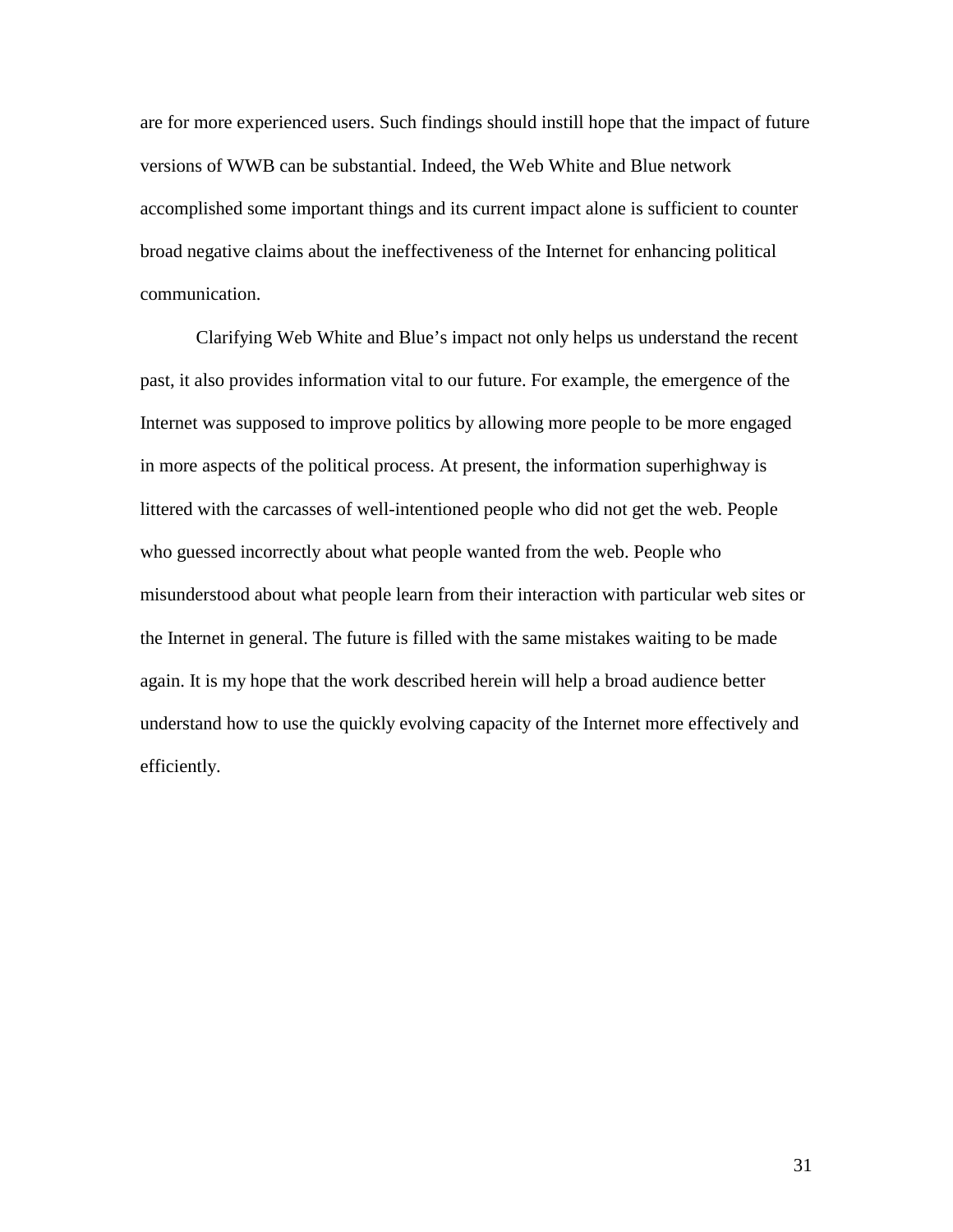#### Appendix to Chapter 1. Mission Statement

Web White & Blue 2000 (WWB2000) is an online public service project sponsored by The Markle Foundation in collaboration with major news and information traffic centers on the Internet (the project's "charter sites"). Markle and the charter sites in Web White & Blue 2000 seek to increase awareness and use of election-oriented resources on the Internet by journalists, academic and not-for-profit organizations, and the American people. Web White & Blue 2000 does not endorse or support candidates for public office and does not take a position on partisan or election-related issues.

The purposes of WWB2000 are to increase voter understanding of public policy and election related issues and to increase civic participation and voter interaction with candidates on a nonpartisan basis. WWB2000 will provide its users with a sample each day of interesting, newsworthy or helpful information on the Internet that allows the American citizen to engage in the 2000 national campaign online. This information will be drawn from the charter sites, other participating sites, campaigns and other actors in the national campaign. During a period from October 2000 to Election Day, WWB2000 will also host a "rolling cyber debate" between the presidential campaigns, which will be available to both the general public and syndicated for republication by the project's charter sites.

WWB2000 promotes online access to selections of content in two ways. The first is through summaries of existing resources provided by the project's charter sites and by other sites participating through links to WWB2000. This summary of content resources will be available directly at the WWB2000 web site (http://www.webwhiteblue.org) and will also be syndicated for republication in whole or in part by the project's charter sites.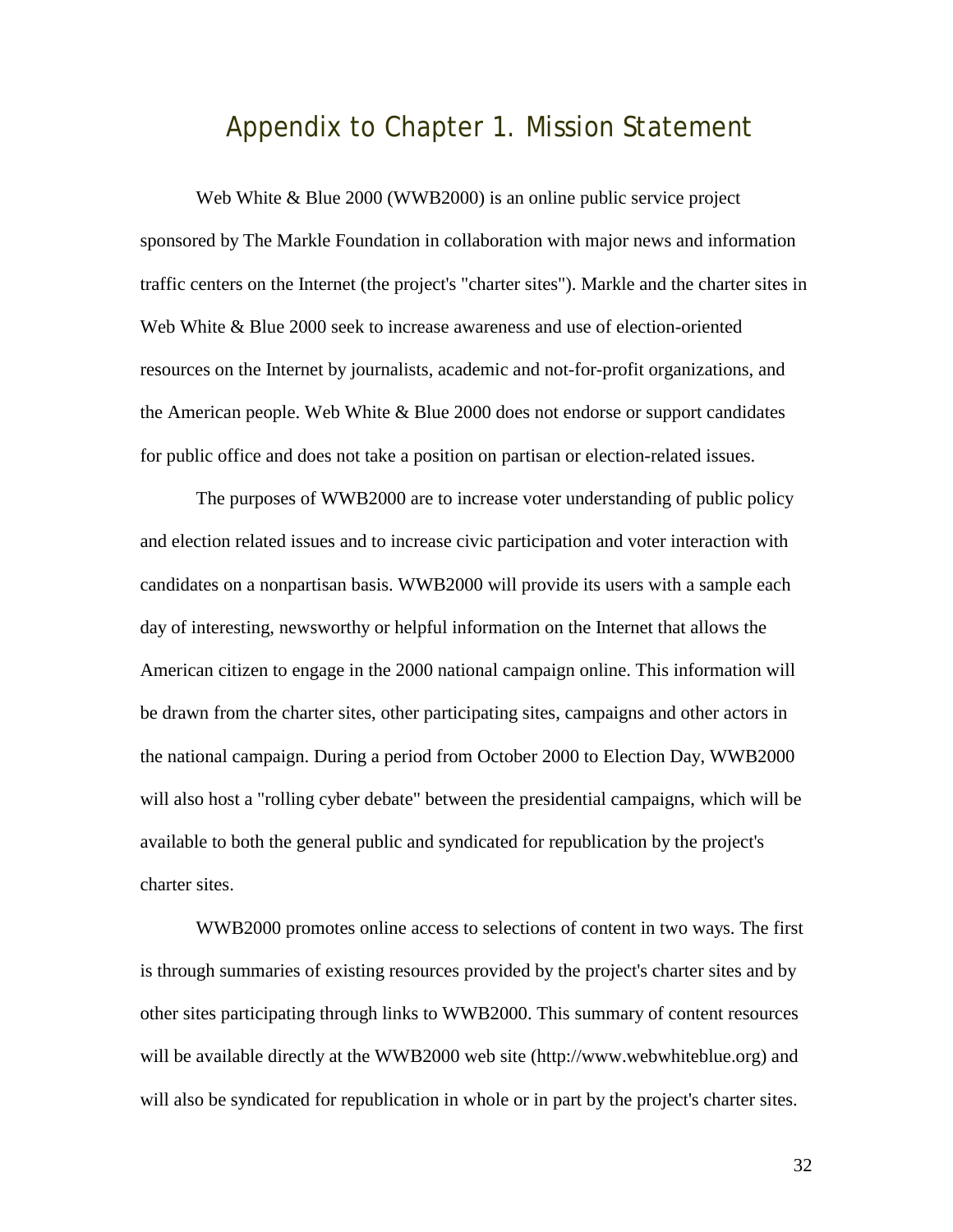WWB2000 will also provide original content in the form of the rolling cyber debate between the campaigns and may offer additional original content such as interviews and coverage of Internet-related developments during the campaign. Content originated by WWB2000 will be syndicated to the charter sites in the project and will also be available to the public at webwhiteblue.org. Once content has been submitted to WWB2000 it will be displayed with no special favoritism to any particular charter site or other participating group.

The editorial policy of WWB2000 requires the project to be nonpartisan, fair, balanced and ethical. WWB2000 will refrain from editorial comment on the candidates, parties and campaigns. The opinions expressed in the content featured by WWB2000, including opinions expressed by users online, are solely those of the participants and do not represent the views of WWB2000 or The Markle Foundation.

In featuring content, WWB2000 will provide balance, impartiality, a range of views, and the right of those challenged to respond. Disclaimers will be displayed, where appropriate, to prevent any appearance that WWB2000 or The Markle Foundation is endorsing any candidate or particular point of view.

The WWB2000 content will be monitored by an outside independent and nonpartisan Board of Advisors drawn from the academic community who will advise the project and The Markle Foundation as to WWB2000's fairness and impartiality.

The general guidelines for selecting content to feature include these:

1. The content provides the user with up-to-date, accurate, balanced information about the 2000 campaign.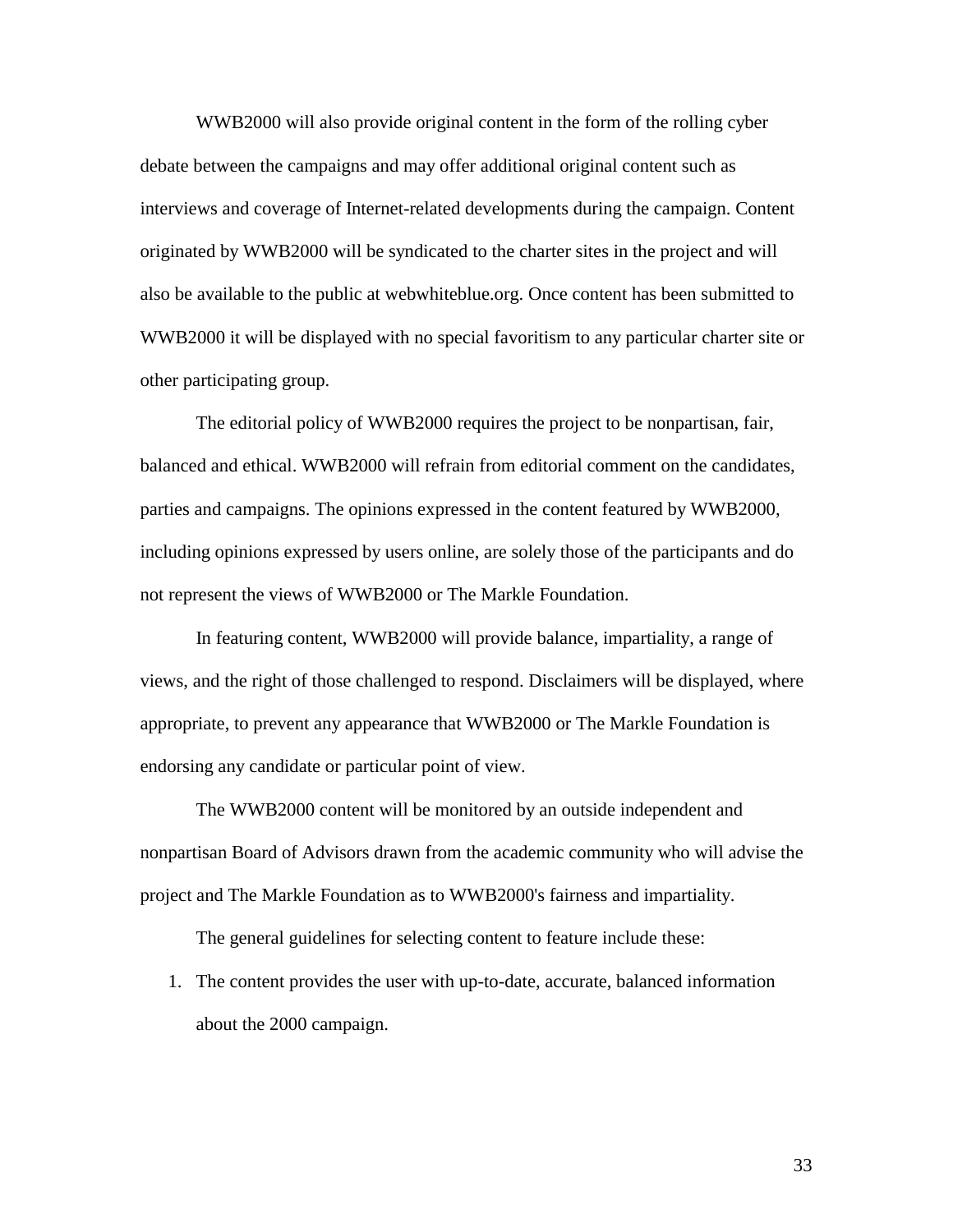- 2. The content increases voter understanding of public policy and election related issues and encourages civic participation in the electoral process.
- 3. The content directs the user to information or interaction sites that feature useful, accurate or helpful information, especially voter education information that allows the user to meet his or her citizenship responsibilities.
- 4. The content is especially newsworthy and/or has been the subject of coverage by media organizations reporting on the 2000 campaign.
- 5. The content provides original insights or views on subjects relevant to the 2000 campaign.
- 6. The content (or resource) has become a particular subject of debate between the candidates or parties.
- 7. The content illuminates or clarifies (in a strictly impartial way) some point of contention or debate raised during the campaign.
- 8. The content is unique on the Internet in the format or style of its presentation.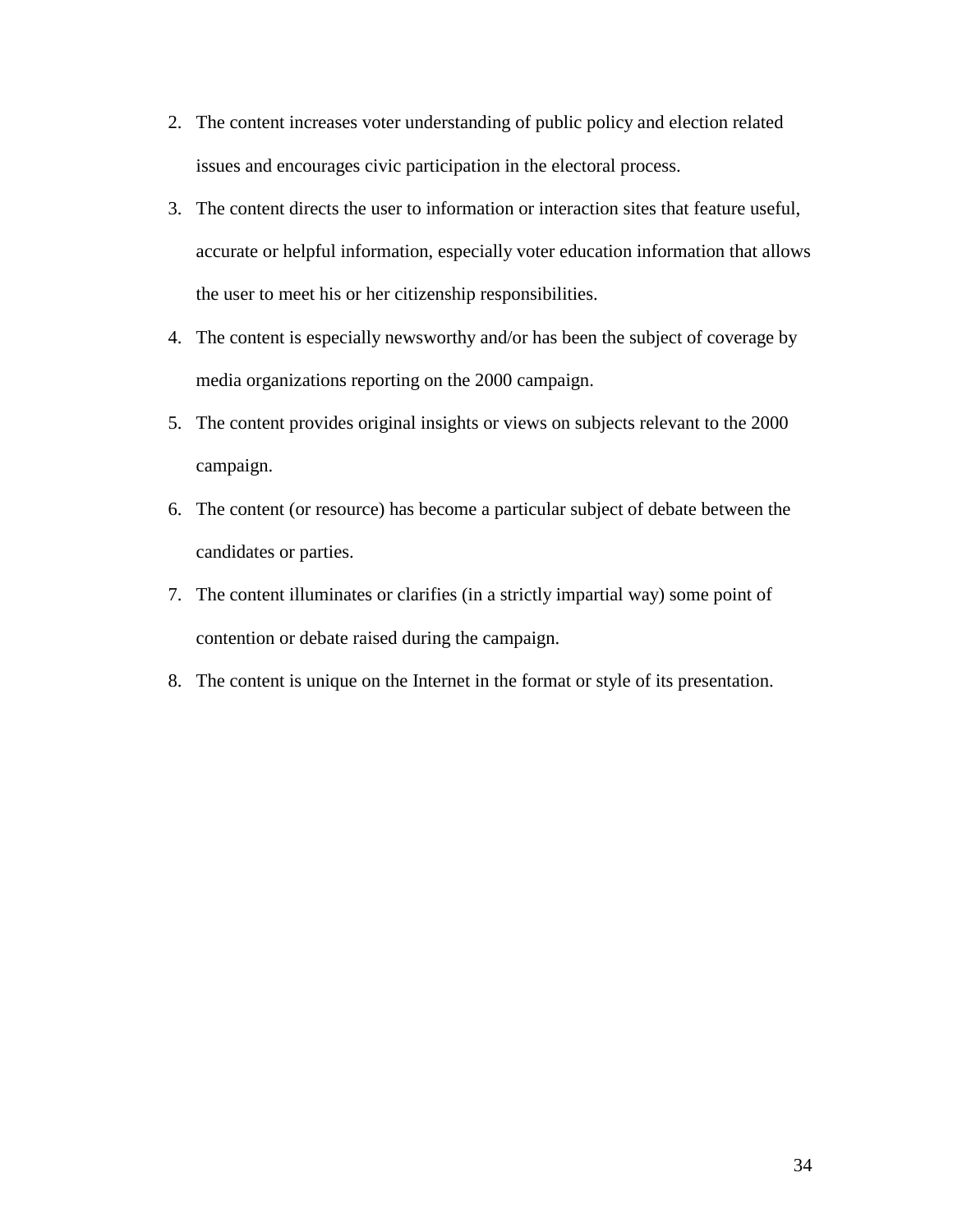# Chapter 2. Year 2000 Usage Statistics

Mindshare Internet Campaigns LLC developed and maintained the Web White & Blue web site, its content syndication system, and its Rolling Cyber Debate technology platform. They also tracked patterns of usage to WWB.org. The content of the "Headlines" section and the data for this chapter's other sections derive primarily from the "Web White and Blue Traffic Report" by Mindshare co-founder Jonah Seiger.

### **Headlines**

From its launch on June 28, 2000 through November 8, 2000, Web White & Blue 2000 received a grand total of 7,518,608 page views. A more accurate measure of web traffic than a "hit", a page view refers to the number of times a web page is viewed by a visitor. While one page view is equal to one pair of eyeballs viewing one page on the web site, it is not a measure of unique individual visitors.

Between October 1, 2000 and November 8, 2000, the Web White & Blue Rolling Cyber Debate received 737,944 page views. Of these, 43% (314,833) were through the 17 Charter sites. The remaining 57% (423,161) were through the Web White  $\&$  Blue site. It is worth noting that this last number may inflate the true number of people who viewed WWB.org directly, because America Online linked to the WWB site for the first 10 days of the debate rather than incorporating the debate template into its own pages.

The Best of the Best feature received 3,919,214 page views. Of these, 56% (2,197,226) were before the launch of the WWB Rolling Cyber Debate, when Best of the Best was on the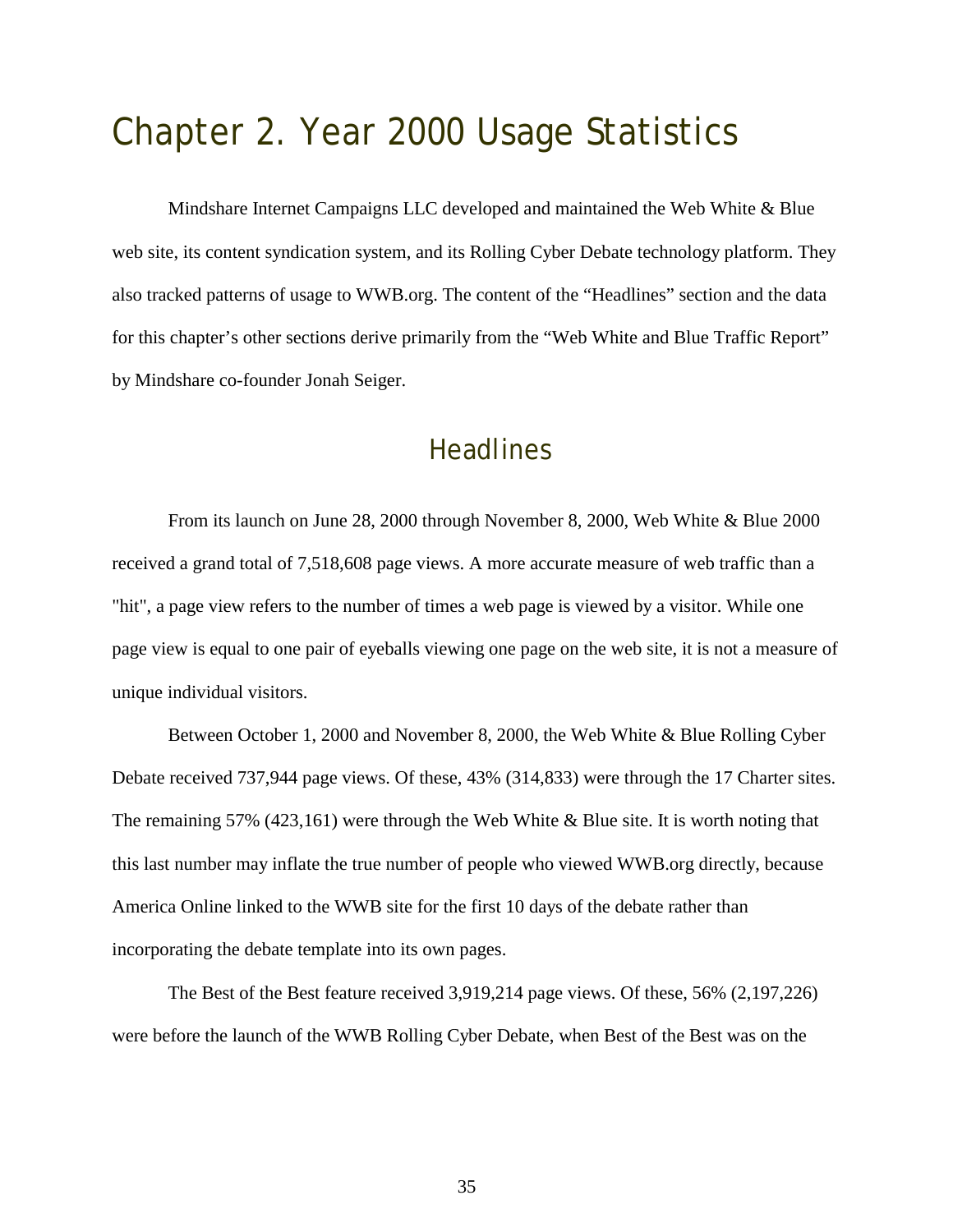homepage at www.webwhiteblue.org. The remaining 44% (1,721,988) took place from October 1 through November 8, when Best of the Best was housed on an internal page.

The state-by-state election directory received 732,621 page views from its launch on

September 15, 2000 through November 8, 2000.

Nearly one million page views (943,617) were registered for the Participate in Web

White & Blue section of the site, while the Web White & Blue interview with President Clinton

received 26,618 page views.

Finally, interest in George W. Bush's Message of the Day slightly led interest in Al Gore's messages, but Gore logged more page views for Question of the Day as Table 2.1 shows.

|  | Table 2.1 MOD/QOD page views. |  |
|--|-------------------------------|--|
|--|-------------------------------|--|

|                        | Message of the Day | Question of the Day |
|------------------------|--------------------|---------------------|
| George W. Bush $(R)$   | 58,501             | 65,081              |
| Al Gore $(D)$          | 52,525             | 67,973              |
| Ralph Nader (Grn) *    | 5,889              | 9,282               |
| Patrick Buchanan (Ref) | 5,461              | 12,051              |
| Harry Browne (Ltn)     | 4,922              | 8,036               |
| Howard Phillips (Cst)  | 4,134              | 7,095               |
| John Hagelin (NLP)     | 2,497              | 6,201               |

• *Nader's pages continued to receive traffic despite his nonparticipation* 

## Details

This section contains detailed traffic information for the Rolling Cyber Debate component of Web White & Blue 2000. Figure 2.1, for example, shows a steady increase in traffic to the Best of the Best pages as the election season progressed. The growth in traffic declined after the Rolling Cyber Debate" replaced "Best of the Best" as the focal content on the WWB.org home page.

Figure 2.1 Best of the Best Total Page views by Month *\**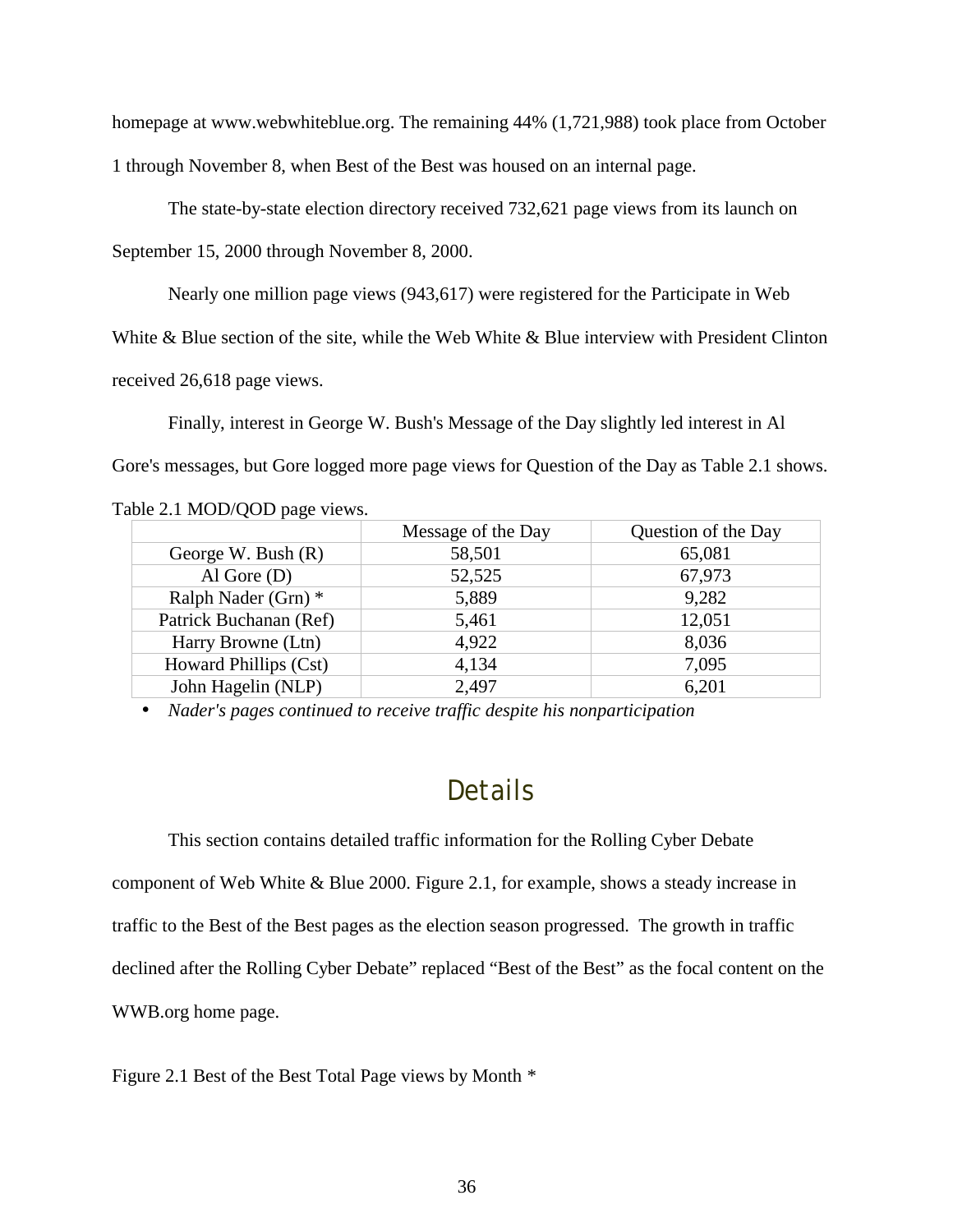

*\* November indicates Nov. 1-8,2000* 

Figure 2.2 shows traffic patterns for the Rolling Cyber Debate. The figure reveals two peaks. The first peak occurs during the cyber debate's third week (October 15-21). The second peak in Rolling Cyber Debate traffic was the final week of the election – a time at which media outlets have traditionally experienced maximum interest in election-oriented news.

Figure 2.2. Rolling Cyber Debate Total Page views by Week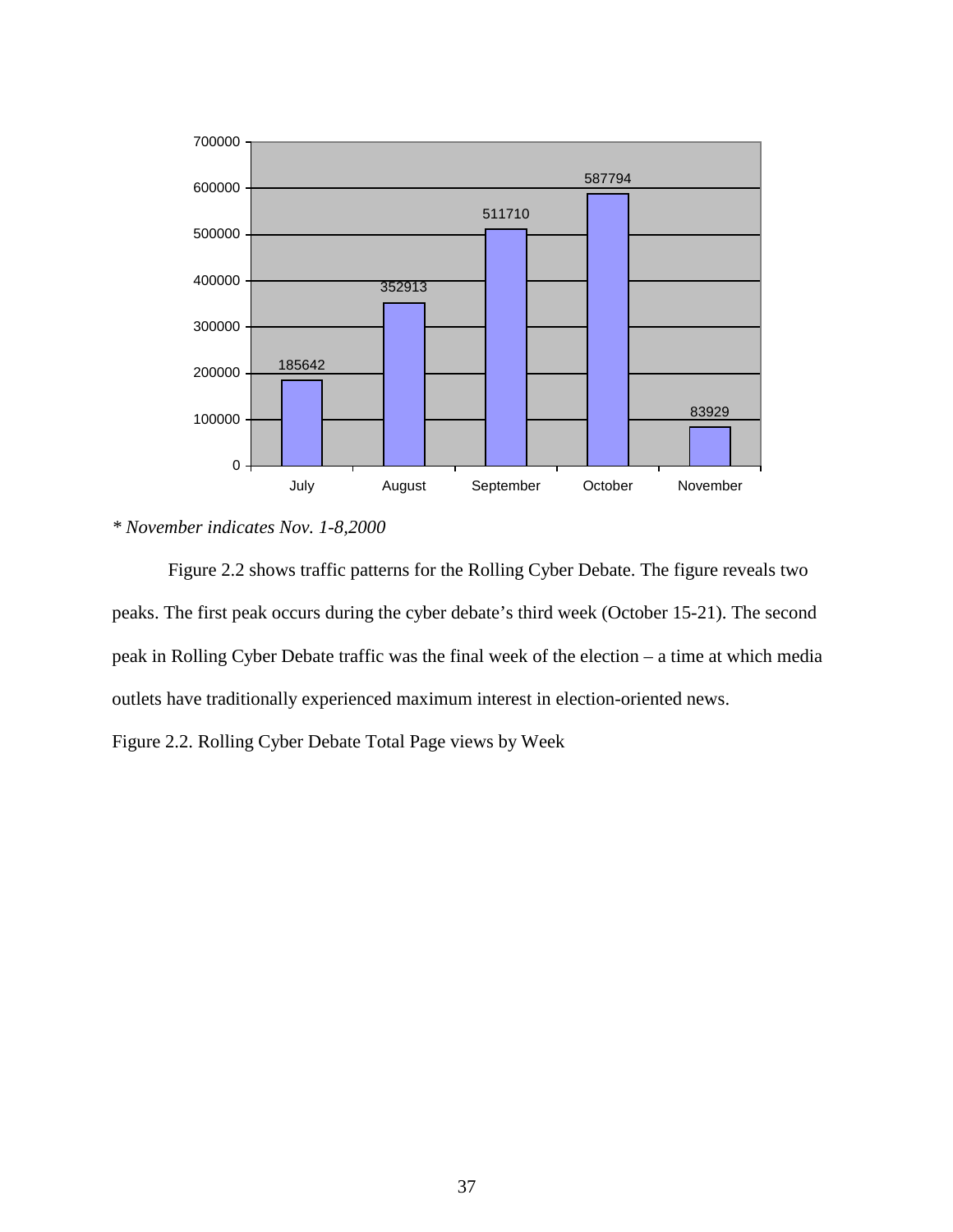

There are two likely explanations for the first peak that are difficult to disentangle. The first is that this is the same week that the last of the three presidential debates occurred (October 17). The topic of debating was particularly newsworthy and may have led some information seekers to have greater interest in the televised debates' Internet parallel. The second likely explanation is that week's content. Topics discussed on the Rolling Cyber Debate that week included religious freedom, tissue research and cloning, Internet and copyright, china trade and human rights, world hunger, and space exploration. Of those topics a likely promoter of traffic was the October 17<sup>th</sup> debate on Internet and copyright. This debate centered on the legal status of the music-oriented file sharing Internet entity called Napster. In the closing weeks of October, federal courts contemplated requests to shut the free music service down. Mike McCurry and Doug Bailey (2001) called this exchange "the only truly coherent comment on technology policy during the entire cycle of the general election" and it is the aspect of the Rolling Cyber Debate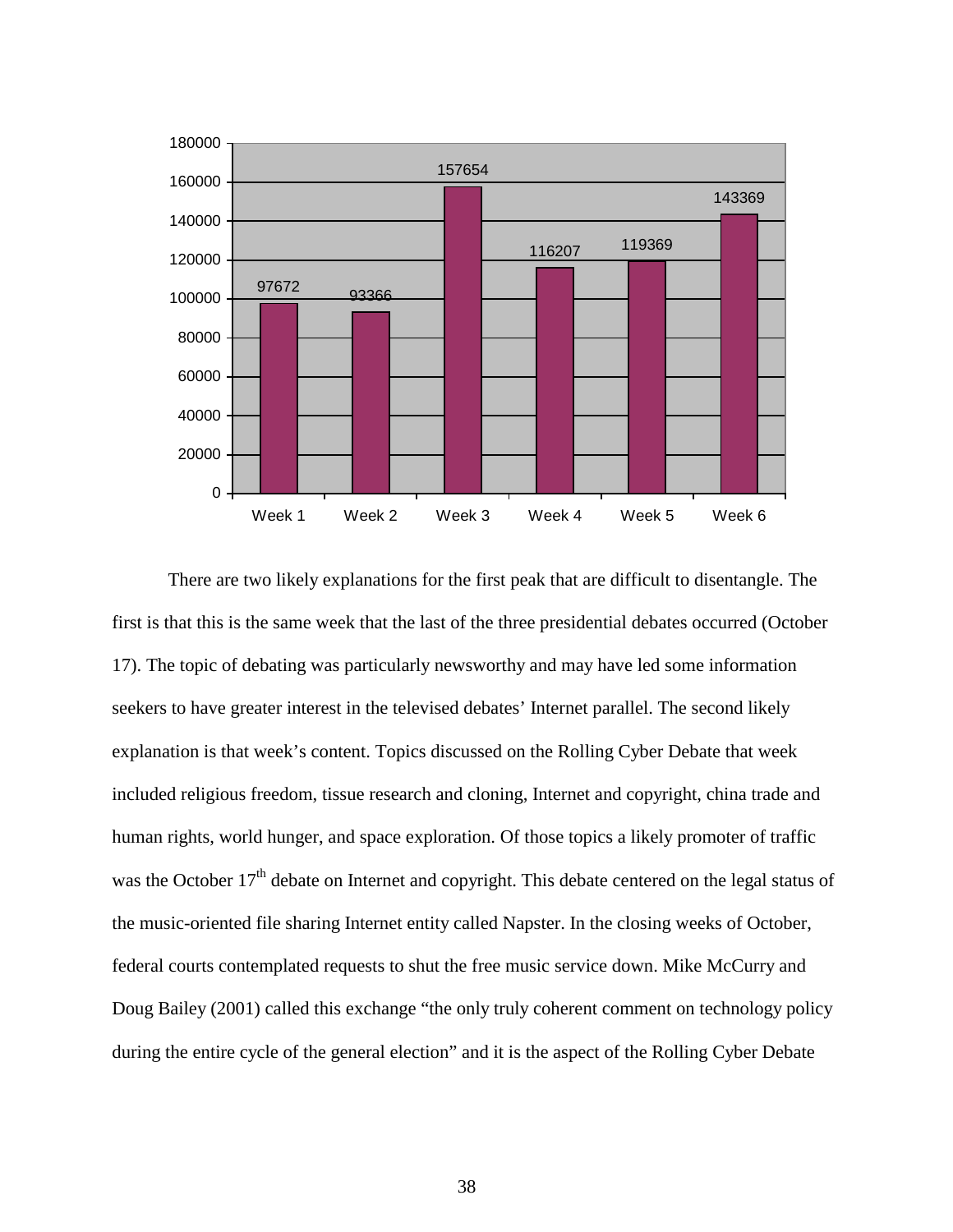that generated the most media attention. Figure 2.3 provides greater detail about the first peak week.



Figure 2.3. Rolling Cyber Debate Total Page views by Week

The peak day is the one that follows the presidential debate and the Napster story. While it is difficult to disentangle, the existence of these peak days reveals the Rolling Cyber Debate's potential impact. Closer association with venues such as the televised debates or attempting to induce more Napster-like exchanges should be pursued as options if future WWB planners desire increased RCD impact.

In Figure 2.4, we focus on the Rolling Cyber Debate Component called "Message of the Day" (henceforth MOD). During the six weeks of the cyber debate, WWB offered each presidential candidate an opportunity to present a message of its own choosing. The table at the bottom of Figure 2.4 sorts the raw totals for MOD page views by candidate and by week. The figure itself shows the relative percentage of MOD page views by candidate for each week.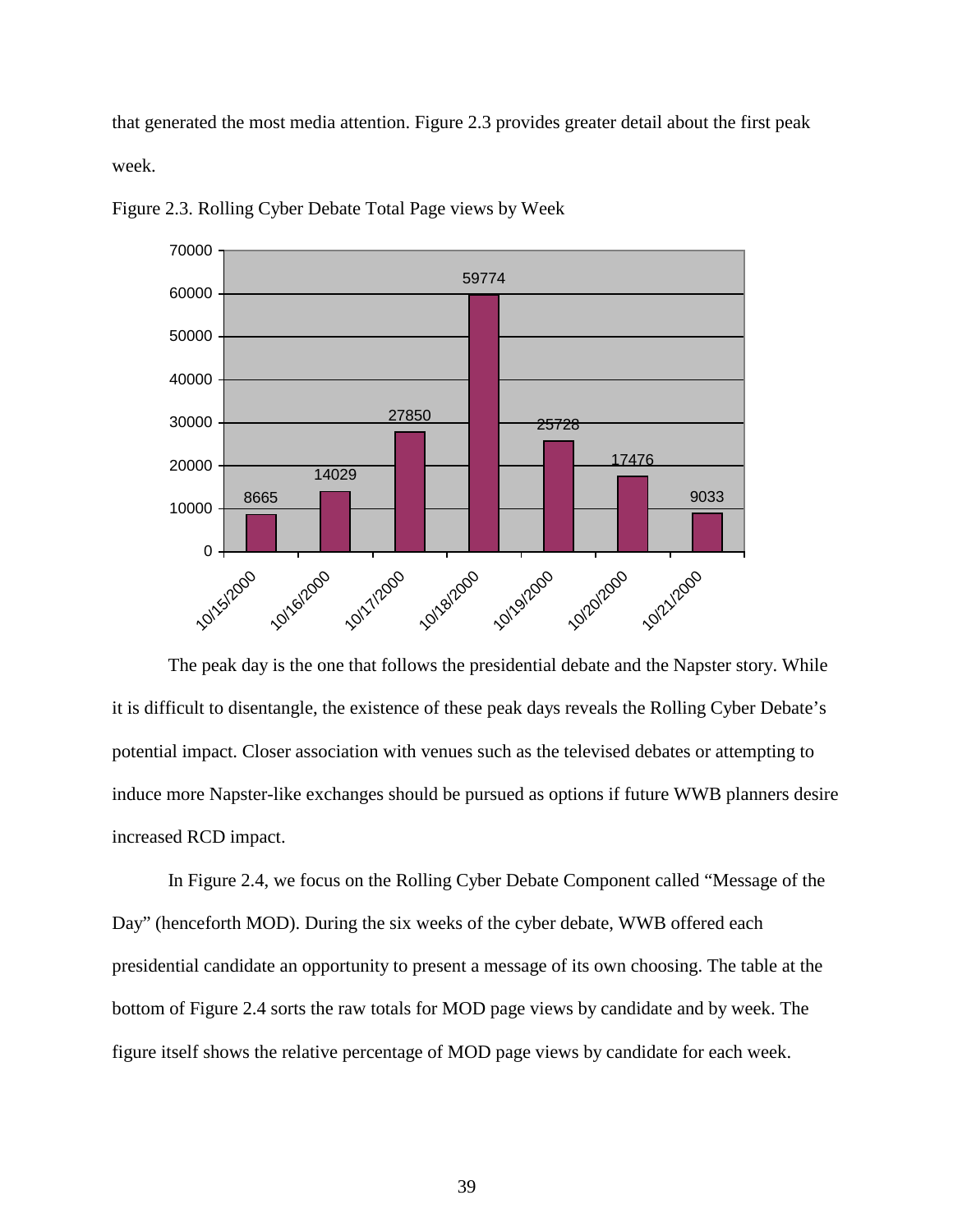I comment here only on the candidate-specific aspects of this table as the weekly trends in page view mirror those reported in Figure 2.2. For Messages of the Day, there was little variation in which candidate's messages viewers visited. The percentage of MOD viewers going to Bush messages is remarkably constant through the entirety of the debate – with a low of 43% and a high of 46%. The percentage of MOD viewers going to Gore messages shows more variation, ranging from 32% in week 2 to 43% in week 6 – the same weeks that total traffic to the Rolling Cyber Debate were greatest. The other trend of note in this data is that the share of MOD viewers visiting the message of a major party candidate increased through the debate's six weeks – starting at 79% in the first two weeks, moving to 84% in the next three weeks and peaking at 87% in the final week.





|             | Week One | Week Two | Week   | Week Four | Week Five | Week       |
|-------------|----------|----------|--------|-----------|-----------|------------|
|             |          |          | Three  |           |           | <b>Six</b> |
| <b>Bush</b> | 8,557    | 8,109    | 11,812 | 9,911     | 8,530     | 11,582     |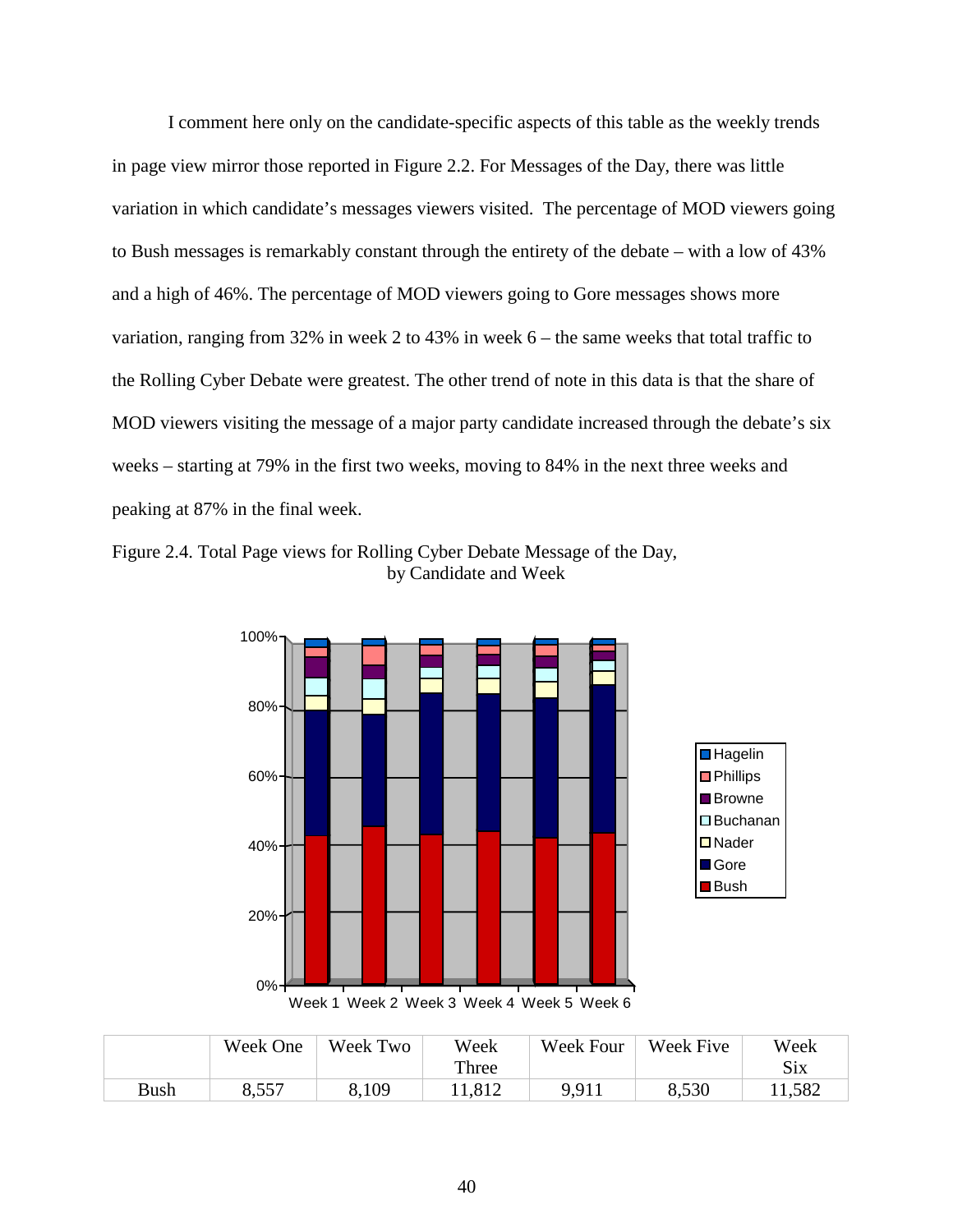| Gore            | 7,210  | 5,737  | 11,198 | 8,883  | 8,099  | 11,398 |
|-----------------|--------|--------|--------|--------|--------|--------|
| Nader           | 864    | 791    | 1,168  | 1,028  | 995    | 1,043  |
| <b>Buchanan</b> | 1,053  | 1,034  | 893    | 837    | 804    | 840    |
| Browne          | 1,159  | 705    | 971    | 709    | 677    | 701    |
| Phillips        | 604    | 997    | 792    | 591    | 639    | 511    |
| Hagelin         | 462    | 354    | 485    | 411    | 355    | 430    |
| <b>TOTAL</b>    | 19,909 | 17,727 | 27,319 | 22,370 | 20,099 | 26,505 |

 Figure 2.5 provides weekly page view data for the Rolling Cyber Debate's "Question of the Day" (henceforth QOD). Questions for QOD were submitted by Internet users through each of the charter sites in chat rooms and other online forums. Questions were reviewed and selected by Web White & Blue Editor Peter Orvetti with the supervision of the charter site editors. The format of Figure 2.5 parallels that of Figure 2.4, with the table at the bottom sorting the raw totals for QOD page views by candidate and by week and the figure itself showing the relative percentage of MOD page views by candidate for each week.

Figure 2.5. Total Page views for Rolling Cyber Debate Question of the Day, by Candidate and Week

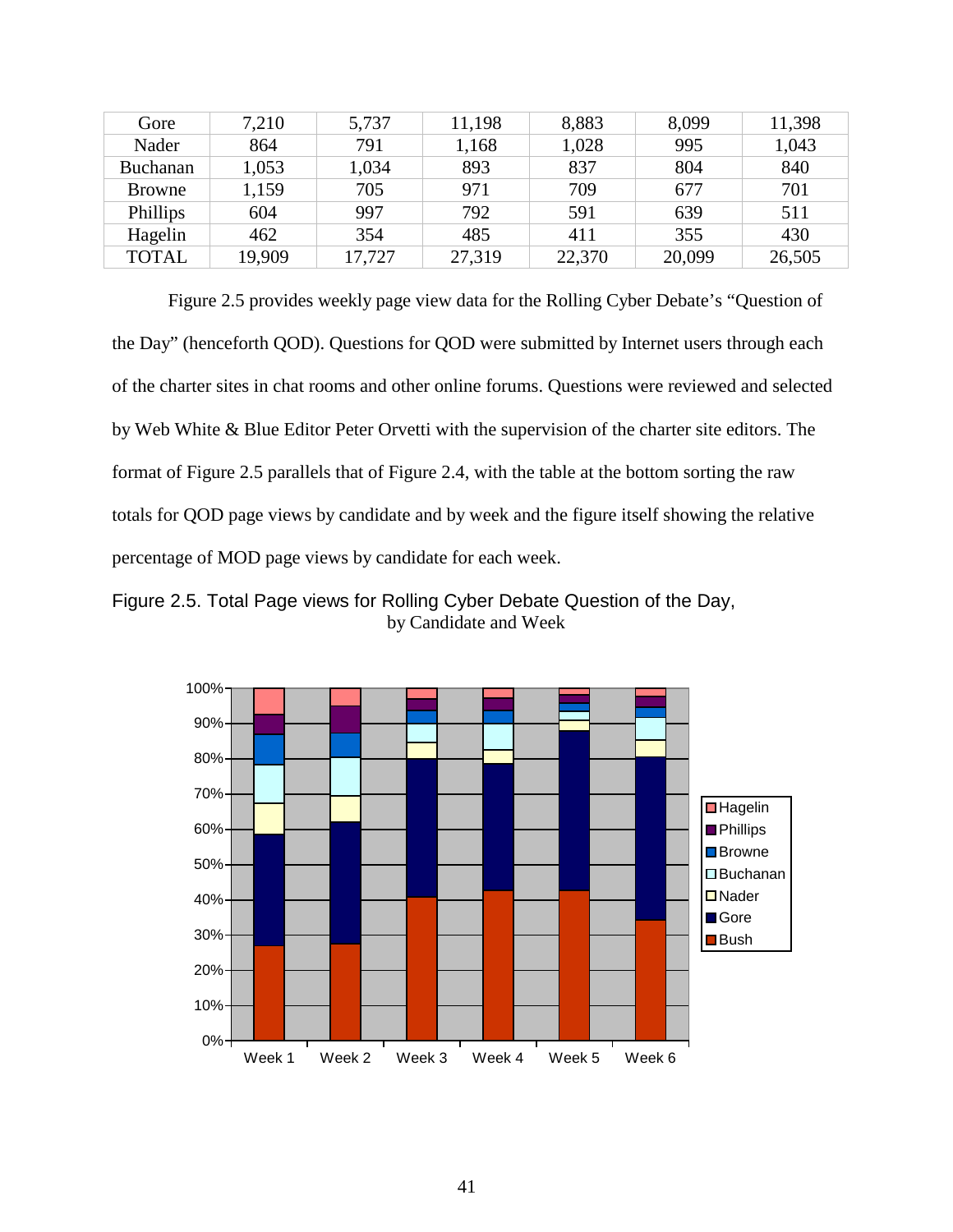|                 | Week One | Week Two | Week   | <b>Week Four</b> | <b>Week Five</b> | Week       |
|-----------------|----------|----------|--------|------------------|------------------|------------|
|                 |          |          | Three  |                  |                  | <b>Six</b> |
| <b>Bush</b>     | 6,917    | 6,735    | 20,598 | 11,133           | 14,094           | 5,604      |
| Gore            | 8,100    | 8,428    | 19,708 | 9,348            | 14,838           | 7,551      |
| Nader           | 2,231    | 1,825    | 2,353  | 1,032            | 1,044            | 797        |
| <b>Buchanan</b> | 2,833    | 2,700    | 2,682  | 1,946            | 865              | 1,025      |
| Browne          | 2,200    | 1,671    | 1,917  | 1,007            | 762              | 479        |
| Phillips        | 1,433    | 1,875    | 1,631  | 877              | 772              | 507        |
| Hagelin         | 1,889    | 1,203    | 1,490  | 723              | 544              | 352        |
| Hagelin         | 25,203   | 24,437   | 50,379 | 26,066           | 32,919           | 16,315     |

 The visual presentation of Figure 2.5 masks an important difference between weekly trends in MOD and QOD page views. Where the MOD page views largely mirror WWB.org's overall traffic patterns, the QOD page view data does not. Instead, the dominant peak occurs in week 3 – the week in which the Napster issue hit the Question of the Day page.

 Otherwise, what Figure 2.5 shows is great variation in which candidates' answers QOD viewers sought. The minor party candidates initially drew much more attention here than in the Message of the Day. As answers to open-ended questions in our laboratory experiments suggests, these trends may be due to the fact that the minor party candidates' responses were perceived as less "canned" and more sincere. Pat Buchanan was particularly timely with rebuttals, which kept his share of the QOD's audience high relative to his poll numbers, particularly in early October.

As Election Day approached, however, QOD viewers turned increasingly to the frontrunners' pages. This trend parallels that seen with Message of the Day page views. The percentage of QOD page views devoted to major party candidates rose from 59% at the beginning of the debate to 81% by the debate's end. It is interesting to note that an increased interest in Bush QOD pages drove 76% of the increase in weeks 3 and 4. This occurred at the same time that Bush public opinion poll numbers were rising (CNN's tracking poll had Bush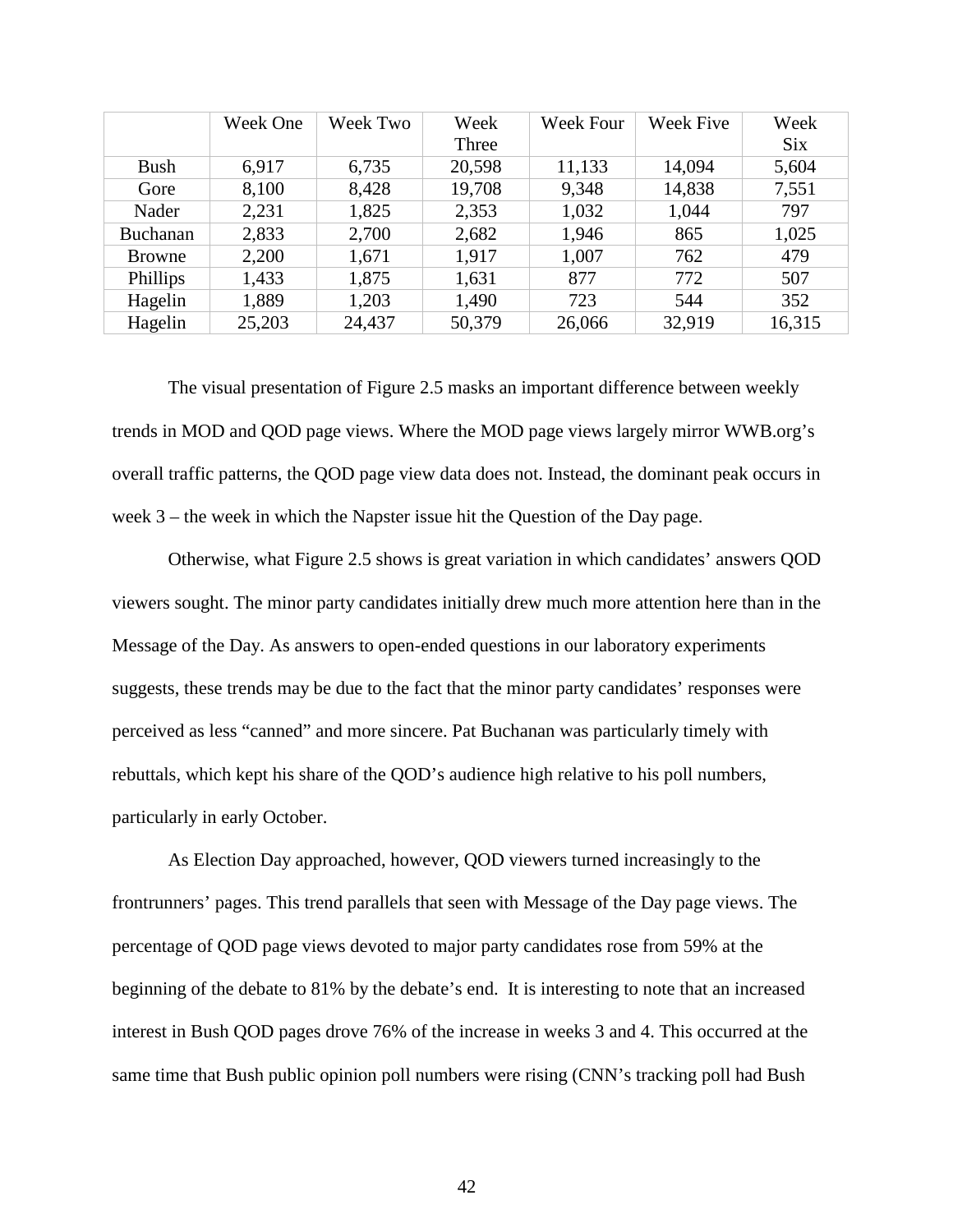ahead by 4 points on October  $14<sup>th</sup>$  – the end of the cyber debate's second week, by 11 points on October 21 – the end of week 3, and 14 points on October  $27<sup>th</sup>$  – the end of week 4.) In weeks 4 and 5, an increased interest in Gore QOD's was wholly responsible for the second surge in the percentage of major party QOD page views. Again, this surge corresponded to Gore's rise in the polls – by week six, the Bush lead in the CNN poll was back down to 4 points.

 In my view, the lessons of WWB's usage data for the future of the project are limited, as such data gives only a vague reading of how the site affected either of the project's target audiences – the charter partners or citizens. With that caveat in hand, I draw the following lessons.

 First, the increase in traffic surrounding the Napster debate reveals the potential of the Rolling Cyber Debate. Users were very interested in the idea and had high hopes for it. Realizing the venue's untapped potential will require changing the rules of debate in ways that make scripted answers less likely. It is also possible that issues associated with government regulation of the Internet have special drawing appeal on Internet venues. In future versions of WWB, it may be worthwhile to consider placing preferred emphasis on such issues.

One idea with substantial promise is requiring candidates to submit their material by video in future versions of the debate. WWB would provide real time translation of video submissions to audio and print formats to facilitate users with limited computational capacity. As digital video and broadband, the technological and logistical requirements of such a change should only become easier to satisfy. To facilitate busy schedules, WWB should continue to allow each candidate or campaign organization to appoint surrogates to make video statements on their behalf. At a minimum, this will lead to the same people providing content to the Rolling Cyber Debate as occurred in 2000. However, there is a chance that requiring video submissions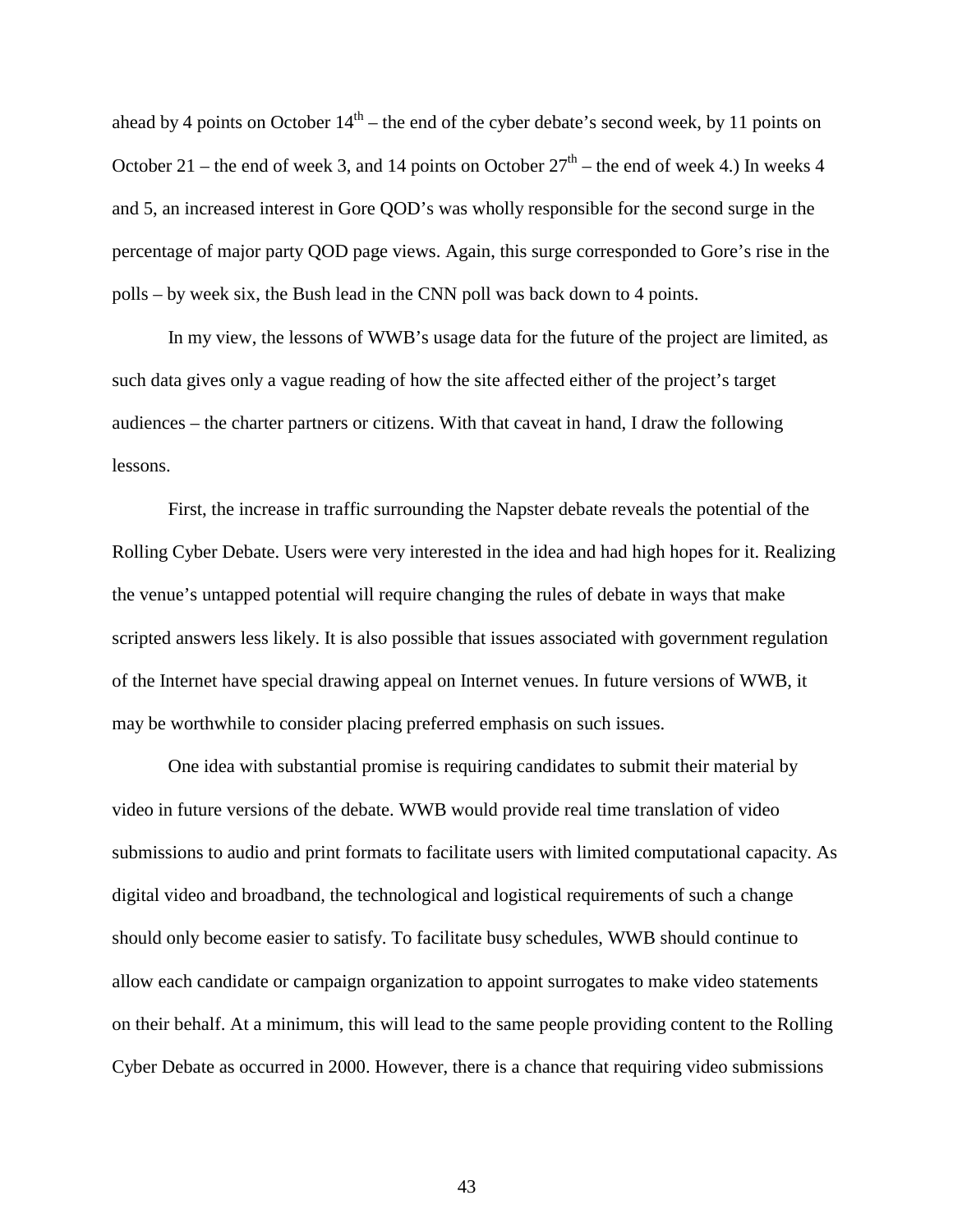will induce a competition among candidates that will lead them to respond to questions more directly and, perhaps, personally – which, as later chapters reveal, is users' main criticism of the Rolling Cyber Debate. It is easy to imagine cases where Candidates A and B begin a debate by using surrogates to answer questions. If, however, one candidate begins to take on the questions in person, then the other will gain an incentive to do the same. The result would be more like the day-to-day hand-to-hand verbal contest that many viewers of the Rolling Cyber Debate had hoped to find.

Second, the increase in traffic devoted to the major party candidates towards the end of the election suggests that there is an important upper bound on the extent to which citizens use the Internet differently than other election information mediums. As is the case with other forms of media, as the election tightened and as its outcome became more uncertain, users focused their attention on the front-runners and away from the rest of the pack. This was a sound informational investment for citizens who were concerned about the outcome and suggests a general, but not universal, understanding in the electorate on the concept of a "wasted vote."<sup>1</sup> The lesson for future efforts is that citizens' informational needs evolve throughout an election cycle. It may, therefore, be fruitful for future WWB organizers to coordinate the timing of their efforts to citizens' evolving needs. Such coordination plans can include when to introduce and how to publicize efforts such as the Rolling Cyber Debate.

Third and finally, by comparing this data to 1998, we can see that the WWB site experienced a very large increase in usage. Where the 1998 evaluation reports that "half a

 $\overline{a}$ 

 $1$  Such findings need not imply that the debate venue becomes less valuable for minor party candidates – the amount of attention they receive in other media formats likely also decreases as does citizen demand for it. They do, however, make it all the more regrettable that Nader did not participate as the variation in attention paid to his responses would have been very informative with respect to which web traffic is driven by citizen expectations of the election outcome.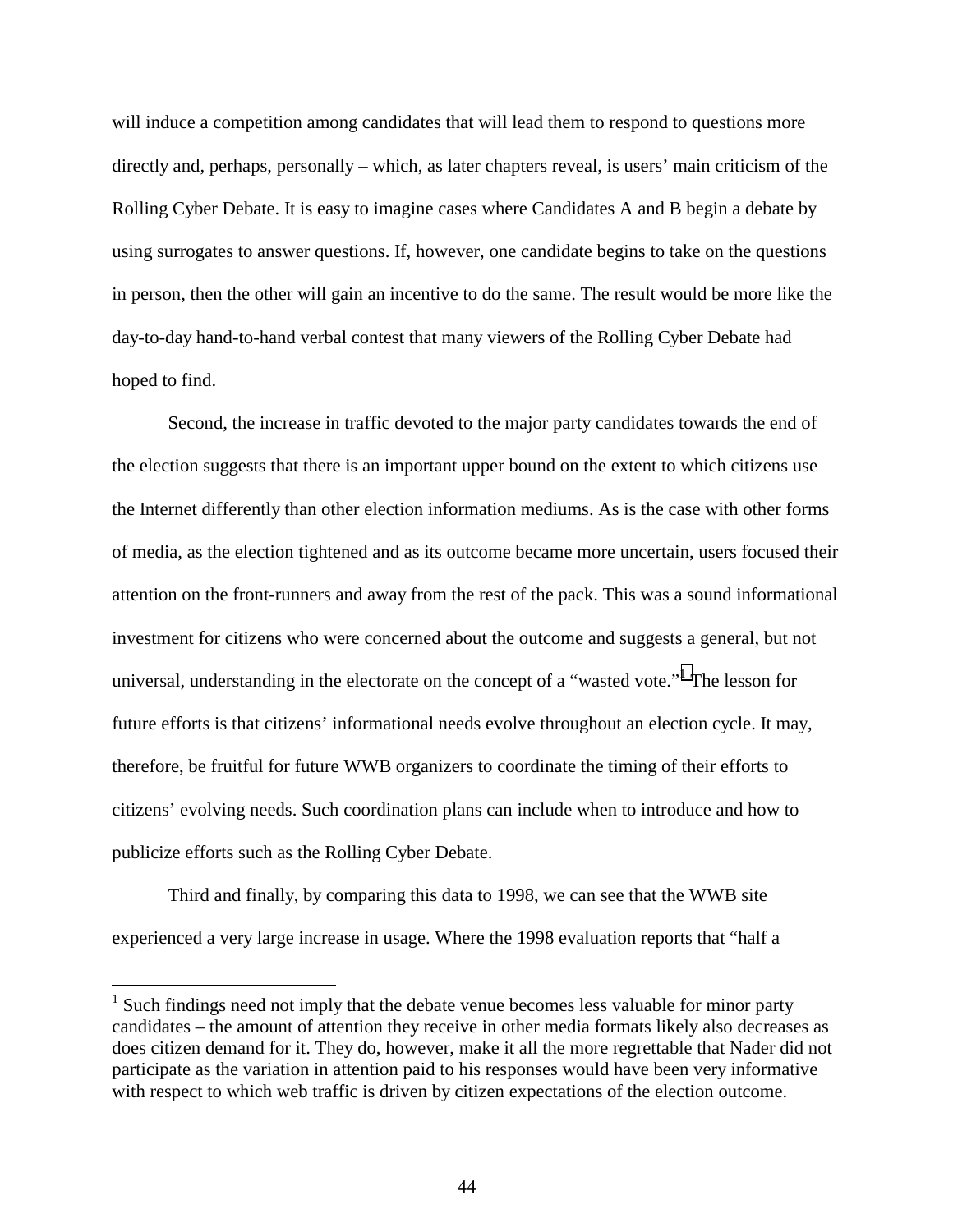million visitors used WWB.org, the 2000 traffic report reveals over 7.5 million page views. For a site with no promotions budget, this kind of traffic is substantial. It should be noted that this number pales in comparison to the traffic numbers of many of the network's charter partners. Since the goal of WWB was not traffic maximization, this comparison seems to mean very little. It does, however, affect what WWB needs the rest of the evaluation to demonstrate. In particular, I understand my charge to be to determine the *quality* of the effect on charter sites and citizens. Therefore, I focus on this task exclusively in the chapters that follow.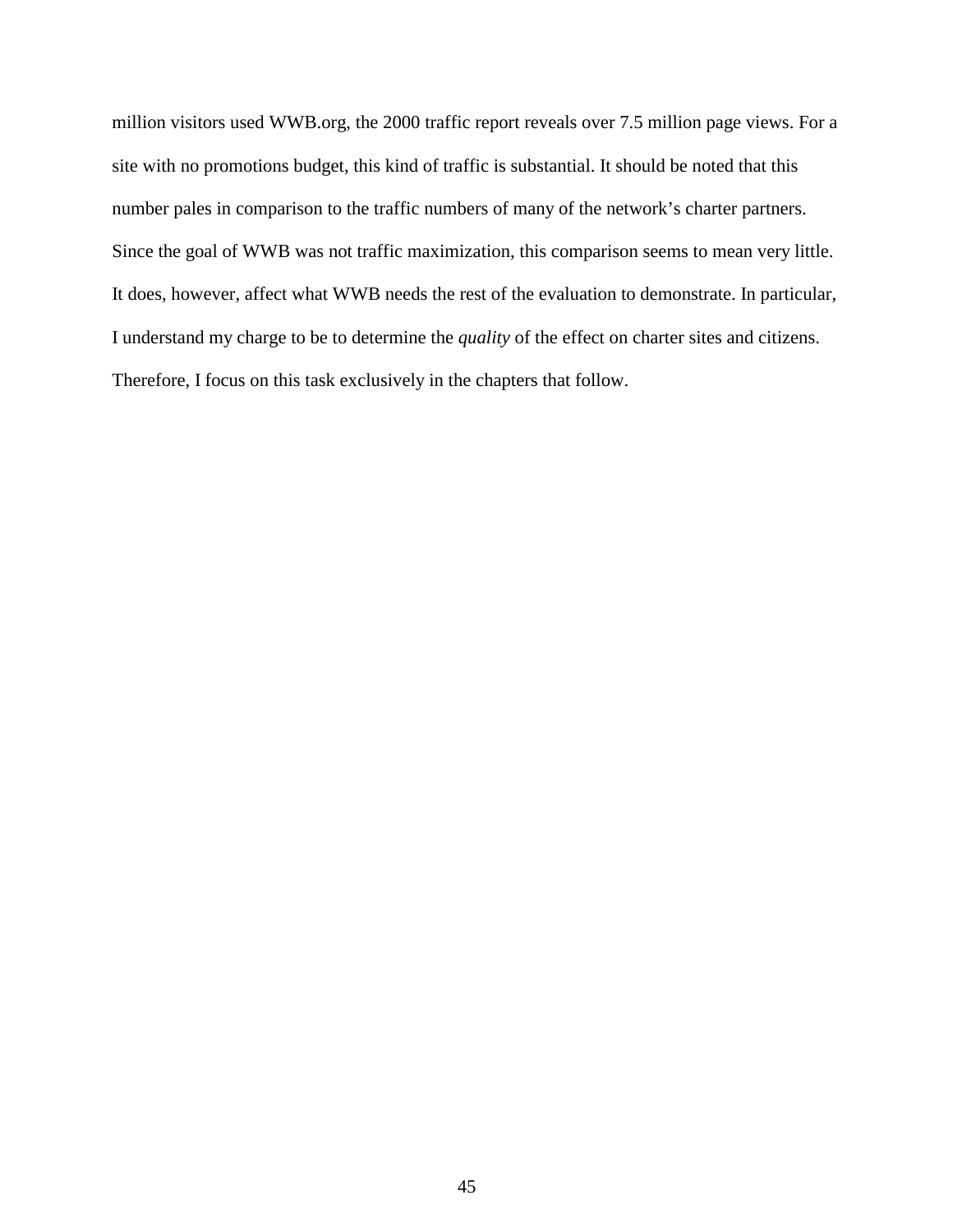# Chapter 3. Contributor Interviews

### **By Michael Cornfield Associate Research Professor of Political Management The George Washington University**

This paper summarizes interview responses of twenty participants in the Markle Foundation's 2000 version of the online public affairs initiative Web White and Blue. Representatives from 15 of the 17 charter partners in the WWB2000 network were interviewed, as well as 5 members of the WWB executive team. (A list appears at the end of this document.) Professor Cornfield and Barbara Fedida of the Markle Foundation conducted the interviews between December 21, 2000 and February 1, 2001. In addition, Cornfield interviewed Fedida, the project manager, on February 6, 2001. The interviews ranged from 30-90 minutes, and followed a question template developed by Cornfield, Fedida, and Dr. Arthur Lupia, the principal evaluator of the project. A number of interviewees requested confidentiality for their answers, and we have honored their requests. Interview answers were transcribed and analyzed by Cornfield, with the assistance of Julie King.

## Principal Findings

**1. PROJECT MISSION. Universal praise for the syndicated network and an online debate as a means of developing unique public affairs content.** The WWB brand and model is established as far as these participants are concerned, and chances are excellent that they would all join in again. Partners see little-to-no downside to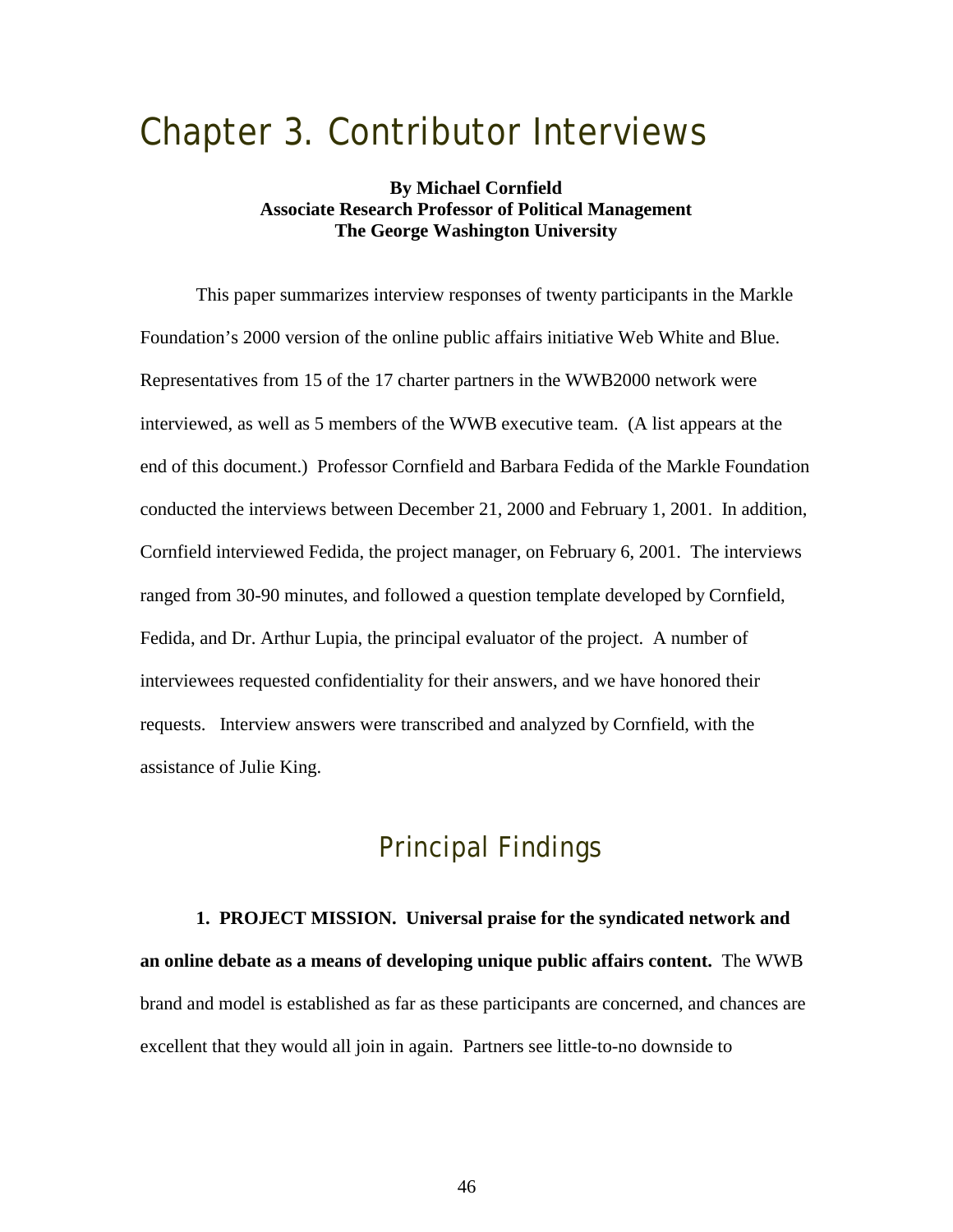participating in the network so long as the content is free and non-partisan, requires minimal labor from the syndicating organizations, and viewers remain on their sites.

#### **2. TECHNICAL ADMINISTRATION. Again, universal praise for the**

**performance of Mindshare Internet Campaigns.** On the whole, problems were solved swiftly and successfully.Some expressed dissatisfaction at the amount of time needed to "plug and play" the WWB format and contents. Some also desired a longer lead-time in future activations of the network.

**3. CONTENT AND TRAFFIC. Traffic was lower than expected (which was not high for some).** A small percentage of charter site viewers looked at WWB pages, both within the charter organizations and with their audiences. However, most attributed this to the candidates' performance and the souring of the press on the Internet, not to the design or execution of the model. The Rolling Cyber Debate was regarded as the most popular and important feature, followed by Best of the Best and Featured Non-Profits and the State Directories.

**4. PROMOTION AND FORMAT. Charter participants are amenable to increasing and improving WWB promotion of the candidates' exchanges.** They prefer to promote their own content independently, including that featured in "Best of the Best" and Debate questions originating from their sites.

**5. DISTINCTIVE INTERESTS. Beneath the general public service mission and syndicated model, news organizations, content aggregators, and specialty portals had different priorities.** News organizations were most concerned about competition, and wanted, above all, breaking news such as the RCD was intended to generate. Content aggregators wanted visitors to stay a long time and return regularly, so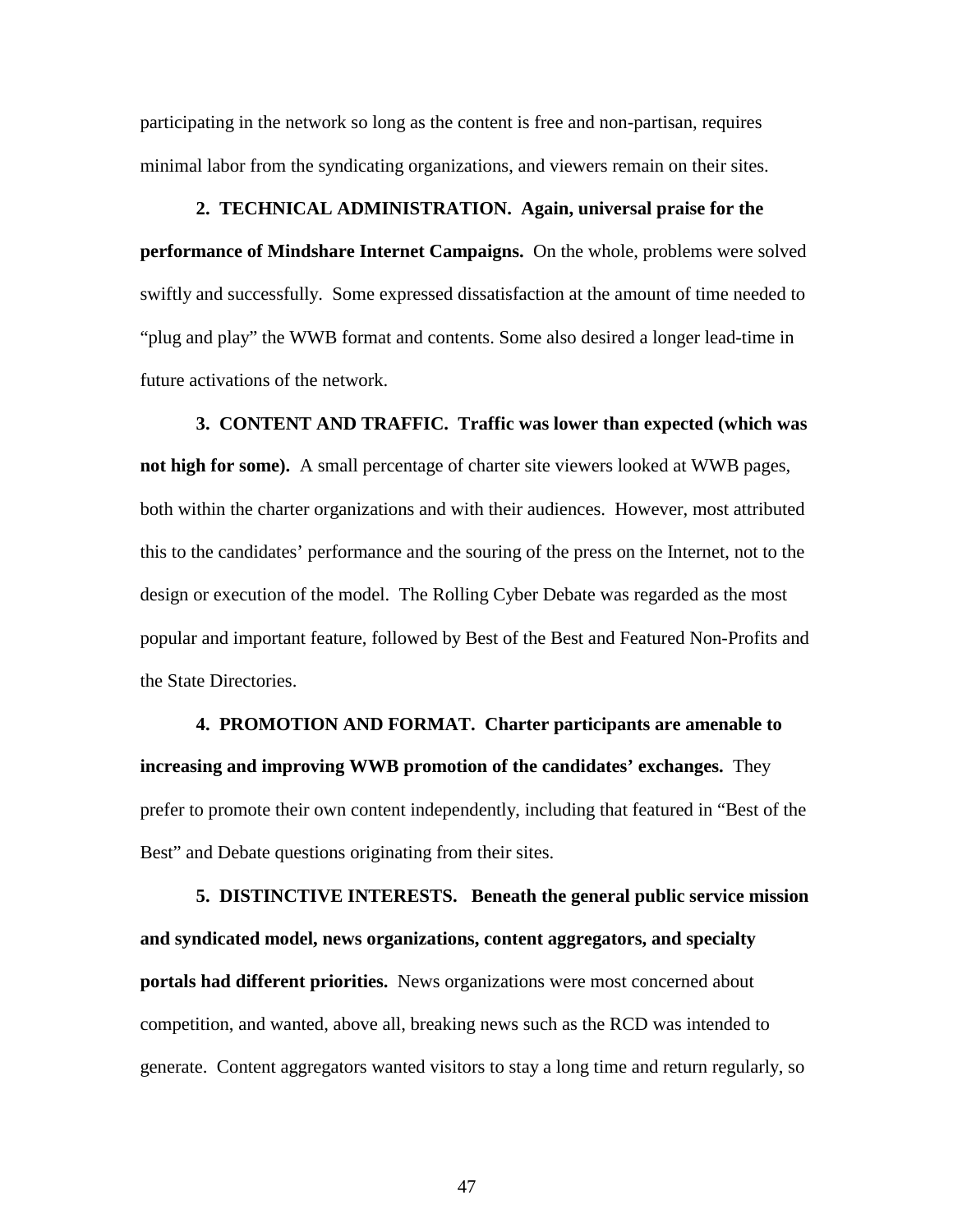the more content WWB generated, the better from their point of view. Specialty portals sought credibility with their target audiences, the news organizations and content aggregators, and the general public; consequently, they wanted debate topics and other featured content, which spoke to their identities.

6. **OTHER APPLICATIONS. There was general enthusiasm for developing additional uses of the WWB network between presidential elections.** Charter participants will be receptive to such proposals, especially at the national level of politics.

### Details

**1. PROJECT MISSION. Universal praise for the syndicated network and an online debate as a means of developing unique public affairs content.** The WWB brand and model is established as far as these participants are concerned, and chances are excellent that they would all join in again. Partners see little-to-no downside to participation in the network so long as the content is free and non-partisan, requires minimal labor from the syndicating organizations, and viewers remain on their sites.

Web White and Blue shifted in two important respects between its debut in 1998 and its appearance in 2000. "We expected that the model would evolve as the Web did,' said Zoë Baird, and, indeed, WWB progressed from a destination site featuring a directory to web content to a network of super-sites carrying original content and, most notably, a sustained exchange among the candidates for president which would complement, not duplicate, the fall debates on television. Jonah Seiger: "Doing it as a Web site was not enough, you had to reach an audience through [web sites that] had existing relationships with audiences. Trying to siphon people away was not the right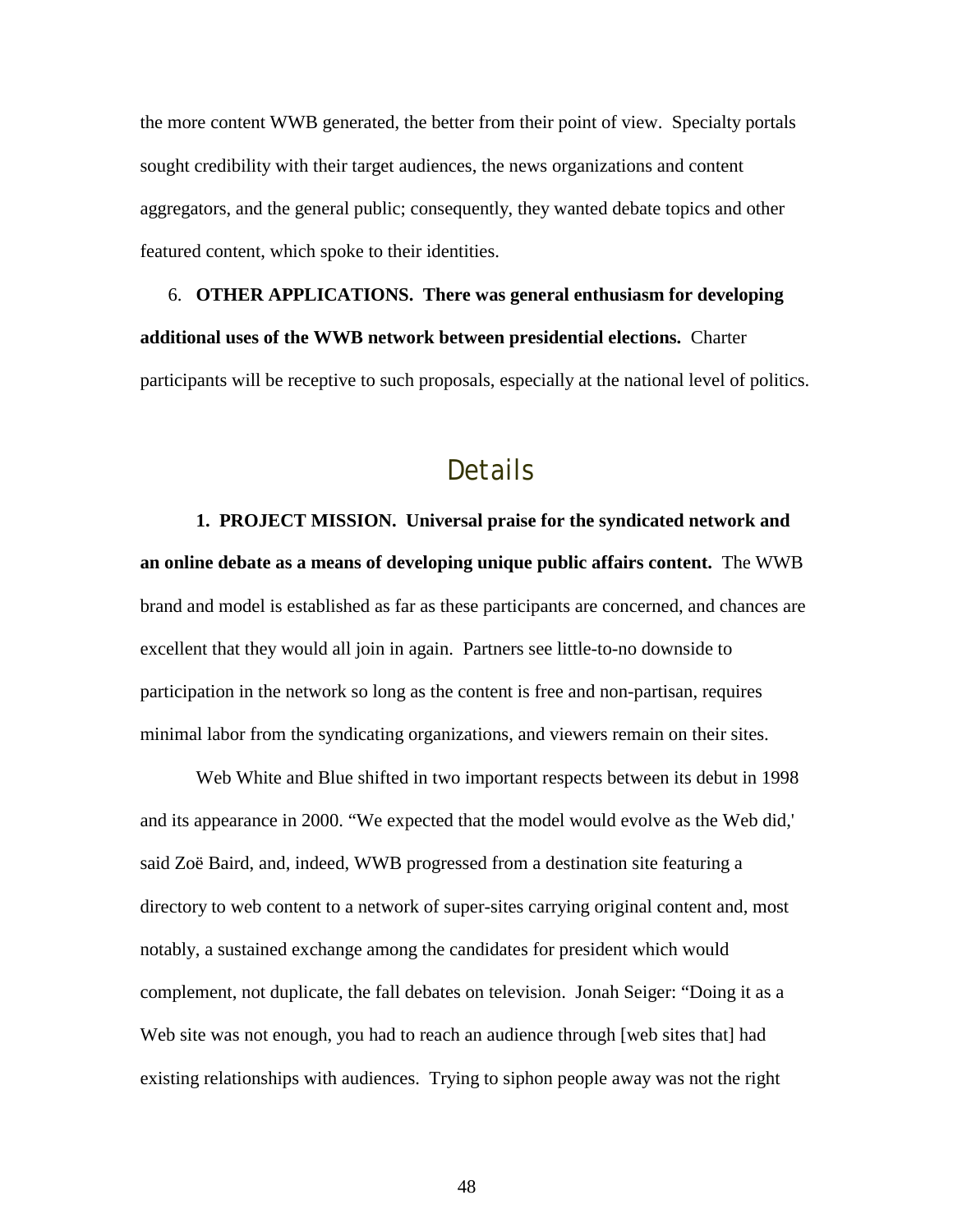approach." Doug Bailey: "We quite intentionally chose language right from the outset that made a distinction that the Rolling Cyber Debate was not the same thing as the televised debate."

The principal challenge thus became successfully negotiating and executing an arrangement, which the charter sites, the presidential candidates, and the Foundation could all agree to commit to. Without the charter sites and their huge potential audience, the presidential candidates would not participate. Without the presidential candidates, the charter sites would not participate. Without both the charter sites and the candidates, citizens would not discover that the Internet can add something new to campaigns and elections.

This intricate challenge was met, as far as the participants interviewed are concerned. Although the success was neither as spectacular nor as influential as some had hoped for, the core concept proved its viability.

Furthermore, most participants agree that the concept could not be replicated without Markle playing the role of catalyst and coordinator. An outsider had to pay the monetary and human costs of building the network, assure that no charter site and no candidate would be favored, and assure, as well, that all charter sites and candidates would be able to play their roles with a minimum of labor and fuss. The interviewers heard no complaints about special treatments, broken promises, structural bias, or technical breakdowns.

So WWB accomplished its transition. Some members of the team expressed the desire of looping back to the 1998 version in order to retrieve and rejuvenate the public affairs directory, on a continuous basis if possible (Steven Clift suggested monthly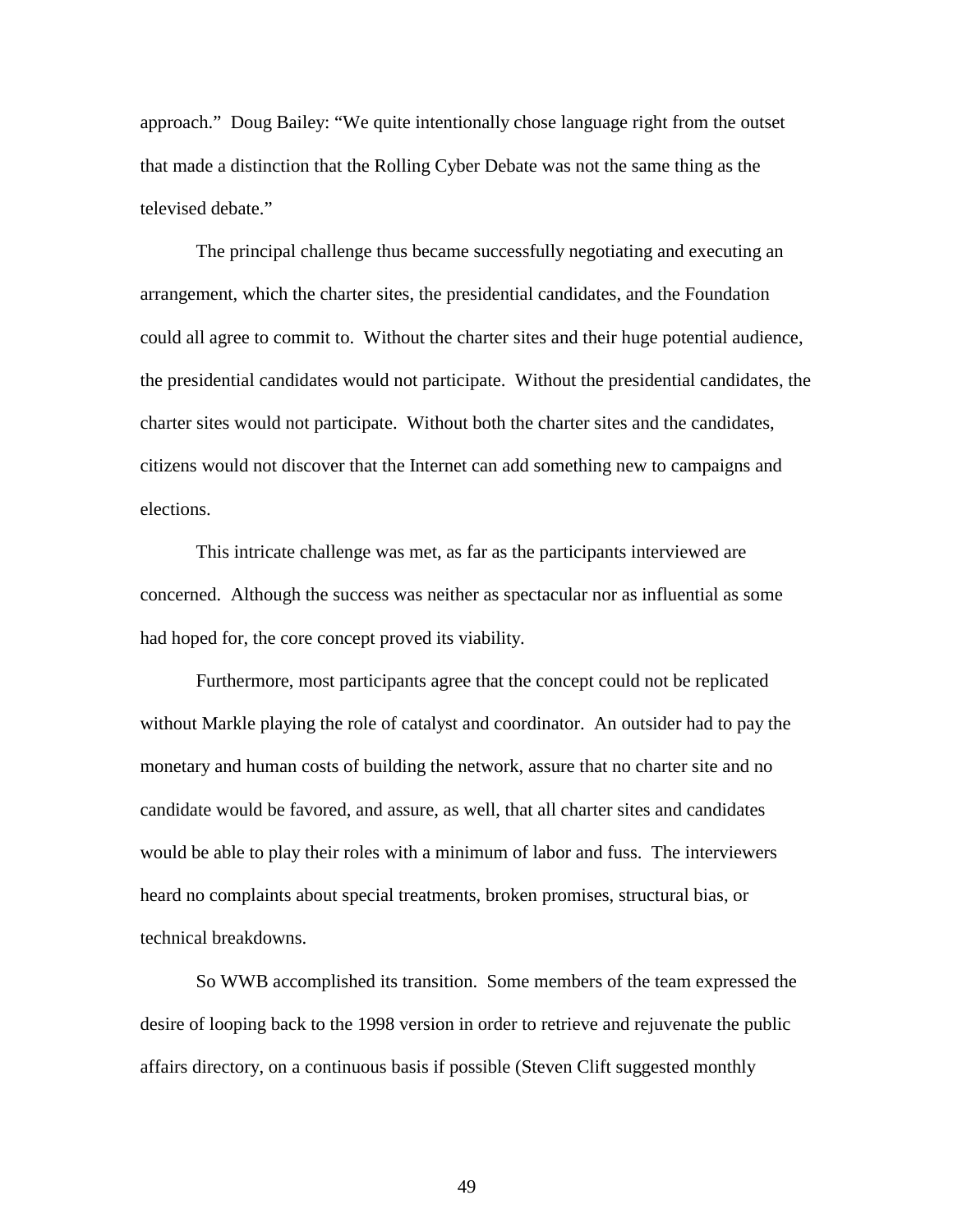updates). Some charter members feel differently, that they can construct and maintain such directories on their own. It's an unanswered question, made more poignant at present by the collapse and retrenchment of several ambitious dot-com political portals.

#### **2. TECHNICAL ADMINISTRATION. Again, universal praise for the**

**performance of Mindshare Internet Campaigns.** On the whole, problems were solved swiftly and successfully.Some expressed dissatisfaction at the amount of time needed to "plug and play" the WWB format and contents, and a desire for a longer lead-time in future activations of the network.

Fast and reliable technical assistance was essential to the execution of the model. Many charter sites required customizations to integrate the WWB template and updating system with their own operations. And the charter sites had little time or staff input to spare. Said Kirk Spitzer of USA Today, "Programming time, IT [Information Technology] time is at a premium and you can't use up too much of that." Brian Hartman, ABC: "The Web White and Blue project was being launched at a time when we were under the gun here editorially, and so I ended up kicking things back to the Mindshare folks, saying look, we need a different workable solution, and they were great about that."

Mindshare came through. Ethan Zindler, MTV: "I thought Jonah and his team did a terrific job; I thought they made it as easy as possible."

One problem that did arise was that the start up required more implementation than expected, in part because the personnel responsible for the implementing were not always the same as those who made the organizational commitment to participate. Some charter sites could not keep up with the four daily updates of the RCD, especially at night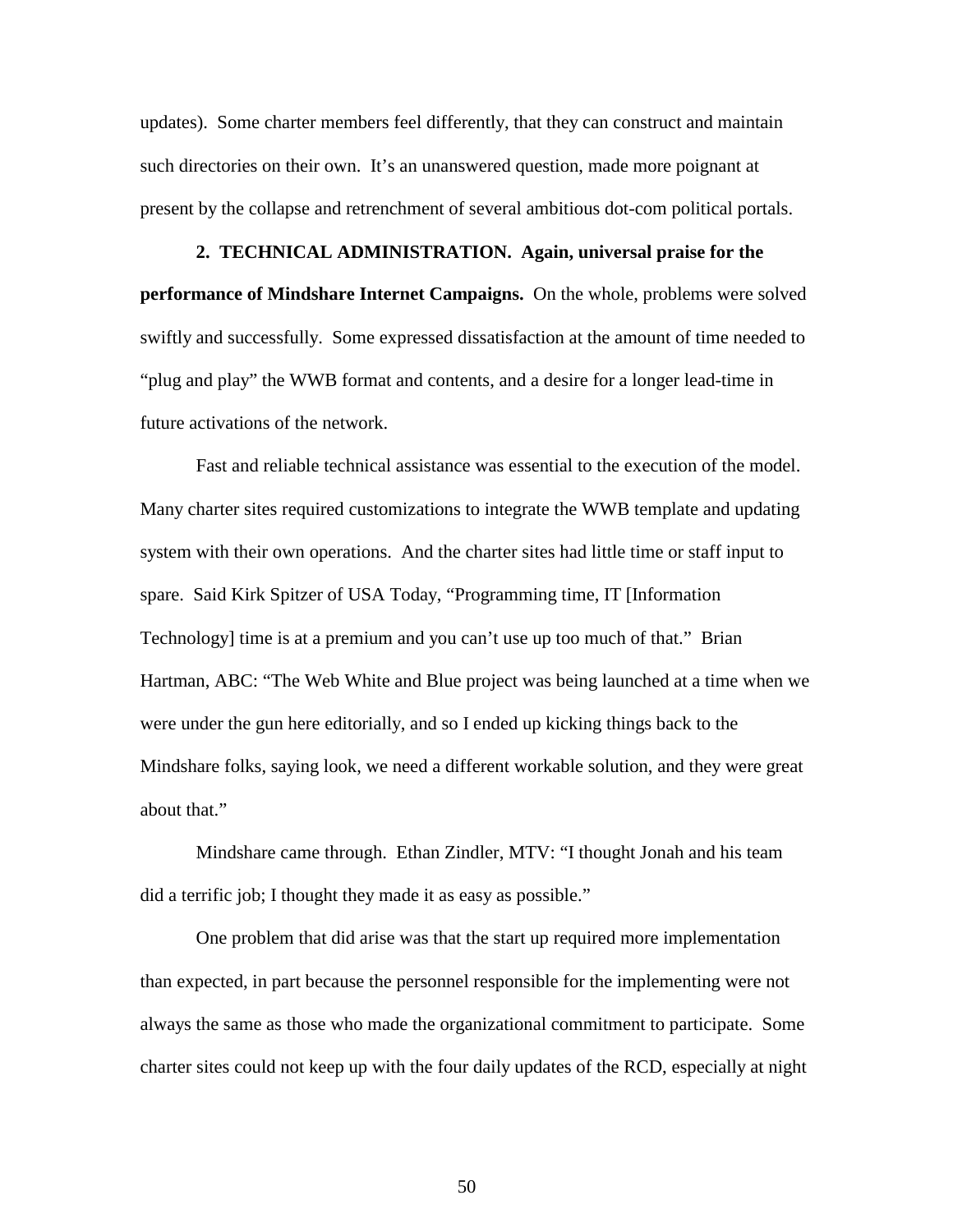and on weekends. Others fell off the pace set for the Best of the Best submissions, with Mindshare editor Peter Orvetti picking up the slack. However, the content aggregators liked the abundance of information. Randy Legersky, AOL: "I'd rather have too much than not enough."

There was, however, one technical feature that certain charter participants found annoying. Mark Stencel, Washington Post: "Alphabetical listings of Web sites was never going to be satisfactory to a Web site that began with the letter W."

**3. CONTENT AND TRAFFIC. Traffic was lower than expected (which was not high for some).** A small percentage of charter site viewers looked at WWB pages, both within the charter organizations and with their audiences. However, most attributed this to the candidates' performance and the souring of the press on the Internet, not to the design or execution of the model. The Rolling Cyber Debate was regarded as the most popular and important feature, followed by Best of the Best and Featured Non-Profits and the State Directories.

Partners did not enter the network expecting the online equivalent of a Kennedy-Nixon debate. They entered, instead, to make sure they didn't miss out should such an unlikely event come to pass, and to do what they could, given resource constraints and competitive necessities, to advance the Internet as a place where public affairs could be discussed with candidate and citizen participation.

That said, the Cyber Debate was the main event. "Everything else was window dressing," said Cyrus Krohn of MSN. "We had decent response early on when we made a very, very concerted effort to promote [WWB]," said Kirk Spitzer. "Once the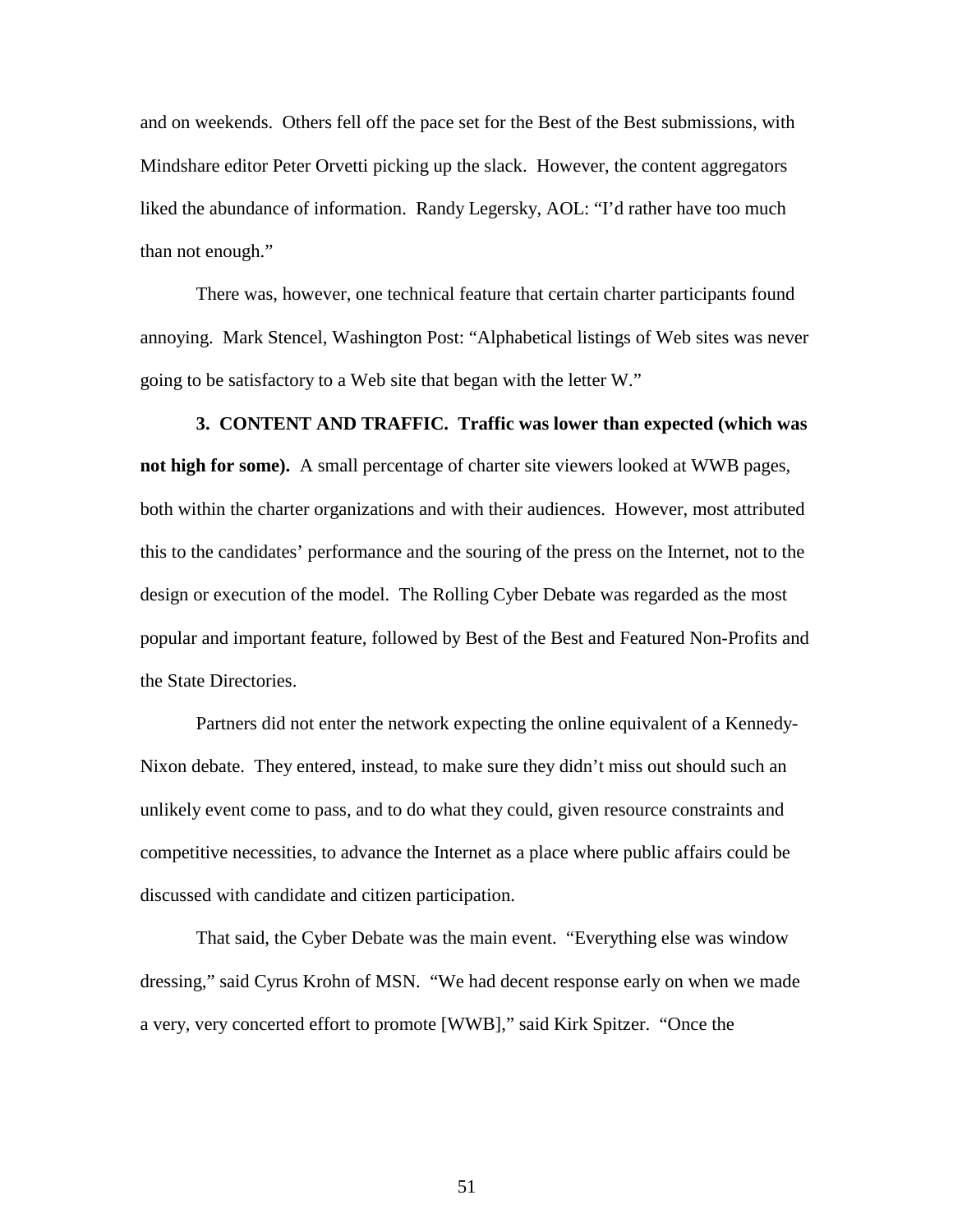promotion efforts stopped or slowed down, traffic slowed down." The content could not sustain the spark of the debate's debut.

The candidate contributions were criticized for being little more than press releases or policy papers. "It was like we had a set of canned questions," said Felicia Wilson of NetNoir. Gretchen Cook of NPR was concerned that the candidates were not forced to answer questions more specifically, and wonders whether a better format is out there which can push candidates to give better responses, or at least be more accountable for what they say as the debate progresses.

Doug Bailey and Mike McCurry of the Markle team put the candidates' efforts in a different perspective. Just having them stay the course was an achievement. Besides, what strikes the press and political junkies as stale can be fresh and valuable to others. And the press didn't help matters with its collective judgment after the summer conventions that the Internet had been over-sold as a venue for politics.

Best of the Best evoked a variety of reactions. One news organization didn't want to promote the work of others, while another wasn't concerned with the competition's presence, and a third relished the opportunity to have its campaign coverage matched against the competition. Specialty portals loved it, as a vehicle to get their content and their sites noticed. Yet Maura Polley of Oxygen, who called it "a great value," suggested modifying the look to display headlines instead of logos and icons: "Make it more about the content rather than about where it came from." The content aggregators relied on it to fill gaps and check the competition. Tynan Schmidt of Yahoo thought that it had almost too much information: "At some point, too many choices does make it too hard to make a decision."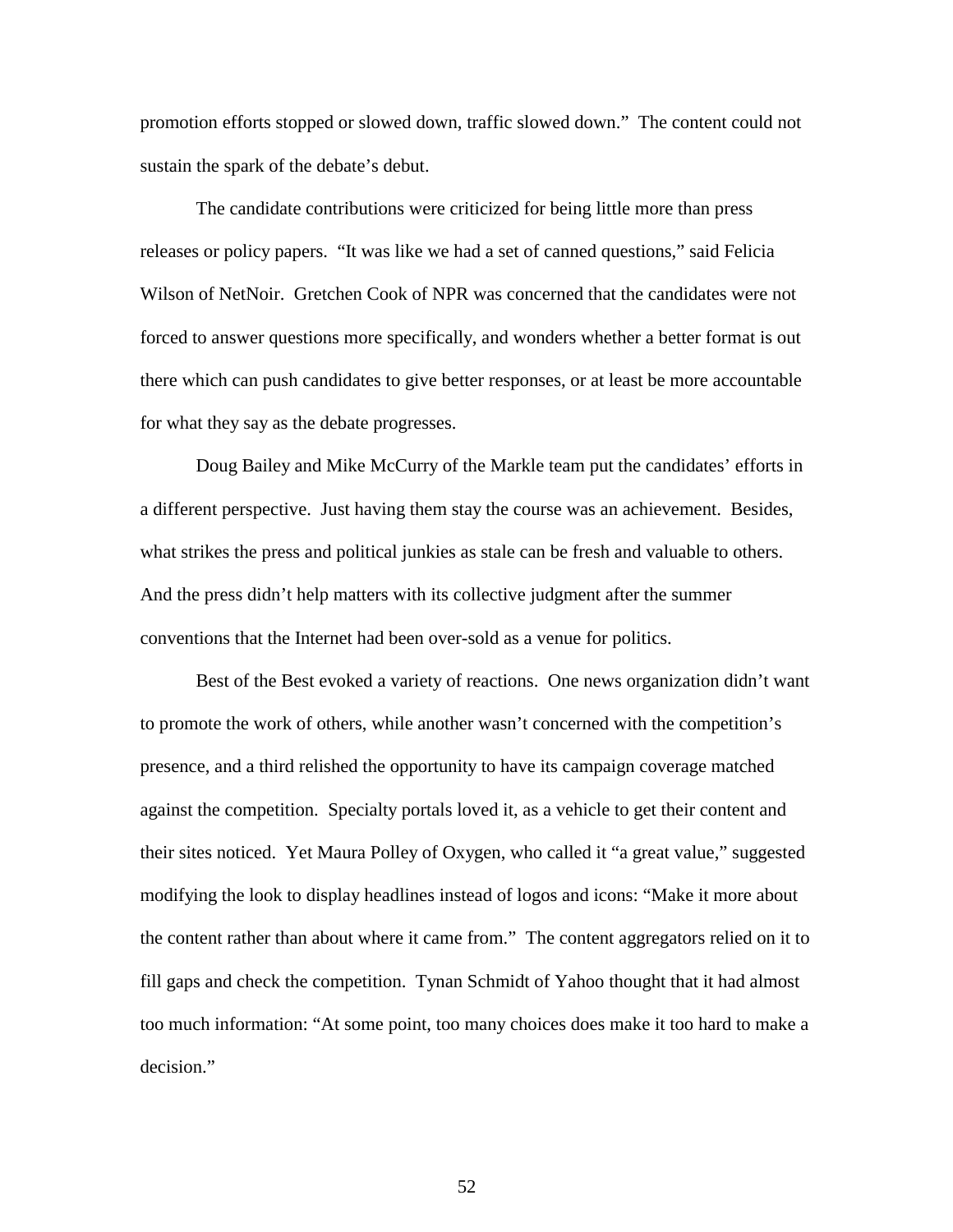The Featured Non-Profits was least popular, mainly because of concerns that the charters would be seen as endorsing political interest groups and ideologies. Given the likelihood of that perception, charters preferred to select their own non-profits to feature.

**4. PROMOTION AND FORMAT. Charter participants are amenable to increasing and improving WWB promotion of the candidates' exchanges.** They prefer to promote their own content independently, including that featured in "Best of the Best" and Debate questions originating from their sites.

Partners promoted WWB, and countenanced doing more, but not at the expense of revenue-generating content. Two types of promotion were most common: packaging candidate responses to particular questions with news articles (for example, USAToday.com for October 3, and I-Village on October 13), and invitations for viewers to submit questions. Absent hard numbers, the first seemed more effective than the second, in the interviewees' recollections.

There were numerous suggestions on how to improve promotion, including:

- A bigger kick-off event for the Debate, with a guide as to what to expect.
- Clarifying the concept of a Rolling Cyber Debate for the press and public.
- Better news sense in the selection and timing of the day's questions, with corresponding advisories to alert partners.
- A summary of the Debate to date, with highlights and a searchable index to the archive.

As Cyrus Krohn observed, "I think we learned as the debate progressed that the partners needed more information for their own promotion."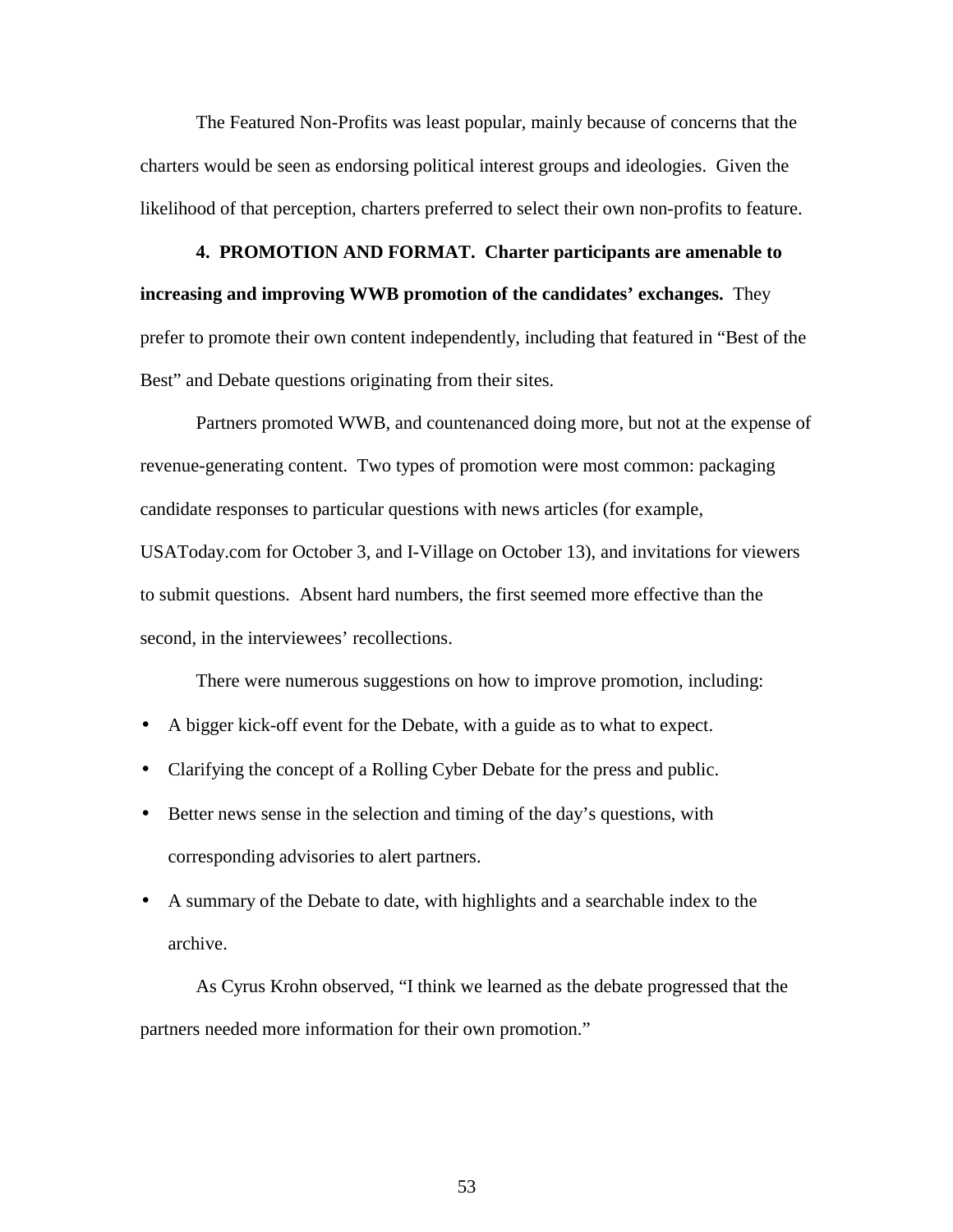The partners were not enthusiastic about incorporating an interactive, evaluatethe-Debate element into the format. One size would not fit all; instead, each might be encouraged to add such features (message boards, polls, ratings) as best suited their own identity.

In at least two instances, Excite and Oxygen, organizational exigencies prevented them from promoting WWB as much as they wanted.

**5. DISTINCTIVE INTERESTS. Beneath the general public service mission and syndicated model, news organizations, content aggregators, and specialty portals had different priorities.** News organizations were most concerned about competition, and wanted, above all, breaking news such as the RCD was intended to generate. Content aggregators wanted visitors to stay a long time and return regularly, so the more content WWB generated, the better from their point of view. Specialty portals sought credibility with their target audiences, the news organizations and content aggregators, and the general public; consequently, they wanted debate topics and other featured content that spoke to their identities.

What the news organizations valued comes as no surprise. Spitzer, USAToday: "Our readers are here to come in, get the news, and get out." Stencel, Washington Post: "My success isn't measured by how much information I make available to my users." Speed and exclusivity are the hallmarks for the news organizations.

The content aggregators did not require information to be late-breaking and/or exclusive to be worthwhile. If it was an interesting aspect of the political scene, if it could help a voter choose, it was of use. Tynan Schmidt, Yahoo: "The question is whether it was relevant or useful to the users....the question of whether we would use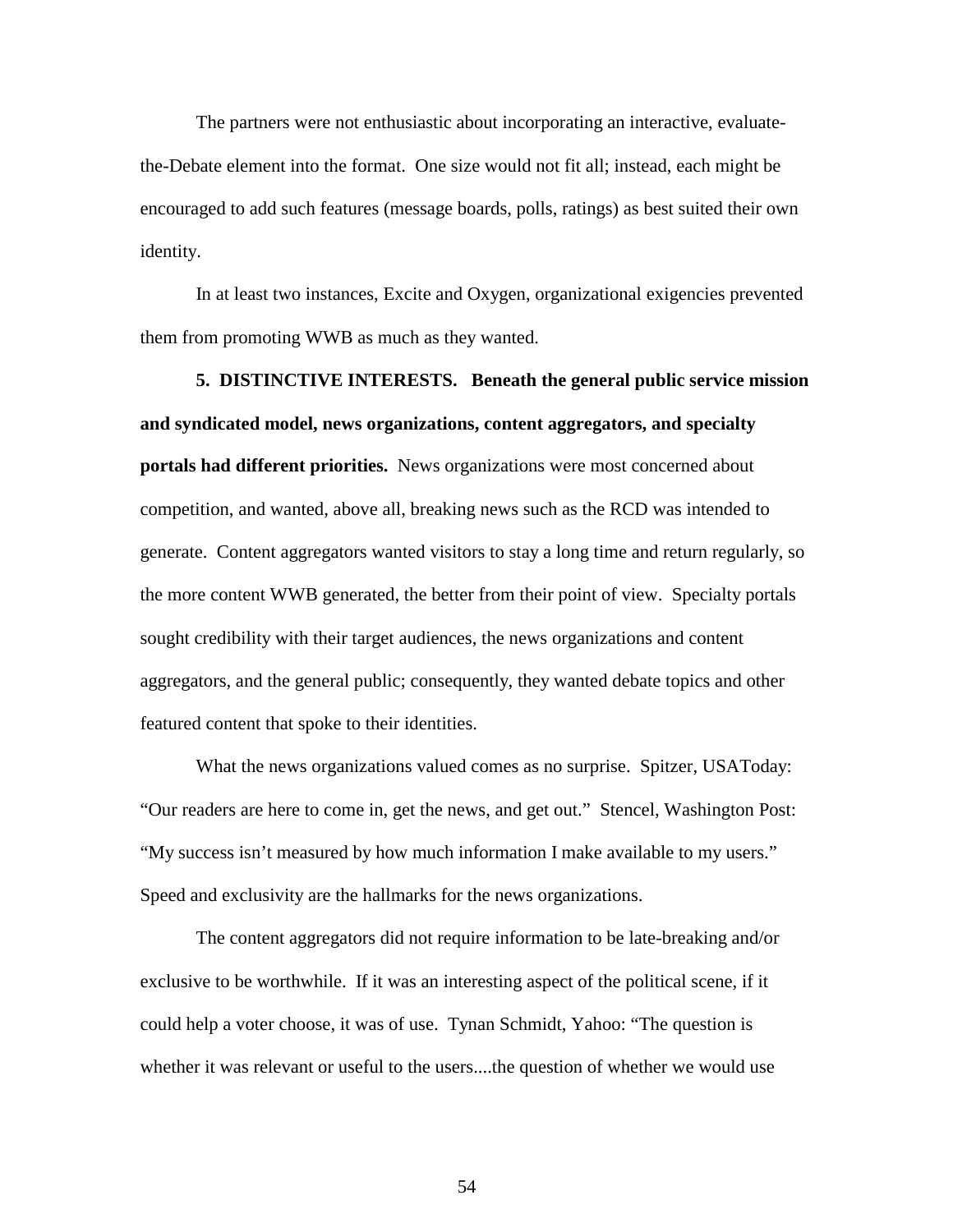[WWB content] did not come up." Randy Legersky, AOL: "It was flexible enough to meet our rapidly changing needs – kind of like a buffet, where you can pick what you want to eat and leave the rest."

The specialty portals liked being able to pick and choose content which would appeal to their demographic target groups: women, young people, African-Americans. They were particularly interested in information which could recruit more members of their target groups to the topic of public affairs and, thereby, to their sites as portals to public affairs. They looked for a chain of engagement: Just as the presidential campaign promotes politics as something interesting and important; so WWB could promote the specialty portal as the place to find what's interesting and important about public affairs to these relative outsiders.

The low traffic and media visibility of WWB 2000 may have minimized the potential for conflicts stemming from these different priorities, both within participant types and between participant types. Had the debate become a sensation, attracting new people to the Web, the charters might have found themselves more interested in becoming an exclusive gateway for the influx, and less amenable to displaying content (and links) which alerted the influx to the existence of the other charter sites.

Meanwhile, there is yet a fourth category of Web site that could be included in future activities of the WWB network: the retailers. "Why not include Amazon and E-Bay," said Mike McCurry. Why not? The more participating sites there are, the less harmful – and the less likely –- the exit of any one participant would be. The user base would still be large enough to attract candidates less the presence of one defector; thus,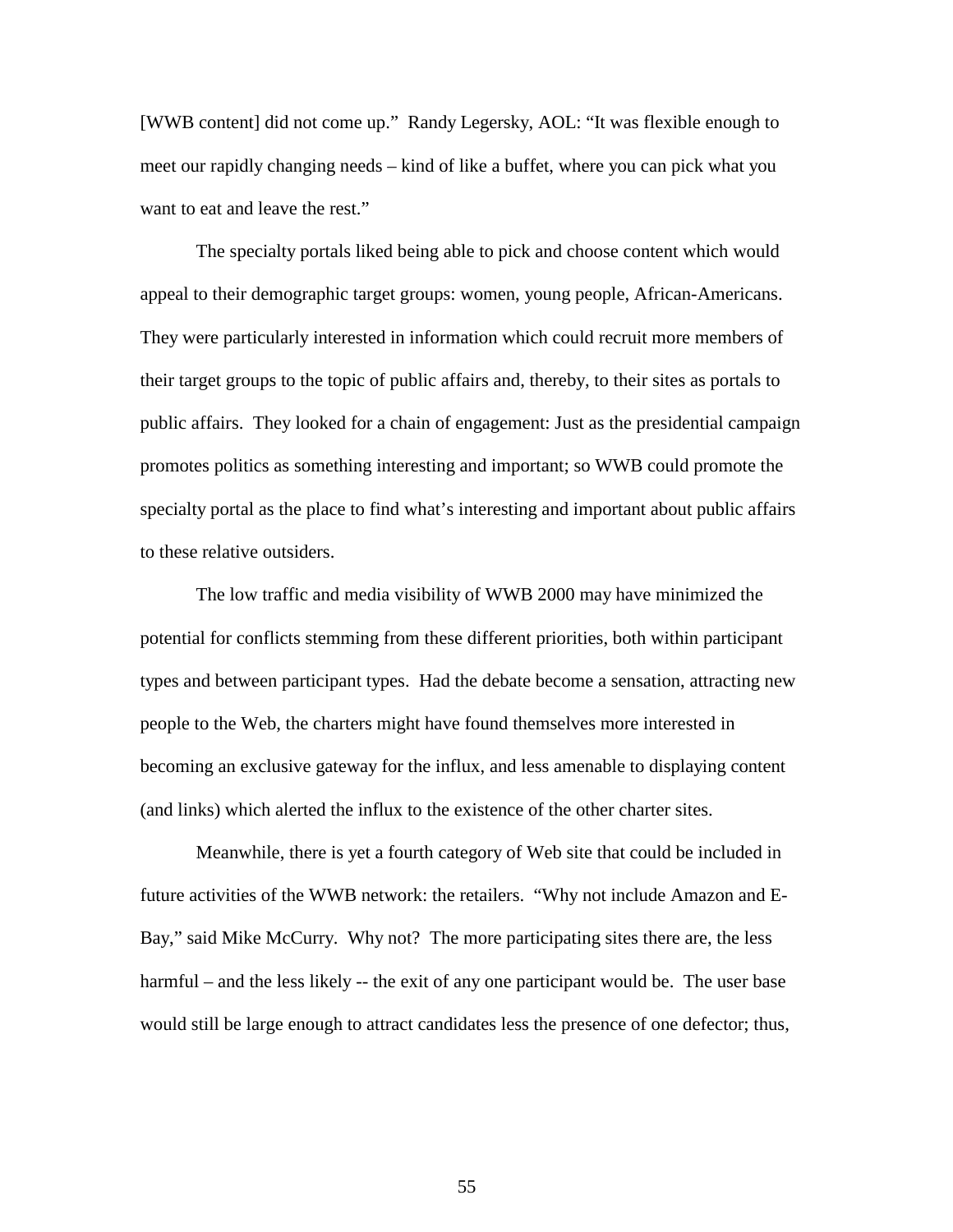the show would go on; and if the show went on, the greater the pressure on the wavering participant to remain a part of it and not defect.

## **6. OTHER APPLICATIONS. There was general enthusiasm for developing additional uses of the WWB network between presidential elections.** Charter participants will be receptive to such proposals, especially at the national level of politics.

Four years is a long time to sit on a success. During the interviews we broached several preliminary ideas for reconvening the WWB network before the next presidential election. The general goals would be the same: the creation and distribution of original public affairs content, the promotion of the Internet as an instrument of civic engagement and democratic politics. The settings, however, would be different. They might involve other Markle concerns, particularly health and children.

As examples, we mentioned the possibility of making the syndication and debate model available to other nations, and to state and local consortia of media and civic groups, for adoption in their elections. We raised the idea of putting the WWB network on stand-by, ready for activation at the request of the White House and minority party Congressional leadership, should a big issue worthy of a national debate arise. A variation of this concept envisions the creation of an American version of "Question Time," a regular forum for exchanges between party leaders, adapted from its parliamentary origins to incorporate citizen participation.

We were not looking for support for any one or combination of these ideas, because they are just ideas, not proposals. Instead, we wanted to explore the receptivity of the charter representatives and the Markle team to additional uses of WWB. And this, we found.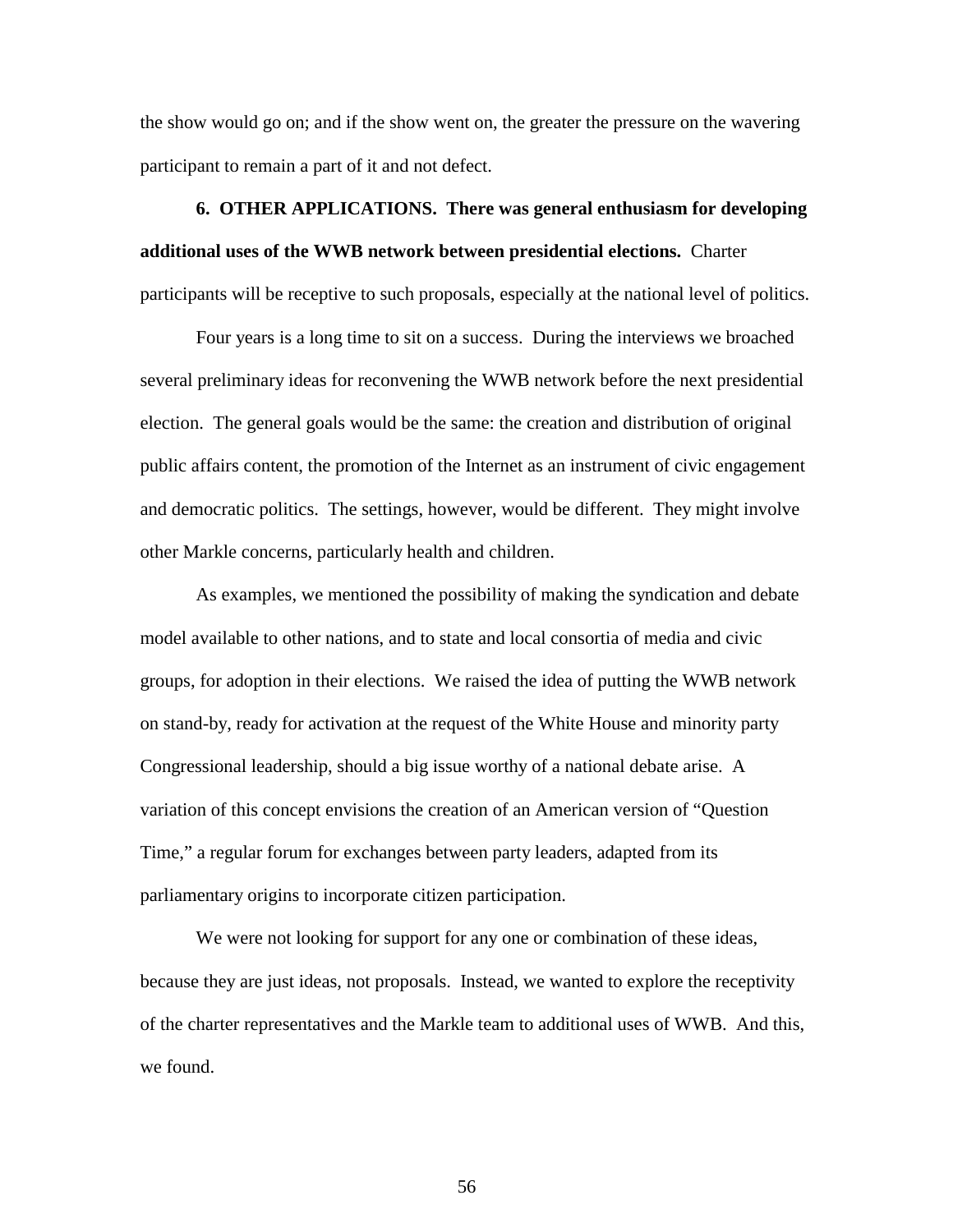#### **INTERVIEWS**

Maura Polley, Oxygen, December 21, 2000

Hannah Pingree, I-Village, December 21, 2000

Ethan Zindler, MTV, December 21, 2000

Cyrus Krohn, MSN, December 21, 2000

Pat Anastasi, MSNBC, January 4, 2001

Kirk Spitzer, USAToday, January 4, 2001

Marc Stencel, Washington Post, January 4, 2001

Felicia Wilson, NetNoir, January 8, 2001

Tynan Schmidt, Yahoo, January 8, 2001

Brian Hartman, ABC, January 10, 2001

Laura Dines, PBS, January 10, 2001

Randy Legersky, AOL, January 10, 2001

Gretchen Cook, NPR, January 11, 2001

Steve Clift, WWB team, January 11, 2001

Kirsten Hoefer, Excite, January 11, 2001

Caren Dessauer, CNN, January 16, 2001

Doug Bailey, WWB team, January 22, 2001

Jonah Seiger, WWB team, January 22, 2001

Mike McCurry, WWB team, February 1, 2001

Barbara Fedida, WWB team, February 6, 2001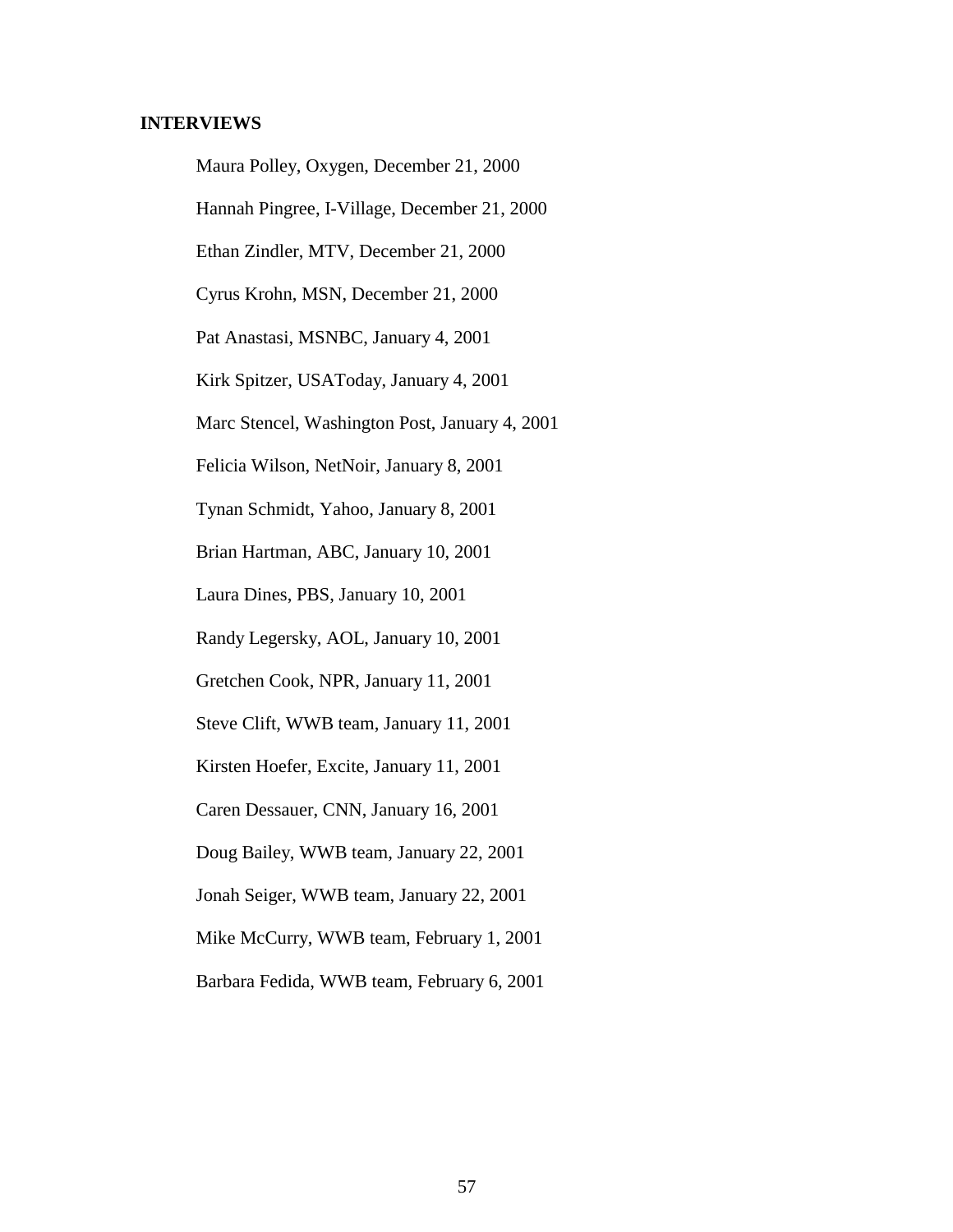# Chapter 4. User Evaluation Overview

In the remainder of this evaluation, I focus on how WWB affected citizens. To gauge the effect of WWB in the past and to enhance its future prospects, we should understand as much as possible about how a web site's presentation, design, and content changes how citizens understand and participate in the political process. In particular, explaining the impact of the project requires a firm understanding of the conditions under which a person will drop everything else they could be doing to look for political information on the WWB network.

Figure 4.1 depicts the different situations in which citizens can find themselves with respect to a particular web site. The next three chapters of the evaluation focus on explaining why and how various citizens ended up on different branches of this decision tree with respect to the WWB network.

In what follows, I seek estimates of how WWB network sites affect users under "normal usage conditions." I define normal usage conditions as the context in which users usually view the Internet. Two aspects of normal usage conditions that make scientific research on the topic difficult are freedom of choice and freedom from view. For example, a wondrous fact about the Internet is that there are billions of channels from which to choose. The downside of users' "freedom of choice," for the purpose of analysis, is that users may choose not to visit the sites whose effects you want to analyze or, in studies of multiple users, they may be so diverse in their site selection that you can collect only limited data on any particular site. Freedom from view poses a different kind of problem. Ideally, we would obtain data about user behavior under normal usage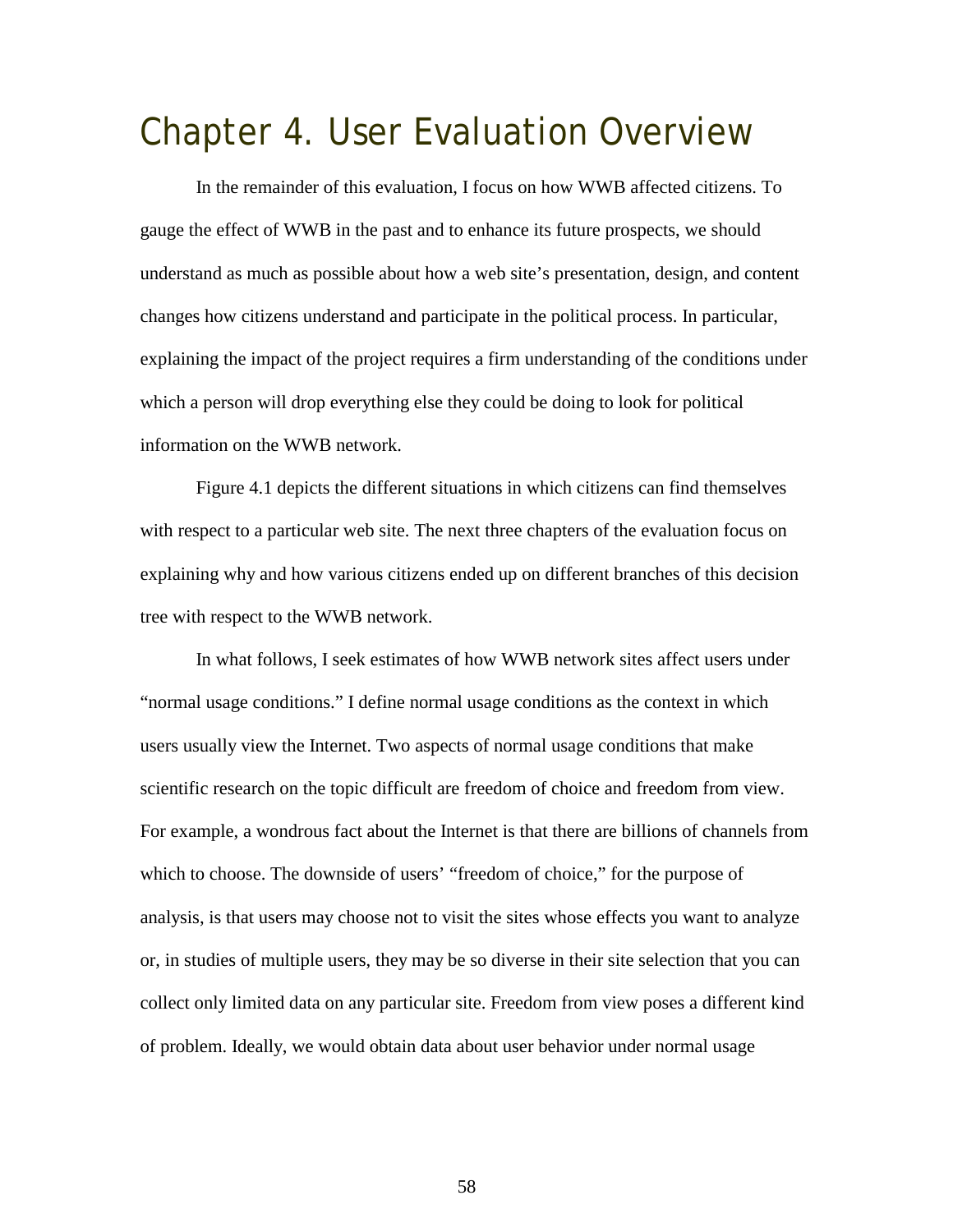conditions without users knowing that they were being watched. In many situations, such observations are either impossible or unethical.

The problems associated with freedom of choice and freedom from view imply that any kind of data collected for the purpose of determining how a particular web site affects users is likely to be an imperfect representation of the effect under normal usage conditions. As these imperfections are largely unavoidable, the importance of responsible interpretations of such data is paramount. There is, however, a way to minimize the effects of these problems. The method will be familiar to anyone who is building a financial portfolio – diversification.

Any single gauge of the impact of a web site will provide an imperfect measure of its effect under normal usage conditions. Different measures, however, entail different imperfections. Relying on any single measure leaves the researcher vulnerable to the imperfection of that gauge. With multiple measures, the risk can be distributed. The second and third gauges, for example, used can provide evidence on the reliability of the first and vice versa. If the shortcomings of each gauge are known, then additional gauges can be used to shore up analytic weak spots in the others. Such diversification is a core principal of my research strategy and the end result is analyses whose findings are much more likely to provide an accurate understanding of target phenomena than studies that depend on any single gauge.

The user-centered aspect of this evaluation has three components: a voluntary user survey, an Internet-based poll, and laboratory experiments. Of the three components, only voluntary user surveys are standard fare in published evaluations of web sites and related entities. In the interest of full disclosure, Table 4.1 summarizes the main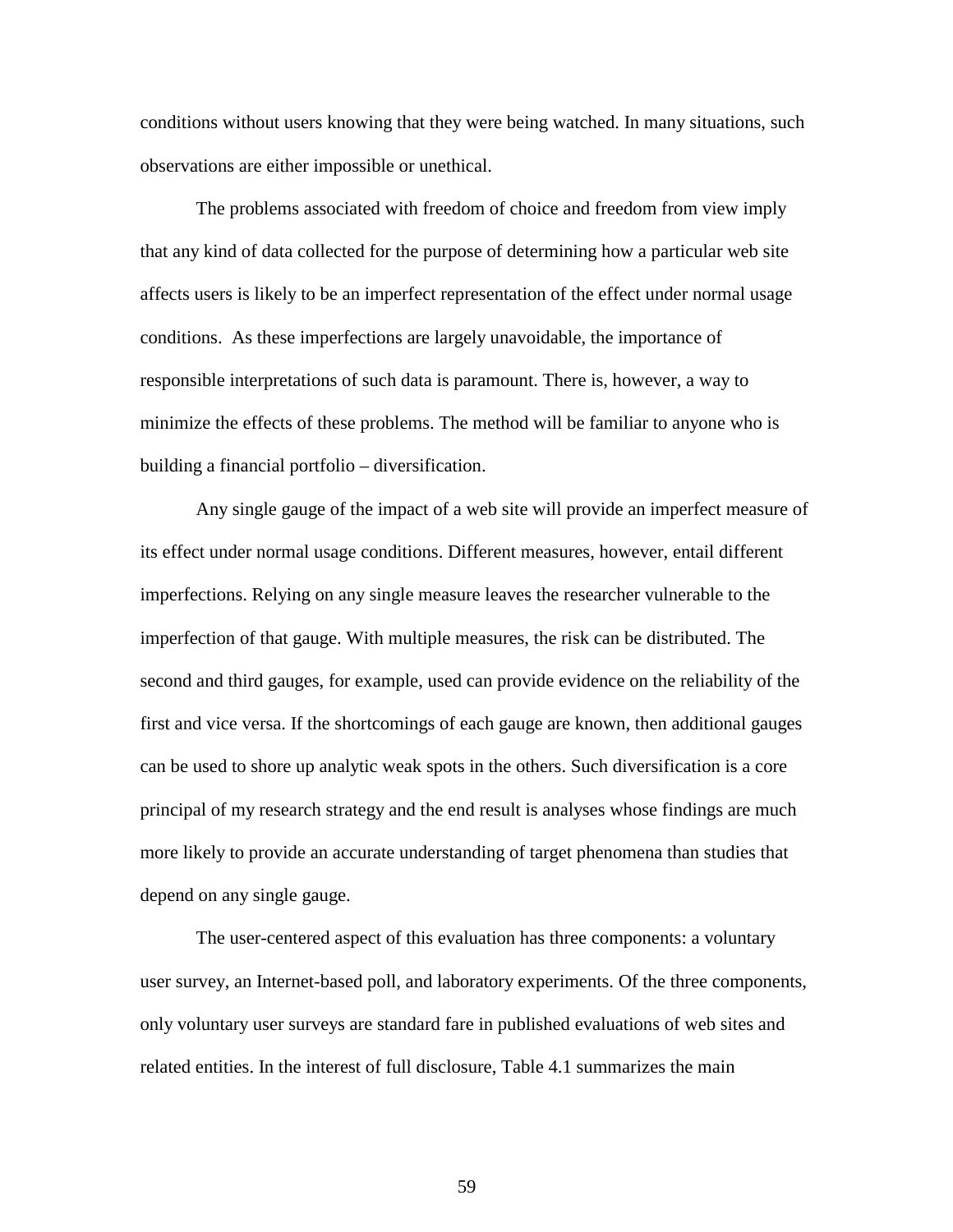advantage and imperfection of each component as well as the manner by which the

|              | <b>Voluntary User</b><br><b>Survey</b>                                                                                     | <b>Internet Poll</b>                                                                                                                          | Laboratory<br><b>Experiments</b>                                                                                                                     |
|--------------|----------------------------------------------------------------------------------------------------------------------------|-----------------------------------------------------------------------------------------------------------------------------------------------|------------------------------------------------------------------------------------------------------------------------------------------------------|
| Advantage    | We gain detailed<br>information from a<br>site's users.                                                                    | We speak to a broad<br>population of<br>Internet users and<br>can better determine<br>how a site's impact<br>varies within the<br>population. | Through random<br>assignment and<br>experimental<br>control, we can<br>better assess causal<br>claims.                                               |
| Imperfection | Participants tend to<br>be dedicated users.<br>They badly<br>represent the views<br>of people who do<br>not like the site. | We interact with<br>users at a distance<br>and are limited in<br>how much we can<br>direct their<br>activities.                               | Experimental<br>subjects are drawn<br>from a limited<br>geographical area<br>and tend to be<br>students.                                             |
| The fix      | The Internet poll<br>and experiments<br>gather equivalent<br>data on broader<br>populations.                               | The experiments<br>gather equivalent<br>data under more<br>controlled<br>conditions.                                                          | Our Internet poll<br>design includes<br>some random<br>assignment and<br>experimental control<br>while interviewing a<br>very diverse<br>population. |

latter's impact is mitigated by another component.

 In a voluntary user survey, people already viewing a site are asked to answer questions about it. While such surveys can provide useful information about users, they are extremely limited in their ability to answer the questions we pose above (e.g., when we are interested in why some people did not like the site or network.) As a result, answering questions about WWB's impact requires other gauges.

Why a National Internet-Based Poll?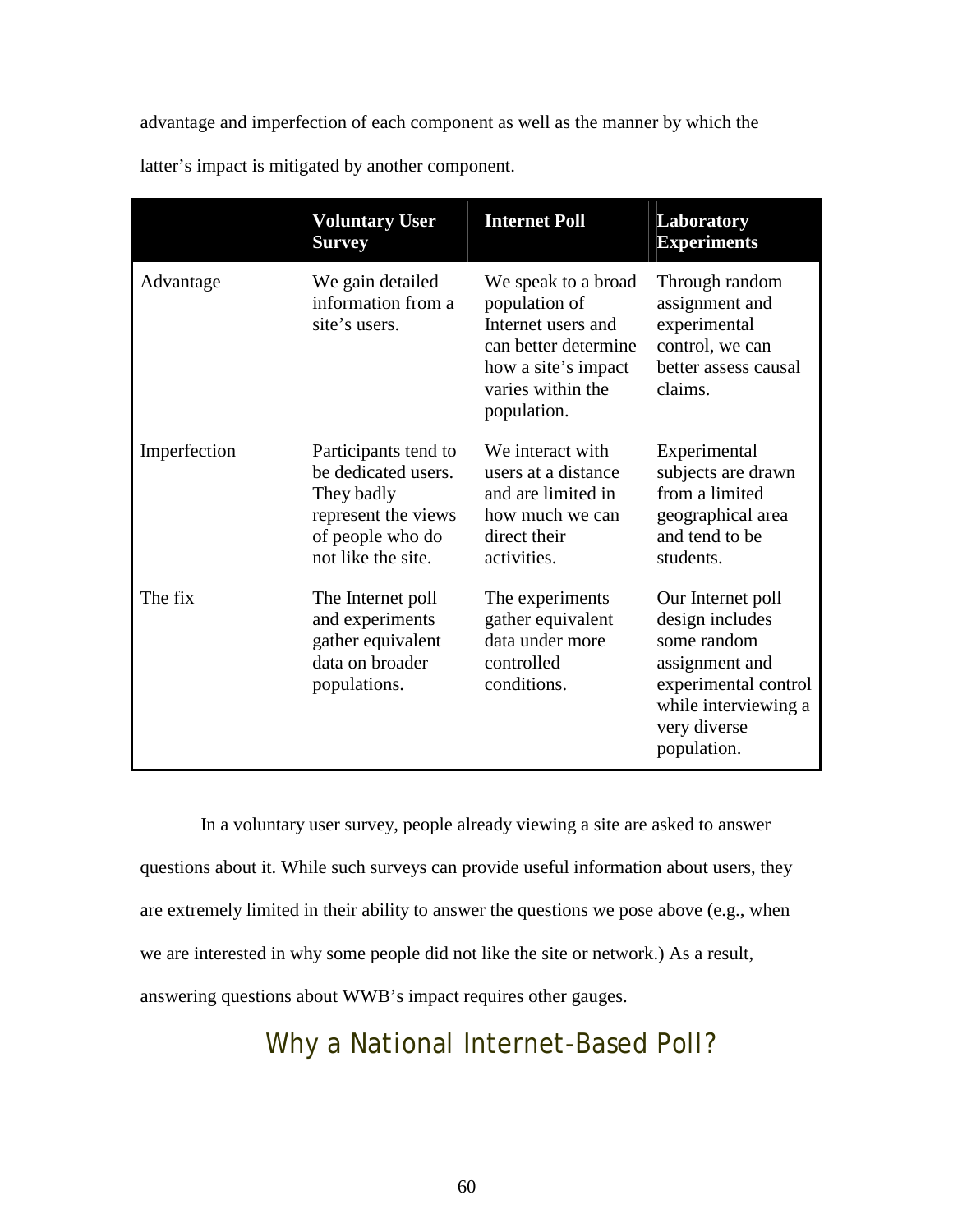One shortcoming of a voluntary user survey is that only a certain type of person tends to participate – specifically, a person who is so engaged in the site that they stay around long enough to fill out a survey. People who are turned off by some aspect of a site's content, presentation, or design are far more likely to leave the site before finding and then taking such a survey. As a result, the results derived from a voluntary user survey will be biased in the direction of people who liked the site – the fan club. When the objective is to document the impact of the web site on a larger and less peculiar population, more data is needed.

I commissioned a national Internet-based poll. An Internet-based poll has the same basic structure as a telephone-based public opinion or marketing survey. The main differences are that the respondent takes the survey at the time of their own choosing an that the format allows us to send things such as audio, images, and streaming video to respondents during an interview. In our poll, the format allows people to surf the web at certain points of the interview. Specifically, we interrupt a standard interview on political participation and Internet usage—sending respondents to web sites of our choosing and allowing them to use the sites before completing the interview. Since such interactivity cannot be accomplished on telephone-based surveys, this kind of research offers many advantages to the evaluation.

Knowledge Networks of Menlo Park, CA – the industry leader in Internet-based polls, administered the poll. It includes 1199 Americans – each of whom was selected randomly and without prejudice to whether or not they had used, or even heard of, the sites in which we are interested. We randomization devices also determine which and how many web sites respondents view during the interview. This analytic design allows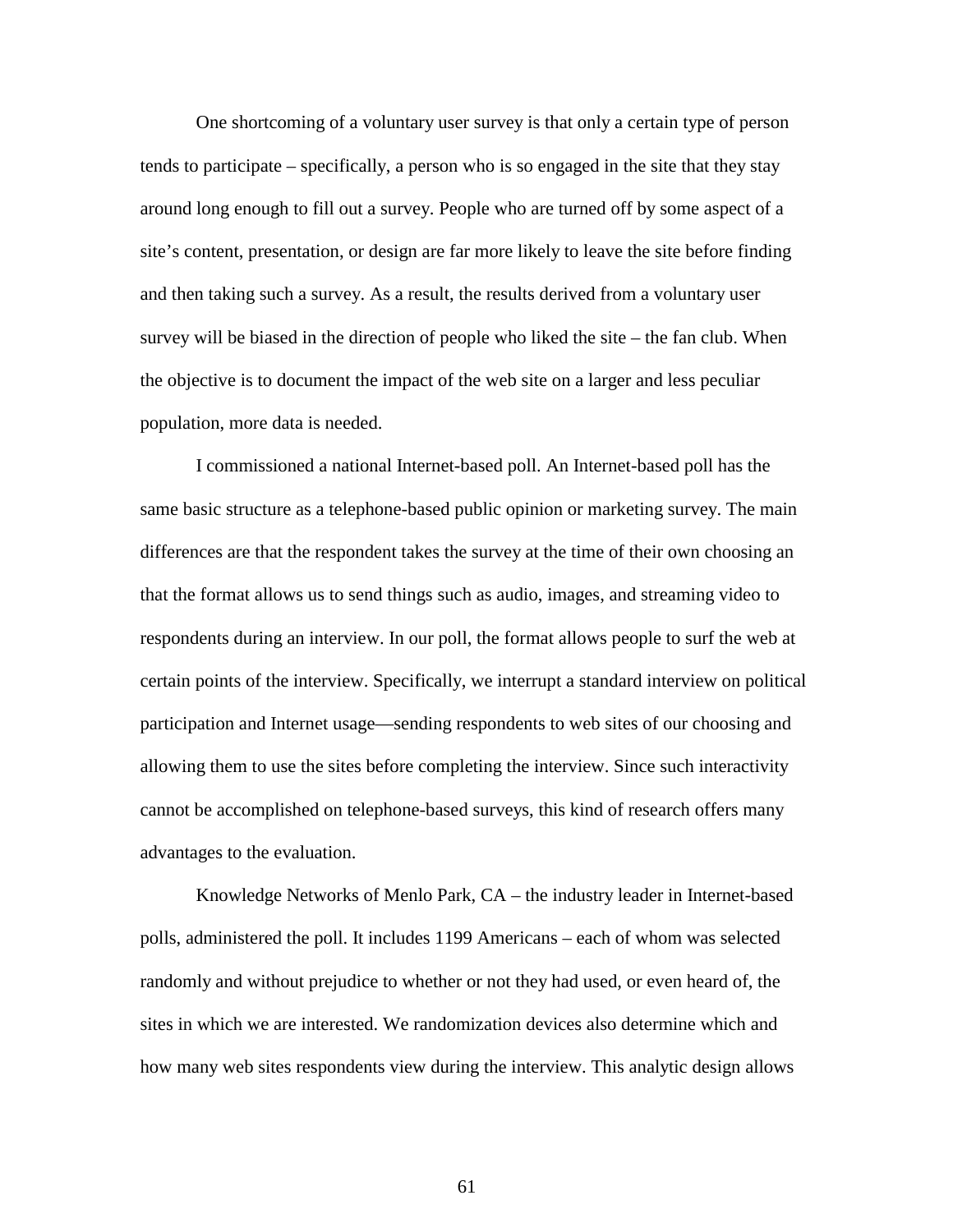us to evaluate important aspects of the WWB network, given the realization that the network exists in the presence of other web sites that could affect how citizens view it.

The respondent population in our Internet-based poll is very diverse and from all over the country. Such sampling brings with it greater confidence that its results are representative of how the Web White and Blue network is affecting, or could affect, larger populations. More importantly, the respondents vary widely on dimensions such as political engagement and use of news and information web sites. Moreover, very few were acquainted with sites such as WWB.org. Such variance gives us the ability to identify what causes people to like and dislike particular sites.

## Why Laboratory Experiments?

*Laboratory experiments* provide a venue for testing hypotheses about the extent to which WWB changes or reinforces users' feelings and behavior about politics and the Internet. In an experimental setting, we can vary the situations in which users find themselves. Such variations allow us to document WWB's impact in many environments, which generates opportunities to evaluate detailed causal claims.

 The experiments described in Chapter 7 identify important aspects of how the Internet, in general, and WWB, in particular, affect the user community. Collectively, the experiments provide a unique portrait of WWB's current impact and help clarify ways to increase the network's future reach and influence. The experiments have this effect because they address the two main problems with drawing causal inference from more commonly available types of Internet usage information (hits, page views, time spent on a page, and voluntary user surveys).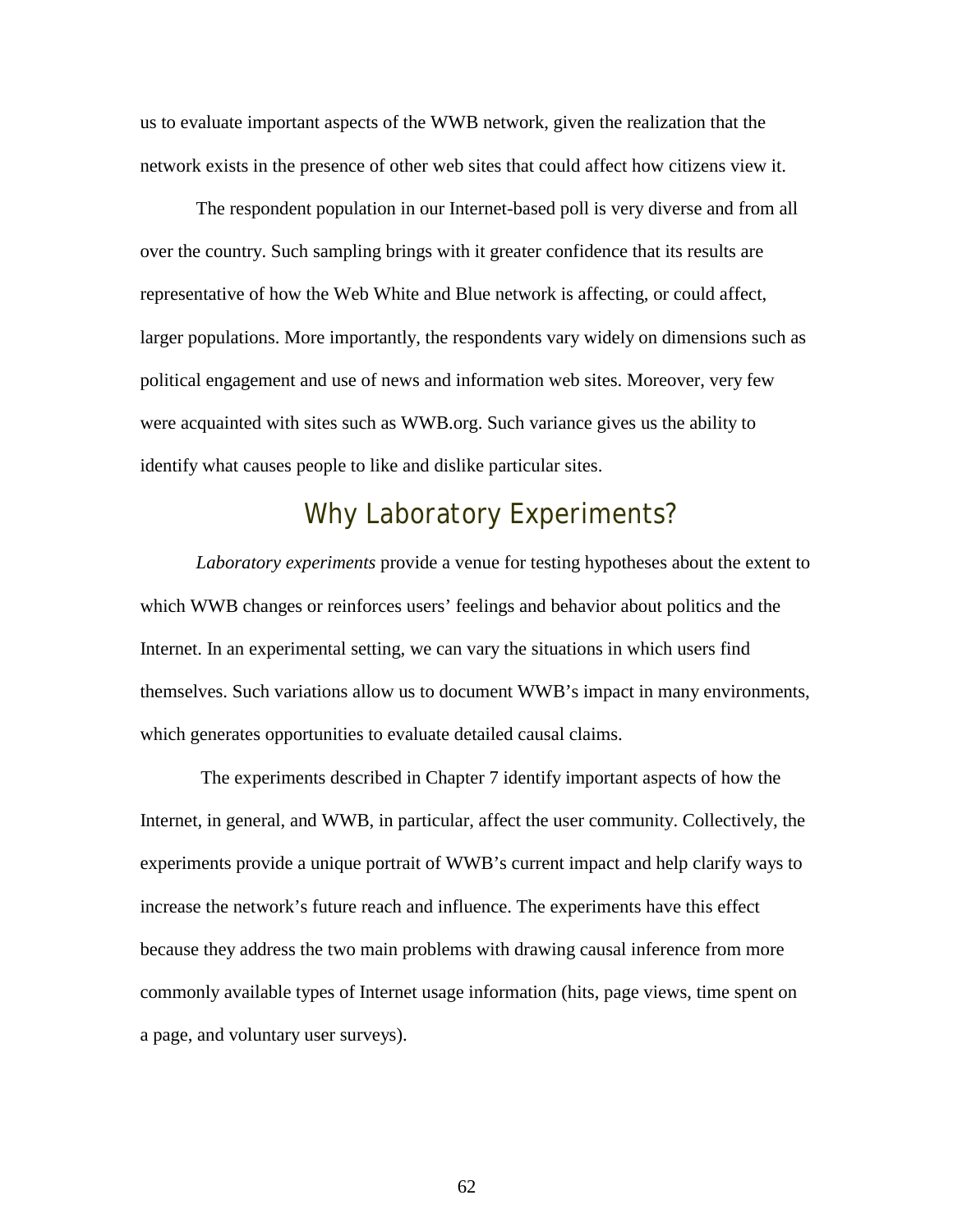The first problem is s*elf-selection.* A main goal of the evaluation is to determine how people benefit from their interaction with WWB and what we might do in the future to increase WWB's reach and influence. As a result, we would like to understand the conditions under which viewing a WWB network site or page causes a user to change his or her beliefs on topics such as the value of participating in politics. The phenomenon of self-selection, however, renders commonly available data on web site usage unsuitable for evaluating such causal claims. Specifically, people who view one political web site are likely to view many others of the same kind (e.g., a randomly selected user who views CNN is more likely to also view other news sites – i.e., the New York Times - than is a randomly selected viewer who does not view CNN.) As a result, it can be difficult to determine whether a user's exposure to *any particular site* caused them to change their beliefs or behavior.

The experiments address such problems by varying the extent to which users can experience other web sites. By varying subjects' exposure and access to WWB and other political web sites, we can determine which aspects of the site catch their attention, which aspects of the site cause them to learn new things, which aspects of the site make them more interested in politics, and which aspects of the site makes them more likely to return to the Internet (and WWB) the next time they want to learn about politics.

 The second problem is obtaining more accurate measures of *attention and retention.* One goal of news and political web sites is persuasion – they want to give users information that will cause them to change their minds. Partisan web sites desire changes of mind that favor a certain policy stand or ideological perspective. Leading journalistic web sites desire changes of mind that are consistent with an accurate and unbiased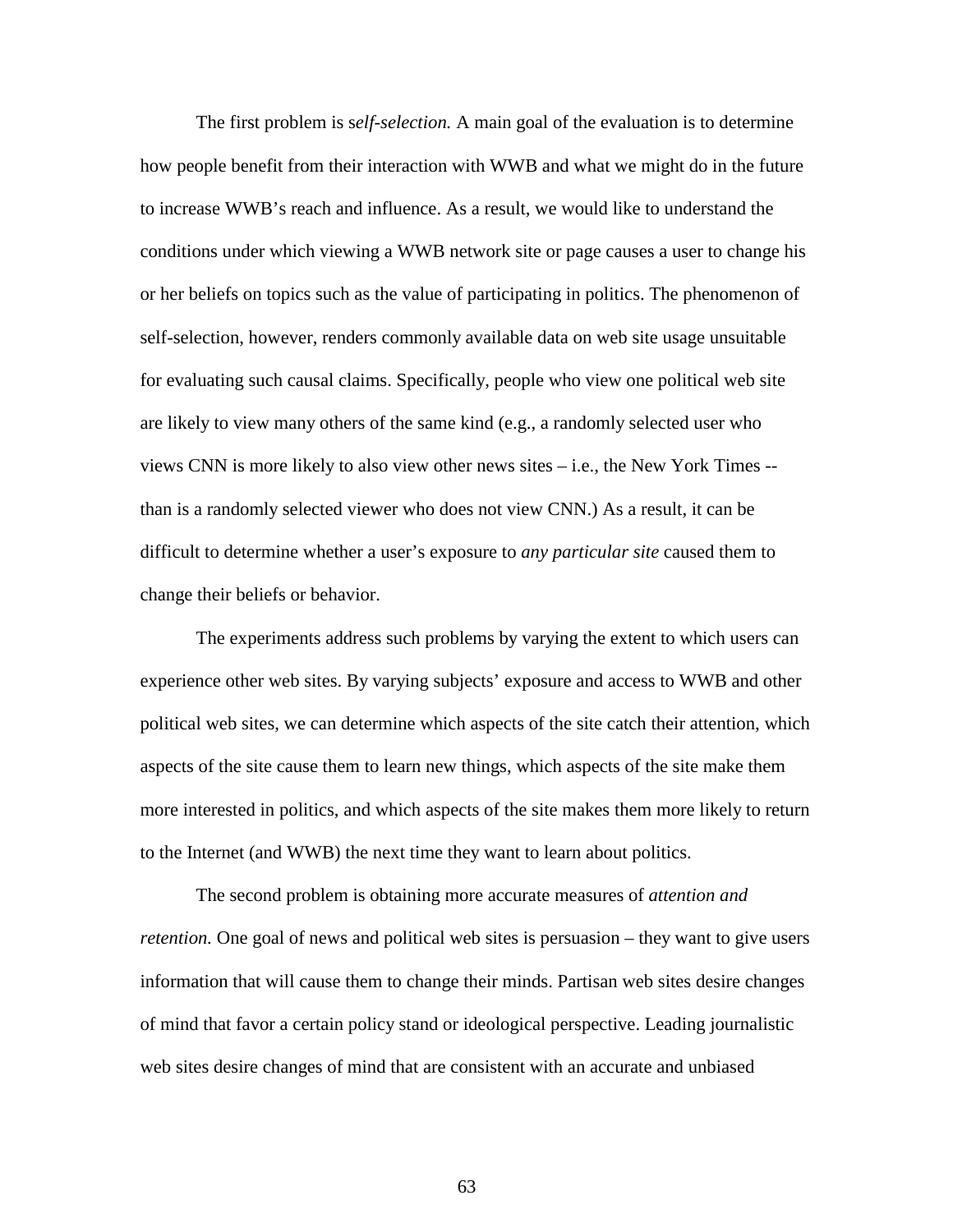presentation of facts. If web sites do not persuade (e.g., if, at a minimum, they fail to persuade users that their own site is a good place to get valuable information), then they have no effect on users.

Persuasion requires attention (people must choose to use WWB instead of doing anything else) and retention (if people are to be influenced by WWB, it must affect what they recall). So to evaluate the extent to which WWB persuades users to become more interested or active in politics, it is necessary to evaluate hypotheses about attention and retention. Data on page views or time spent looking at a particular page are not sufficient for such purposes. We need more precise information about what aspects of a page users attended to and which aspects they retain in their minds after their Internet session has finished.

The experiments address problems relevant to attention and retention by merging conventional Internet usage information (hits, page views, time spent on a page) with content-specific responses to WWB. In particular, we not only record subjects' Internet usage during experiments, we also ask certain questions about what they noticed, liked, disliked and remembered about the sites they viewed. In many cases, we allow subjects to view multiple sites. We can use such subjects' comparative evaluations to better understand why people do (or do not) choose WWB over other web sites. Such comparisons provide information critical to understanding how to increase WWB's reach and influence.

### Summary

Together, the usage data, the voluntary user survey, the Internet-based poll and the laboratory experiments allow us to construct an estimate of WWB's impact under normal usage conditions– where normal usage entails a person choosing to view a very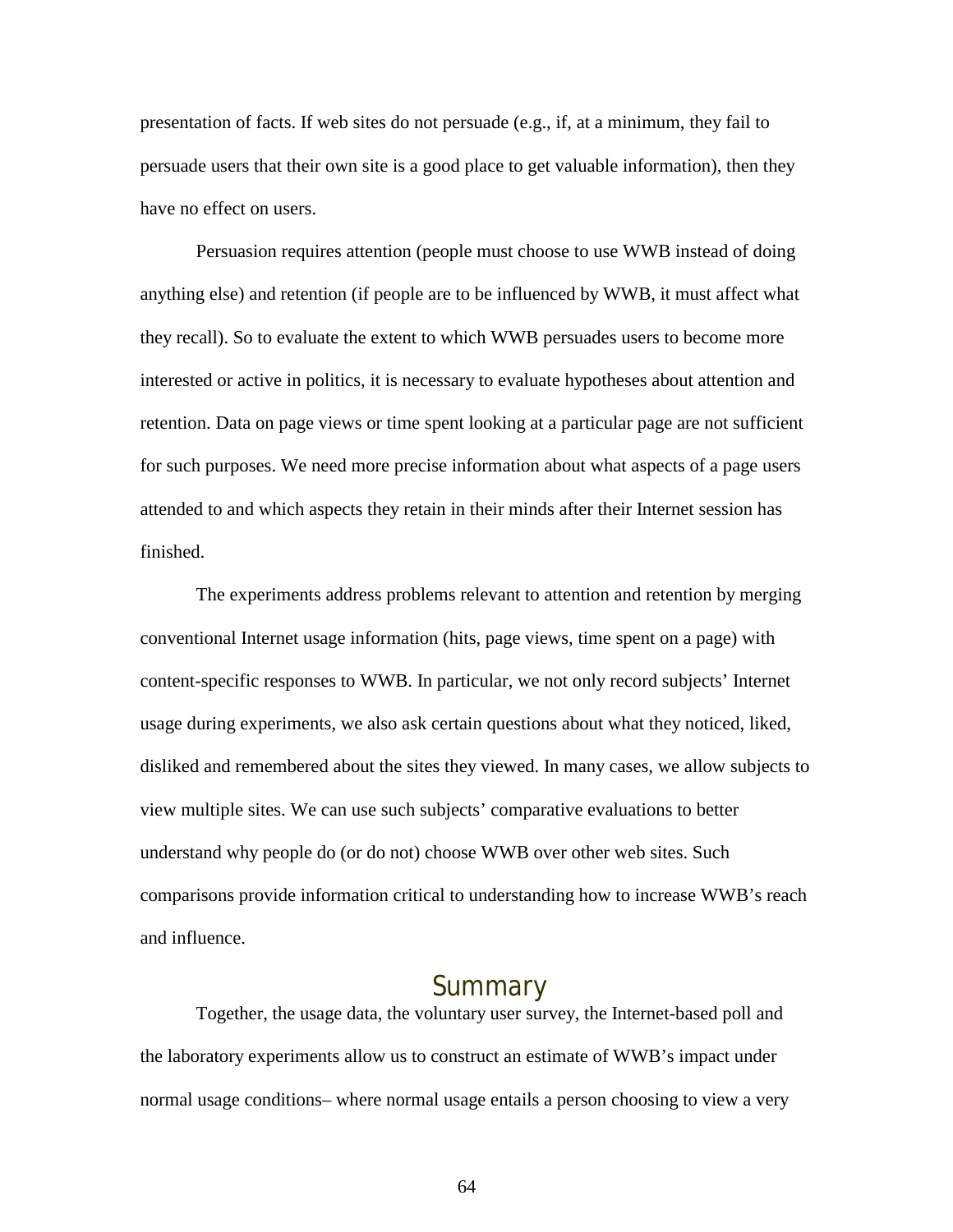small fraction of all available web sites. The range of data we have on subjects provides a rich picture of what attracts users to WWB, what aspects of WWB are most likely to encourage return visits, and what types of changes are most likely to increase WWB's reach and influence.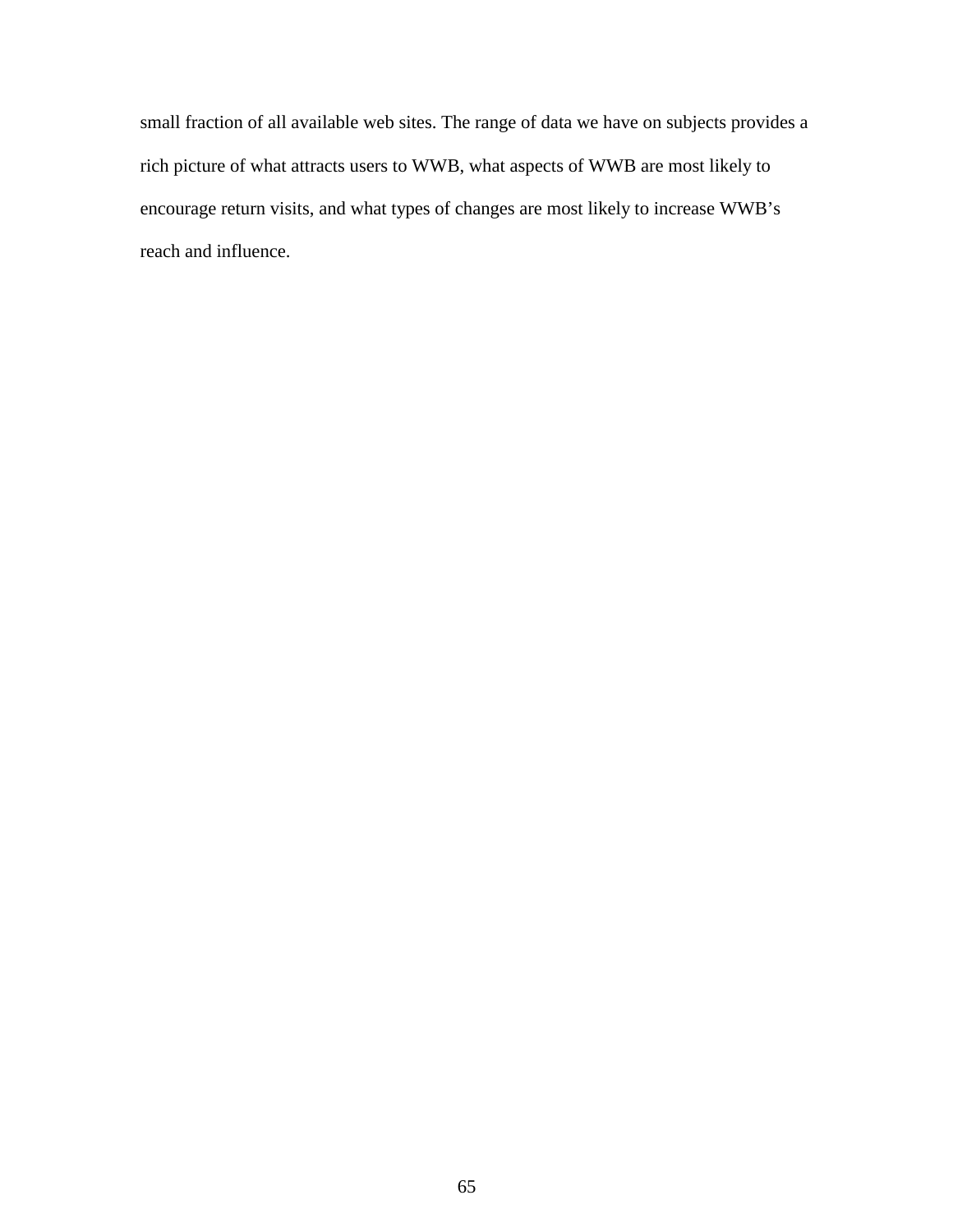## Figure 4.1. Decision Sequence

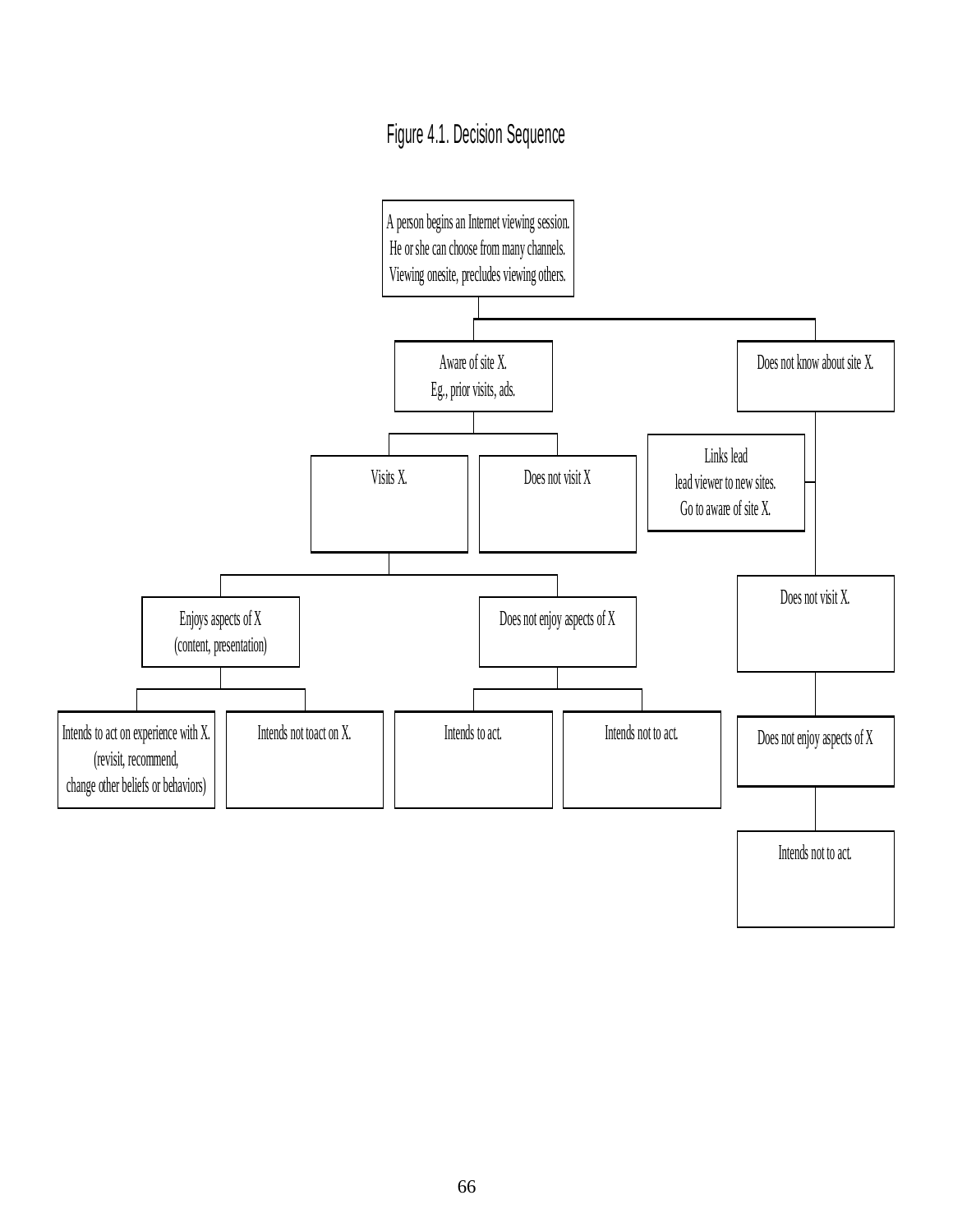# Chapter 5. Voluntary User Survey

 Usage statistics provide valuable information about the frequency and timing of traffic to various destinations within the Web White and Blue Network. Frequency and impact, however, are two different things. Usage statistics provide limited information about how people felt about the site generally – in the sense that if the site were truly inferior, traffic would cease. Usage statistics provide no information about how a site affects the people who use it and no evidence of why people liked a site or what they learned from it. As these are things Markle wanted to know about Web White and Blue, I felt it important to supplement the usage statistics with users' views of the network. For that reason, I asked that a voluntary user survey be added to webwhiteblue.org.

The WWB.org voluntary user survey joins questions about viewer's Internet habits and prior interest in politics with questions about whether they judged WWB.org, its Rolling Cyber Debate, and its links as informative, useful, and trustworthy. The survey was added to the site on October 11, 2000. From that date through early November, 3052 viewers took the survey.

As noted in the previous chapter, surveys such as this can be valuable ways for the producers of products such as web sites to learn important things about their client base. The data from all such studies, however, must be carefully handled because the persons who participate in voluntary user surveys tend to be unrepresentative of larger populations. As a result, it can be dangerous to generalize findings from the WWB user survey to audiences beyond those who were so interested in webwhiteblue.org that they took the time to answer questions about it. With the knowledge that important things can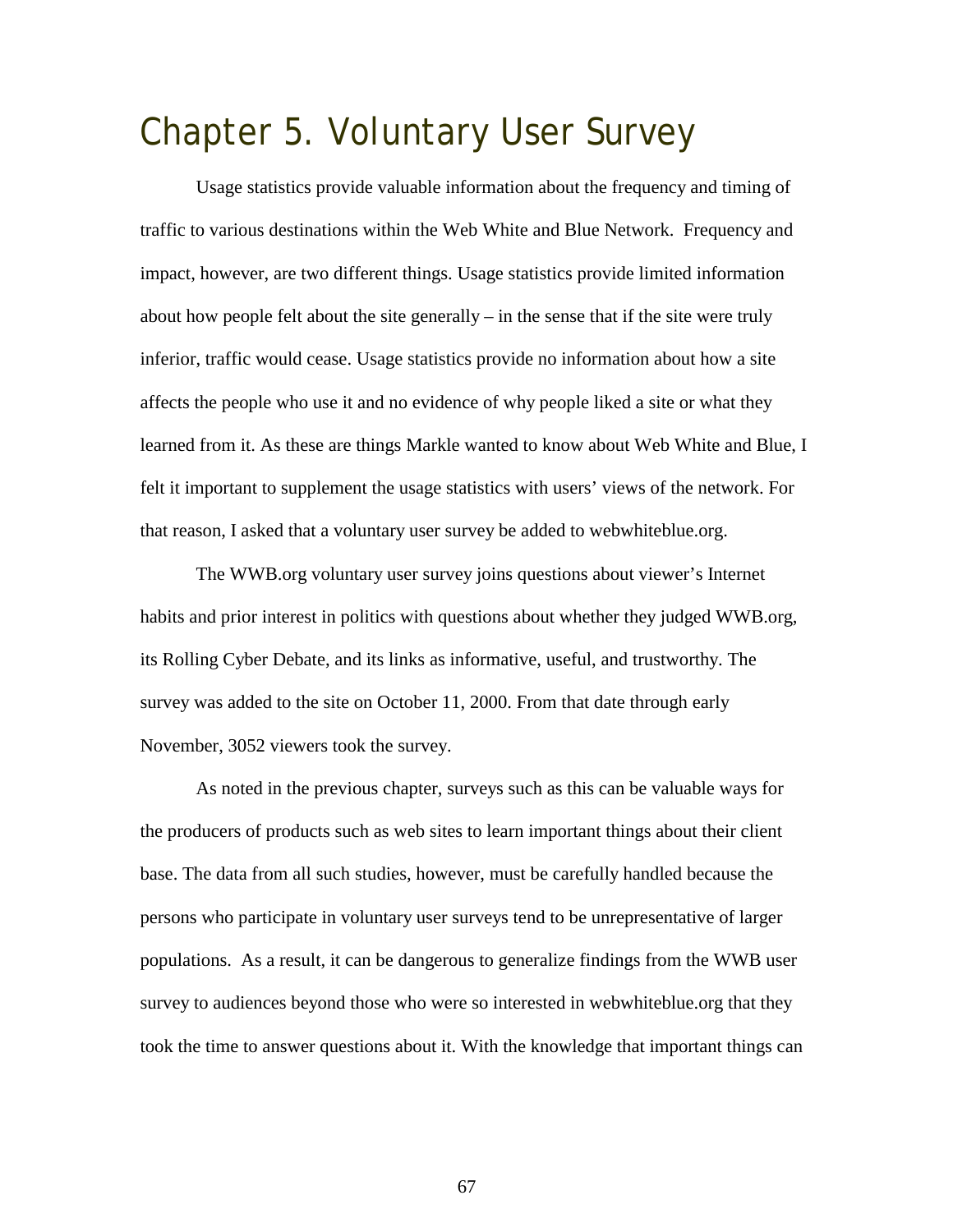be learned about users and the limits of such data firmly in mind, I now offer the findings of the survey.

 I begin by using responses to questions that participants answered about themselves to build a profile of the typical WWB user. I then present results on how participants felt about various aspects of the site, including questions that focus exclusively on their reactions to the Rolling Cyber Debate. Throughout the analysis, I not only provide summaries of the answer to each question, I also detail how differences in respondent attributes correspond to differences in the answers observed. Such comparisons can provide a clearer understanding of what it is about a citizen or the site that affects its views of Web White and Blue.

For all questions, except those focusing on the cyber debate, I derive results from two sources – the voluntary user survey that we ran in 2000 and an equivalent survey placed on webwhiteblue.org in the fall of 1998. In that year, 925 viewers answered the survey. Comparing responses from the two years allows me to document how the profile and perception of the typical WWB user has changed. It also provides me with a way to combat some of the data's inherent self-selection problems. For example, since there is no reason to believe that one study is more afflicted with the self-selection ailment than the other, results derived from comparisons of the 1998 and 2000 can provide reliable information about the direction of changes over time in participant perceptions or attributes. To make the fruits of such comparisons as effective as possible, I retained as much of the 1998 wording as possible in the 2000 survey.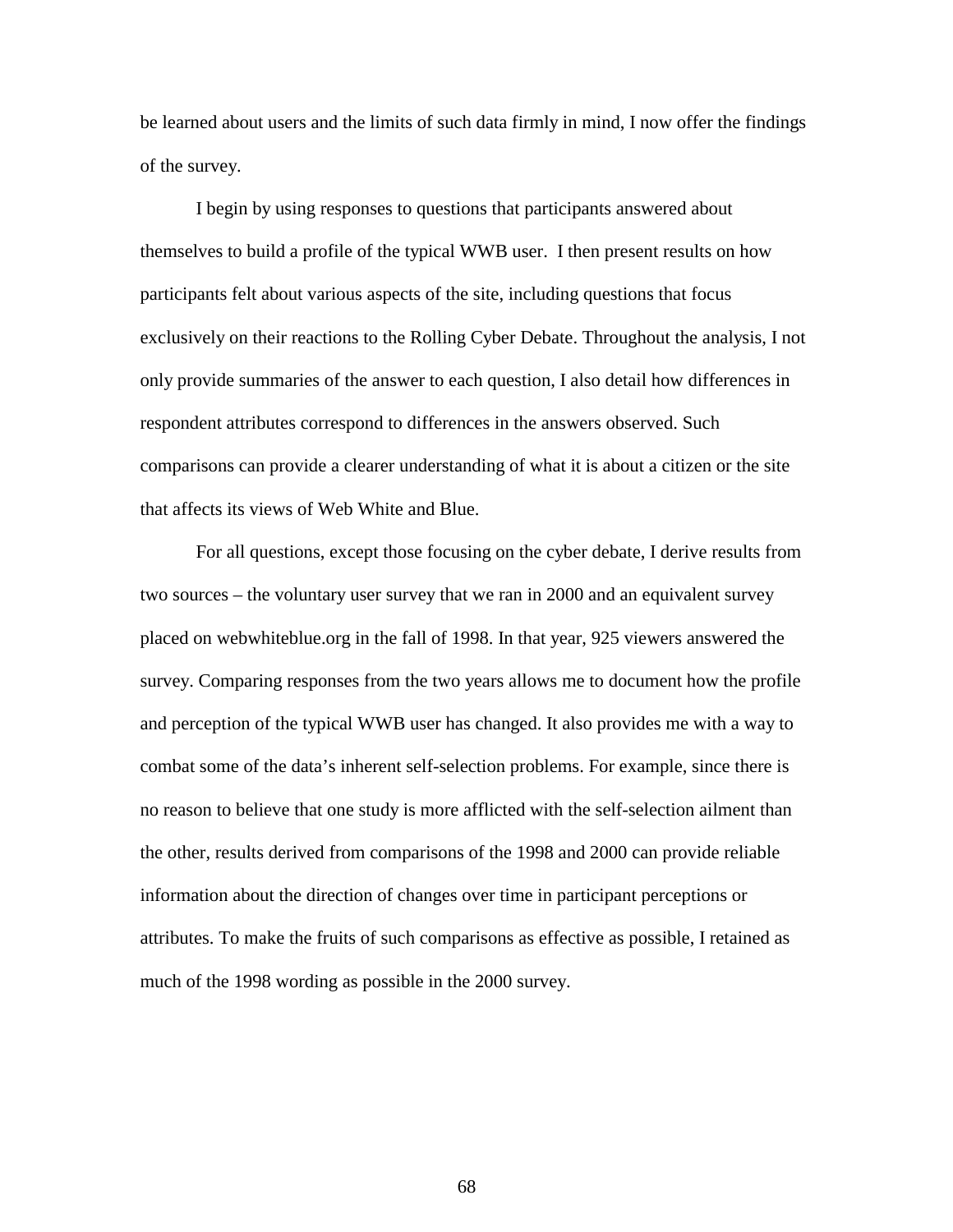### Who Used the Site

 The 1998 and 2000 editions of the WWB.org voluntary user survey asked participants a series of questions about themselves. I begin my analysis focusing on responses to these questions.

Both surveys ask, "Is this the first year that you have used the Internet/web to access election information?" In 1998, 83% of respondents answered yes. In 2000, 72% did. The surveys then ask about prior experience with WWB.org. In both years, most survey participants are first time WWB.org users (74% in 1998, 72% in 2000).

 The surveys then ask, "During this election what is your primary media source for election information?" Figure 5.1 displays the responses. In both years, television is the primary source. In 2000, however, the percentage of respondents reporting that the Internet is their primary source of information increases dramatically by almost 14 percentage points. This increase corresponds with a drop of almost equal size in the percentage of respondents citing newspapers as their primary source of information.



Figure 5.1. Primary source of election information by year.

A subsequent question queries respondents' second media source. Figure 5.2 reveals little movement in responses to this question over the two-year period.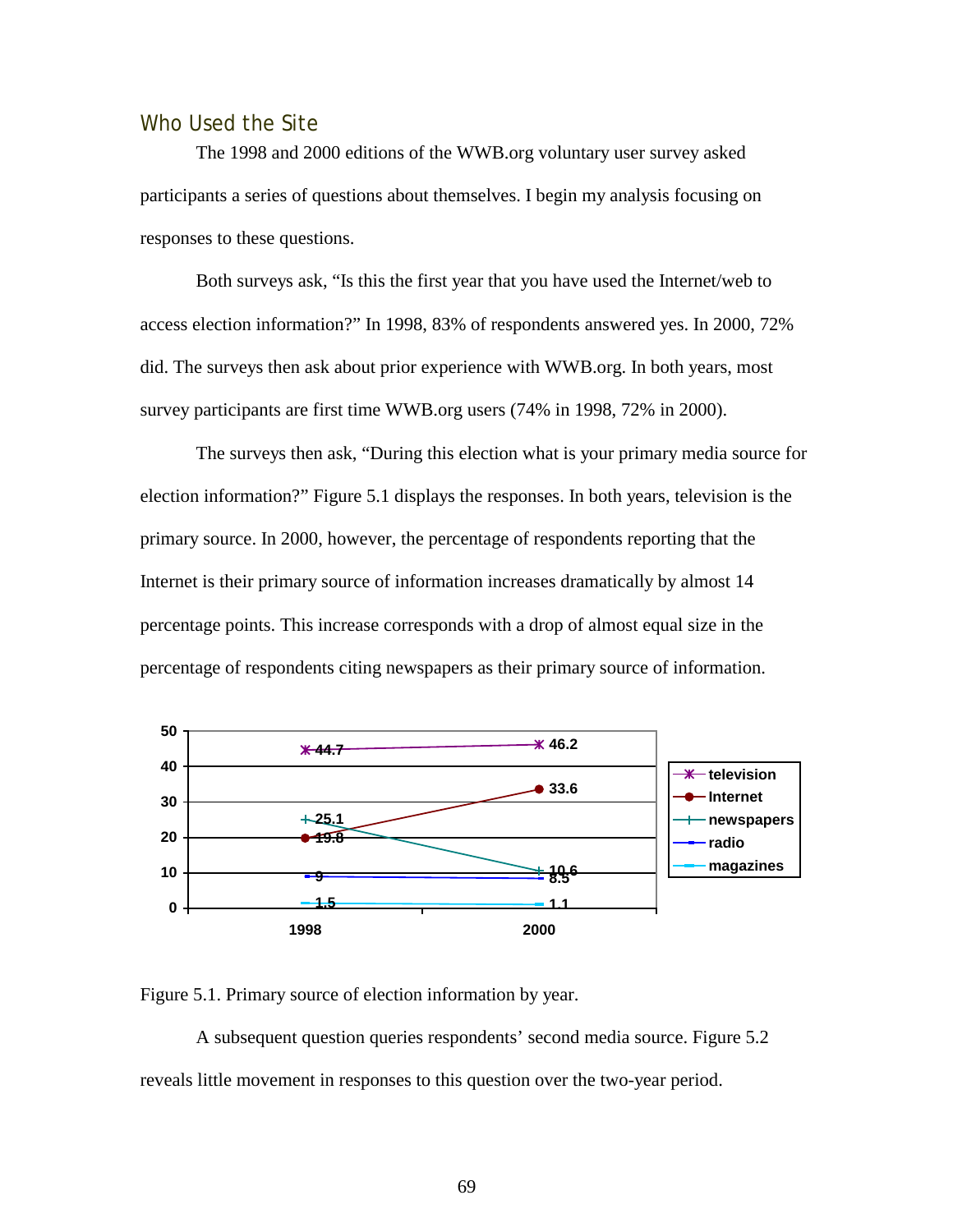

Figure 5.2. Secondary source of election information by year.

Together, these statistics are evidence of a sizeable exodus from newspapers to the Internet as the primary source of election information for WWB.org users. It wasn't just that newspapers and the Internet switched places in users' top two sources of electoral information. Increased interest in the Internet did not have an analogous effect on other media. Rather, the data suggests that a sizeable portion of the WWB.org user population have *simply substituted* the Internet for newspapers as one of its two main election news sources.

Respondents were then asked to disclose the locale from which they were visiting the site. In 1998, the top two responses were home (82%) and work (12.7%). In 2000, these two categories continued to account for over 90% of the responses though the balance shifted, 60.5% responded "home" while 31.1% responded "office."

The surveys conclude with demographic questions. Comparing the two years reveals that the 2000 respondent base was younger and more female than in 1998. In 2000, 46% percent of the 2000 participants were female, up over 6 percentage points from 1998. Simultaneously,



the percentage of participants under 18 doubled (from 2.7% to 5.4%),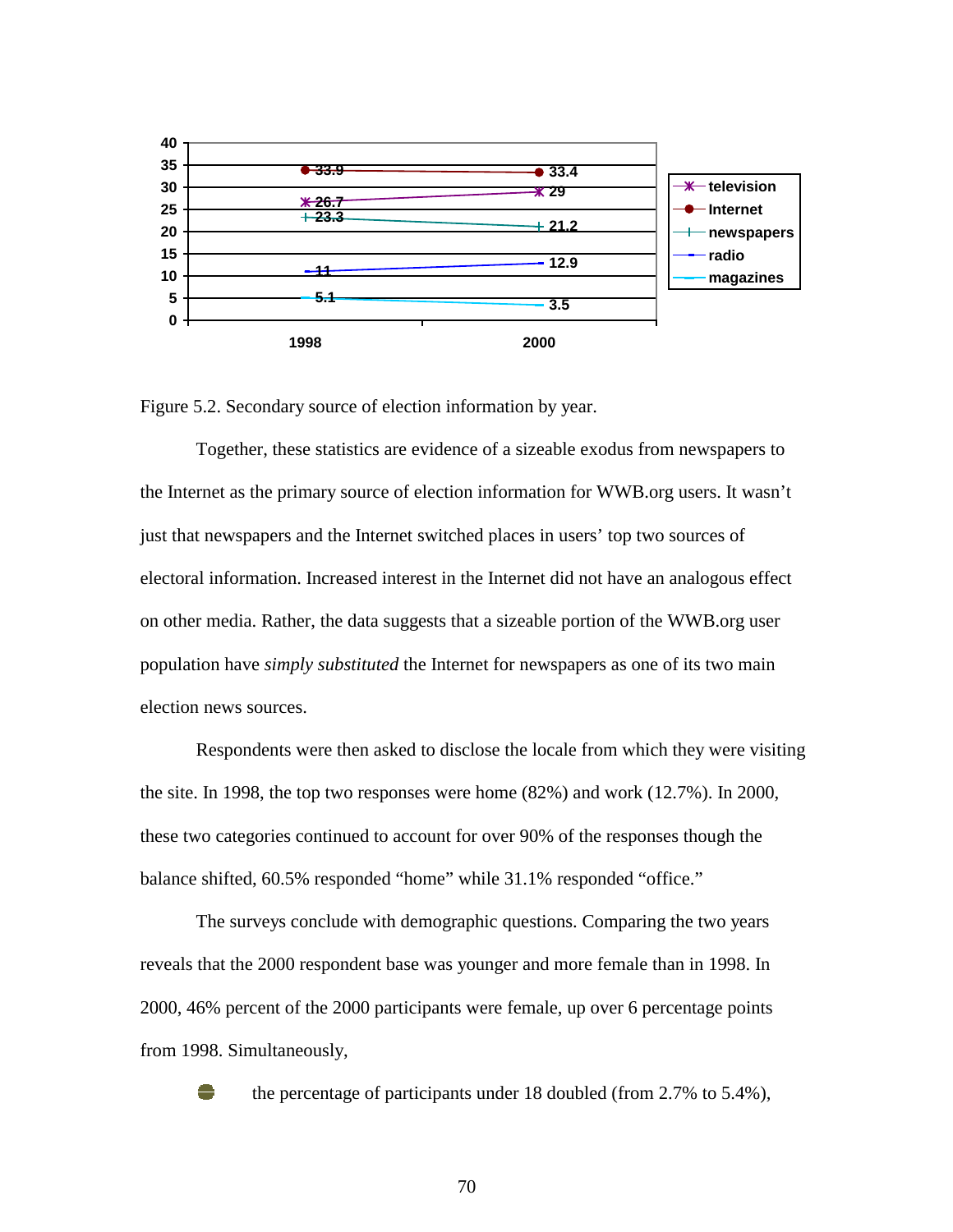the percentage of participants from 18 to 30 tripled (from 8.2% to 26.7%), and percentage of participants from 31 to 45% increased by over 10 percentage points (from 22.6% to 34.2%), while

 the percentage of participants from 46 to 65 was nearly halved (from 51.4% to 28.6%),

 and the percentage of participants over 65 was cut by almost two-thirds (from 15.1% to 6.3%).

The other personal question asked was on vote intention. This characteristic of WWB.org users remained relatively constant over the years, with 94% intending to vote in 1998 and 92% stating that intention in 2000.

### Why Users Visited

 In 1998 and 2000, the WWB voluntary user survey began with the same question: "Which of the following phrases describe why you visited the site?" Table 5.3 depicts the responses. There is a clear change in how people answered. In 1998, the most frequent response was "interest in politics in general." In 2000, respondents had a more concrete reason for visiting the site – nearly half "wanted to know more about the election."



Figure 5.3. Purpose of visiting webwhiteblue.org by year.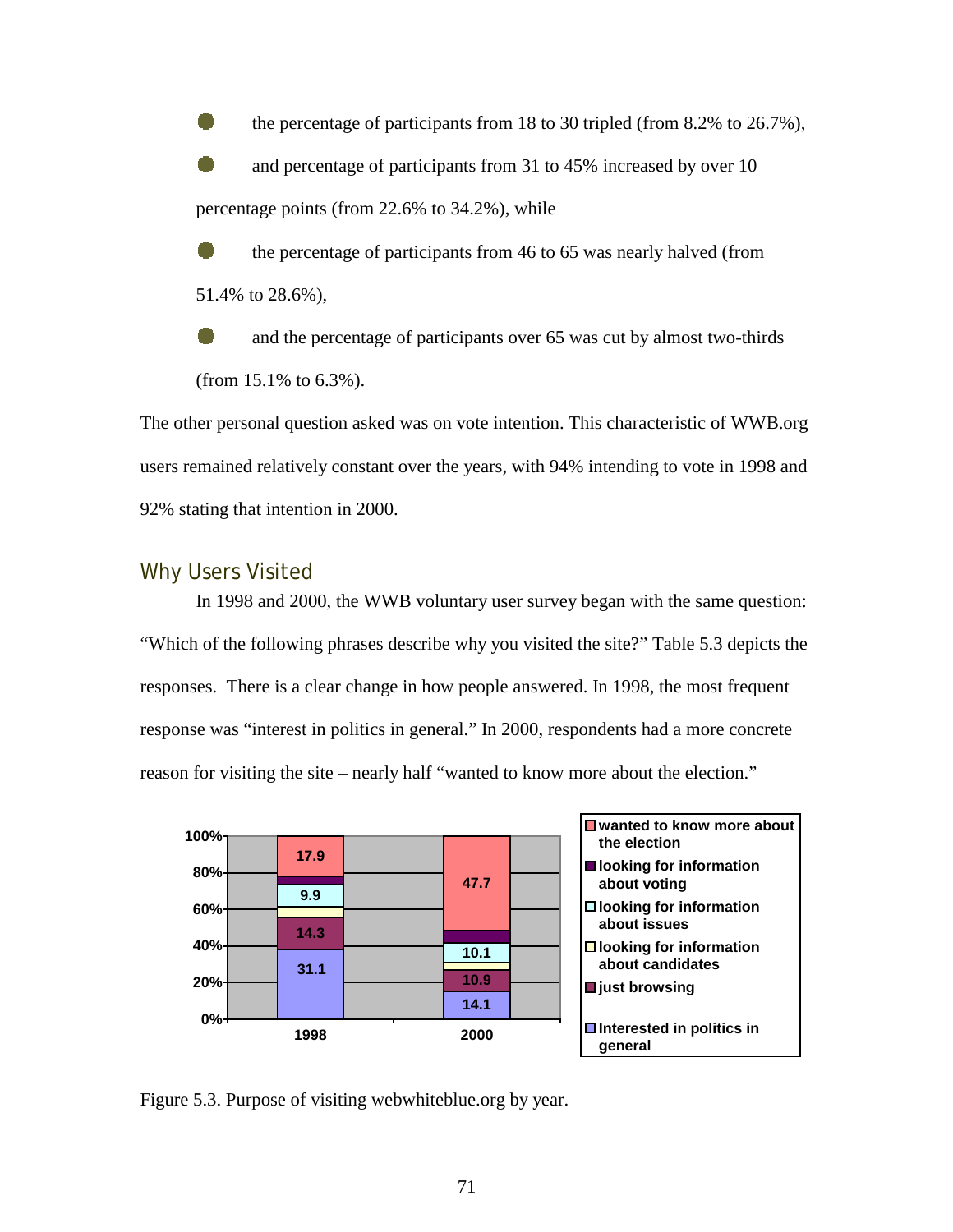From such a short time series, it is difficult to identify the exact cause of this shift. One plausible hypothesis is that more people respond to be looking for election information because 2000 featured a presidential election – an event that always has a higher profile that most elections held in non-presidential years. To evaluate this hypothesis directly, the question must be asked again in a subsequent off-year election.

A second plausible hypothesis is that the observed change in response is due to a change in the type of person who visited WWB. It may be that people who are new to the Internet want different things from a news and information web site than those who were using the site in 1998. Figure 5.4 shows a test of this hypothesis.



**Figure 5.4. Purpose of visiting webwhiteblue.org by Internet experience, 2000.**

In Figure 5.4, we sort responses from the 2000 survey by users' subsequent selfreports of previous Internet experience. In 2000, experienced and inexperienced Internet information seekers alike came to WWB.org for similar reasons – election information. Both groups also came for starkly different reasons than did 1998 visitors. A difference of note in Figure 5.4 is that newer users were more likely to choose more specific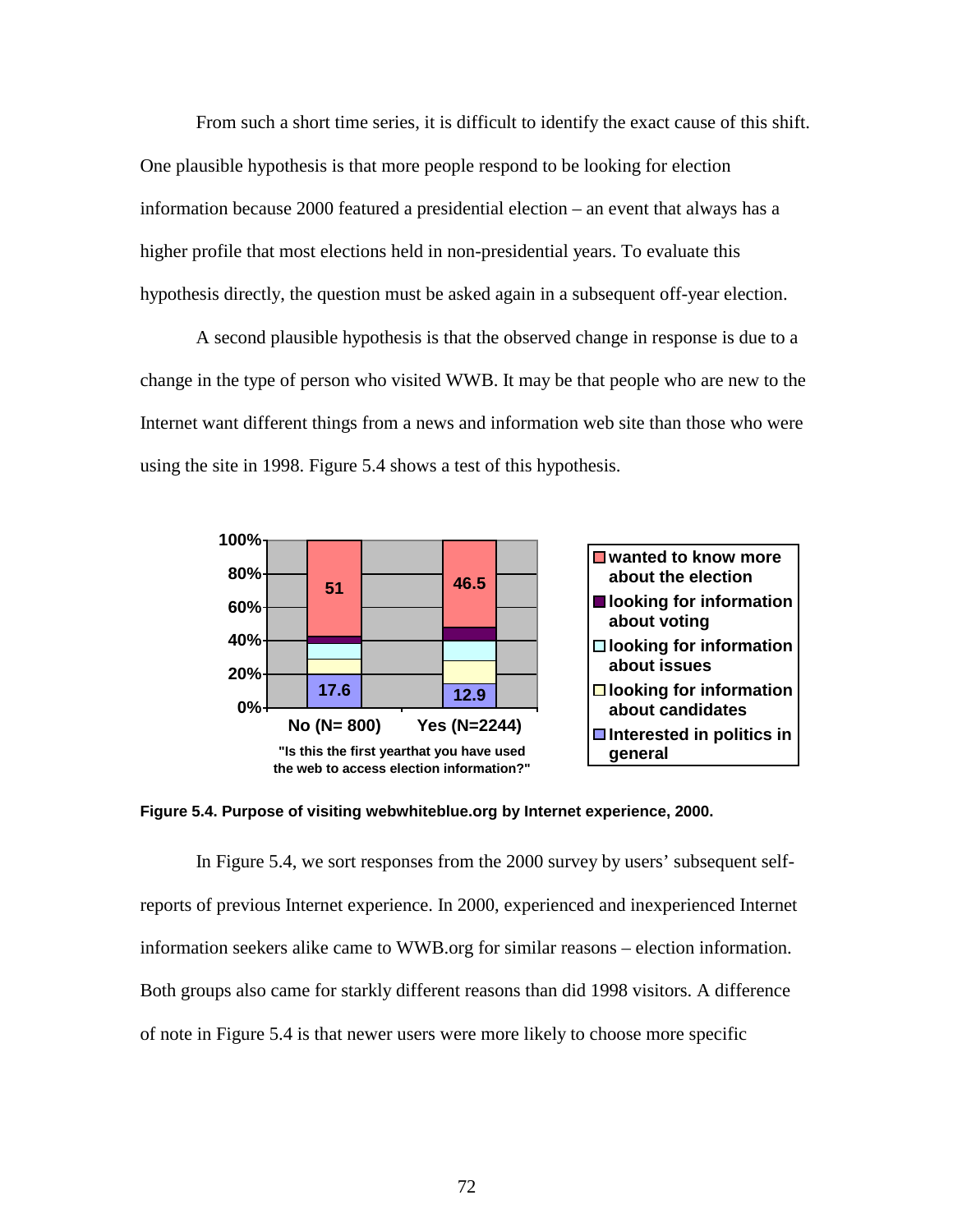categories. Roughly 41% of new users reported seeking information on "voting," "issues," or "candidates," while only 31% of more experienced users said the same.

Together, the data presented in Figures 5.3 and 5.4 suggest that WWB.org users as a whole viewed it in a very functional way. In a time where a close and high profile election was occurring, users came seeking more specific information. In a time where there was no such race, traffic was driven more by an interest in politics in general. New users were even more driven by function, seeking certain kinds of election information.

### How Users Learned About WWB

 The second question on the 1998 and 2000 surveys asked respondents "How did you find out about Web White and Blue?" Figure 5.5 depicts the responses.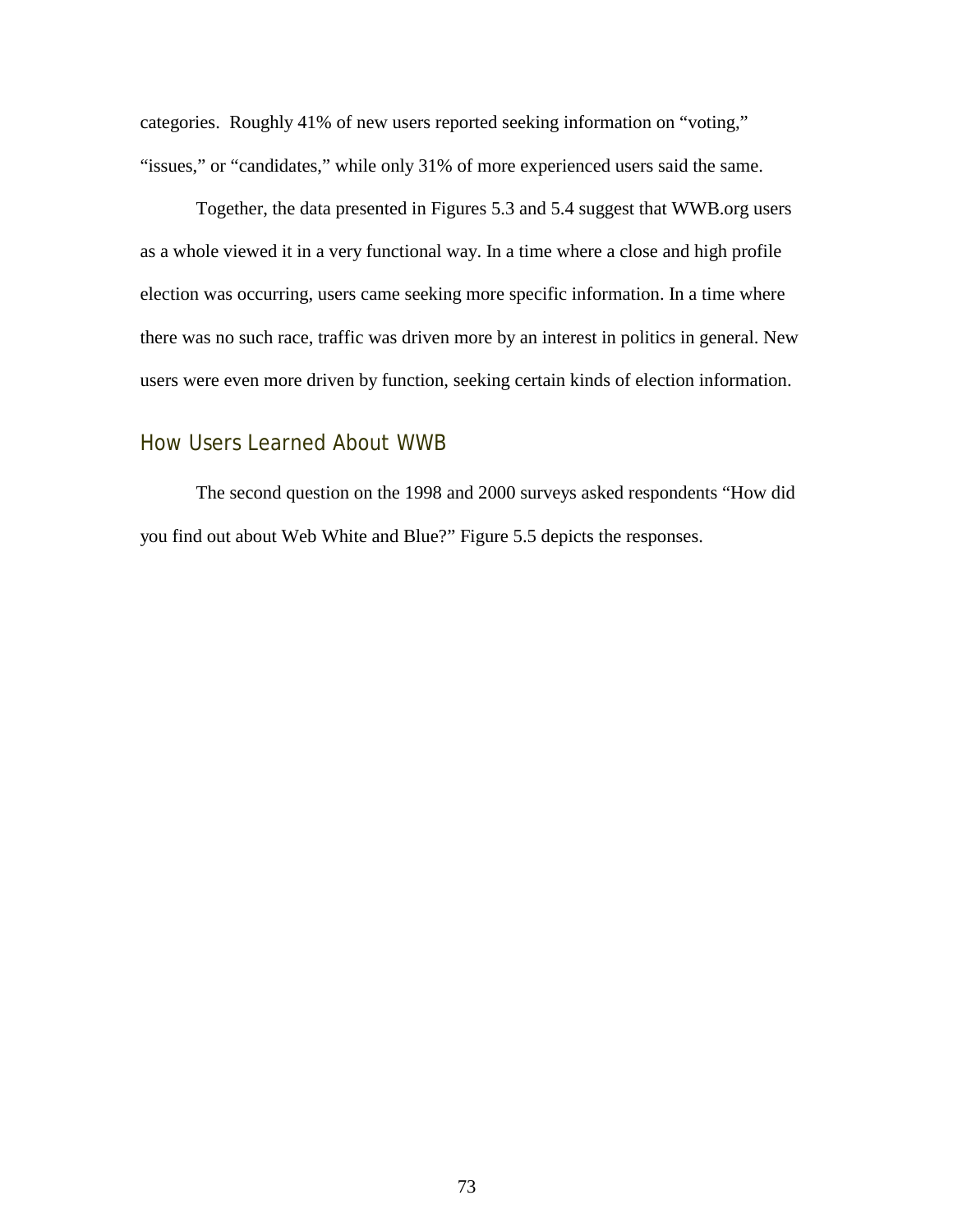

Figure 5.5. Learning about webwhiteblue.org by year.

 There are some stark changes in how 1998 and 2000 participants respond to this question. These changes, however, correspond well to changes in how WWB.org was organized and publicized in the two years. In 1998, there was substantial effort directed at establishing media attention for WWB, particularly on its opening day (i.e., Web White and Blue Day.) In 2000, by contrast, the effort was directed away from self-promotion and towards building and promoting the Web White and Blue network. Therefore, the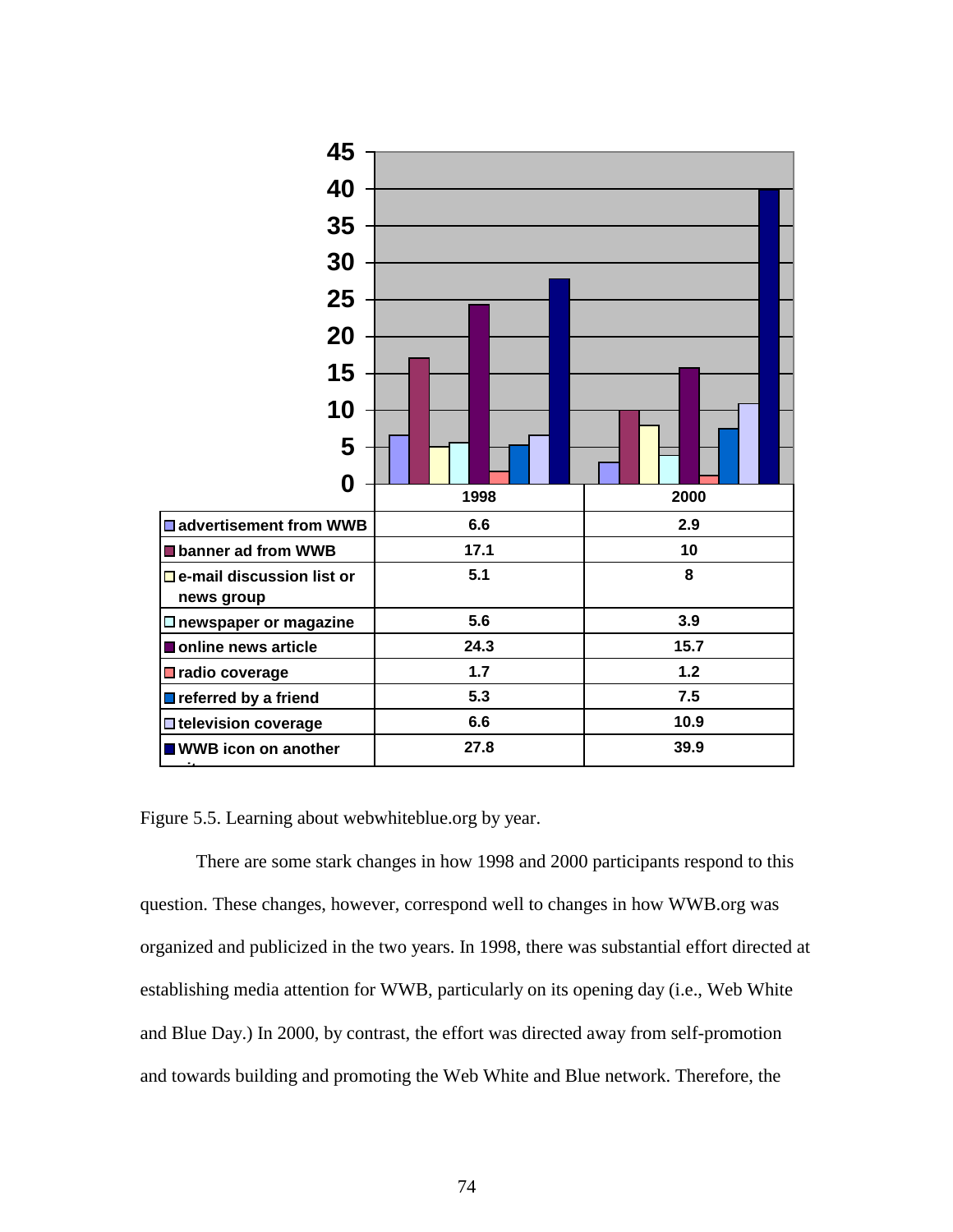decrease in the percentage of WWB.org users who learned about it through advertisements and online news articles should not be surprising. The emphasis on network also explains the substantial increase in those who learned about the site from a WWB icon on another site.

It is worth remembering that the 1998 figures are based on 900 responses while the 2000 figures are based on 3052 responses. So, in terms of raw numbers, the amount of people responding affirmatively to every category increased from 1998 to 2000. For example, the percentage of users who learned about WWB from print sources decreased from 5.6% to 3.9%. However, the actual number of users who gave this response doubled from 50 in 1998 to 118 in 2000.

 While this comparison highlights an important difference in how users learned about WWB.org, its presentation obscures some potentially important attributes of how users learned about WWB on 2000. In particular, it may confound forces that were effective at drawing attention to WWB.org early in the survey period from those that drew attention later in the period. Separating such factors can provide new insights about what ways of drawing attention to WWB.org in 2000 did and did not work. Figure 5.6 speaks to this issue, though – for simplicity-- it shows only the categories in which there was substantial change within the year 2000.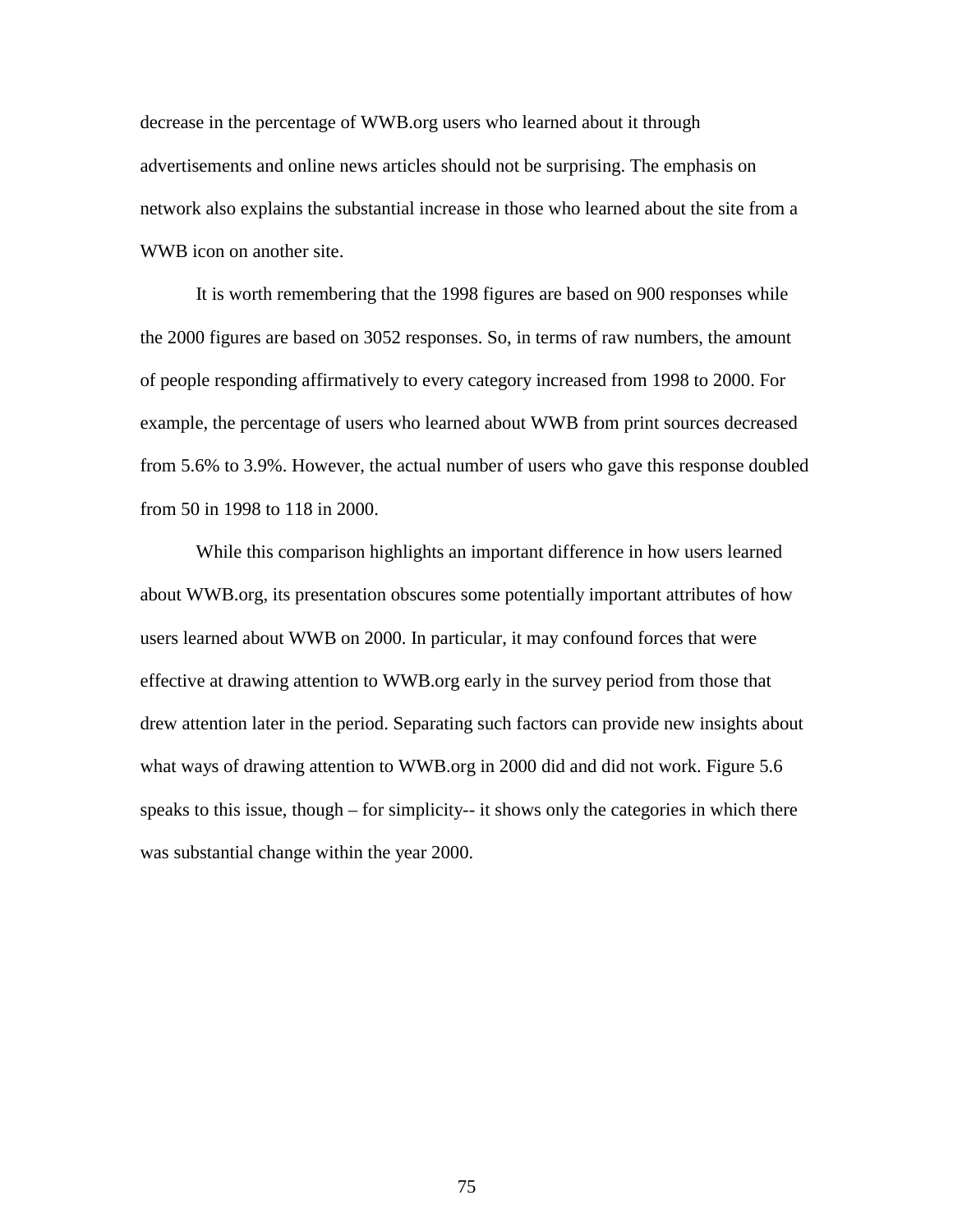

#### **Figure 5.6. Learning about webwhiteblue.org by month.**

Figure 5.6 shows that as the campaign season neared a close, the presence of the WWB icons on other sites accounted for a much higher percentage of traffic to WWB.org than in earlier weeks. Note that since these results are stated in percentages, this is not a restatement of the Chapter 2 claim that more people visited the site in the final weeks. Instead, the claim is that of the people who visited the site in the last week of the election, a substantially higher percentage learned about the site through icons on other sites. This finding can be read to support the 2000 WWB strategy and the value of its content to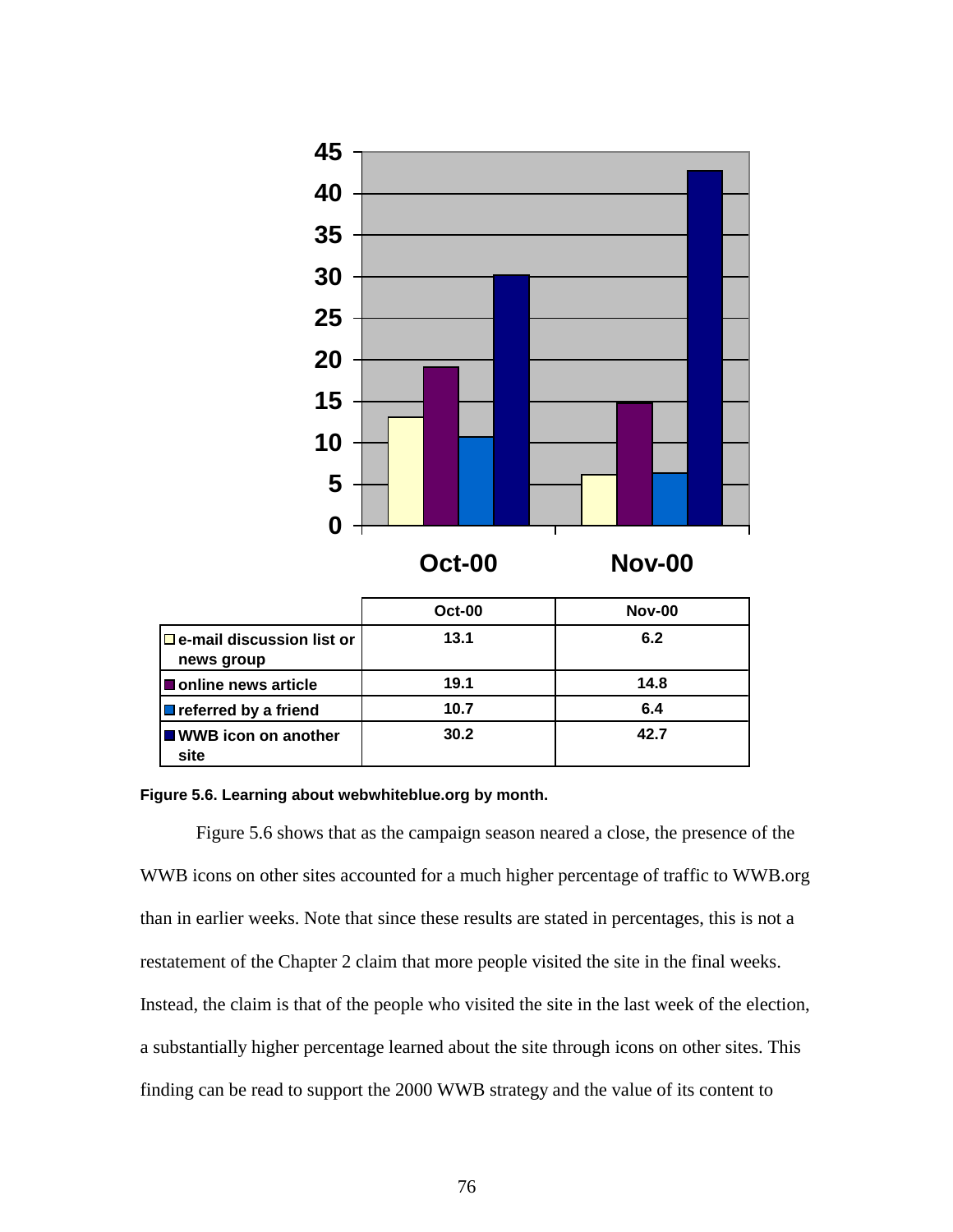users -- in the critical last week of the election, users of other sites found WWB content more relevant than they did in October.

Missing from Figure 5.6 are categories in which the move from October to November had little or no impact on responses. These categories include learning about WWB.org from advertisements, print sources, radio coverage, and television coverage. More detailed analysis of the survey data reveals only one caveat to the claim of no movement in the impact of these potential referral sources -- a spike in those who learned about the site from "television coverage." From October 11-21, only 3.3% of respondents chose this option. From October 22-31, the percentage giving the same response jumps to 16.4%. In November, however, the percentage drops to 11.1%. My data does not reveal which television coverage corresponds to the spike.

### Did users find what they were looking for?

 The third question on the 1998 and 2000 user surveys asked "If you were looking for specific election information on this site, did you find it or do you expect to find it by following our links to other election sites?" Figure 5.7 displays the responses.



Figure 5.7. Webwhiteblue.org performance by year in percentages.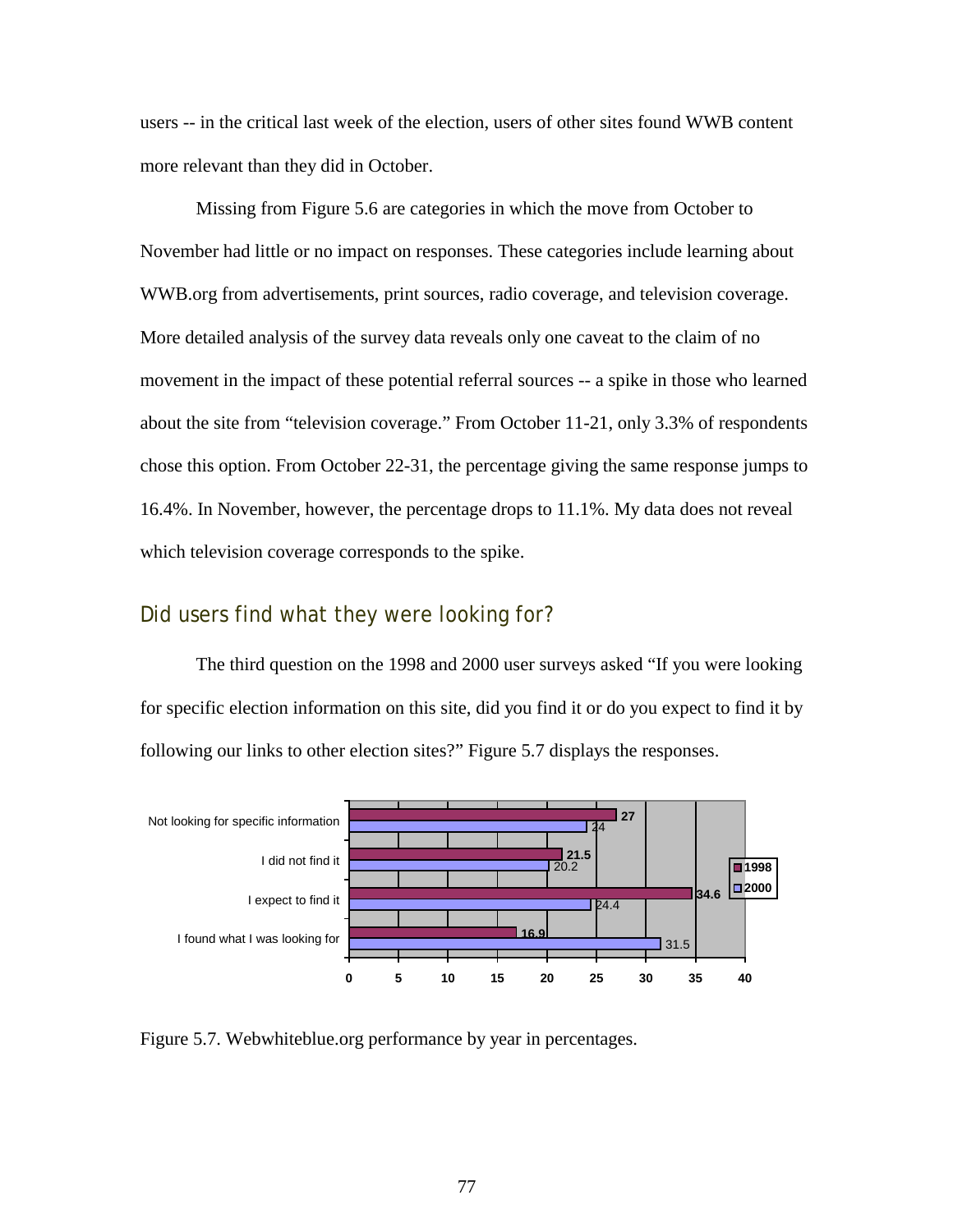Figure 5.7 indicates that users perceived the 2000 version of WWB to be more effective than its predecessor. The percentage of users responding that they found what they were looking for nearly doubled while the percentage of users who did not find what they were looking for decreased.

### What Users Thought of WWB.org

 Next, users were asked to "Please tell us what you think of the Web White and Blue site." They were then offered three possible characteristics: easy to use, comprehensive, and frustrating. Figures 5.8-5.10 reveal their answers.



Figure 5.8. Webwhiteblue.org easy to use, in percentages.



Figure 5.9. Webwhiteblue.org comprehensive, in percentages.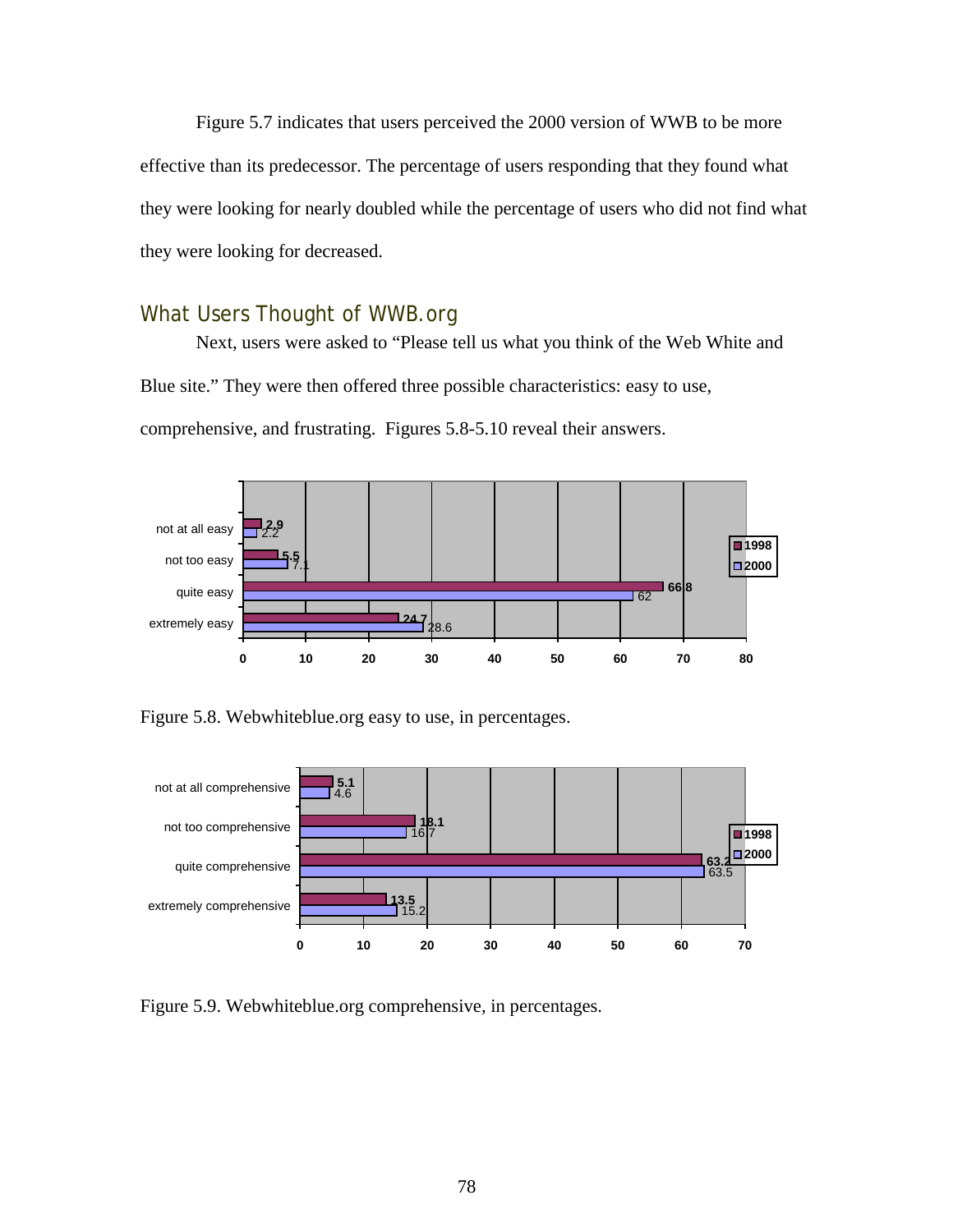

Figure 5.10. Webwhiteblue.org frustrating, in percentages.

 Two aspects of these responses stand out. First, on all counts, they are overwhelmingly positive. Over 90% of respondents judged the site easy to use, over 76% rated the site comprehensive and fewer than 12% rated the site frustrating. Second, these judgments are virtually identical in 1998 and 2000.

While such statistics can serve as a source of pride for the WWB team, they must be accompanied with a healthy dose of skepticism. As discussed in Chapter 4, the participants in a voluntary user survey are self-selected. The respondents are people who are so engaged in the site, that they opt to take the survey. They are, in all likelihood, overrepresenting the views of the site's fan club. We must presume that the less that people thought of the site, the less likely they were to find, let alone take, the survey. To draw conclusions about a larger set of users from such a survey is to come away with a rose-colored impression of the site's impact. The findings in Figures 5.8-5.10 are most profitably conceived as a best-case scenario regarding user impressions of the site. The analyses described in Chapter 6 and 7 provide an important corrective to the impression laid out here and, because those analyses combat the self-selection problem in different ways, provide a more accurate of WWB.org's impact.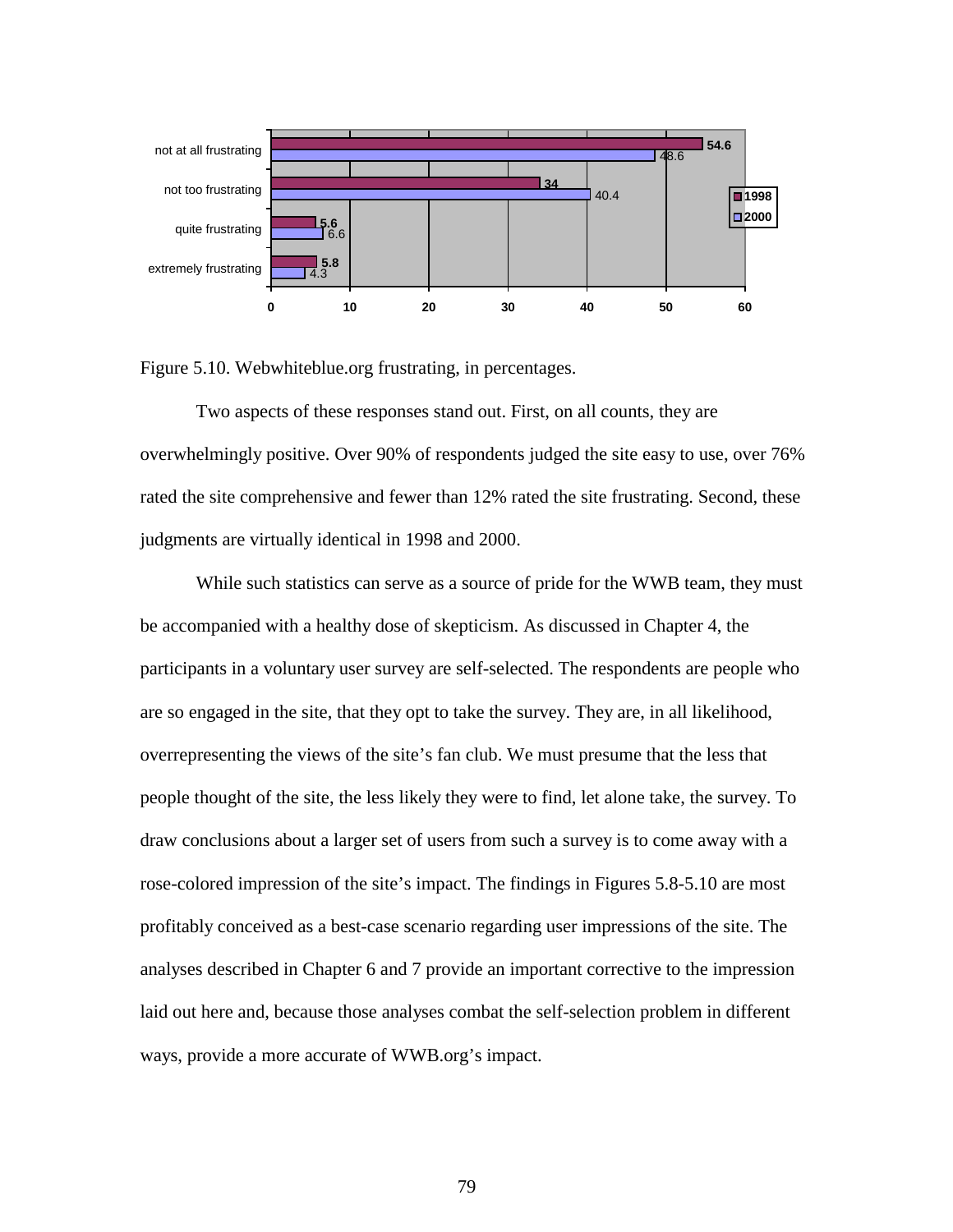### What Users Thought of the Rolling Cyber Debate

 In 2000, the survey included questions about the Rolling Cyber Debate. Specifically, they were asked to "If you viewed Web White and Blue's Rolling Cyber Debate please tell us what you think about it. They were then offered two possible characteristics: useful and informative. Figure 5.11 reveals their answers.



Figure 5.11. Rolling Cyber Debate useful and informative, in percentages.

 Nearly three-quarters of respondents had positive reactions to the Cyber Debate. While these numbers are positive, it is worth noting that they are lower than the percentage of positive evaluations given for the site in general or the links. In Chapter 7, where I present more detailed analysis of reactions to the Cyber Debates, I observe frustration with the quality of the candidates' participation. I suspect that some of the same frustration is at hand here.

 We conducted a more in-depth analysis of these responses to see if we could locate any trends in who liked and disliked the cyber debate. We found a sizeable difference in the evaluations given by people who were using the Internet to find election information for the first year and those who were more experienced. Figures 5.12 and 5.13 reveal the difference.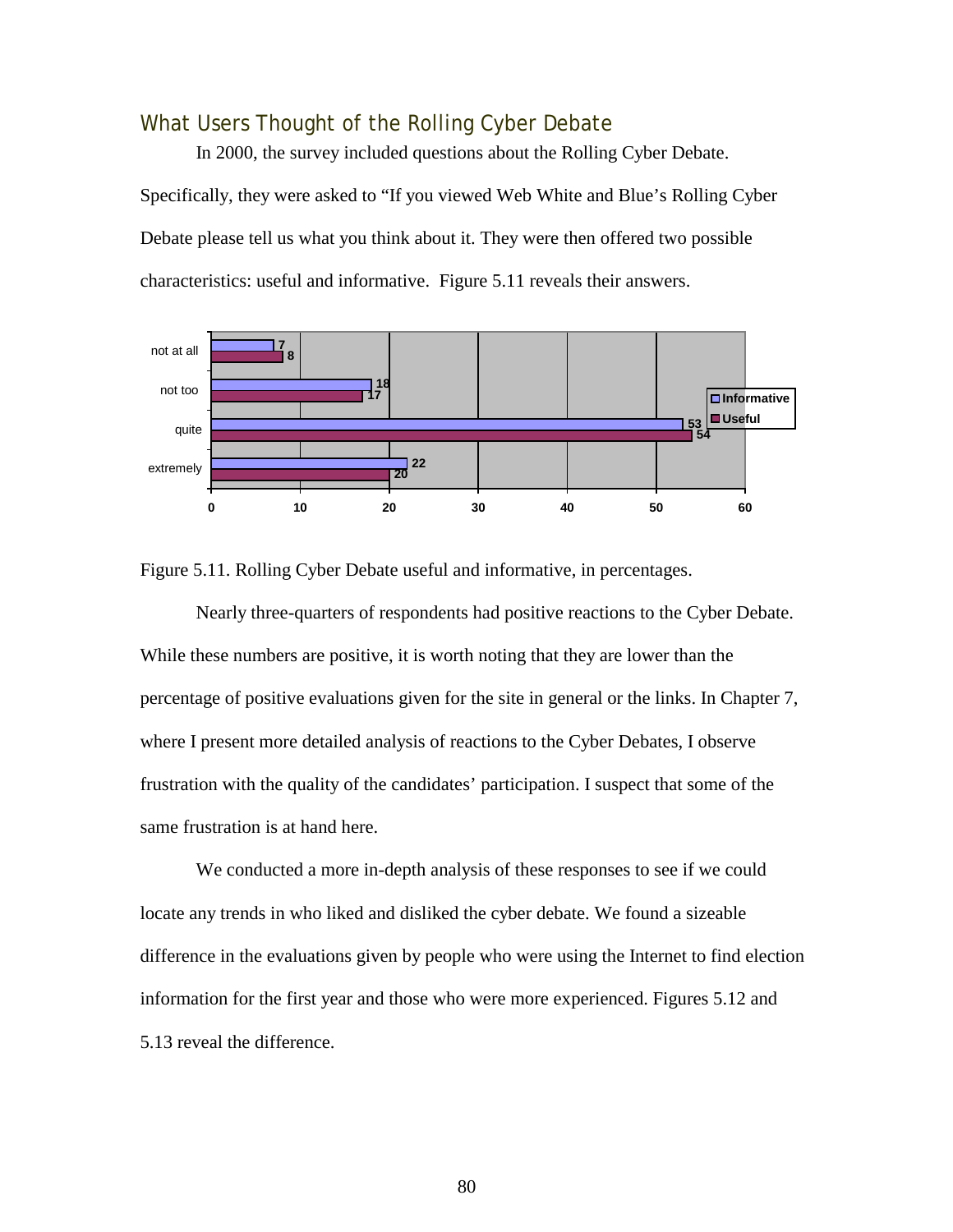

Figure 5.12 Rolling Cyber Debate useful by prior experience, in percentages.



Figure 5.13 RCD informative by prior experience, in percentages.

 In both cases, participants who were relatively new to using the Internet to find election information were 11-12 percentage points more positive about the Rolling Cyber Debate than were more experienced participants. It is likely that more experienced users expected more from the medium.

### What Users Thought of the Links

 Users in both the 1998 and 2000 surveys were also asked to evaluate the WWB.org's links. Specifically, they were asked: If you followed links from Web White and Blue to other election-related sites please tell us what you think about them. They were then offered three possible characteristics of the Rolling Cyber Debate: useful, informative, and trustworthy. Figures 5.14-5.16 reveal their answers.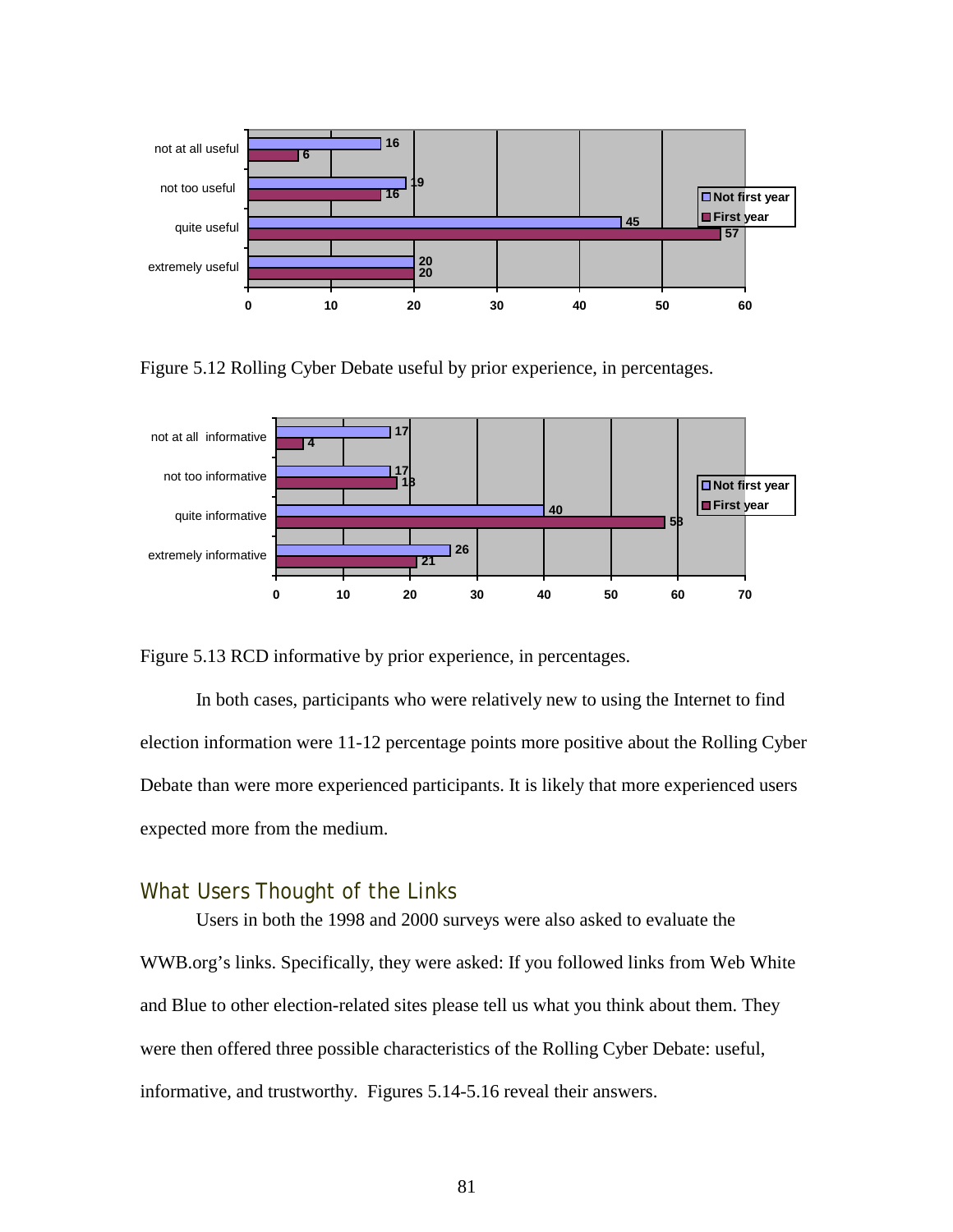

Figure 5.14. Links useful, in percentages.



Figure 5.15. Links informative, in percentages.





 Like respondents' opinions of the site itself, their views of the links are very positive. In 1998, for example, over 78% of respondents gave positive answers to the useful, informative, and trustworthy questions. While these numbers are high, the same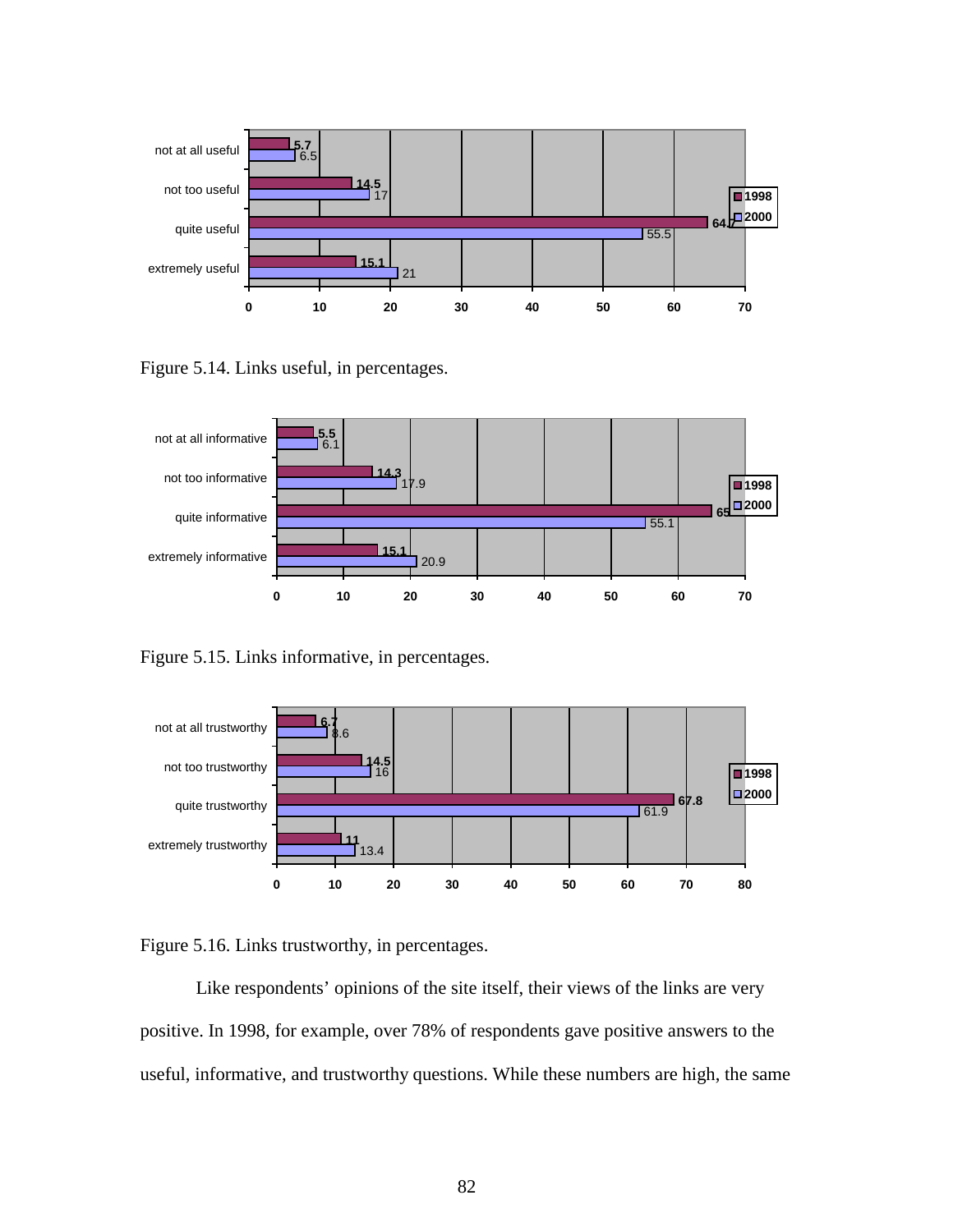caveat noted above applies – the people responding to the questions are those who are sufficiently engaged in the site to take the survey. Surveying a broader sample of WWB or Internet users would likely give less positive results.

Unlike respondents' opinions of the sites, we can observe a difference in their views of the links over the two-year period. Indeed, in 2000, there was a three to four percentage point drop in all of these statistics. Subsequent analyses of the 1998 and 2000 surveys show this drop to be across the board. For example, participants for whom it was their first year using the Internet to find election information were more likely to evaluate the links more positively regardless of the year of the study or the attribute in question. Before saying more about this drop in positive evaluations, I present one more statistic.

### Would Users Recommend WWB.org to Others?

 The final question devoted to WWB.org on both the 1998 and 2000 surveys asked if participants would recommend the site to others. Figure 5.18 reveals the responses.



Figure 5.18 Webwhiteblue.org recommend, in percentages.

 In both cases, large numbers reported that they had, or intended to, recommend the site to others. However, 2000 participants were about 8 percentage points less likely to recommend the site to others than was the case in 1998. What this statistic says about the relative impact of the site must be carefully considered. After all, the range and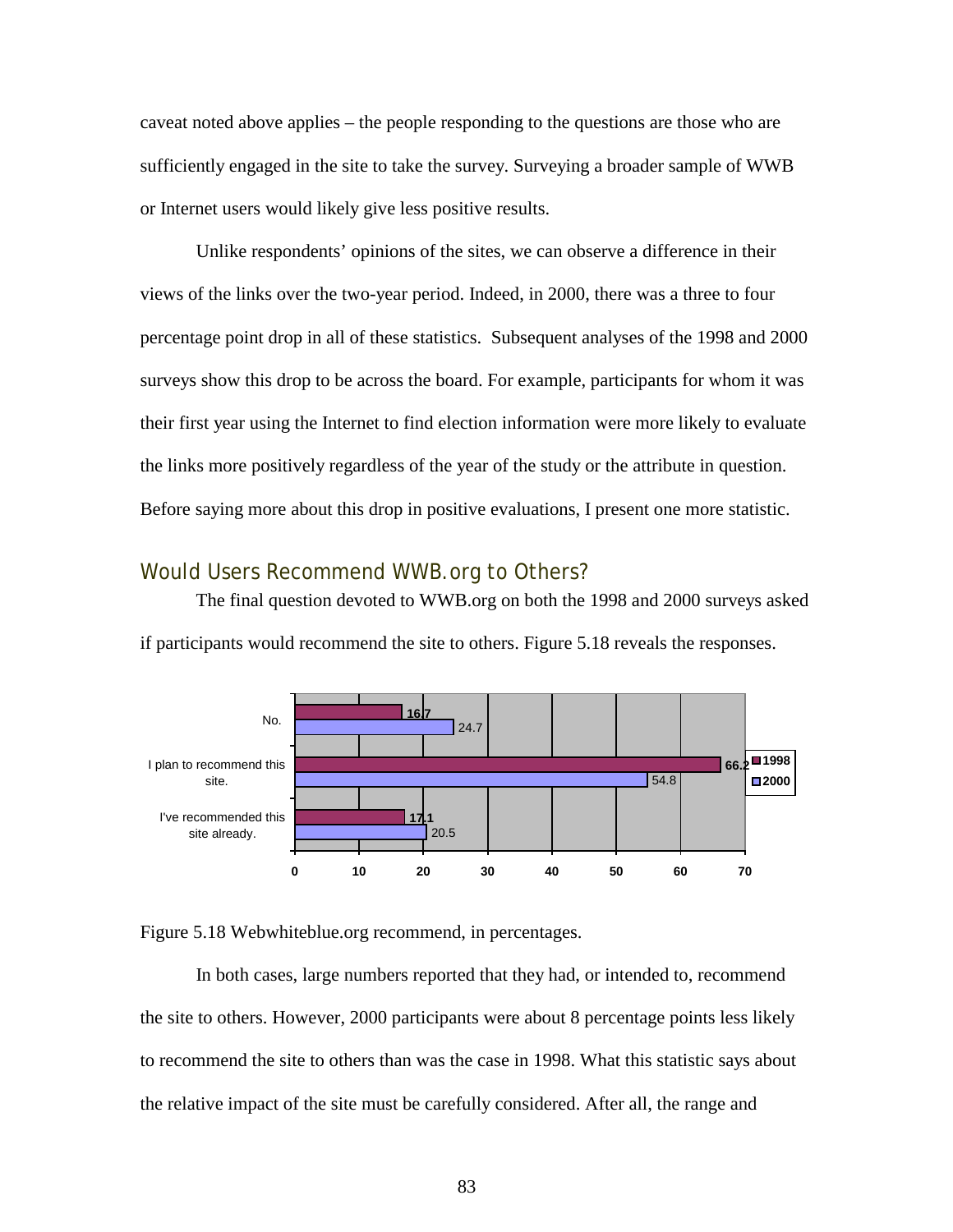quality of sites offering election information improved dramatically over the two-year period. Is increased competition in the Internet's political space the cause of the approval drop? To answer this question fully, we would need analogous data from other sites. If we found users less satisfied with almost all sites, then we would have evidence that competition drove the drop in Figure 5.18. Lacking such data, we can at least refer back to participants' evaluations of particular site aspects. Supporting the conclusion that greater competition is the cause of the decline is that fact that participants were more likely to find what they were looking for on WWB.org in 2000 and that they rate the site's ease of use and comprehensiveness as highly as they did in 1998. Supporting the idea that the site itself is to blame is the decrease in satisfaction with the links and some users dissatisfaction with them. Beyond these facts, the voluntary user surveys are inconclusive. The analyses of Chapters 6 and 7, however, provide additional information that resolves this quandary in part.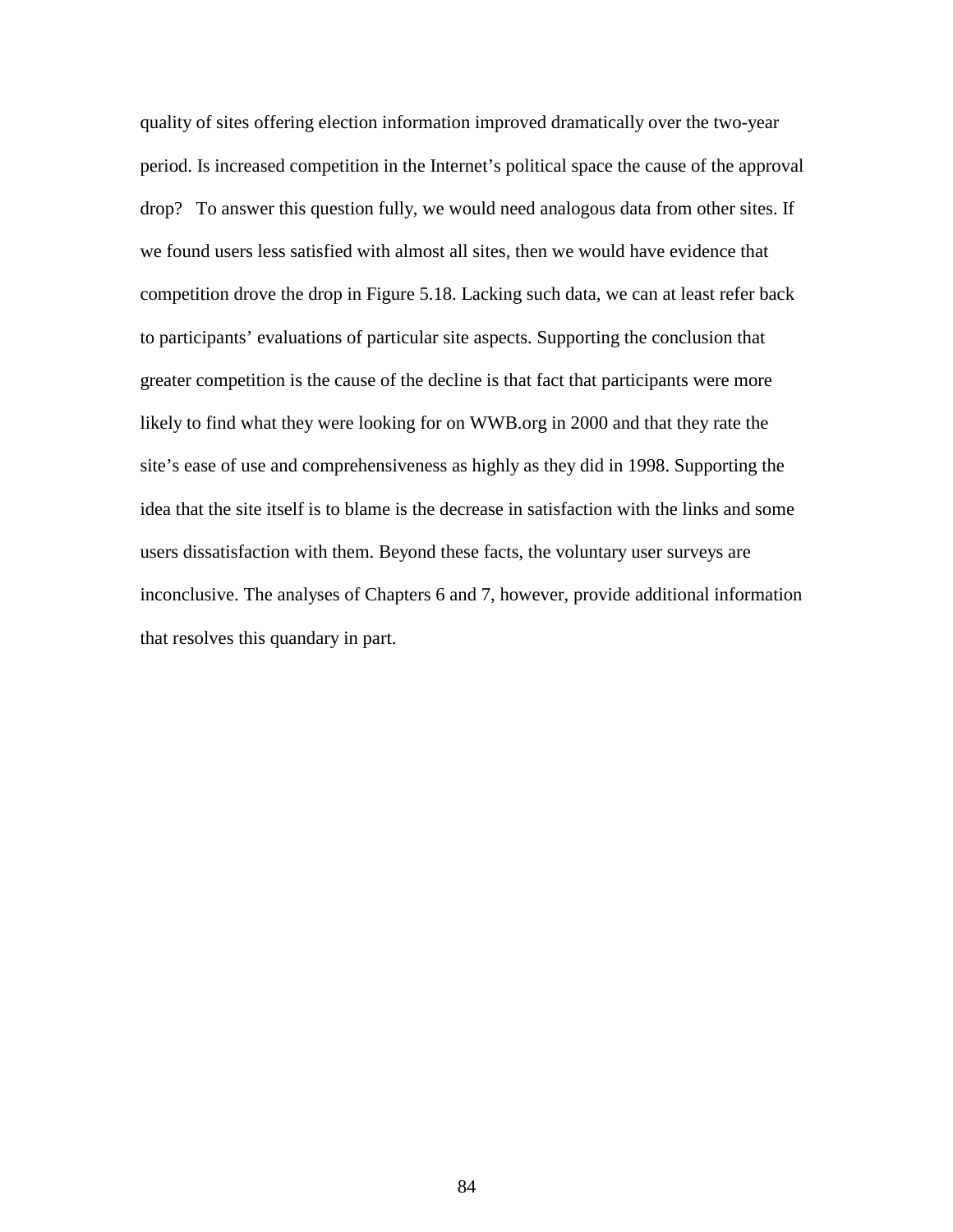# Appendix to Chapter 5. 2000 Survey Interview Template

### **Tell us what you think of Web White & Blue**

We need your feedback to help improve online efforts in future elections. Please take a moment to complete this brief survey. All answers are optional and anonymous. Our [Privacy Policy](http://www.webwhiteblue.org/about/privacy/) explains our commitment to your privacy.

To leave a quick comment, please use the box at the end of the survey form. If you have a question, please [send us a message.](http://www.webwhiteblue.org/about/contact/)

#### **1. Which of the following phrases describe why you visited this site?**

Wanted to know more about the 2000 elections

Wanted to view the Rolling Cyber Debate

Looking for specific information about candidates

Looking for specific information about issues

Looking for specific information about voting

Interested in politics in general

Just browsing

#### **2. How did you find out about Web White & Blue?**

Web, White & Blue icon on another site

Banner ad from Web White & Blue

Online news article

E-mail discussion list or news group

In print - newspaper or magazine

Television coverage

Radio coverage

Referred by a friend

Advertisement from WWB

**3. If you were looking for specific election information on this site, did you find it or do you expect to find it by following our links to other election sites?** Yes, found what I was looking for Yes, I expect to find it No, I did not find it Not looking for specific information

#### **4. Please tell us what you think of the Web White & Blue site. Did you find the site:**

Easy to use Extremely easy Quite easy Not too easy Not easy at all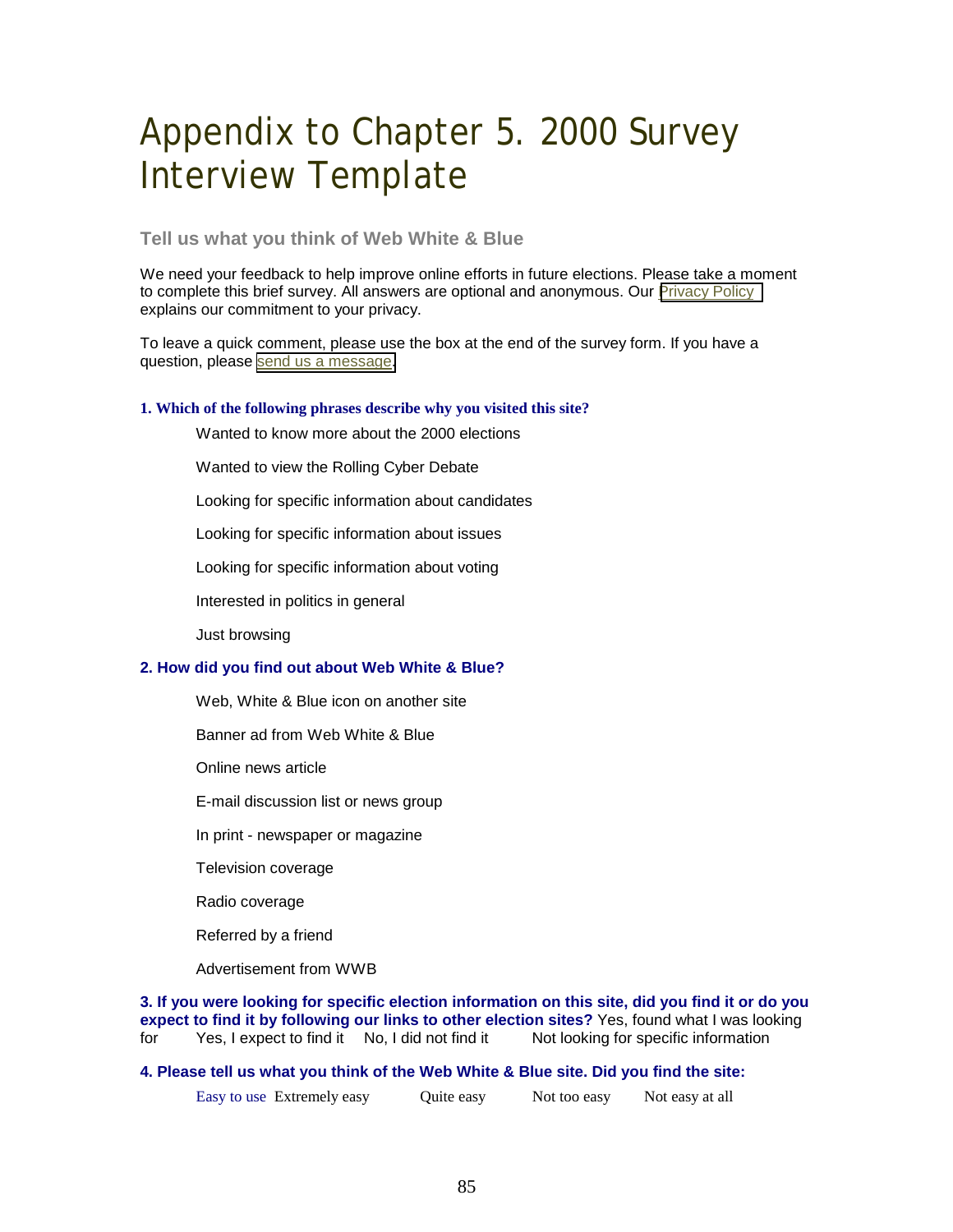| Comprehensive Extremely comprehensive<br>comprehensive Not comprehensive at all                                                                                                                                                                                            |                | Quite comprehensive | Not too             |  |  |
|----------------------------------------------------------------------------------------------------------------------------------------------------------------------------------------------------------------------------------------------------------------------------|----------------|---------------------|---------------------|--|--|
| <b>Frustrating Extremely frustrating</b><br>Not frustrating at all                                                                                                                                                                                                         |                | Quite frustrating   | Not too frustrating |  |  |
| 5. If you followed links from Web White & Blue to other election-related sites please tell us what you<br>think about them. In general did you find those sites:                                                                                                           |                |                     |                     |  |  |
| Useful Extremely useful                                                                                                                                                                                                                                                    | Quite useful   | Not too useful      | Not useful          |  |  |
| Informative Extremely informative<br>Not informative                                                                                                                                                                                                                       |                | Quite informative   | Not too informative |  |  |
| Trustworthy Extremely trustworthy<br>Not trustworthy                                                                                                                                                                                                                       |                | Quite trustworthy   | Not too trustworthy |  |  |
| 6. If you viewed Web White & Blue's Rolling Cyber Debate please tell us what you think about it. In<br>general did you find it:                                                                                                                                            |                |                     |                     |  |  |
| Useful Extremely useful Quite useful                                                                                                                                                                                                                                       | Not too useful |                     | Not useful          |  |  |
| Informative<br><b>Extremely informative</b><br>Not informative                                                                                                                                                                                                             |                | Quite informative   | Not too informative |  |  |
| 7. Is this the first year that you have used the Internet/web to access election information?<br>N <sub>0</sub><br><b>Yes</b>                                                                                                                                              |                |                     |                     |  |  |
| 8. How many times have you visited the Web White & Blue (webwhiteblue.org) site? If this<br>is your first visit please check 1.<br>4 or more<br>1<br>2<br>3                                                                                                                |                |                     |                     |  |  |
| 9. Have you or will you recommend this site to others?<br>Yes, I have recommended this<br>Yes, I plan to recommend this site<br>site already<br>No.                                                                                                                        |                |                     |                     |  |  |
| 10. During this election what is your primary media source for election information?<br><b>Television</b><br>Internet/Web<br>Radio Magazines<br>Newspapers                                                                                                                 |                |                     |                     |  |  |
| What is your second media source for election information? Television<br>Internet/Web<br>Radio Magazines<br>Newspapers                                                                                                                                                     |                |                     |                     |  |  |
| 11. Have you ever used the Internet to discuss public issues, elections or to express a<br>political opinion?                                                                                                                                                              |                |                     |                     |  |  |
| Check all that apply:<br>Yes, private e-mail with friends or family.<br>Yes, e-mail group discussion lists<br>Yes, newsgroups (Usenet)<br>Yes, live chat (IRC or web-based)<br>Yes, filled in web-based opinion poll<br>Yes, web-based discussion forums<br>N <sub>o</sub> |                |                     |                     |  |  |
| 12. From where are you accessing the Web White & Blue site? Home<br>Work<br>School Library<br>Other access                                                                                                                                                                 |                |                     |                     |  |  |
| 13. To better serve the public in future elections it would be helpful to know something<br>about our users (These questions are optional and the information you provide is<br>anonymous.)                                                                                |                |                     |                     |  |  |

**State/Place:**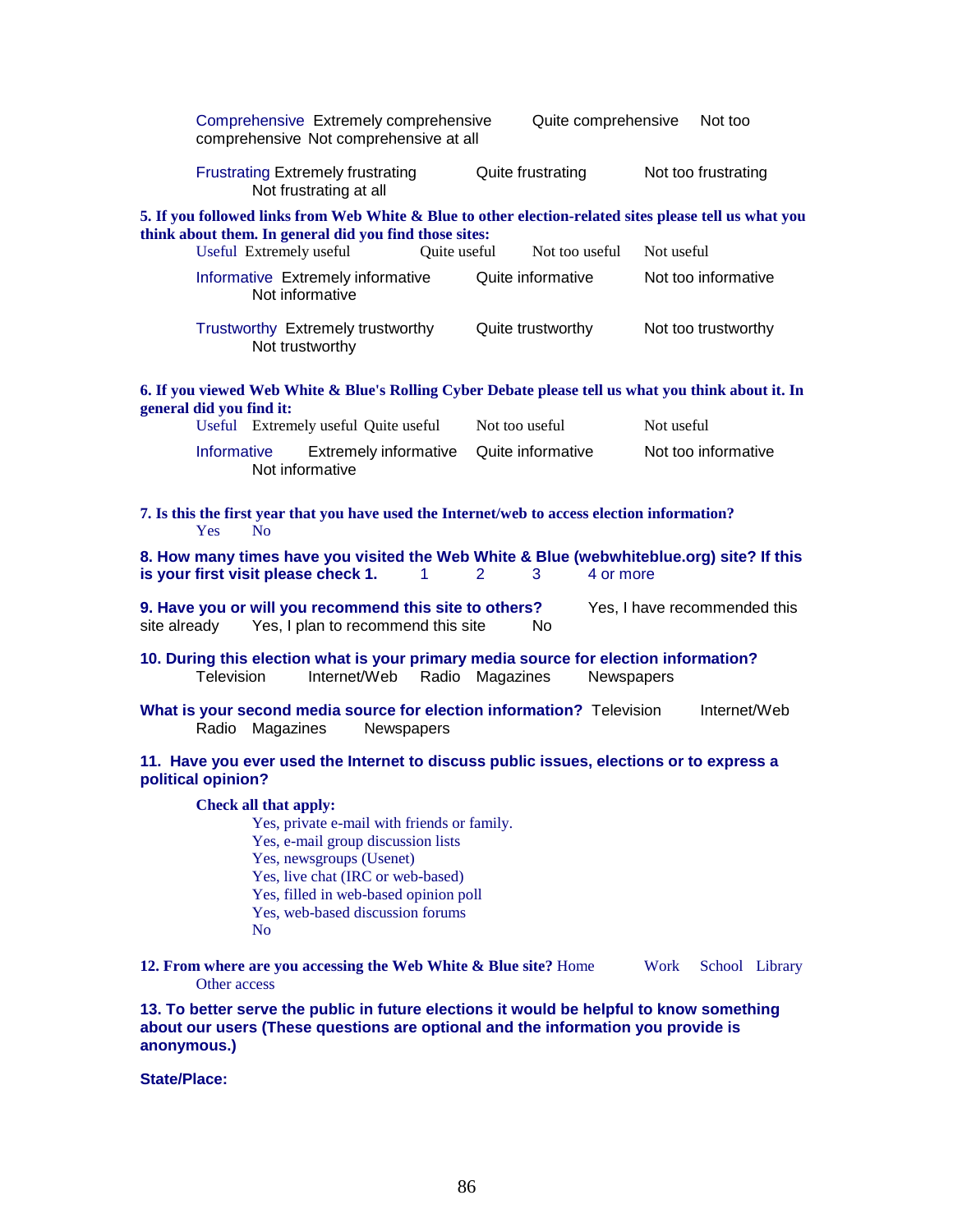**Gender: M F** 

**Age:** Under 18 18-30 31-45 46-65 Over 65

If you are eligible, do you plan to vote in November 2000 elections? Yes No Not **eligible** 

**14. Please share your other comments about Web White & Blue, election/political web sites in general, or ideas about what should be online in future elections.**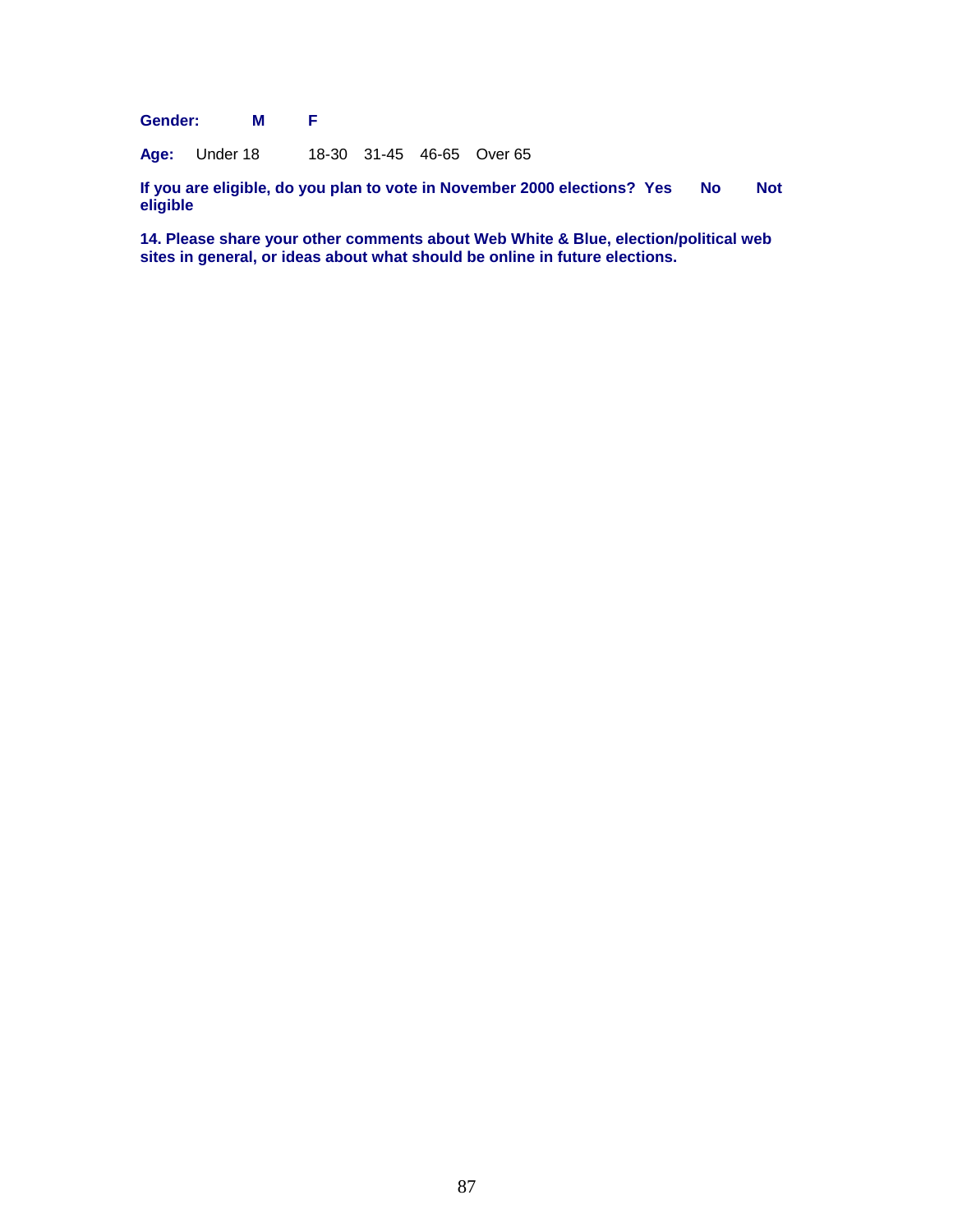# Chapter 6. Internet Poll

In this chapter, I present the results of an Internet poll. The objective of the poll is to determine how the network affects Internet users. The poll has several novel features. It is, for example, carried out entirely over the Internet and respondents are encouraged to view certain web sites during the interview. This degree of interactivity is impossible in telephone-based polls. Moreover, Internet polls allow researchers to capture the internal validity of traditional experiments while realizing the benefits of contact with large, diverse subject populations. Put another way, we avoid the problems of self-selection that affect voluntary user surveys. Indeed, between October 13 and November 6, 2000, we interviewed a random, and quite diverse, sample of 1199 Americans. These attributes provide us with data that can play a critical role in determining the actual performance of the WWB network.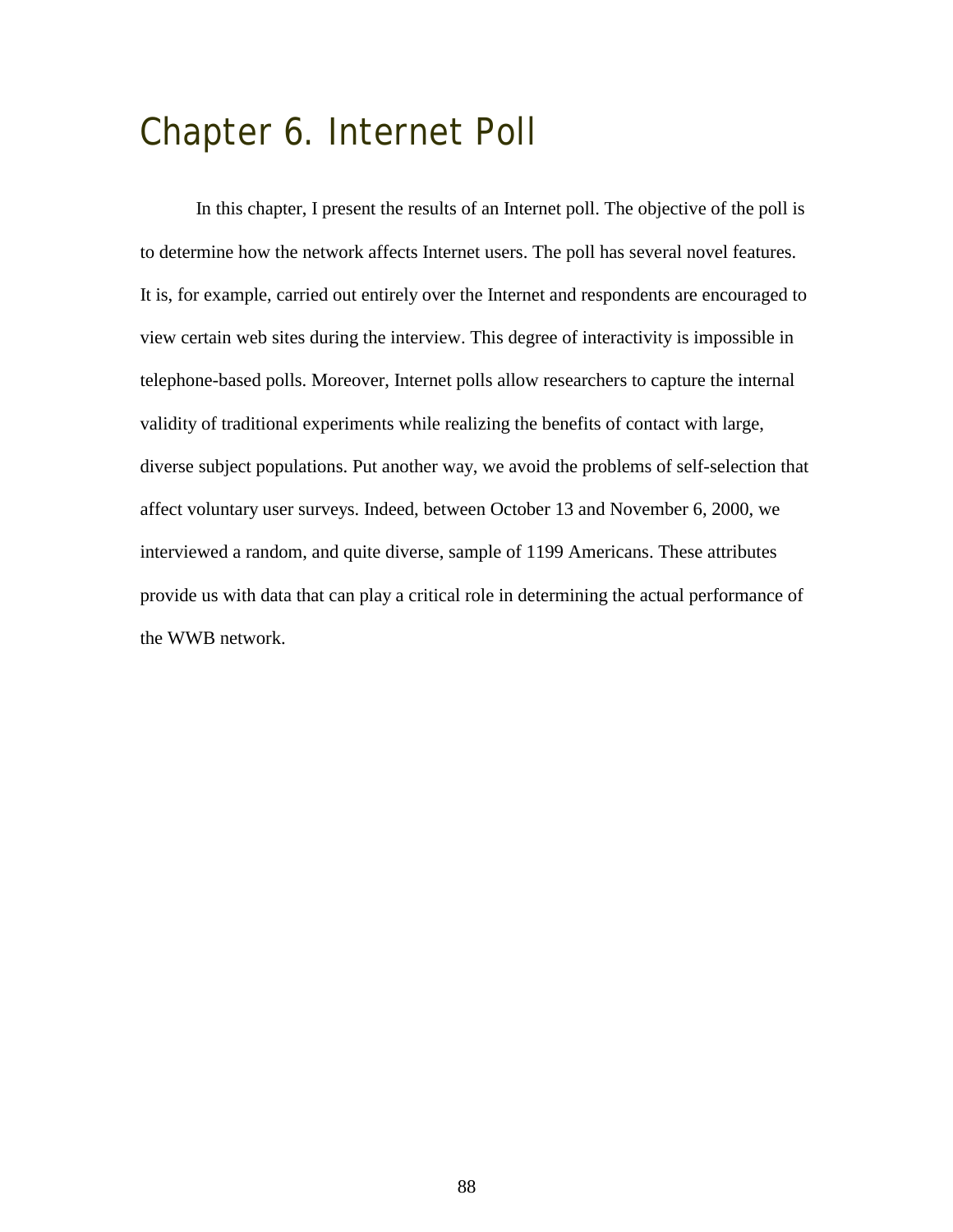### Study Design

The poll strategy is as follows. A random sample of computer users is exposed to WWB.org and an alternative source for information. Four of the alternate sources are, like WWB.org, web sites that operate on a syndicated content model (isyndicate.com, vote-smart.org, politics.Yahoo.com, and politicalinformation.com). Another four sources are designed as destination sites (cnn.com, foxnews.com, nyt.com, and usatoday.com.) The difference between the two site types is that a destination site is fully functional when users are induced to stay on its pages to retrieve the content they desire, while a syndicated content site functions by directing its users to other sites. A random number generator is used to make each of the eight alternate sites equally likely to appear during the interview.

After respondents complete the five-minute viewing period, we ask them to evaluate what they saw. One week later, and without advance warning, we contact them again and ask follow-up questions about their Internet usage with particular emphasis on whether or not they voluntarily revisited the pages we showed them.

1199 citizens from across the country completed our poll. This sample size and the kind of questions about WWB network impact that we wished to answer dictated a firm limit on the number of sites to which respondents would be sent. To maximize the number of sites used in the study while reducing the risk of a serious degradation in statistical reliability, I capped the number of sites included in the study at nine.

The eight sites chosen, in addition to WWB.org, were selected with evaluation goals firmly in mind. All of the destination sites, for example, are WWB charter sites. The same is true of one of the syndicated content sites (Yahoo). The inclusion of this many charter sites allows us to use the data to draw conclusions about the network as a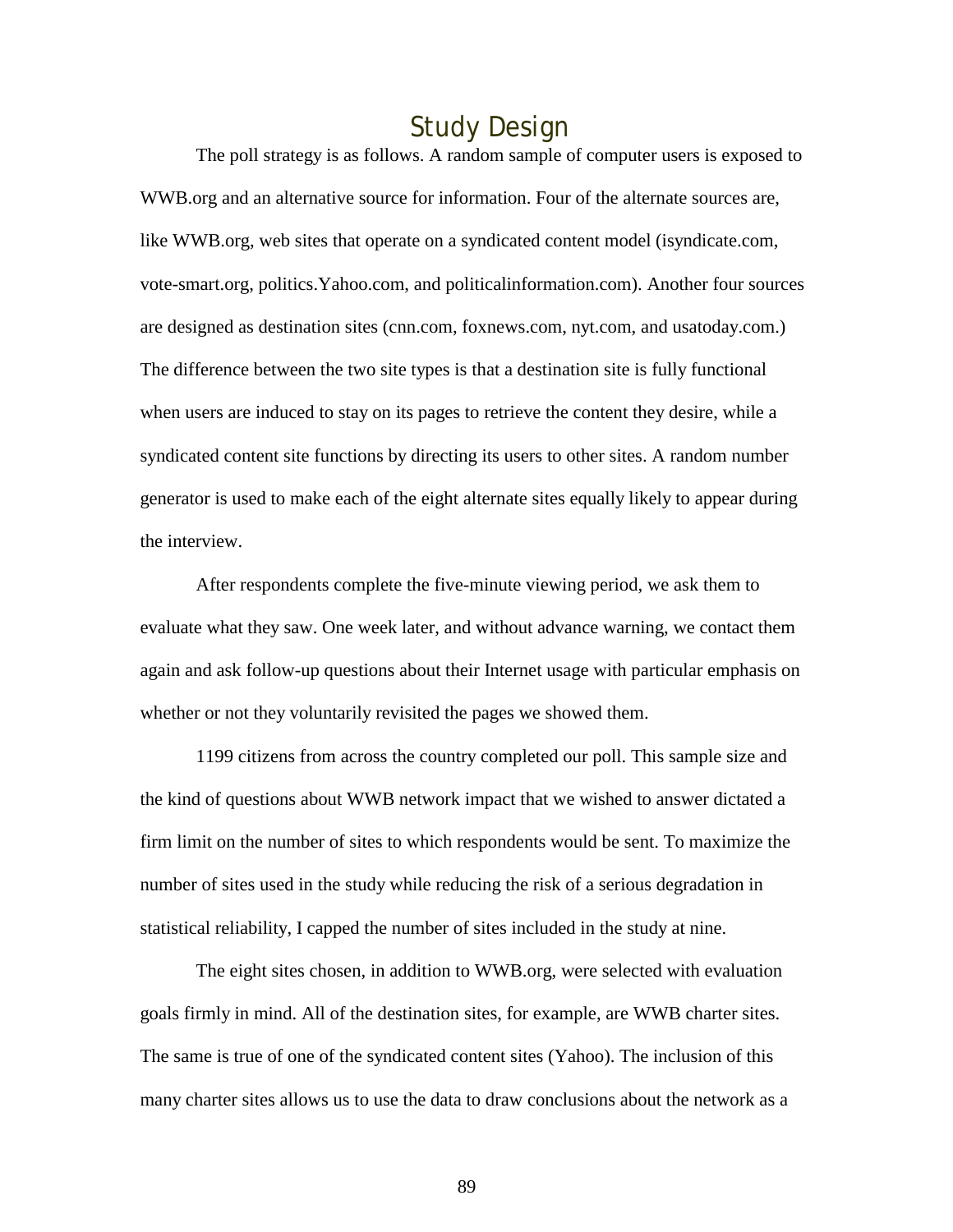whole. The inclusion of three non-charter sites has advantages as well – it provides a benchmark for evaluating the network and also provides some variation on the syndicated content model now used by WWB.org. By including other syndicated content sites, we can observe how differences in implementing the syndicated content model affect variations in effectiveness. Such observations inform discussions about the future design of WWB.org as differences between the syndicated content sites may reveal which features have the greatest effects on particular users.

I designed the interview format and wrote the questions. Knowledge Networks of Menlo Park, CA did the required programming and conducted the interviews. Knowledge Networks is the brainchild of Stanford professors and was built on Silicon Valley venture capital. It is one of the first Internet poll companies in the world using probability sampling techniques – which provides its clients with the unique combination of a diverse sample and interactive interviews. Specifically, it first uses random digit dialing techniques to choose a sample of households from across the country. Using reverse directories it sends letters of introduction via special delivery mail and then contacts households by telephone to recruit them. It offers these households free personal computers and/or Internet access in exchange for their agreement to participate in on-line polls on a periodic basis. As a result, all respondents to the poll described herein have already agreed to participate in a series of Internet polls.

The subject pool for the Internet poll is anyone who agrees to participate in Knowledge Networks polls. It is important to note that unlike most current web polls, the pool of potential respondents is not limited to those parts of the population that have purchased computers and web access. Knowledge Networks provides the computers, the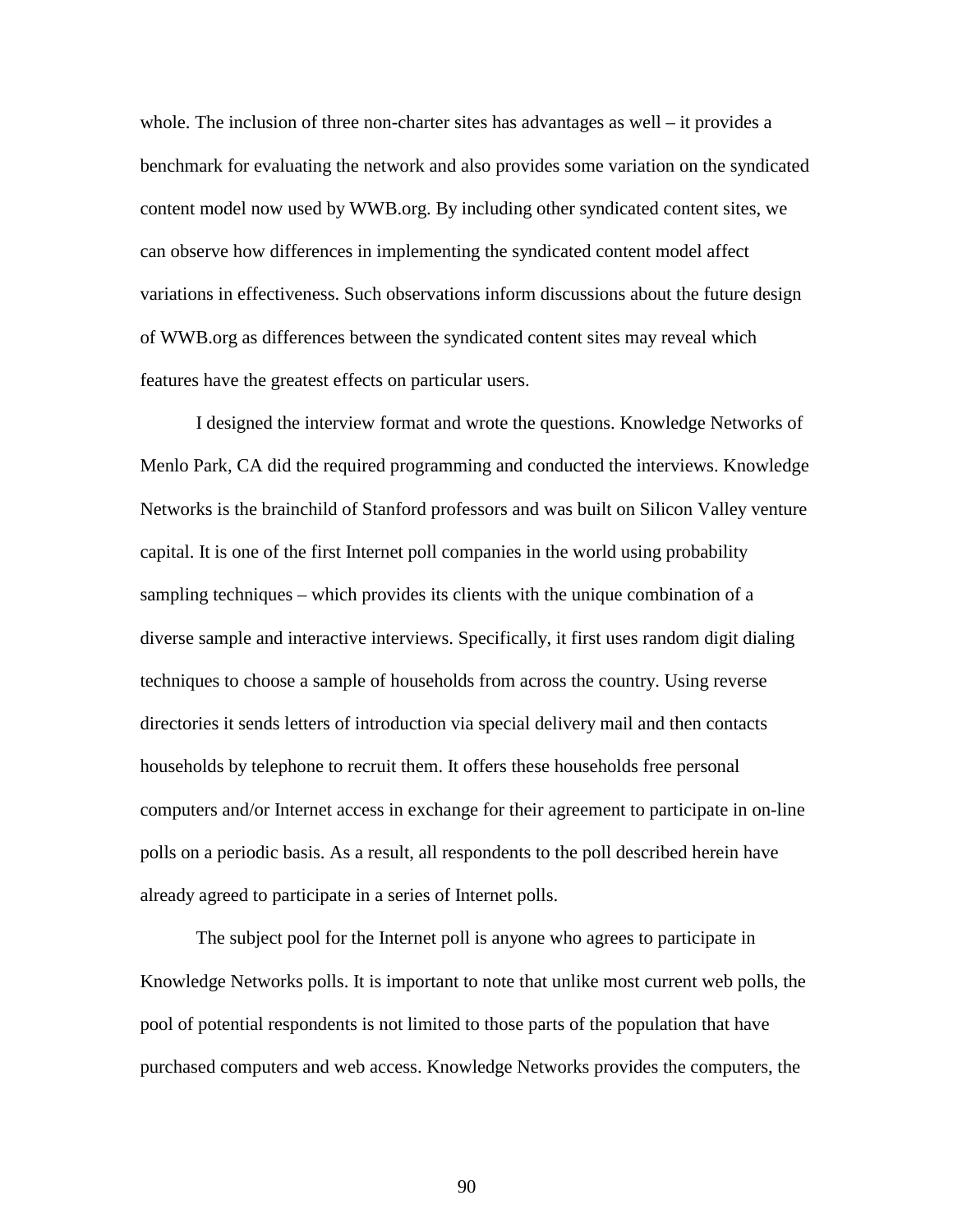Internet hookup, and on-site training and set up if necessary. The only other requirements for participating in the poll is that the respondent live in the United States and is age 18 or older.

This method of recruiting subjects produces a respondent base that is uncommon in studies of the Internet and politics. Specifically, some of these people are neither interested in politics nor very interested in the Internet. Because most respondents have never before used the sites we show them, we can use the poll to identify their *initial* reactions to these sites. We can also compare such responses to those of more experienced users – a comparison that we can use to clarify where opportunities for more effective performance are more likely to lie.

### Results

In what follows, I describe responses from a situation in which we interrupt a seemingly conventional Internet poll by giving respondents an opportunity to test-drive WWB.org and, for most, one other site. I begin by giving a brief description of the poll's participants. Then, I provide a profile of how respondents reacted to each of the nine sites.

### The Respondents

The poll began by asking respondents about their prior Internet usage. The first question was "Do you ever get any kind of news online?" 77% answered yes. This percentage is higher than in the general population, but not surprising given the fact that Knowledge Networks supplied them with free Internet access. For those who answered yes, a follow-up question asked, "How often do you go online for news?" 27% of those who responded yes to the initial question reported going online for news "everyday",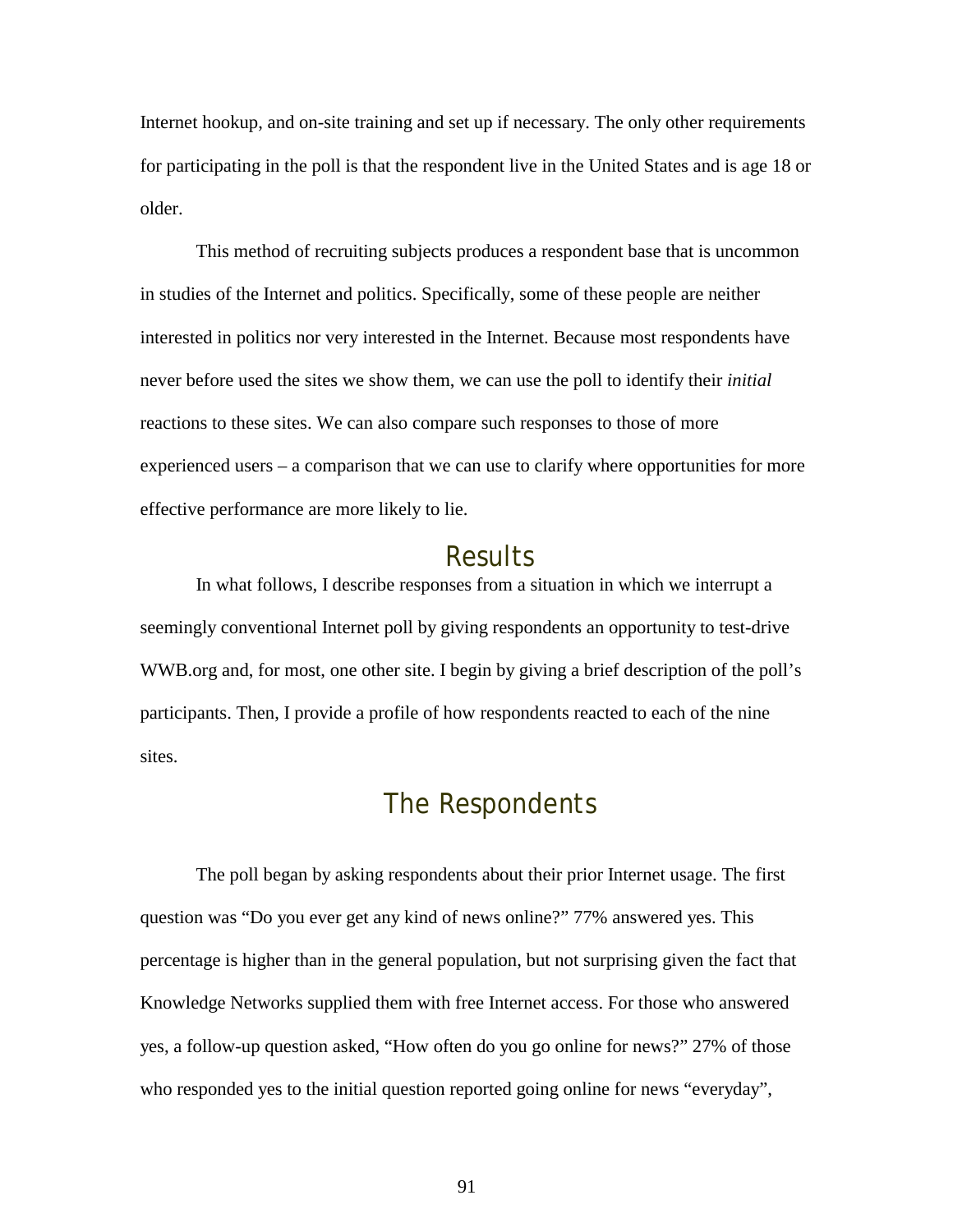24% responded "3 to 5 days a week," 21% responded "1 to 2 days a week," 18% responded "once every few weeks" and 9% reported going online "less than once every few weeks."

The poll then asked about the respondent's political interest. For example, subjects were asked, "Do you ever look online for political or presidential campaign information?" 36% responded "yes." This answer provides evidence that our subject pool is representative of online users as a whole. At the same time as this poll was conducted, for example, the Pew Research Center for the People and the Press conducted a telephone poll on the "2000 Campaign and the Internet." In that study, they asked 4,186 online users "Do you ever go online to get news or information about the 2000 elections?" To that question 33% answered "yes."

A follow-up question then asked, "How often do you go online for political or presidential campaign information?" Of those who responded yes to the initial question, 16% responded "everyday", 22% responded "3 to 5 days a week," 26% responded "1 to 2 days a week," 27% responded "once every few weeks" and 9% reported going "less than once every few weeks."

### Site Impact Profiles

We now turn our attention to documenting how respondents reacted to the sites they saw. We begin with a focus on WWB.org. We then compare the nine sites in the study, on a range of important criteria. It is worth noting that in all but a few cases, respondents tend to rate site attributes highly. This fact is due in large part to the fact that I selected sites that were likely to have an impact (e.g., I could have included personal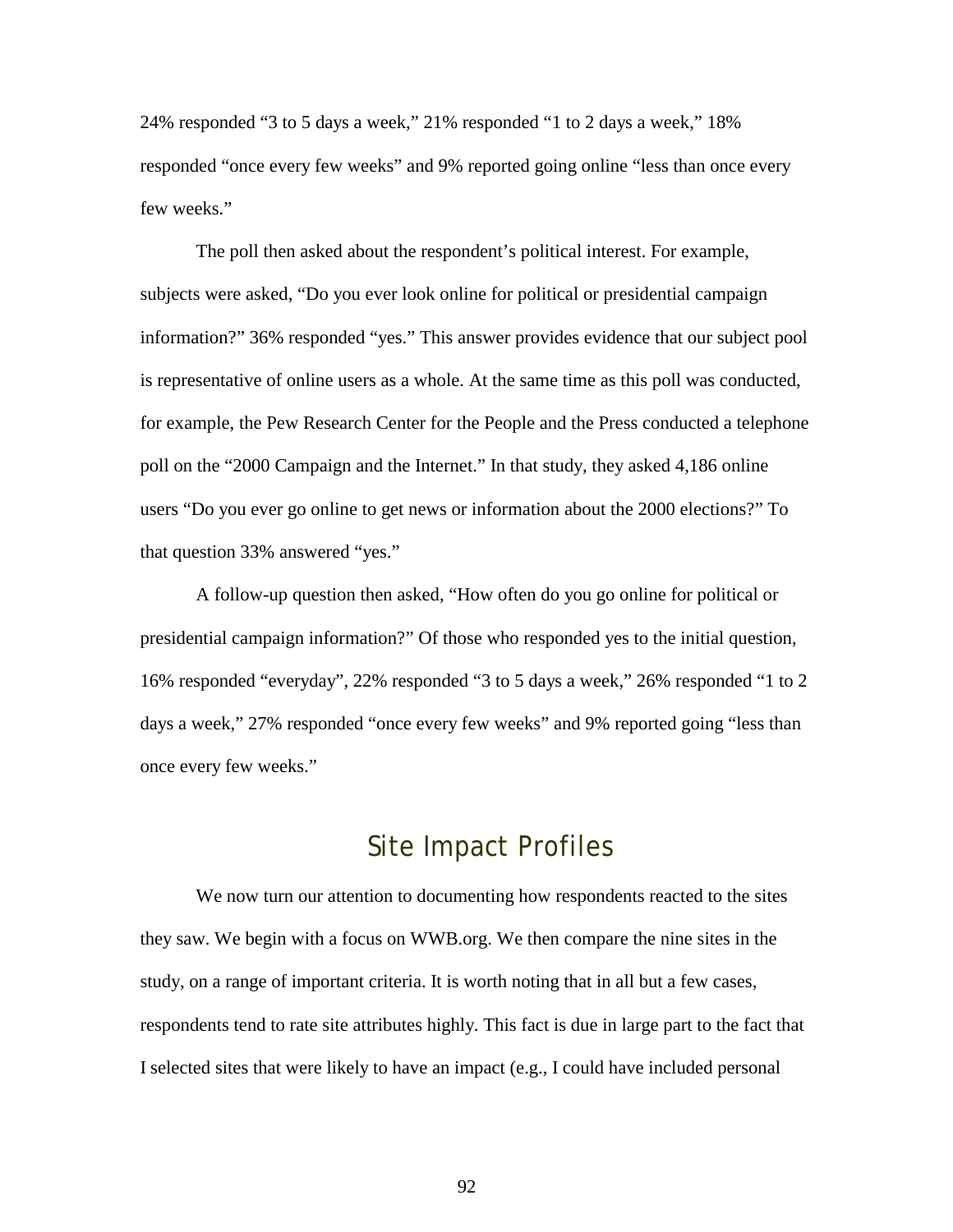political web sites, of which there are thousands.) Having said this, I will not focus on the high approval levels further in what follows. Instead, I focus on differences in how respondents judged the sites. It is through such differences, I contend, that important lessons about what makes a site effective can be drawn.

### WWB.org

Figure 6.1 depicts the effect of WWB.org from the respondents' perspective. The first bar shows responses to the question "Have you ever heard of webwhiteblue.org?" Only 11 of the 1173 people who answered the questions said yes. This awareness level is the lowest of the nine sites we tested. Since WWB.org was not designed as a destination site and did not engage in extensive self-promotion, such numbers may not be unexpected.

These numbers also suggest an upper limit on the effect that WWB.org had on the past election. It would be wrong, however, to conclude that the general public's lack of awareness of this and most other political sites we tested implies that the sites had no effect. To better gauge the effect, it is important to determine how those who viewed the site were changed by it. I designed the poll to make such determinations possible.

After interrupting the interview and bringing respondents to WWB.org, we returned to the interview and asked them to judge what they saw. Among the questions we asked were these:

> I can use the site to find information that is accurate and non-partisan. I can use the site to get the information I want quickly and easily.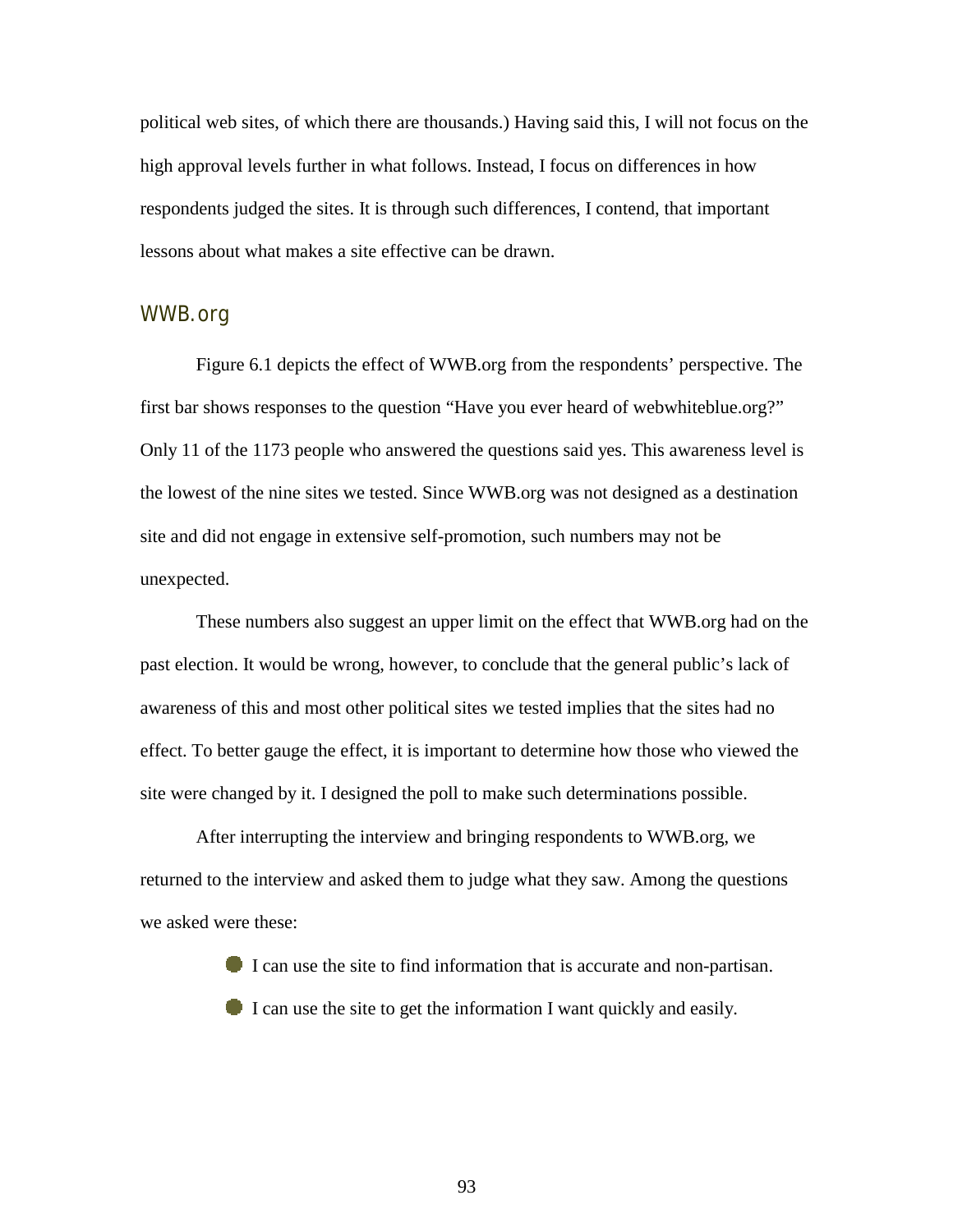

**Figure 6.1. Percent responding yes to WWB questions.** 

As Figure 1 shows, webwhiteblue.org was judged "accurate" and "easy to use" by an overwhelming number of respondents -- about 99% of whom were viewing the site for the very first time. 75% judged it to be "accurate" and 81% responded that it was "easy to use."

We then asked questions that would measure how viewing WWB.org would affect citizens' subsequent political beliefs and behaviors. Among the things we asked was for respondents to reply "true" or "false" to the following statements:

 The site makes me feel more confident about the quality of political information available on the Internet.

The site makes me want to learn more about politics.

The site makes me more likely to talk about politics with others.

As Figure 6.1 shows, here too, a single five minute viewing period changed the way that these new viewers would next engage the political process, with 69% expressing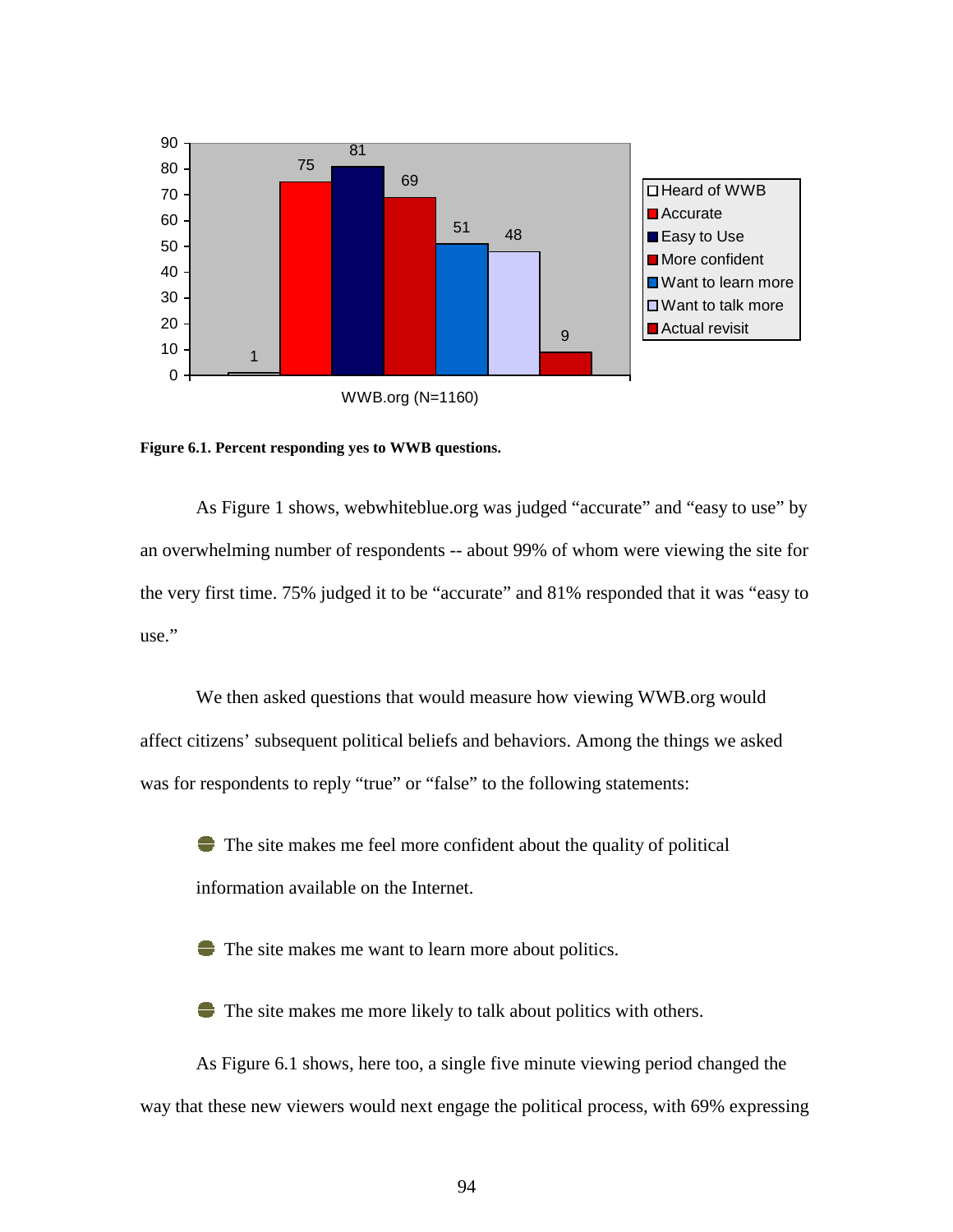greater confidence in the quality of political information on the Internet, 51% wanting to learn more, and 48% more likely to discuss politics with others.

To further gauge the effect of a single exposure to a particular web site to a broad population of Internet users, we contacted all respondents a week after their initial interview. Nine percent had revisited WWB.org. In other words, a single exposure to WWB.org by people who tended not to be very interested in the political side of the Internet induced a near ten-fold increase in the number of people visiting that site. Such results are very suggestive of the impact that a well-conceived web site can have. They also provide concrete evidence against the common post-election spin that the effect of the Internet in Election 2000 was disappointing. With other more visited sites having analogous effects, the impact of the Internet – actual and potential -- is apparent. It changes what people can learn about the political process and how they feel about participating in it.

It is difficult to gauge the exact meaning of this revisitation rate. I think that it is helpful, however, to keep the following facts in mind. All respondents have many activities to which they can direct their attention. None are obligated to use the web or to visit any particular site. If they do visit a site, they must decide that they prefer doing so to all of the other things to which they can devote attention. Since nearly all respondents had never before heard of WWB.org, their basis for revisiting the site is likely to be the single five-minute exposure during the initial interview. To me, this suggests that the site had quite an impact. It also is a credible basis for basing future versions of the project on the belief that there is the potential for the site to have an impact on the public at large.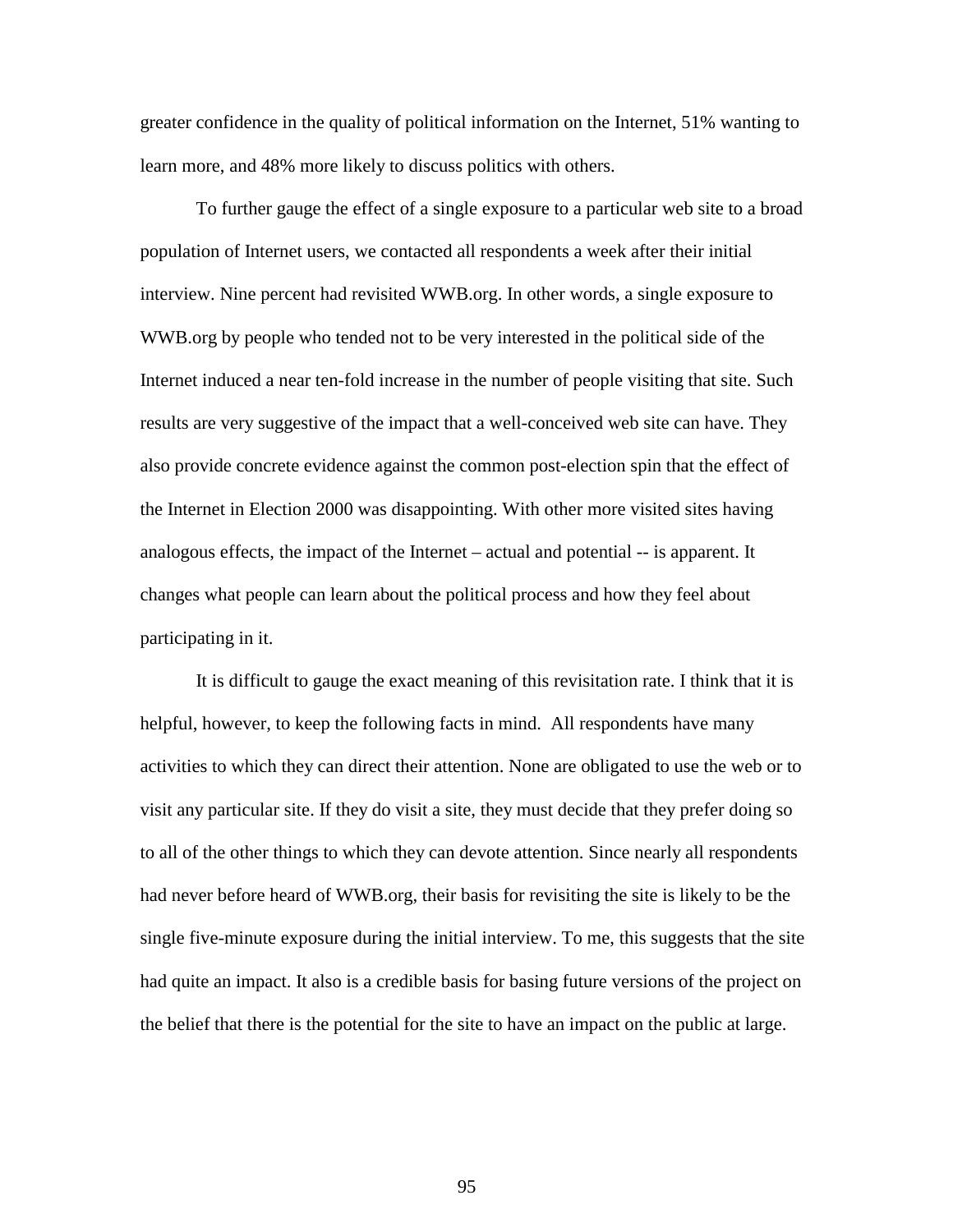### Initial Awareness

 The first question respondents faced about the sites that they would soon be shown was "Have you ever heard of the web site called …?" Figure 6.2 shows their responses and a clear division. The sites associated with major news organizations are names that respondents recognize. CNN.com is best known followed by Fox, USA Today and the New York Times. All of the syndicated content model sites do not have names that the general public recognizes. Even the Yahoo political site is not one people claim to have heard of, despite the popularity of Yahoo. In all the cases that follow, 1160 respondents viewed WWB.org, while the other eight sites were viewed by 70-100 subjects each.



### New Information

 The next set of questions was designed to document respondents' site-specific impressions. The questions appeared in the form of statements with which respondents could agree or disagree. The first such question was "I can use [name of site] to find information that I have not seen elsewhere." I asked this question as a respondent's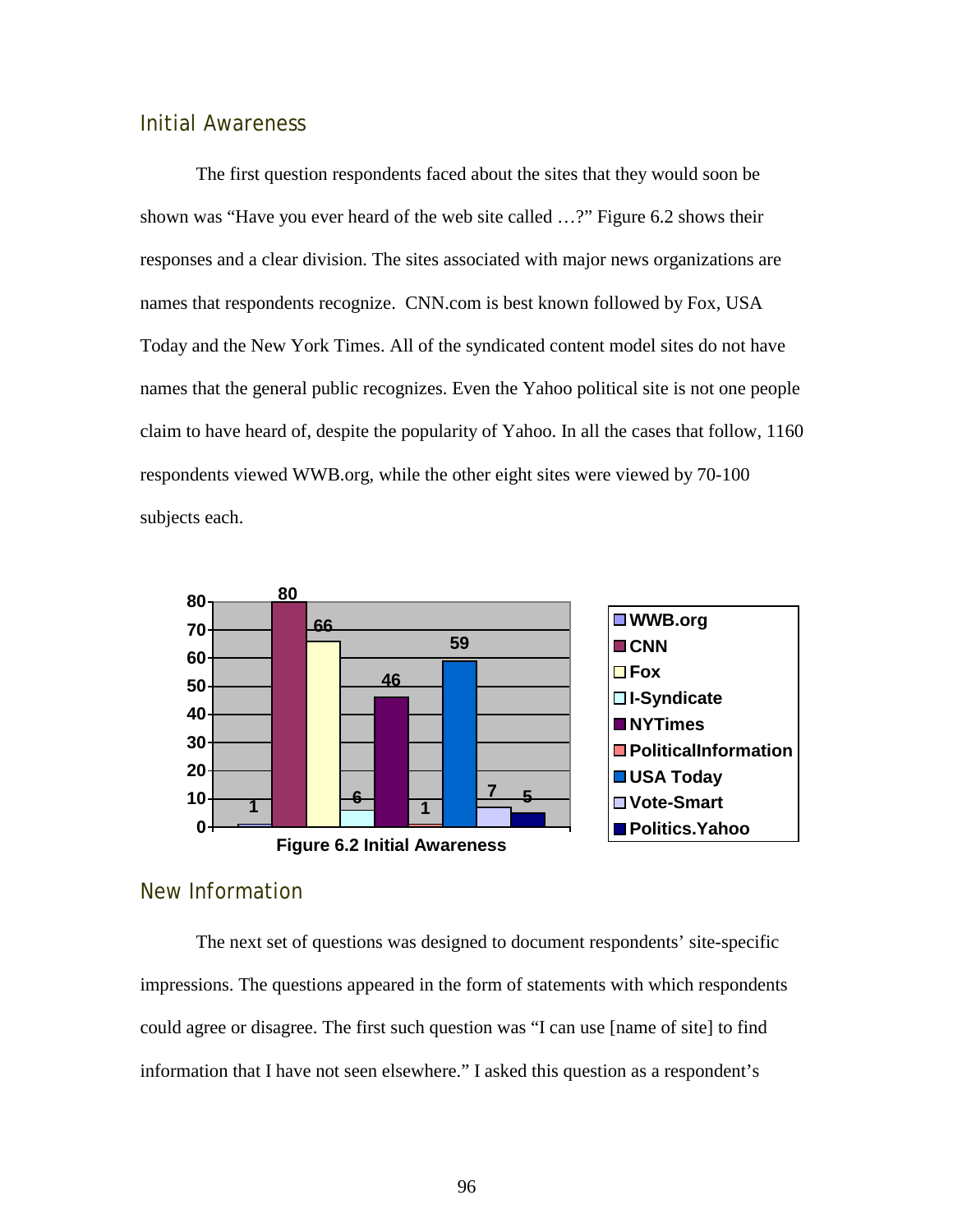willingness to visit a site can depend on what they expect to learn once they reach the site. Indeed, what matters with respect to respondent viewing habits is not the actual amount of new information that a site contains. Rather, it is the respondents' perception of new information that drives their viewing behavior; particularly if, as suggested in Chapter 5, they are increasingly driven by a desire to get specific kinds of information instead of just pursuing an interest in politics in general. Figure 6.3 depicts the responses to this question.



 Respondents differentiate between the sites. The New York Times site stands out as one on which respondents felt significantly less likely to gain new information, while WWB.org, Vote-Smart, Yahoo and CNN are the sites where subjects were most likely to perceive new information residing.

### **Accuracy**

 Next, respondents were asked to agree or disagree with the statement "I can use [name of site] to find information that is accurate and non-partisan." I asked this question to gauge respondent perceptions of the value of a web site's content. And while it is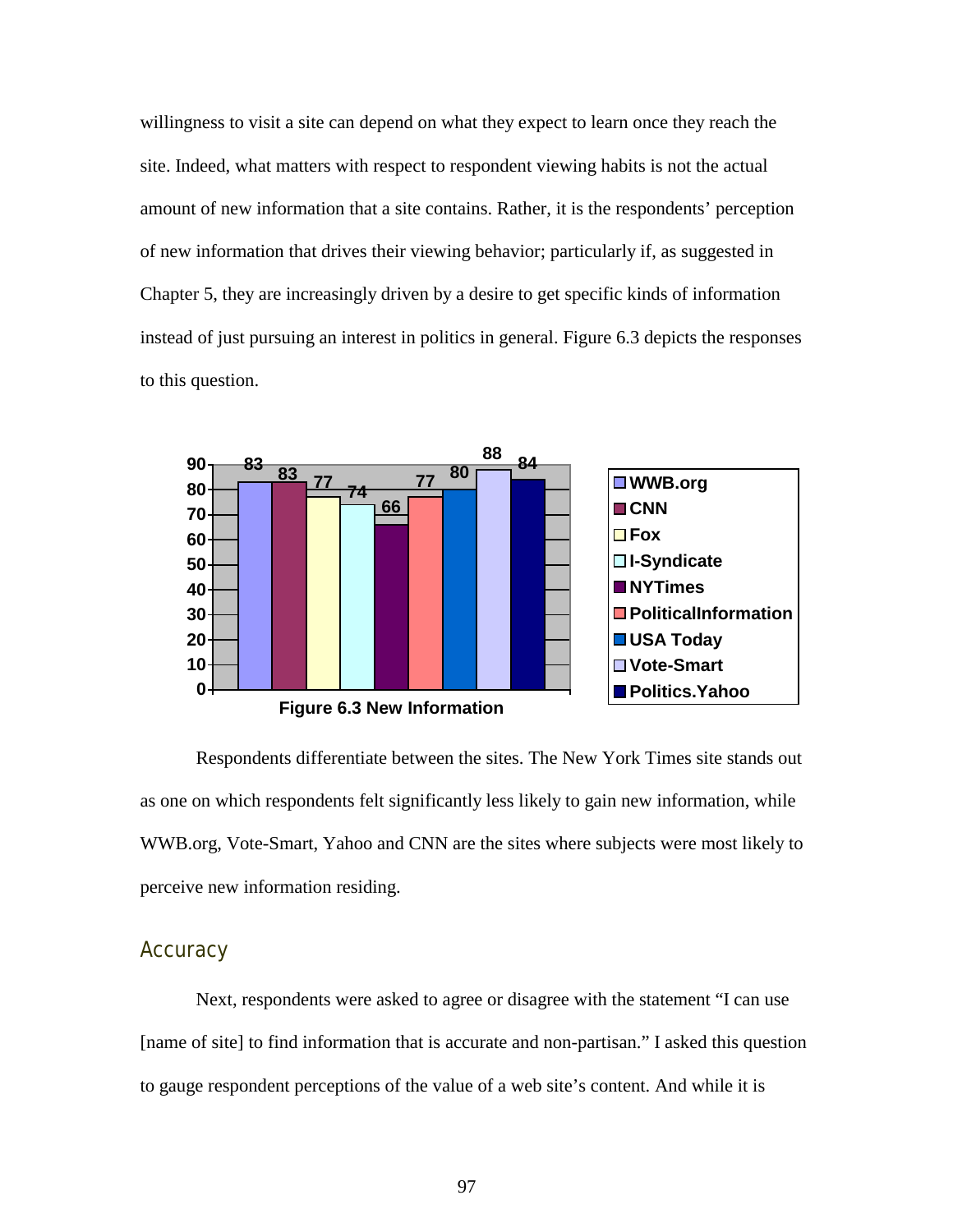possible for information to be both partisan and accurate, many people discount information when partisanship is overt. Moreover, since all of the sites strive to be seen as non-partisan, we should expect perceptions of their accuracy to be based in perceptions that the sites are not biased. Figure 6.4 shows respondents' evaluations of the sites' accuracy.





Again, some distinctions are made. As was the case with "new information," the New York Times site finds itself at the bottom of the ledger by a considerable margin. Vote-Smart and Yahoo, by contrast, are rated highest in terms of accuracy. The rankings of other sites fall within a narrow range and are non-distinguishable statistically.

### Ease of Use

In the last of the questions directed at respondent impressions of the site, they are asked to agree or disagree with the statement "I can use the site to get the information I want quickly and easily." I asked this question and some that follow to gauge respondent's perceptions of the value of a web site's content. With so many political web sites, ease of use is an important factor in many Internet users' site assessments – a topic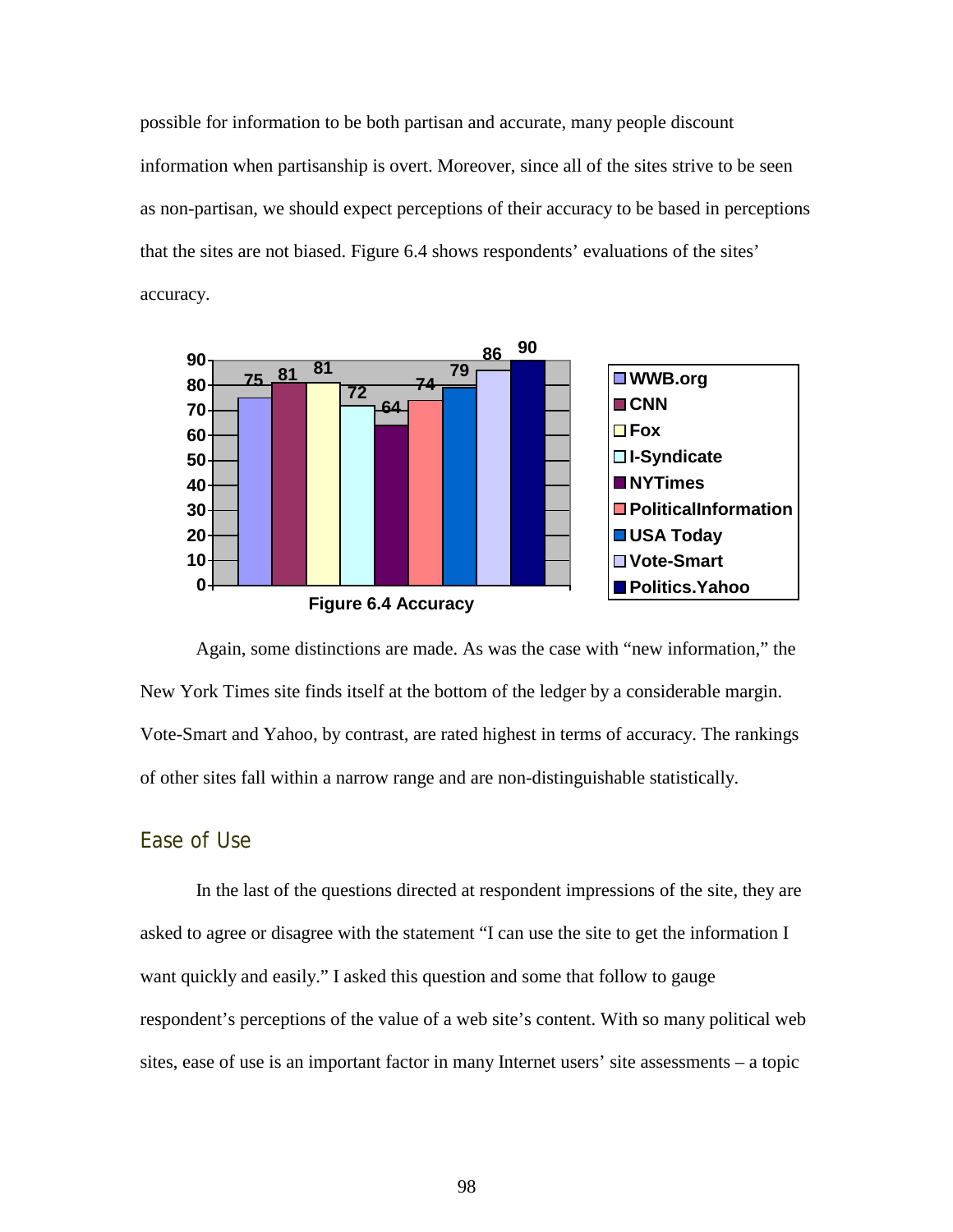about which we have more to say in Chapter 7. Figure 6.5 shows respondents' ease of use assessments.



With respect to these assessments a clear dichotomy emerges. Respondents were far less likely to find the I-syndicate and New York Times sites easy to use than the other sites. At the top, the sites cluster, with CNN leading the pack and Fox and Vote-Smart close behind.

### **Confidence**

The next set of questions is an attempt to gauge how viewing a site changes the user's perceptions of politics and the Internet. We are particularly interested in the extent to which an Internet presentation affects citizens' views about the political process and of the efficacy of increasing their political participation. In the first of these questions, respondents were asked to agree or disagree with the statement "[Name of site] makes me more confident about the quality of political information available on the Internet."

The motivation for asking this particular question is the knowledge that many citizens find politics to be very complex. When taking actions such as voting, they seek information from reliable sources that are easy to access. With so many choices,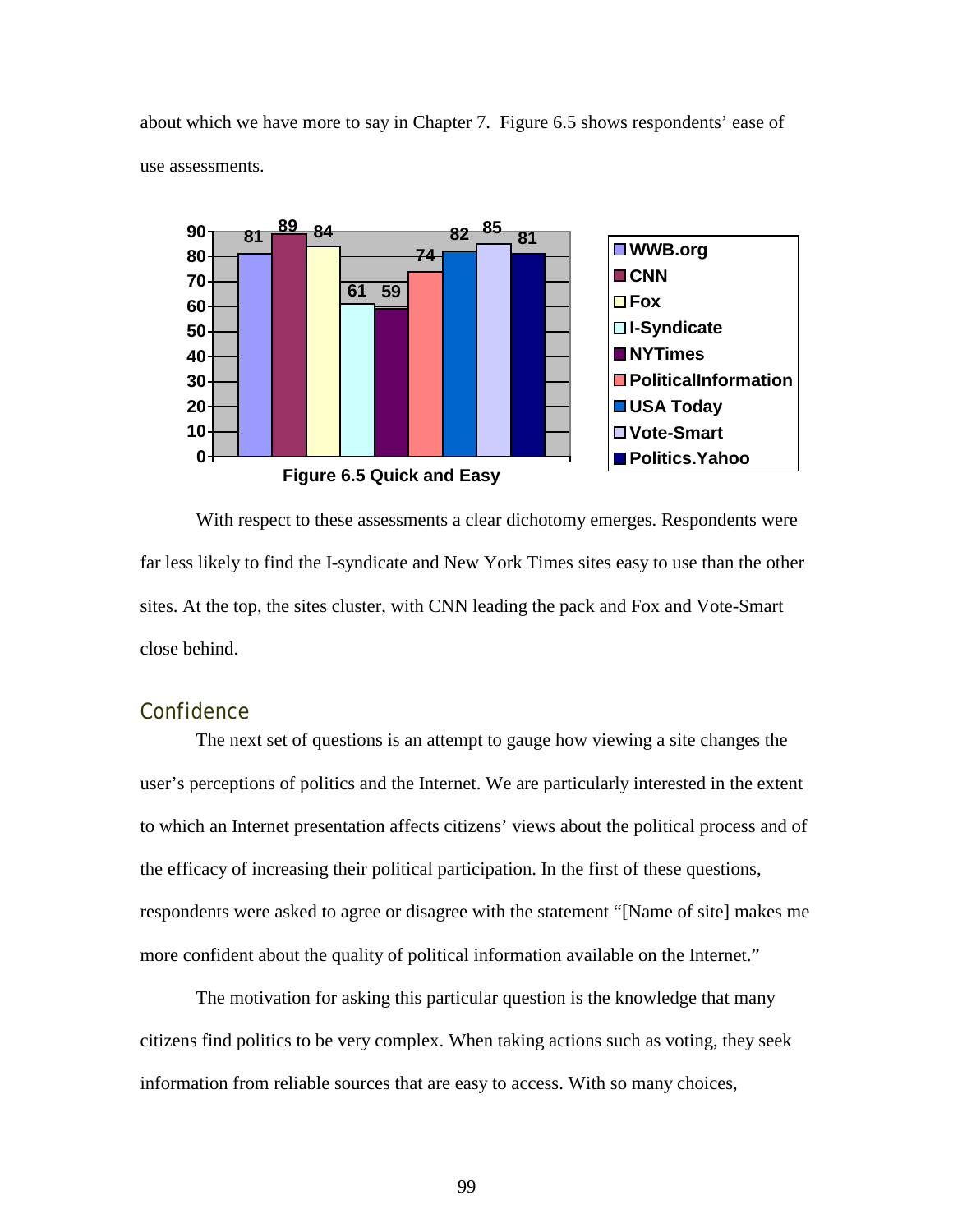however, it is easy for a person who does not regularly engage in politics to become overwhelmed. It is at this juncture that a well-designed web site can be critical. By proving to themselves that they can learn what they need to know about politics, citizens may gain confidence in their ability to participate effectively, which can then translate into more frequent and meaningful participation. Figure 6.6 documents the extent to which respondents report that viewing the sites in our study increases their confidence about the Internet as a source of quality information.



Here, the same dichotomy observed in respondents' ease of use judgments emerges. Respondents were more likely to give I-Syndicate and the New York Times sites low grades. Otherwise, the sites cluster, with Vote-Smart leading the pack and Yahoo close behind.

### Want to Learn More

The second question in the series that attempts to document how a web site affects subsequent user political behaviors asks whether respondents are willing to take an important step beyond gaining confidence. Specifically, respondents are asked to agree or disagree with the statement "[Name of site] makes me want to learn more about politics."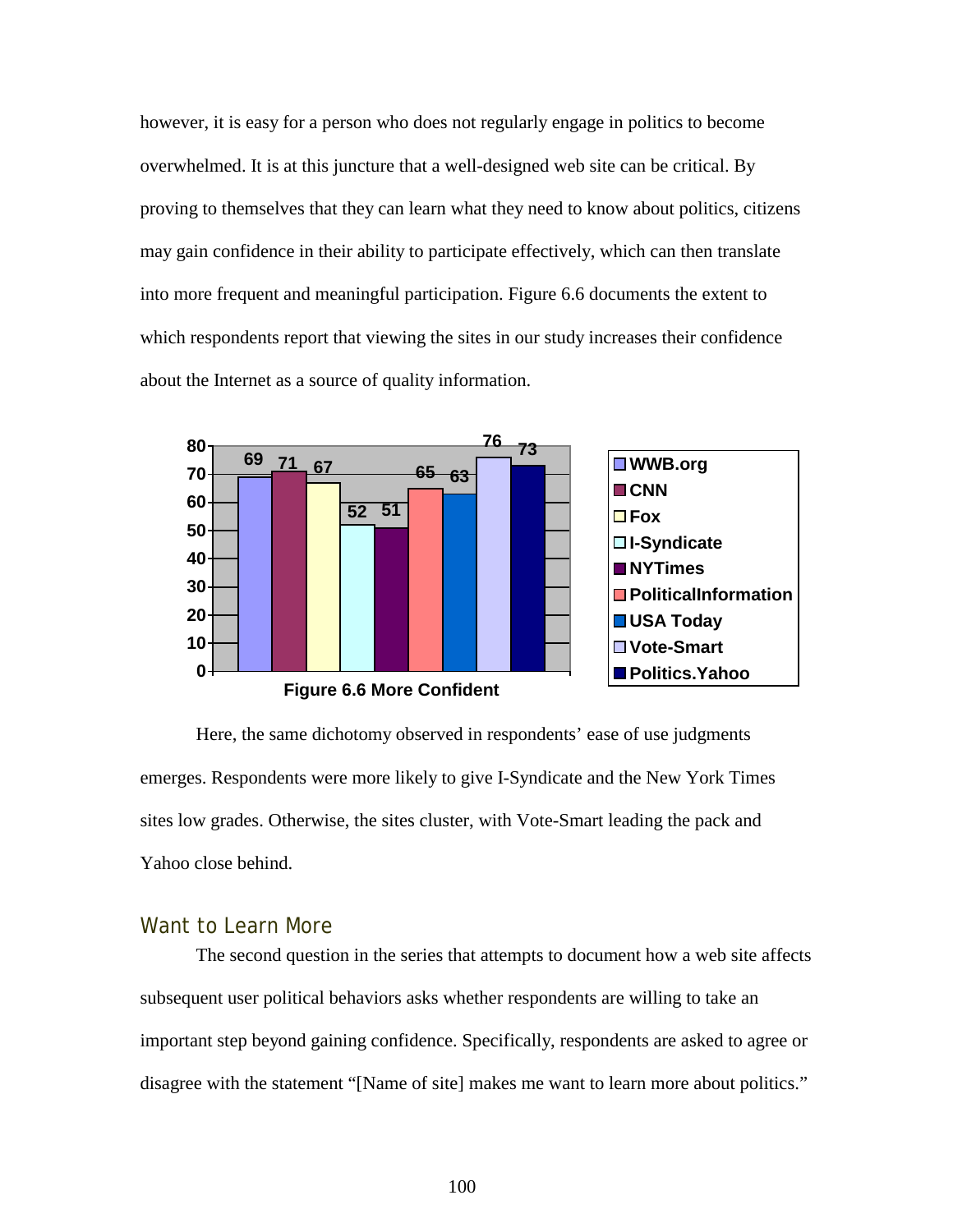



In this case, a different pattern emerges. At the top of the pack is Vote-Smart, followed by a cluster of Yahoo, Fox, and WWB. Then, there is a sizeable gap between the remaining sites. The data does not permit a more detailed analysis of why respondents made this particular distinction; however, our experimental data – described in Chapter 7 does – a point that we will pursue in our ongoing research.

### Want to Talk More

The next question asks whether respondents are willing to take a different kind of step beyond being more confident. Specifically, respondents are asked to agree or disagree with the statement "[Name of site] makes me want to talk more about politics." Political discussions are an important form of political activity. If a web site can make people more confident and desirous of greater knowledge, it may also make them feel better able to contribute to, or survive, political conversations. Figure 6.8 documents the extent to which respondents report that viewing the sites in our study increases their willingness to talk more about politics.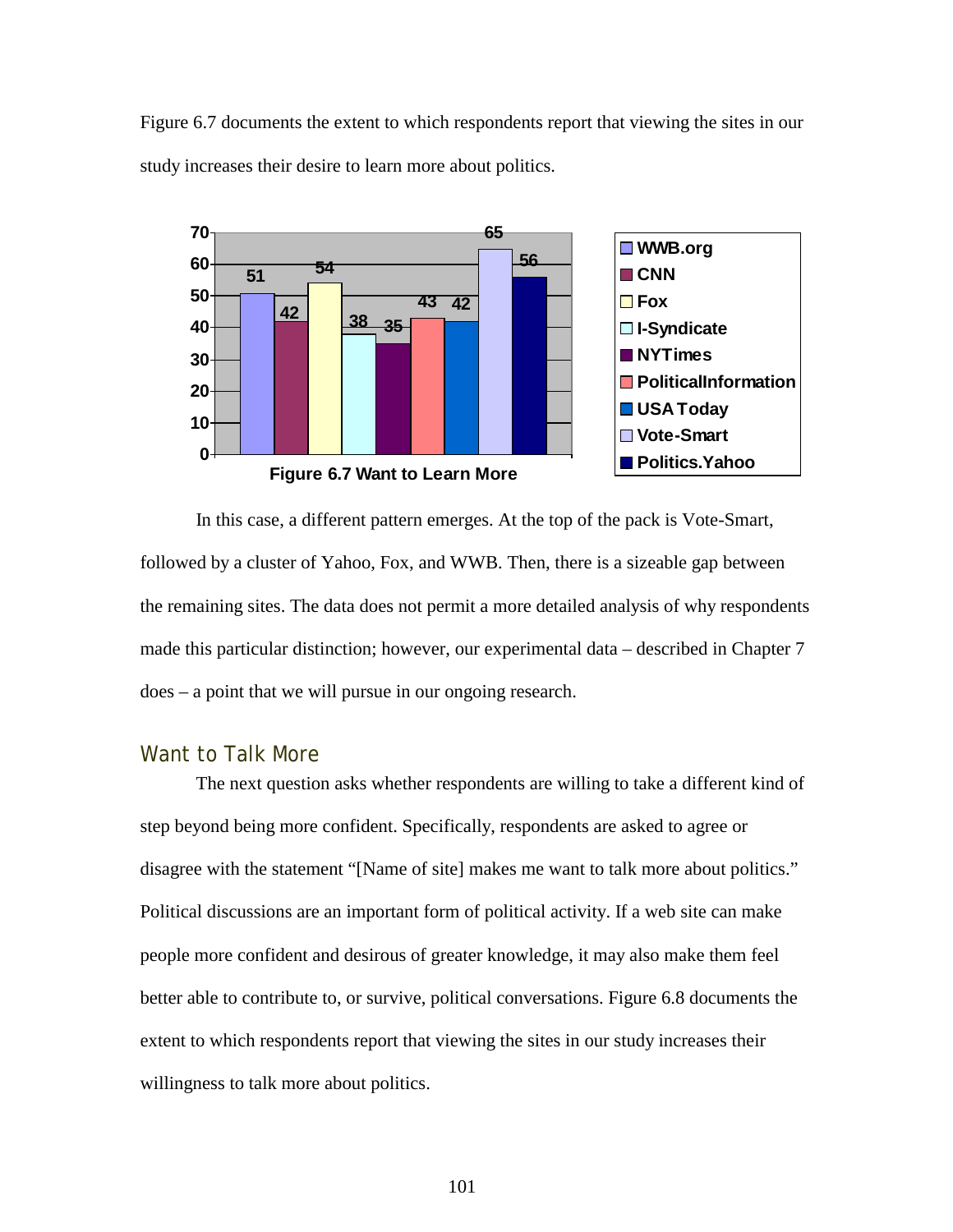

Here, the pattern resembles that of the previous figure. Vote-Smart leads the pack and, when error margins are properly accounted for, Yahoo and WWB join the pack, where Fox rated as slightly more effective than the rest.

### Revisit

The last of the questions whose responses we report was asked one week after the initial interview. The purpose of the question is to document revisits to the sites that respondents were shown. Together, with the responses listed above, revisitation statistics give us a firm measure of how a site affected individuals. In particular, there is an important difference between feeling good about a site after viewing it and actually taking the time to revisit it later. Indeed, revisitation suggests a level of interest so large that a respondent would choose to view that site over all of the other things that he or she could do. Figure 6.9 documents revisits. As a benchmark for evaluating the extent to which the single site view during the interview could have prompted the revisit, we also include the initial awareness numbers in the figure (they are the bars in front.)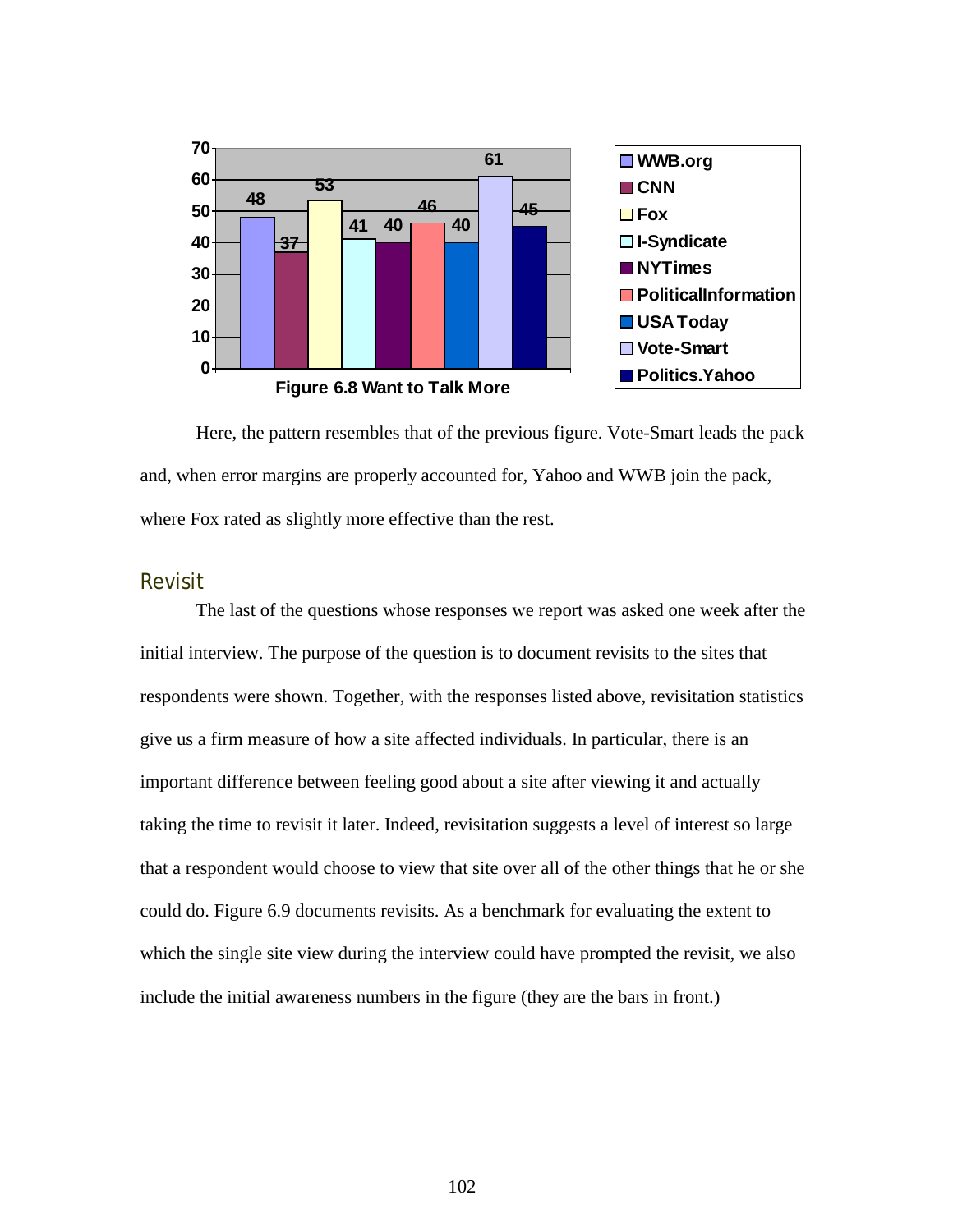

|                             | <b>Initial Awareness</b> | Revisit |
|-----------------------------|--------------------------|---------|
| $\Box$ WWB.org              |                          | 9       |
| <b>D</b> CNN                | 80                       | 25      |
| $\Box$ Fox                  | 66                       | 16      |
| $\Box$ I-Syndicate          | 6                        |         |
| <b>NYTimes</b>              | 46                       | 4       |
| <b>PoliticalInformation</b> |                          | 3       |
| USA Today                   | 59                       | 14      |
| <b>D</b> Vote-Smart         |                          | 18      |
| <b>D</b> Politics.Yahoo     | 5                        | 9       |

#### Figure 6.9 The Impact of Exposure

numbers in the two columns are not strictly comparable. Brand awareness does not constitute evidence of prior use. And just because 80% are aware of CNN does not mean that we should expect 80% to use the site within a given week. With those caveats in mind, here is how to read the figure.

Before drawing conclusions from this particular figure, it is worth noting that the

Three of the four sites for which respondents were most aware before the viewing periods are also the ones that respondents were most likely to visit afterwards (CNN, Fox, and USA Today). The site for which this pattern does not hold is the New York Times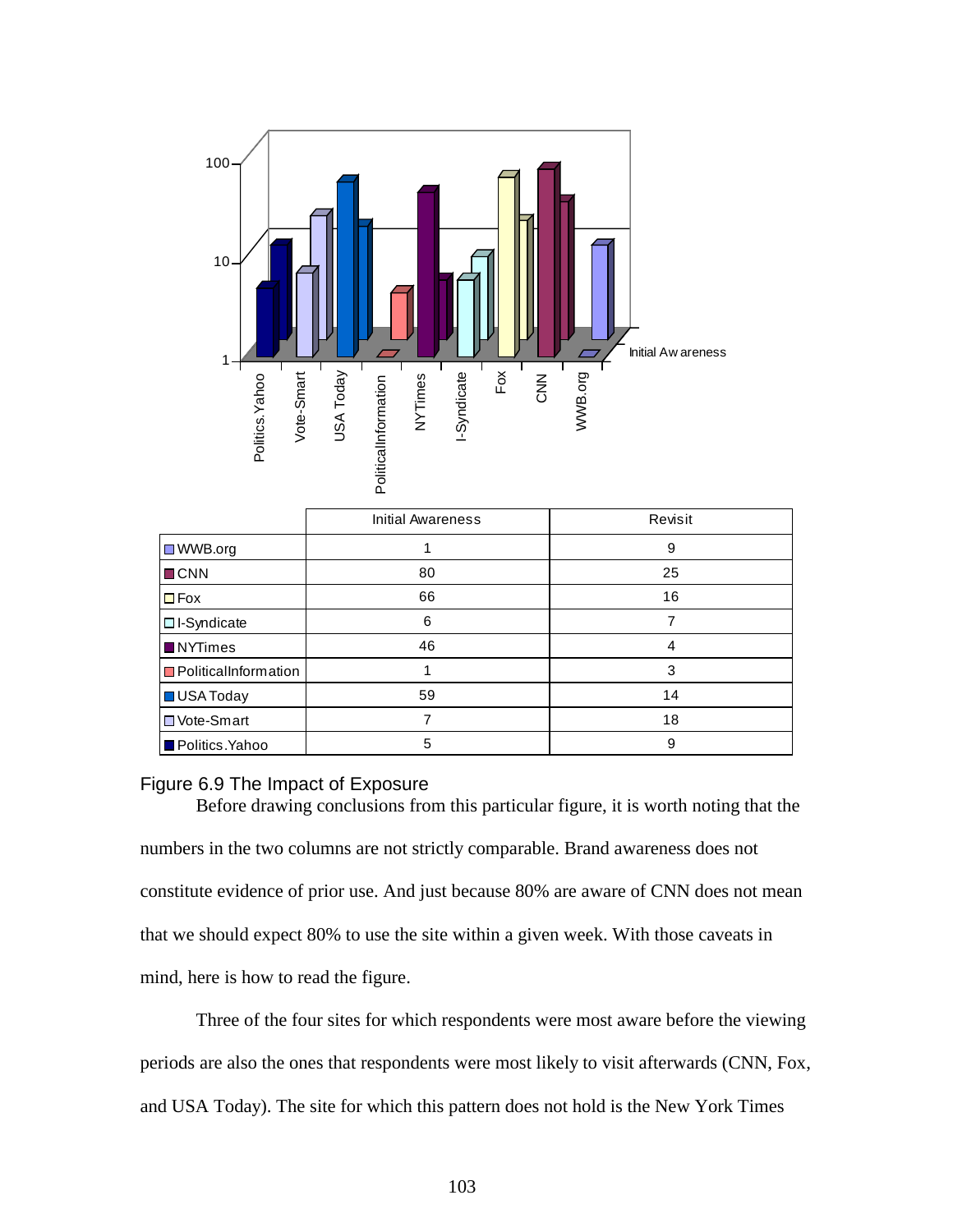site. Taking the Times' place among the top four revisited sites is Vote-Smart, the site that respondents regarded as best on several dimensions.

Respondents made other distinctions as well. Of the two least known sites, political information.com and WWB.org, the percentage revisiting WWB.org was more than triple the percentage revisiting politicalinformation.com. It is also true that a higher percentage of respondents ranked WWB.org higher than this commercial version of a syndicated content site on every dimension we measured. Politics.Yahoo.com, a site consistently evaluated more favorably than political information.com, also received triple the percentage revisiting that site.

With the revisitation statistics presented, we can see that respondents' site evaluations impact not only their feelings about the political process but also at least one of their subsequent politically oriented behaviors. When users identified sites that they regarded as inferior in terms of performance, such as the New York Times and PoliticalInformation.com sites, they refused to revisit – a justifiable choice given the presence of numerous other sites providing similar information. Similarly, when users found sites they regard as accurate and easy to use, such as Vote-Smart, WWB.org, and the other news-based dot-coms, they return voluntarily.

A more rigorous analysis reveals which site attributes correspond to respondent revisitation decisions. We conducted a number of multivariate analyses – statistical procedures in which the unique contribution of each of a number of potential causal factors can be estimated. The analysis that answers the question most clearly is an analysis run on the 411 subjects who viewed only WWB.org. In that analysis, we used answers to all questions in the series' described above as potential causes of revisitation.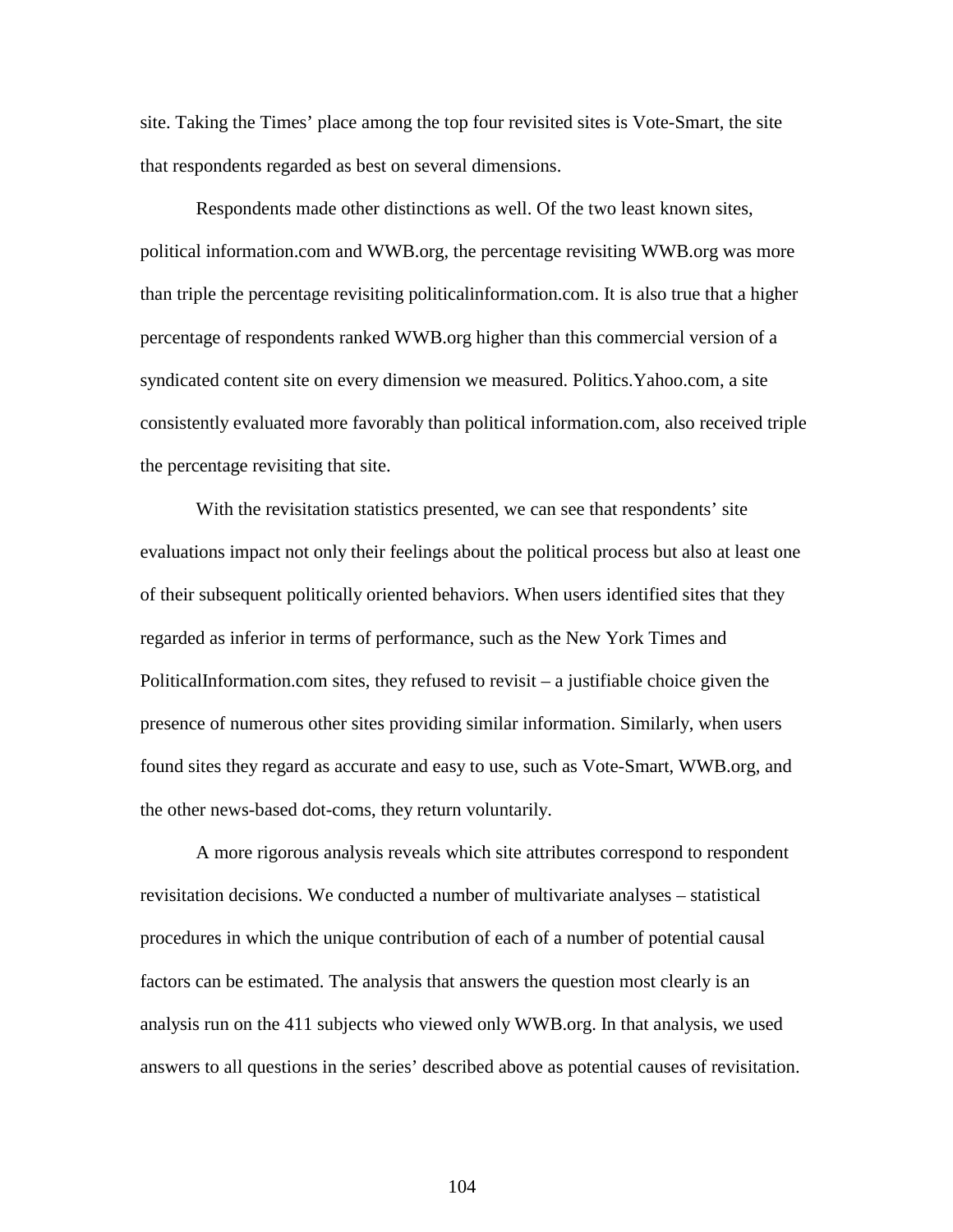Of the questions listed above, the largest, and only statistically significant factor was whether or not the site led the respondent to want to learn more. Using standard means of translating such analyses into percentages, the analysis shows that a person for whom WWB.org made them *want to learn more* was 23 percentage points more likely to revisit than were those who gave the opposite response. Of the factors listed above, the attribute with the next largest impact was *ease of use*, which corresponded to a 14-percentage point gain in the likelihood of revisitation.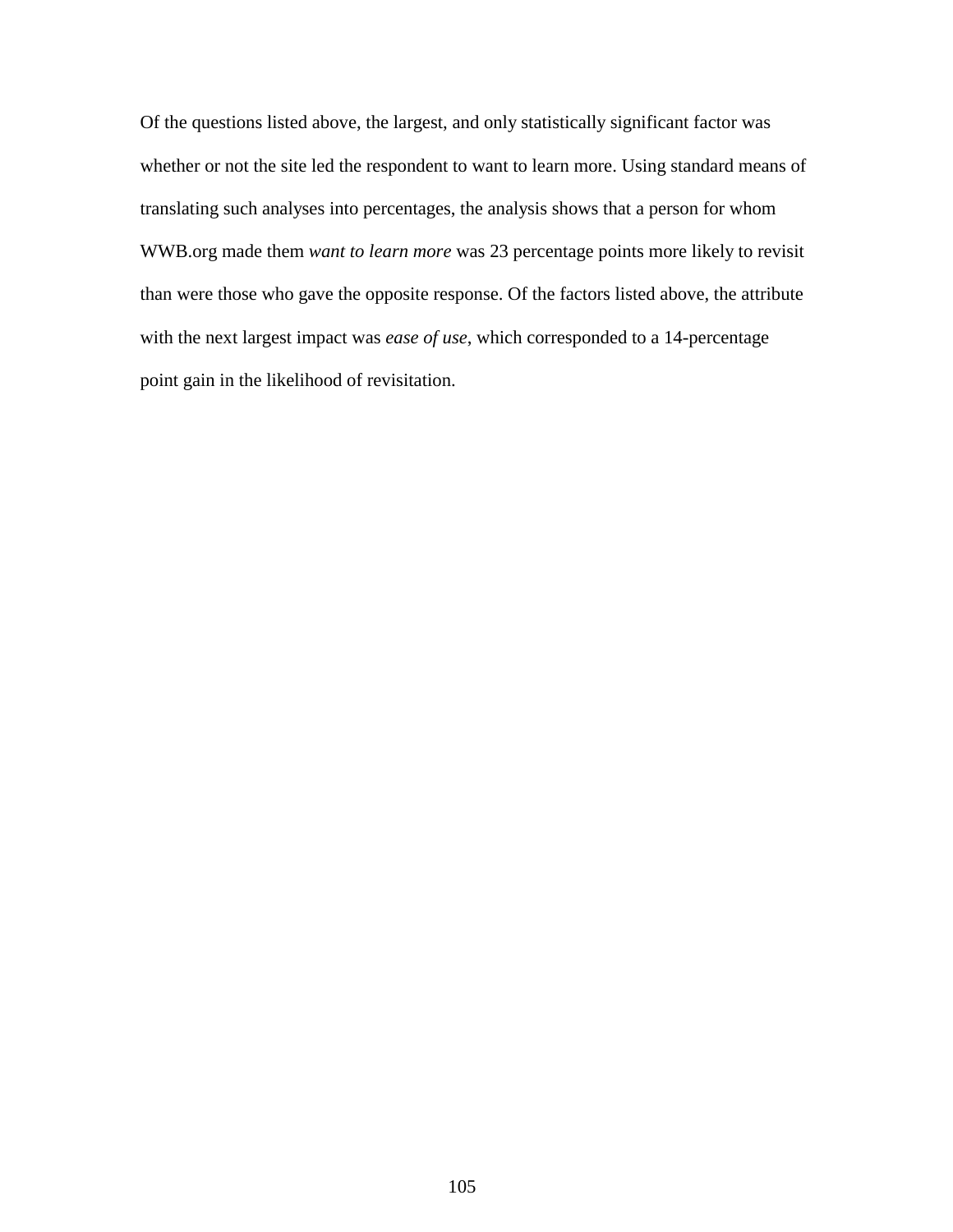# Appendix 1 to Chapter 6: Internet Interview Template

## START of the Interview's First Segment



Do you ever get any kind of news online?

(If yes, ask:)

Did you happen to do this within the past week, or not?

How often do you go online for this type of information...everyday, 3 to 5 days per week, 1 or 2 days per week, once every few weeks, less often, or never?

Do you intend to vote in the upcoming presidential election?

Do you ever look for news or information about politics or the presidential campaign?

(If yes, ask:)

Did you happen to do this within the past week, or not?

How often do you go online for this type of information...everyday, 3 to 5 days per week, 1 or 2 days per week, once every few weeks, less often, or never?

When you are looking for news and information about politics, which web site do you visit most often?

Are there any other web sites that you would recommend to others as good sources for news and information about politics?

## END of First Segment Administrative Notes for the Second Segment

In this segment, R's are directed to one or two political web sites. They will have five minutes to explore each. After each session, we will ask questions about the sites. One of the two web sites is WWB. The other is alternative source for news and information.

### Randomization instructions.

One of the sites is always WWB.org.

The alternative web site is chosen from the list of eight below.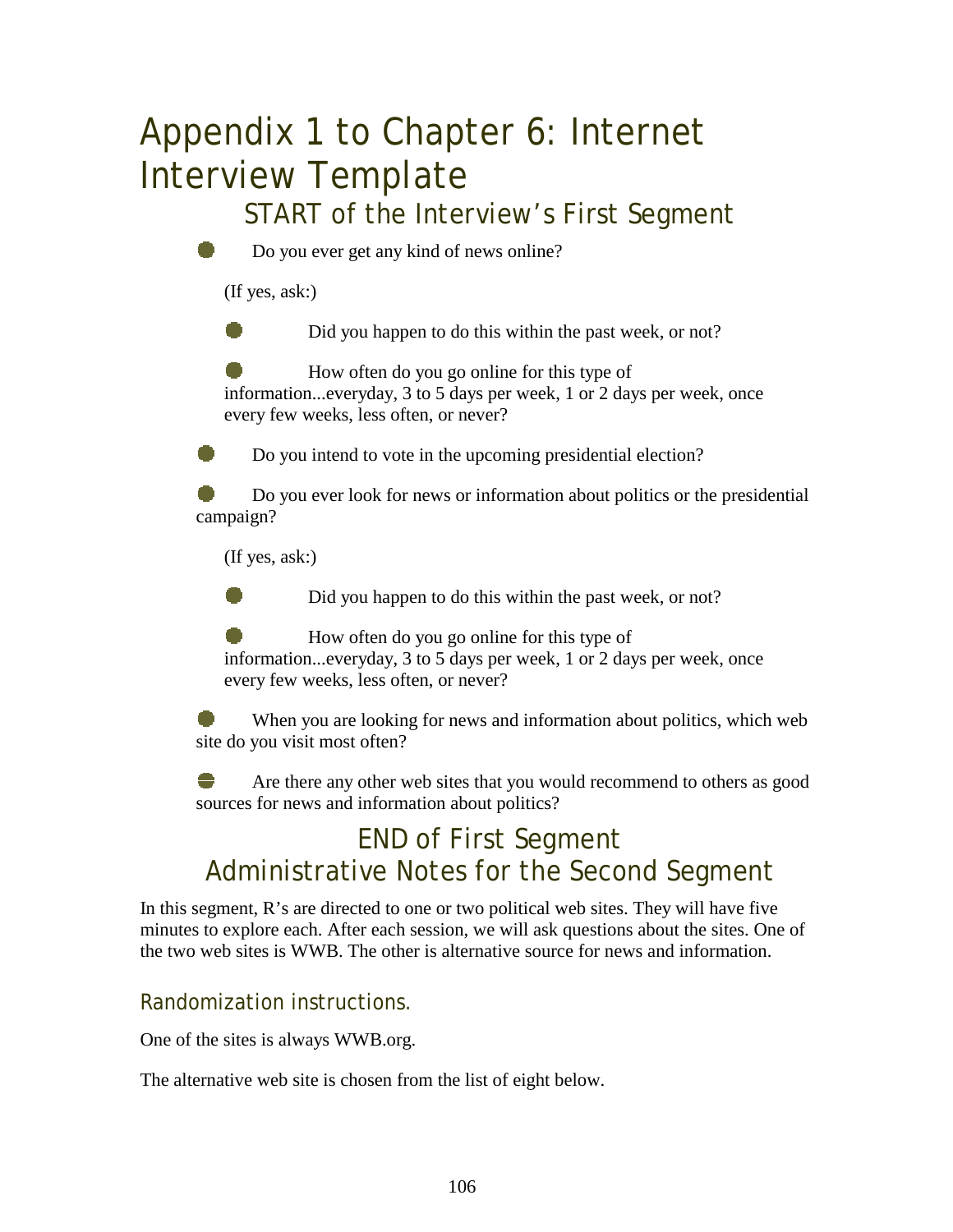A random number generator, or equivalent, should be used to make each of the eight alternative sites equally likely to appear as the alternative site in the interview.

The generator should also be designed so that roughly equal numbers of R's are exposed to each of the alternative sites.

A second and independent random number generator, or equivalent, should be used to determine whether WWB or an alternative site is shown first.

The device should be designed so that for every alternative site we observe roughly equal numbers viewing WWB first and last.

### Alternative Site list

There are four syndicated content sites:

*www.isyndicate.com/directory/categories/all/top\_news.us\_politics.html* 

*vote-smart.org* 

*politics.yahoo.com* 

*[www.politicalinformation.com,](http://www.politicalinformation.com/)* 

There are four original content sites:

*[www.cnn.com/ELECTION/2000/](http://www.cnn.com/ELECTION/2000/)*

*[www.foxnews.com/elections/](http://www.foxnews.com/elections/)*

*[www.nytimes.com/pages/politics](http://www.nytimes.com/pages/politics)*

*[www.usatoday.com/news/politics/campfront.htm](http://www.usatoday.com/news/politics/campfront.htm)*

## START of Second Segment

Have you ever heard of [Site1  $\in$  {WWB, {alternative set}}]? (If yes:) Do/did you ever go onto [site1] to get news and information on the presidential campaign?

Now we are going to send you to [site1]. For the next five minutes, we would like you to use this site to learn about the candidates in the presidential campaign. At the end of the five minute session, this interview will resume and we will ask you questions about [site1].

### [SEND TO WEB SITE]

● Now, I am going to read you a list of statements about [site1]. For each statement, please tell me wither you agree strongly, agree somewhat, disagree somewhat, or disagree strongly.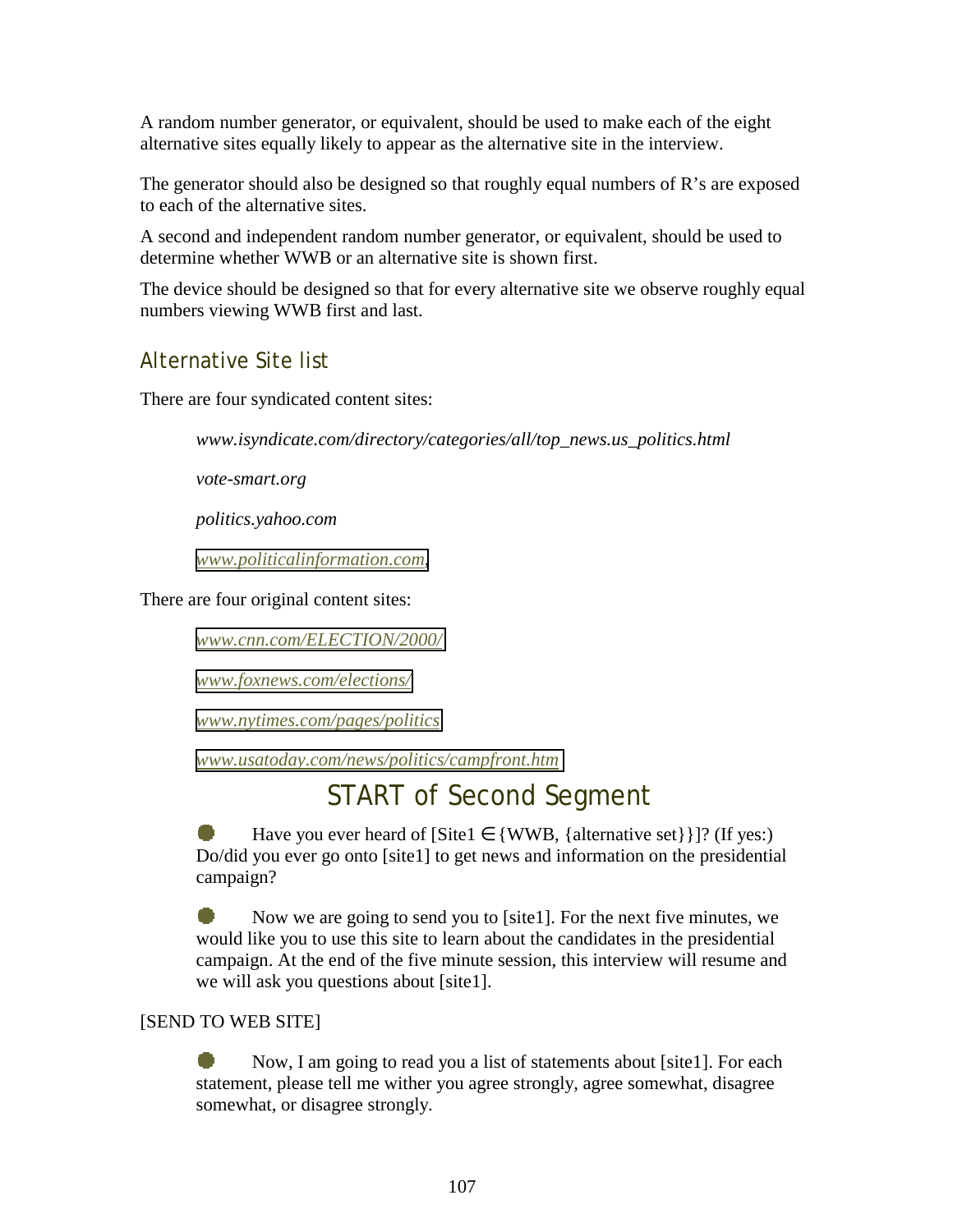- 1. I can use [site1] to find information that I have not seen elsewhere.
- 2. I can use [site1] to find information that is accurate and non-partisan.
- 3. I can use [site1] to get the information I want quickly and easily.
- 4. [Site1] makes me feel more confident about the quality of political information available on the Internet.
- 5. [Site1] makes me want to learn more about politics.
- 6. [Site1] makes me more likely to talk about politics with others.
- 7. [Site1] makes me more likely to vote in the November election.
- 8. [Site1] makes me more certain about who I will vote for in the presidential election.

What is the most important thing you learned from looking at [site1]?

If you had to name one thing about [site1] that makes it different than other news and information web site1s, what would it be?



Again, thinking about [site1], is there anything you would change about

### [REPEAT SEGMENT FOR SECOND WEB SITE, site2]

## END of Second Segment

### **The Interview's final question.**

The next time you use the Internet to find news and information about the presidential election, which site will you visit first?

### Asked One Week Later

Did you, at any time during the last week, use [WWB/other] to get news and information on the presidential campaign? (Ask once for each of the two sites R observed).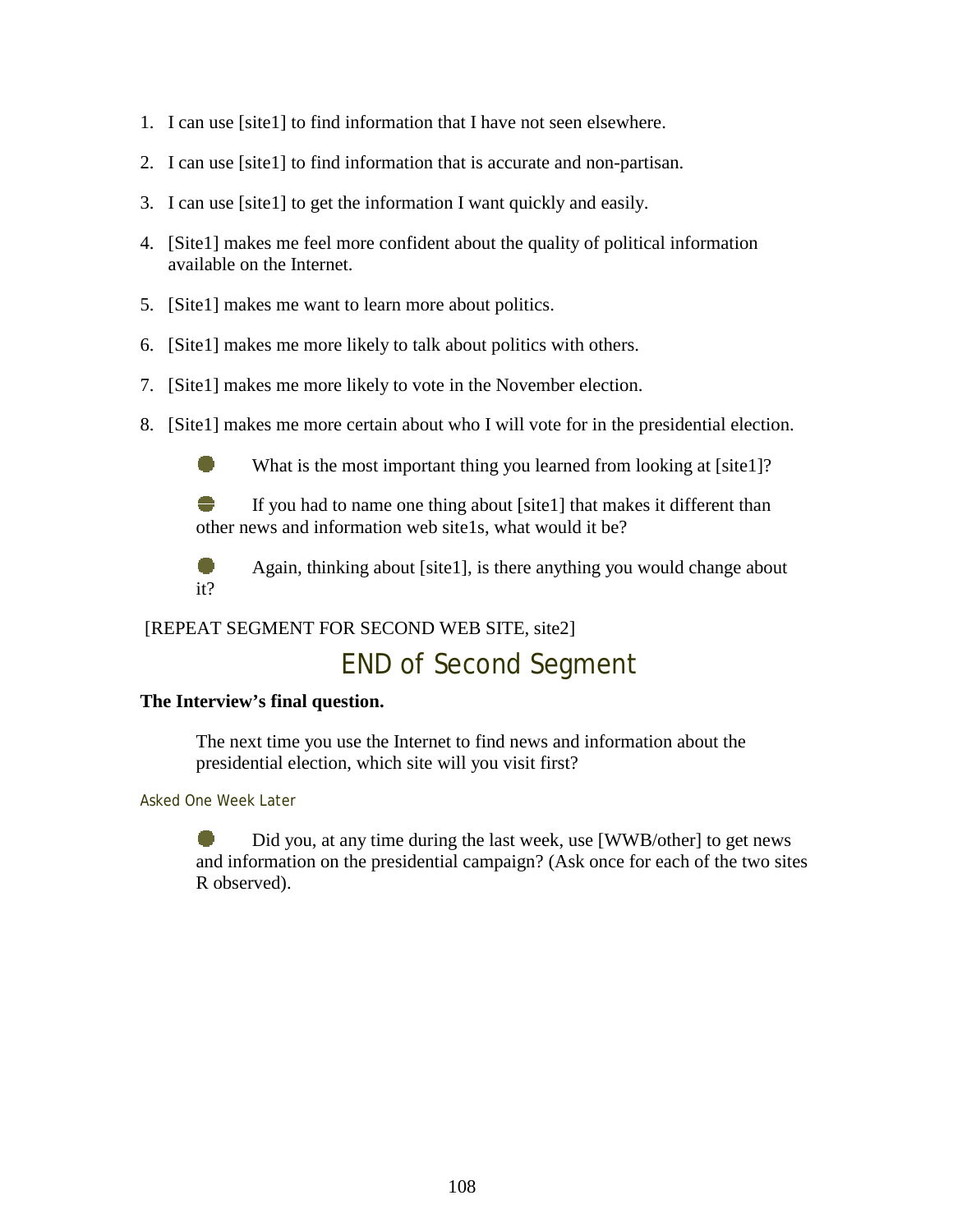# Chapter 7. Laboratory Experiments

 In this chapter, I present results from the evaluation component that provides very detailed observations of how the Web White and Blue affected users. This method of evaluation can be summarized as follows.

- **Strategy:** Experimental subjects are brought to a laboratory and paid \$35 for participating in a 1-hour study of the Internet. In the middle of the experimental session, subjects are instructed to use certain web sites to learn as much as they can about the upcoming presidential election. The key experimental variation is that subjects are randomly assigned to one of eight web site lists. The lists vary from "use WWB.org only" to "use the following 15 sites" to no direction at all. We administer questionnaires before and after the viewing period to gauge the impact of things viewed during the experiment. We employ several kinds of specialized software to compile a record of all sites visited during the experiment with time stamps. Such data will give us important information about the sequence of sites that users visit – data that we can use to evaluate how specific web pages affect subject reactions and subsequent behaviors. For a limited number of subjects, we also employ software that collects screen captures several times a minute. This data reveals which parts of a page people focus on. Such data is among the best available for answering questions about what aspects of page design affect users' subsequent beliefs and actions.
- **Anticipated Result:** In the long run, new discoveries of how specific aspects of a web site or web page's content, presentation, and design affect specific kinds of election information seeker. In the short run, clean answers to simple questions about the impact of WWB.

## About the Experiments

### The Laboratory

The experiments were conducted in a brand new facility at the Center for Library

and Instructional Computing Services at the University of California, San Diego from

October 19 to November 4, 2000. The laboratory contained 25 brand new PC's with 17-

inch monitors. The PC's were aligned in five rows of five with monitors positioned so

that all subjects could see the front of the room. The front of the room contained a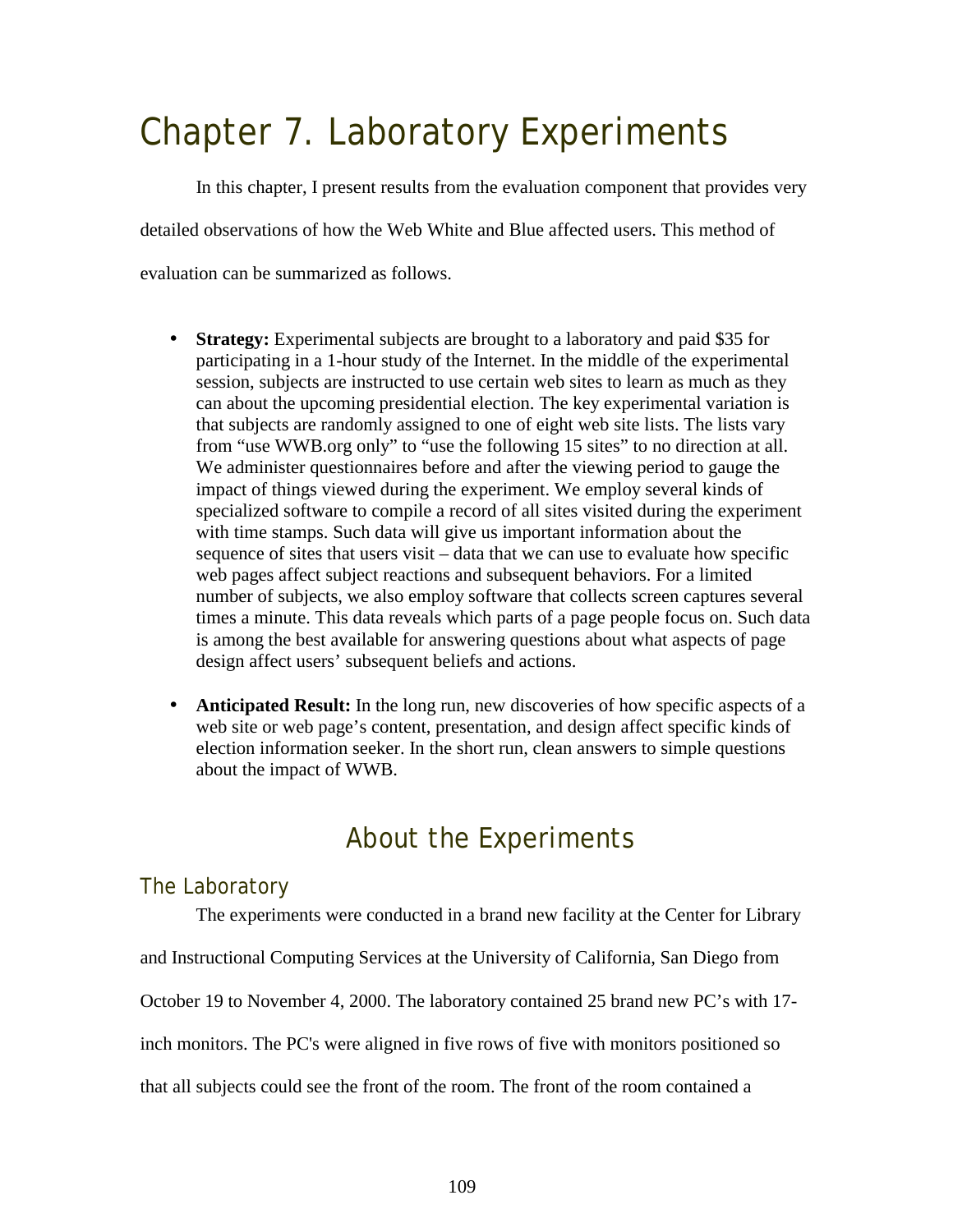whiteboard and the room was well soundproofed. The room was secured for exclusive use of the experimenters for the entire duration of the study.

 In addition to Netscape Navigator and Windows 98, we installed two special kinds of software on the terminals. On every terminal, we installed software that allowed us to record minute details of an Internet viewing session. This software records usage data that is far more useful to us than that provided by the standard utilities for Netscape Navigator and Microsoft Internet Explorer. The standard utilities record and keep only the time of the first visit, the time of the most recent visit and the number of visits to any particular page. As a result, the data cannot be used to evaluate the sequence of pages viewed. This matters because page sequences are an important part of determining an individual page's functionality. If, for example, a page is designed to refer users to certain kinds of destinations, the standard utilities provide little data about functionality. Our software keeps a complete record of the sequence in which users viewed pages along with the length of time associated with each view. On four terminals, we also installed software that records and stores screen captures. With such data, we not only know how long a user spent on a particular page, we also know the parts of the page that held his or her attention. Collectively, this data creates many possibilities for creating new knowledge about what aspects of a web site or web page most affect users.

### Recruitment

We recruited subjects through newspaper advertisements, flyers posted on the UCSD campus, and a team of recruiters who were sent to events where numerous non-UCSD people were likely to be. Appendix 3 to this chapter depicts a sample flyer. The

110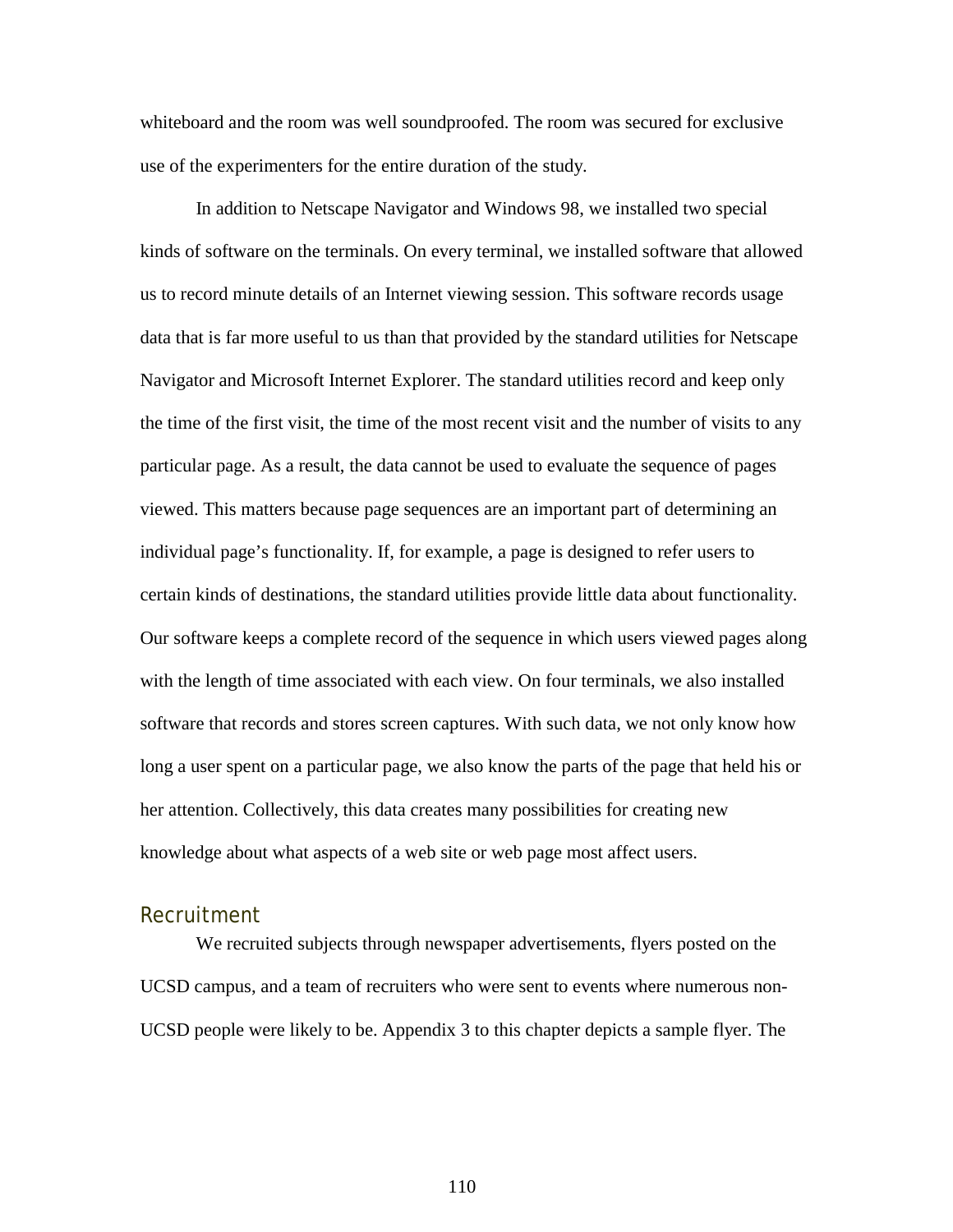advertisements and flyers directed interested people to either call a dedicated phone line or send a message to a dedicated e-mail address (p[sexper@ucsd.edu\)](mailto:exper@ucsd.edu).

Sean Cain, the project's lead research assistant, processed all requests, building and maintaining an appointment database. Once a potential subject contacted us, he would send a return message spelling out our eligibility requirements and then, if the requirements were met, scheduling subjects in one of our 25 experimental sessions.

The requirements for participation were as follows:

- $\bullet$  Over 18.
- Have a social security number or a driver's license.
- Must be able to operate Netscape Navigator.
- Must be able to arrive on time with the understanding that latecomers would not be admitted.

Over 90% of the subjects whom we recruited arrived on time and were admitted as subjects. Most of the other subjects failed to show up. All subjects participated in only one experiment.

 During the contact, we also told subjects the following things about the study: it lasts approximately an hour, they would be paid \$35 for completing the session, they would be asked to looking for information on the Internet and to answer questions about what they found.

### The Day of the Experiment

 On the day of an experiment, Sean and I arrived at the laboratory at about 30 minutes in advance of the starting time. The PC's were in locked mode to protect the special software we had installed. We unlocked the terminals, which activated the data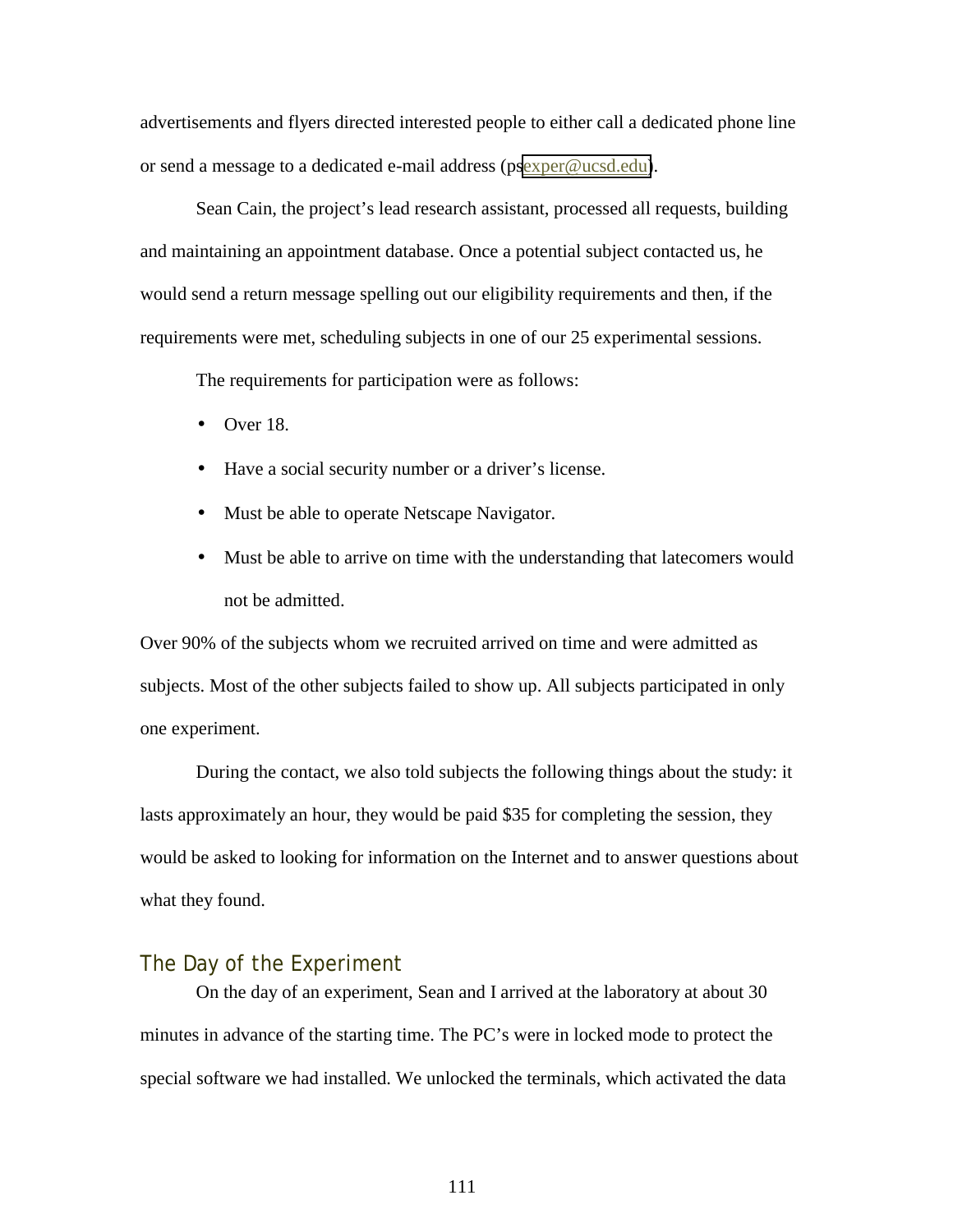collection programs. We programmed the Internet browsers to assure that all subjects experienced the same start up page. We chose a page that had nothing to do with elections (the home page for UCSD's Academic Computing division).

 Upon subjects' arrival to the lab area, Sean asked for a form of legal identification and checked names against those in our database. A sample of the list he used is contained in Appendix 4. We asked subjects to stay in a waiting area until we made an announcement about the beginning of the session.

 At about five minutes before the scheduled starting time, we admitted subjects into the lab. When all subjects were seated at terminals, we closed the laboratory's doors and began the session. In all cases, we began within five minutes of the advertised starting time and finished within 60 minutes.

 To minimize variance in what subjects believed about the study, I followed several procedures. First, I was the only person who spoke to subjects during the experiment. Second, all of my statements to subjects were scripted. Appendix 1 contains my script. Third, we did not allow subjects to communicate with one another during the session. The reason for doing this is to reduce the likelihood that observed differences in subject behaviors across experiments are due to differences in their interaction with the laboratory and the experimenters.

After a brief introduction, subjects received the first of two questionnaires. Appendix 2 contains the questionnaires used in one of the treatments. Questionnaires for the other treatments vary only in the sites named, changes we made to account for the fact that subjects in different experimental treatments viewed different sites. The first

112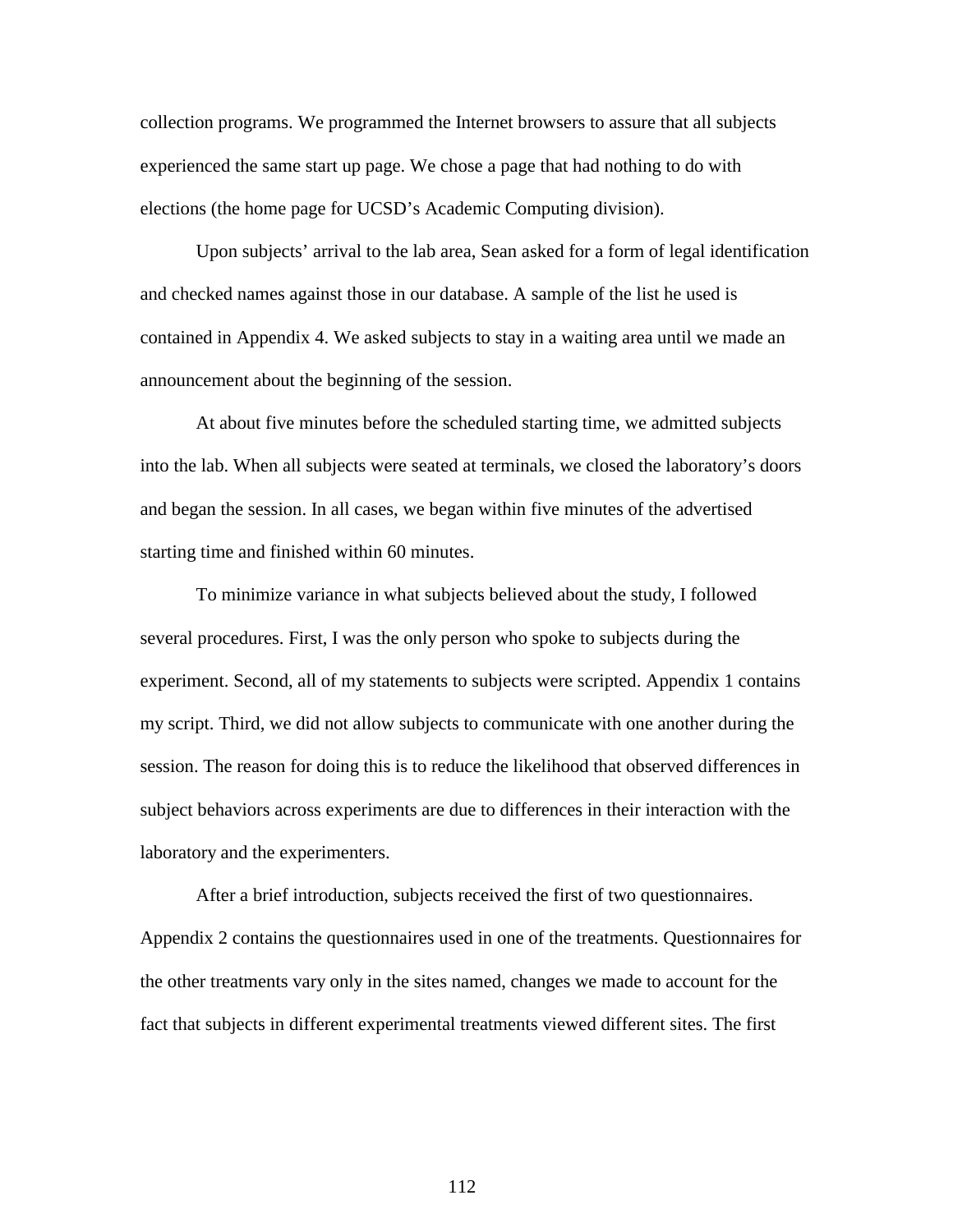questionnaire focused on obtaining socioeconomic data and information about subjects' interest in politics and experience with the Internet.

After collecting the questionnaires, we instructed subjects to use the Internet to learn as much as possible about the upcoming presidential election. It is at this point in the session that we implemented the key experimental variation. Across our 25 sessions we ran eight different experimental treatments, each of which is described below. Our ability to make causal claims about the differential effects of certain sites comes from our ability to compare data from each of the treatments. The difference between the treatments is in the instructions that we gave to subjects, differences I describe below. Appendix 6 shows a sample instruction sheet.

At the end of the viewing period, we handed subjects a second questionnaire. This questionnaire contained a battery of questions about subjects' reactions to what they say. When subjects completed the questionnaires, I asked a few questions of the group. Then, we paid subjects, had them sign receipts, at which point the session ended. When all subjects left, we locked the computers and the lab.

Note that no subject knew that Markle sponsored the experiments or that the WWB network was the primary focus of the investigation. At the UCSD campus, this information was tightly held, known only by the requisite financial people, my research assistant Sean Cain and myself. Of course, I was asked about who was funding the experiments. In all cases, I answered, "The research is sponsored by a non-partisan, nonprofit organization that wants to learn more about the Internet."

## Experimental Protocol **Treatments**

113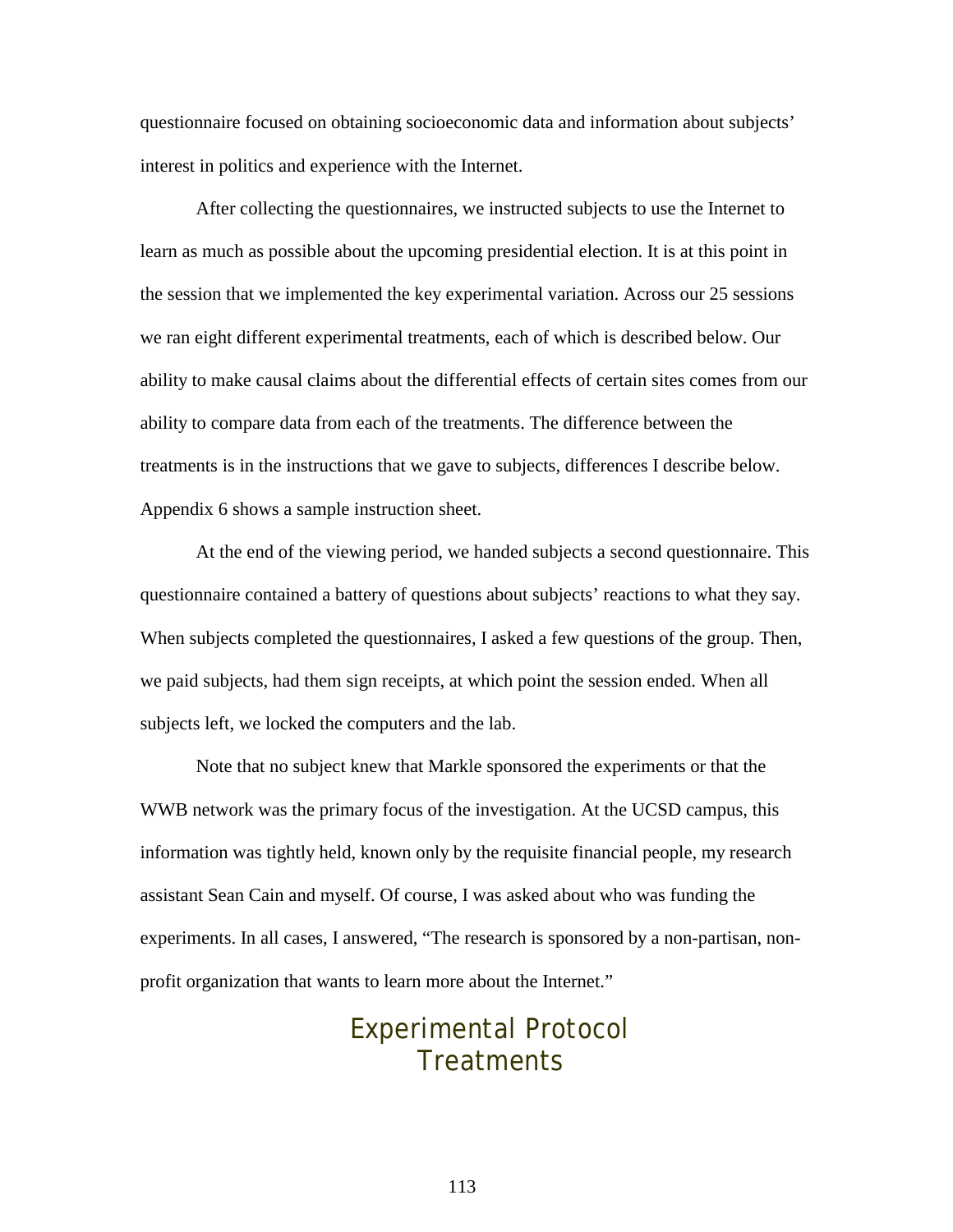I ran eight experimental treatments. Each one serves a distinct analytic purpose, as I describe below. Moreover, the treatments also serve a collective purpose; for if we identify characteristics of a web site's impact that stand up across all experimental treatments, then we are more likely to have identified an effect that persists in normal usage conditions. By contrast, if a site-specific effect disappears across treatments then its empirical robustness must be questioned. In what follows, I provide a brief description of each treatment. Table 7.1 supplements this description with a statistical overview of the treatments.

### Test Treatment

 I call the first four experimental sessions we ran the test treatment. They are sessions in which we tested the effectiveness of the experimental plan. The goal was to determine if subjects could understand the instructions and items on the questionnaires. We also used the sessions as dress rehearsals – events that allowed us to determine how much time we would need to activate the lab software, process subjects' consent forms, read instructions, collect questionnaires and process subject exits. In what follows, data from the Test treatment is not included.

#### WWB.org Treatment

 This treatment is important for all experimental results bearing on the performance of WWB.org. In this treatment, subjects are instructed to use only WWB.org. This treatment provides an important baseline for testing claim about the site's effectiveness.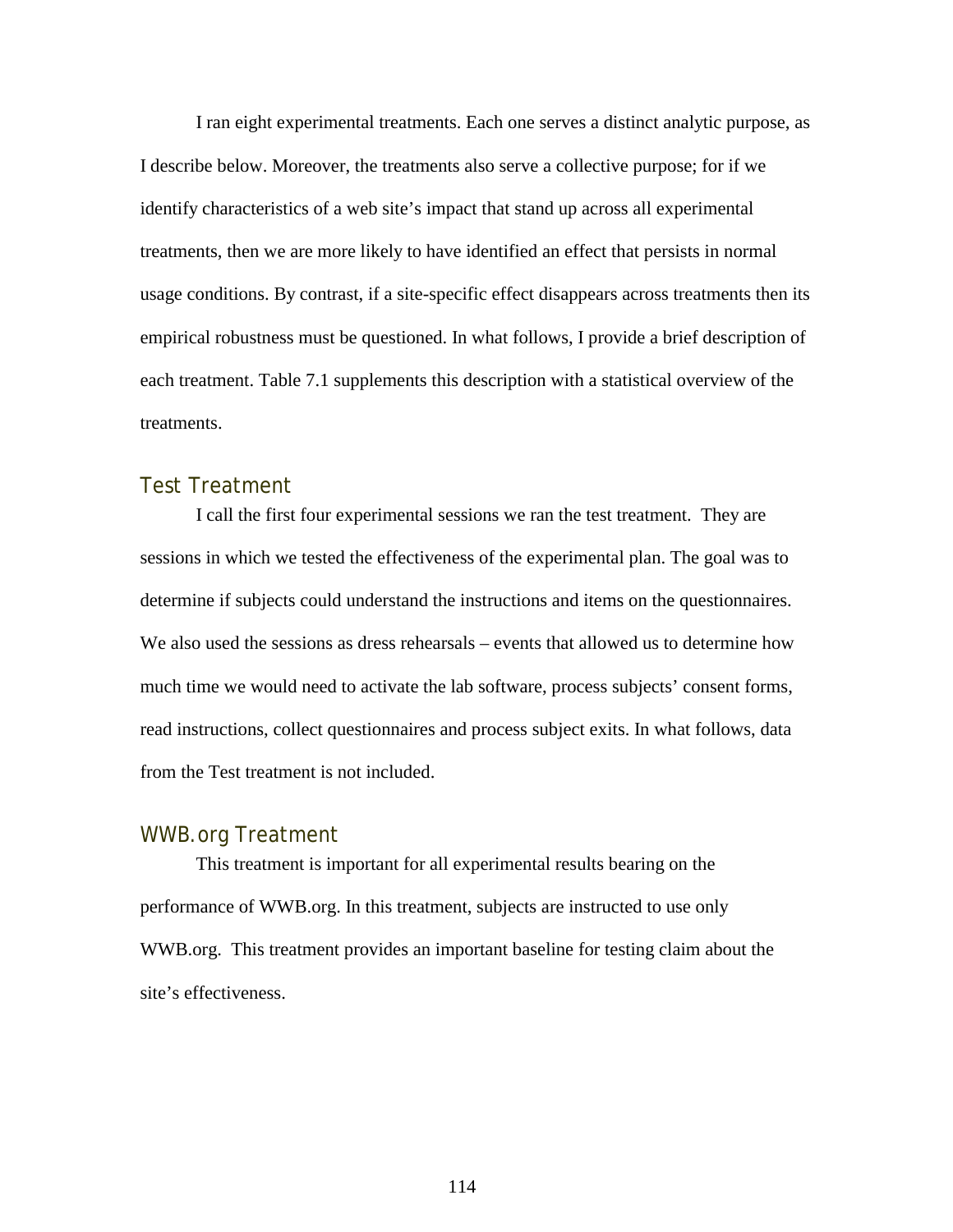### All Partners Treatment

 In this treatment, subjects' lists contain all of the WWB network charter sites. This treatment provides a baseline for evaluating the operation of the network as a whole. With so many options, it is also possible to say that this treatment allows relatively high freedom of choice which marks it as a domain that is more likely than most to resemble normal usage conditions.

### No Instructions Treatment

 In this treatment, subjects are simply asked to find election information and we do not ask them to visit any particular site. Because of this lack of direction, we feel that this treatment provides effective inferential leverage on normal usage conditions.

### Vote-Smart Treatment

 With this treatment, we can compare the effect of WWB.org to a site offered with similar public-serving intent but a very different design. In this treatment, subjects have only WWB.org and Vote-Smart on their lists.

### Fox Treatment

 This treatment replicates the Vote-Smart treatment but now adds a popular commercial site, foxnews.org. At interest here is to see how evaluations of the .org sites react to the introduction of a .com site with high production values.

### CNN Treatment

 This treatment has only two sites on the subjects' list: CNN.com and WWB.org. Its purpose is to evaluate the impact of the .org site when a highly professional and wellknown commercial site is available simultaneously.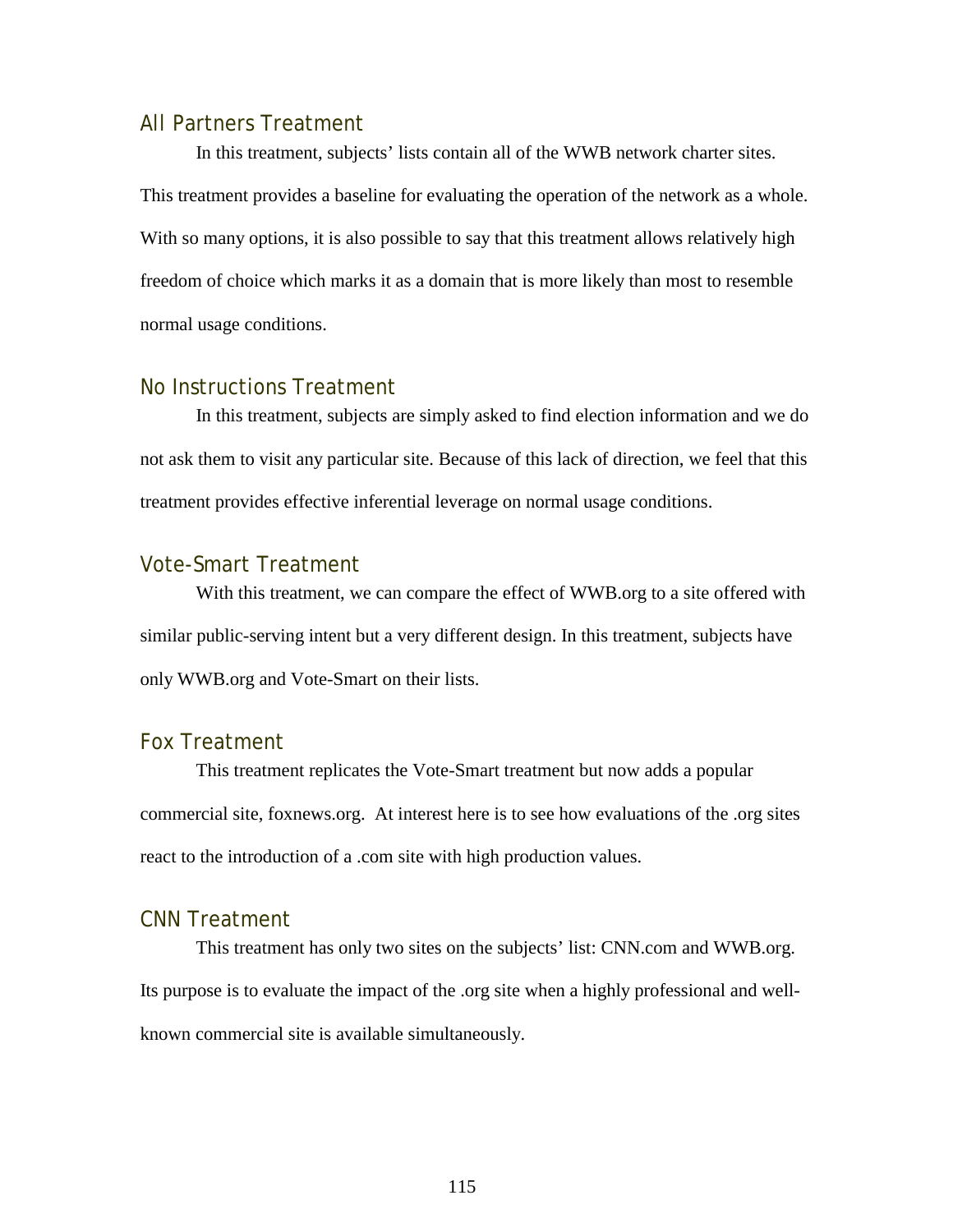### I-Village Treatment:

 This treatment replicates the CNN treatment but now adds another syndicated content site, I-Village.com. At interest here is to see how a non-profit syndicated content site does in the presence of a commercial site with the same design while document user reactions to both in the presence of the highly popular destination site, CNN.com.

|                             | <b>CNN</b> | <b>Fox</b> | I-Village | No Instr  | Partners  | V-Smart   | WWB.org   |
|-----------------------------|------------|------------|-----------|-----------|-----------|-----------|-----------|
| Number                      | 60         | 58         | 52        | 66        | 71        | 65        | 56        |
| Dates                       | $10/28$ ,  | $10/28$ ,  | 10/28,    | $10/26$ , | 10/24,    | $10/26$ , | 10/24,    |
| administered                | $10/31$ ,  | 10/31,     | 11/1,     | 10/28,    | $10/28$ , | 11/1,     | $10/28$ , |
|                             | 11/3       | 11/2,      | 11/3,     | 11/3,     | 11/3,     | 11/4      | 11/2      |
|                             |            | 11/4       | 11/4      | 11/4      | 11/4      |           |           |
| Length of                   | 20         | 30         | 30        | 30        | 30        | 20        | 20        |
| viewing session             |            |            |           |           |           |           |           |
| % female                    | 33         | 52         | 44        | 38        | 59        | 45        | 61        |
| %undergrad                  | 85         | 84         | 92        | 83        | 90        | 75        | 71        |
| % gets news<br>online       | 80         | 79         | 81        | 79        | 83        | 85        | 89        |
| % gets pol. info.<br>online | 60         | 55         | 35        | 53        | 42        | 57        | 50        |
| % intends to<br>vote        | 67         | 64         | 76        | 72        | 54        | 72        | 82        |
| Ideology                    |            |            |           |           |           |           |           |
| conservative                | 33         | 36         | 24        | 20        | 24        | 24        | 21        |
| liberal                     | 45         | 47         | 61        | 62        | 46        | 60        | 48        |
| neither                     | 22         | 17         | 16        | 18        | 28        | 16        | 30        |
| Presidential<br>preference  |            |            |           |           |           |           |           |
| Bush                        | 29         | 28         | 16        | 23        | 17        | 14        | 25        |
| Gore                        | 51         | 59         | 72        | 57        | 57        | 52        | 48        |
| Other/undecided             | 20         | 12         | 12        | 18        | 26        | 34        | 27        |

**Table 7.1. Overview of the treatments.** 

 The value of experiments is that control and random assignment breed a clearer view of causal processes. The most commonly cited drawback of experiments is that subjects are likely to be the kinds of people who live near the places where experiments are held. Our study has both characteristics. Many of our subjects are UCSD undergraduates. When compared to the general population of the US, or just the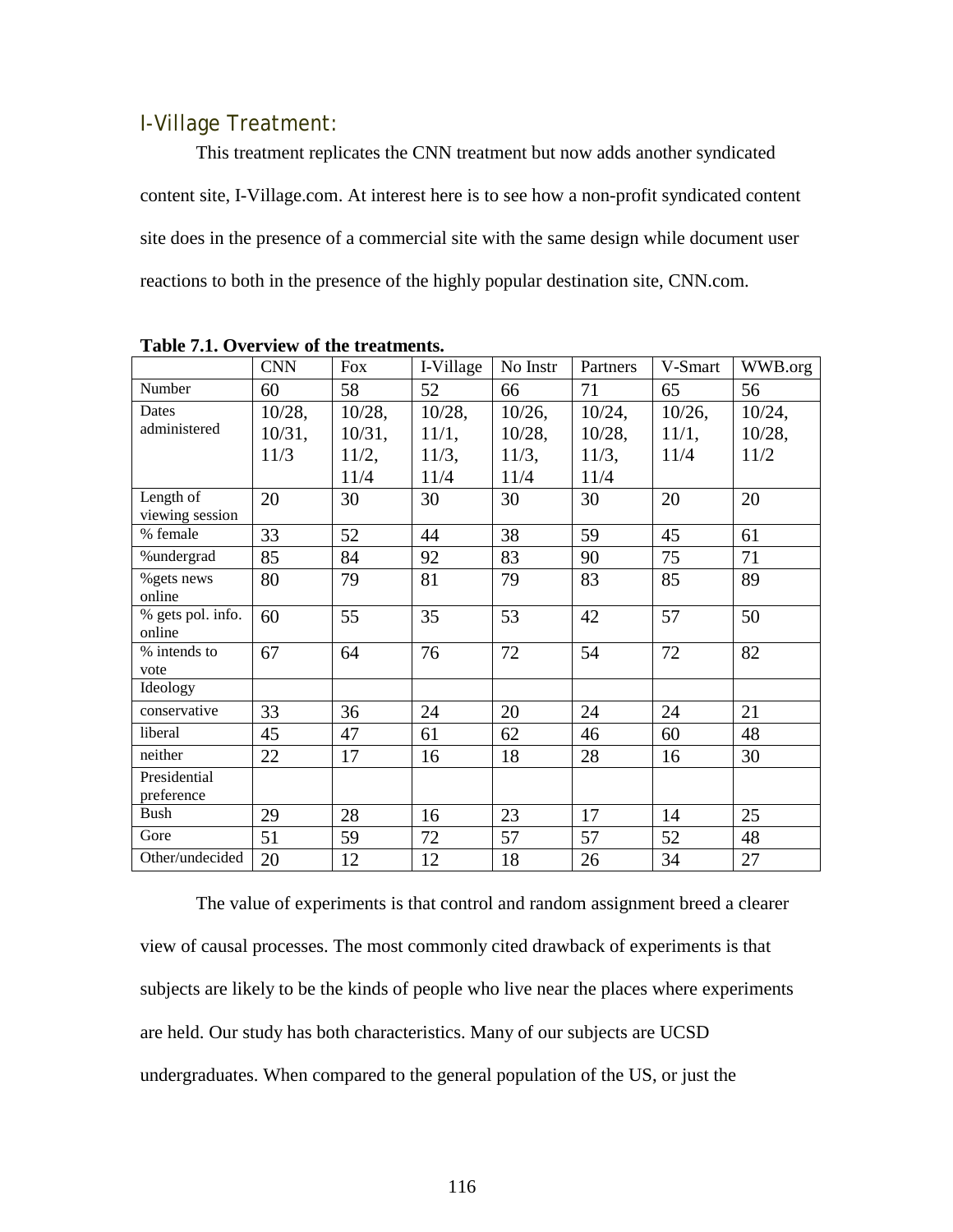population of Internet users, our subjects tend to be younger, better educated, more liberal and less white. Having stated this, you will notice that on most other demographic criteria, there is not great variance. As a result, while the raw numbers produced by this group may not well represent the population at large, changes in the effect of a web site found across groups should not be so affected – the same kinds of people are in each experimental treatment. Note that in cases where the demographics of our subjects can lead to atypical responses, we can compare them to responses gathered in the Internet poll, which, while lacking experimental controls, features a more representative population.

### Initial Awareness

 Before moving to an analysis of how subjects responded to various web sites, it is useful to establish a benchmark for what their reactions mean. Table 7.2 reveals two important statistics. The first is the percentage of subjects who heard about each of the sites in the study; the second is the percentage of subjects who had used each of these sites before participating in the experiment. Note that these statistics are drawn from responses to a categorical question about familiarity in which subjects could choose one of three categories for each site used in their treatment. The categories are: I've used it to get information *about elections*; I've heard of it, but I've never used it to get information *about elections*; and I've never heard of it.

| <b>Site</b> | Percent "heard of" | Percent "prior use" |
|-------------|--------------------|---------------------|
| Yahoo.com   | 100                | 28                  |
| AOL.com     | 100                | 12                  |
| CNN.com     | 95                 | 31                  |
| MSNBC.com   | 97                 | 25                  |
| ABCNews.com | 93                 | 12                  |
| MTV.com     | 92                 |                     |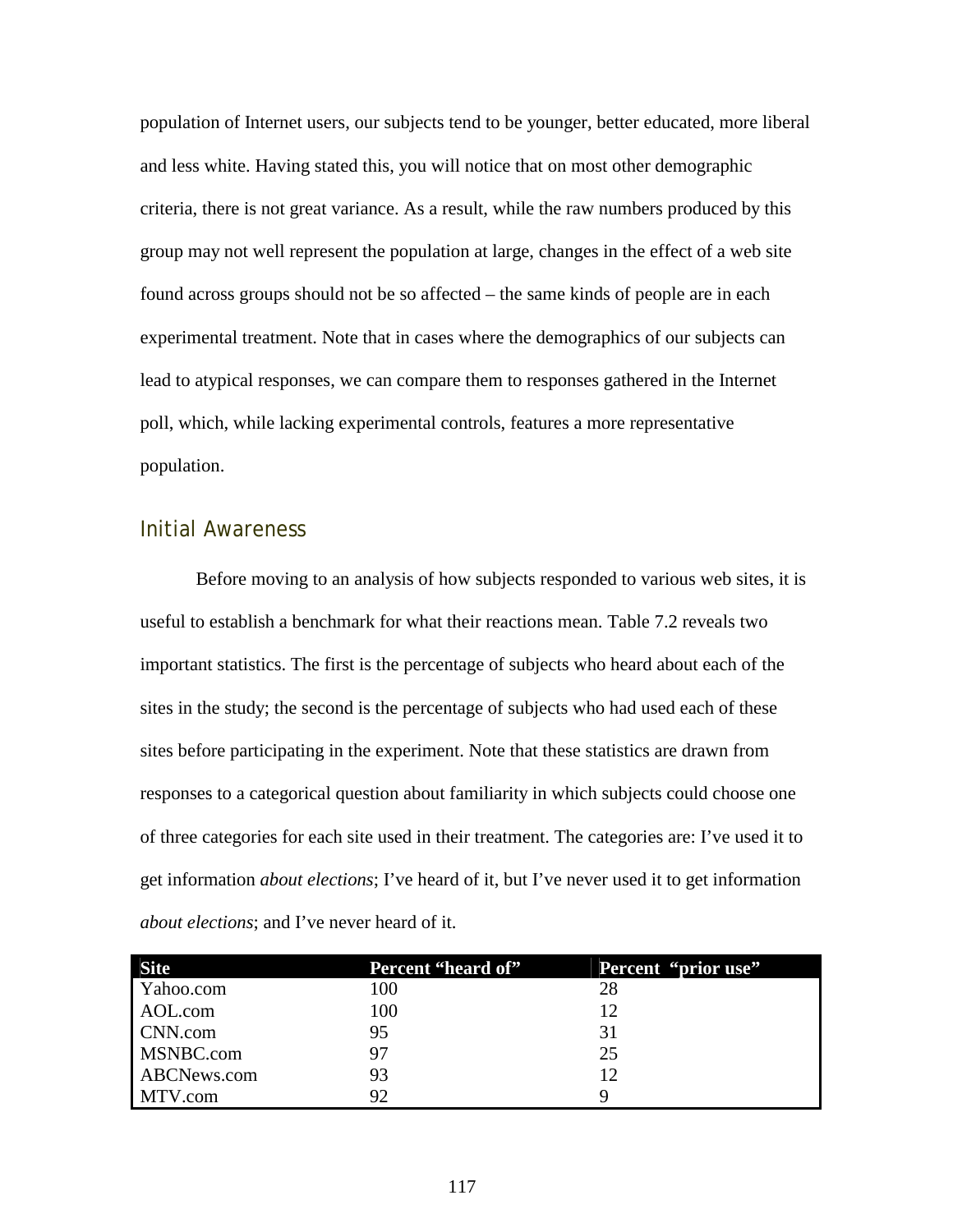| USAToday.com       | 81 | n  |
|--------------------|----|----|
| PBS.org            | 78 |    |
| Foxnews.com        | 73 |    |
| WashingtonPost.com | 71 |    |
| NYTimes.com        | 44 | 14 |
| NPR.org            | 42 |    |
| Oxygen.com         | 42 |    |
| I-Village.com      | 34 |    |
| Vote-Smart.org     | 15 |    |
| WWB.org            |    |    |
|                    |    |    |

Table 7.2. Initial Awareness of WWB Network Sites, percentages.

The table shows almost universal awareness of the most established .com sites. It also shows that the sites affiliated with a major newspaper or television news network were the most visited. In terms of awareness and prior use, the .org sites consistently trail the .com sites. Subjects were significantly less aware of Vote-Smart.org and WWB.org than all other sites, which is reflective of the fact that these sites engage in little or no self-promotion.

## First Experimental Comparison

In the first of the two major experimental comparisons, I document how subject reactions to the studied web sites are affected by the introduction of additional sites. This first comparison includes the WWB.org, CNN, and I-Village treatments. In the comparison, I first isolate what happens to effects of WWB.org when I introduce a strong commercial site, CNN.com. I then identify the effect on both WWB.org and CNN.com of a syndicated content site's introduction, I-Village.

The idea behind this strategy is to distinguish site-specific reactions that do not change across treatments from reactions that do change. To the extent that reactions remain constant across treatments, we have stronger evidence that the observed effect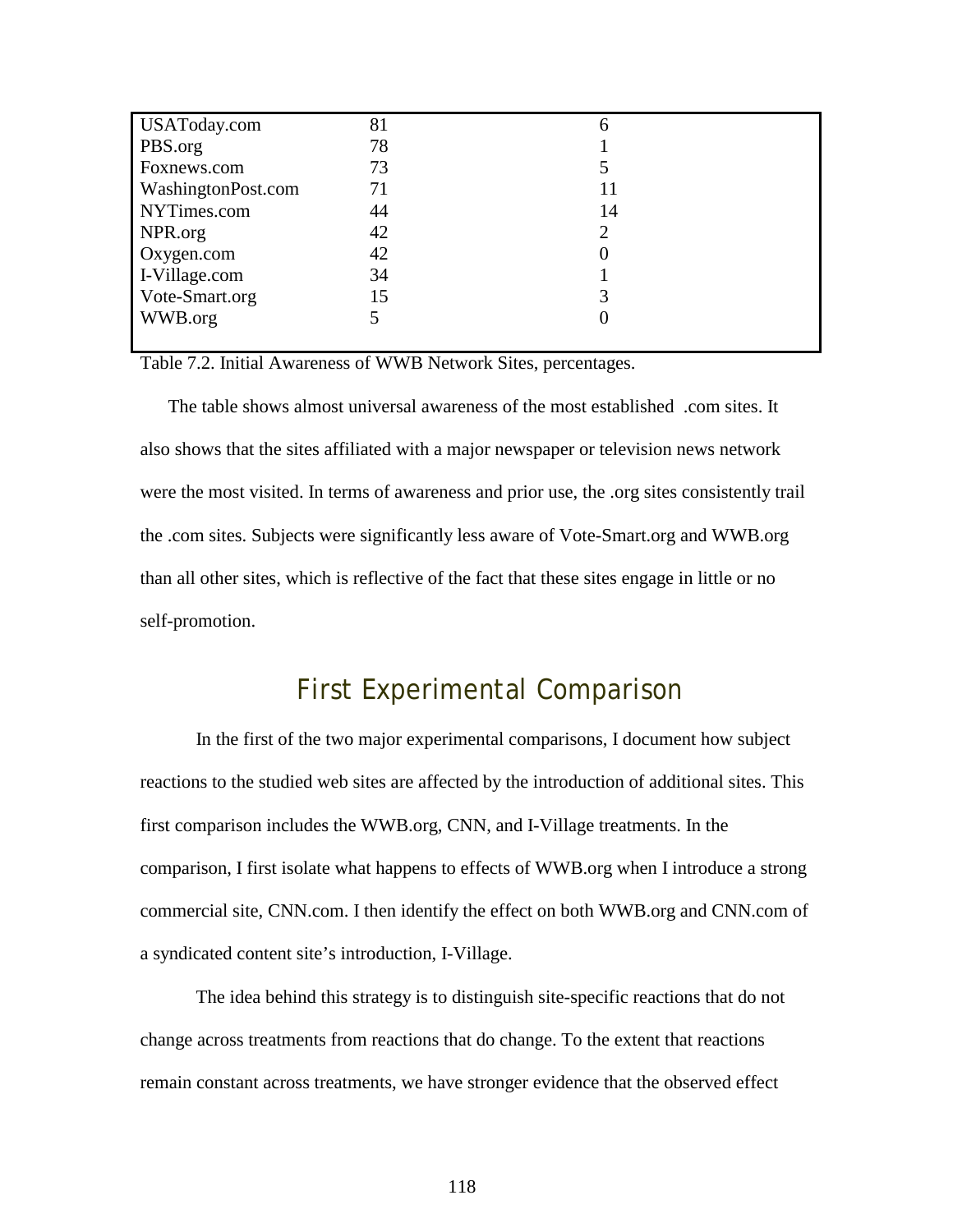would also be realized under normal usage conditions. If, by contrast, a set of reactions changes across treatments, then the lesson is that at least one of the observations is unlikely to be seen under normal usage conditions. When this occurs, I will sometimes incorporate data from the user survey or Internet poll to clarify which of the divergent experimental observations is more likely to be what we would see under normal usage conditions.

### Site visits

The first piece of evidence shows how the introduction of additional sites affects subject's willingness to visit the site at all. Figure 7.1 displays site visit by treatment. It shows that for the three treatments in the comparison, subjects visit all sites on the list. Note that we will revisit this topic to show how things change when the list of sites on subjects' instructions is much longer or when subjects get no instructions.





### New Information

The next demonstrations are culled from answers to a set of true-false questions on the post-viewing period questionnaires. The questions are largely the same ones that I used in the Internet polls – which allow for detailed comparisons between the two modes in future analyses. The first such statement we ask subjects to evaluate is. "I can use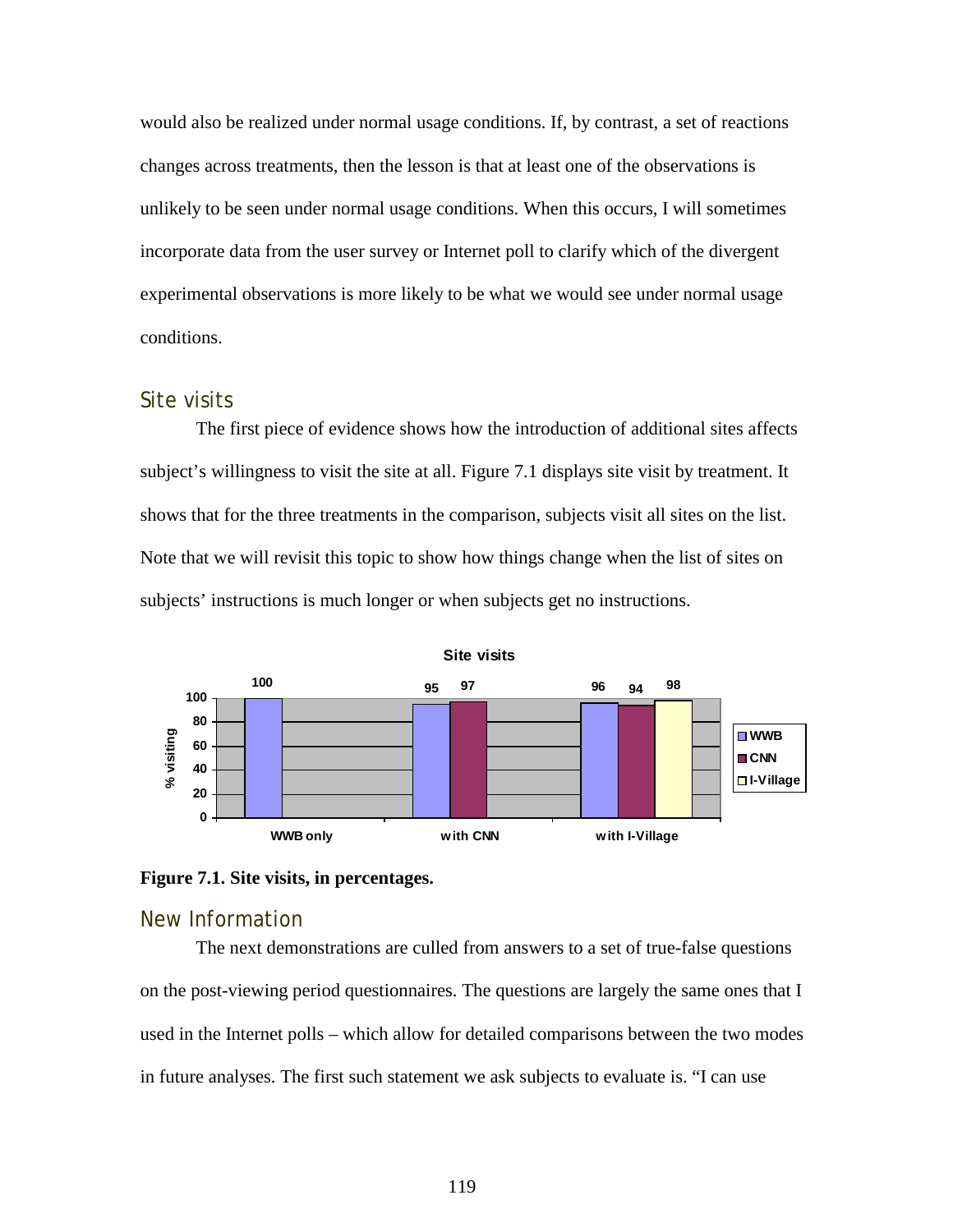[name of site] to find information that I have not seen elsewhere." Figure 7.2 displays the percentage of subjects responding "true."



#### **Find new information**

Figure 7.2. New information in percentages.

Subjects rate all three sites highly when it comes to new information. Subjects' evaluation of CNN's ability to deliver new information is not significantly affected by the introduction of I-Village. The same is not true for WWB.org. While including CNN on the instruction list does not change subjects' perception of WWB and new information, the introduction of I-Village corresponds to a sizeable increase. There are two lessons to draw from these variations.

First, they are to be expected, in part, because I-Village and WWB.org are primarily syndicated content sites – in the view of many viewers they are likely to be what economists call substitutes, and what lay people may call redundant. Moreover, since a syndicated content site draws much of its content from other sites, there was no reason to expect that they would do as well in this regard as a site that creates large amounts of content, like CNN.

Second, the fact that I-Village scores so much higher than WWB.org implies that subjects are more easily able to attribute having learned unique things from I-Village. From response to open-ended questions asked later in the interview, I contend that much

120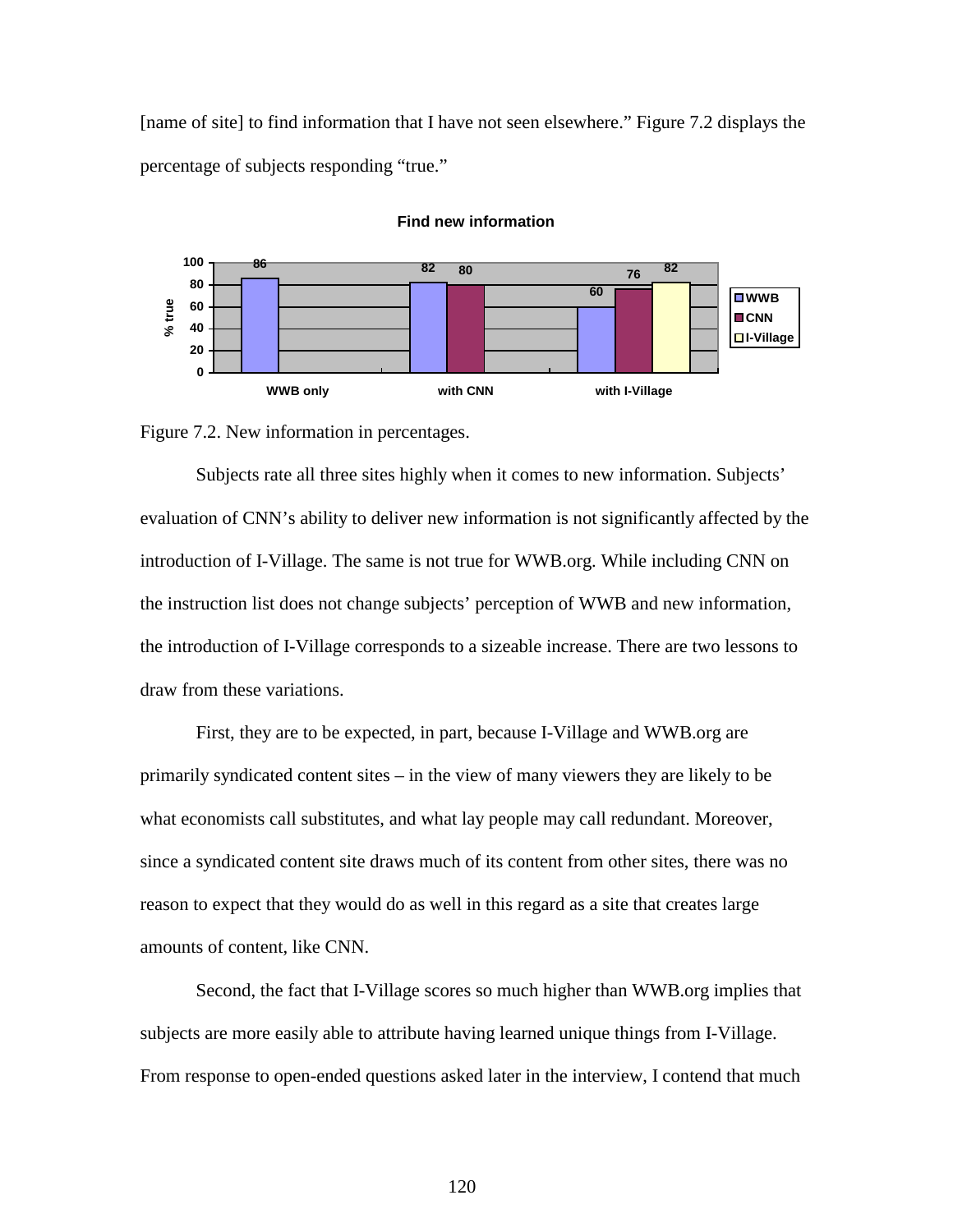of this difference is due to the format of candidate issue comparisons and a candidate match utility of I-Village. Subjects liked the convenience of these instruments and, as I argue in more detail later, came away feeling that WWB.org lacked a page that helped frame the basic issue differences of the candidates. Whether WWB.org wants to incorporate such content depends on many factors and this data suggests that doing so may induce more users to feel as if they have come away with tangible new knowledge.

It is also interesting to note that subjects' views of WWB.org's ability to supply new information are roughly the same as was found in the Internet polls (83%) until I-Village is introduced in the experiment. A ready explanation for the drop is that neither the Internet poll nor treatments WWB or CNN gave subjects the ability to compare syndicated content sites face to face. Therefore, if users are readily familiar with a wellorganized syndicated content site, we should expect their impressions of WWB.org to match those observed in the I-Village treatment; otherwise, it is reasonable to expect their impressions to more closely resemble those seen in the Internet poll.

### Ease of Use

"I can use [name of site] to get the information I want quickly and easily" is the second true/false question subjects view. Table 7.3 shows the percentage of subjects responding "true."



#### **Quick and easy**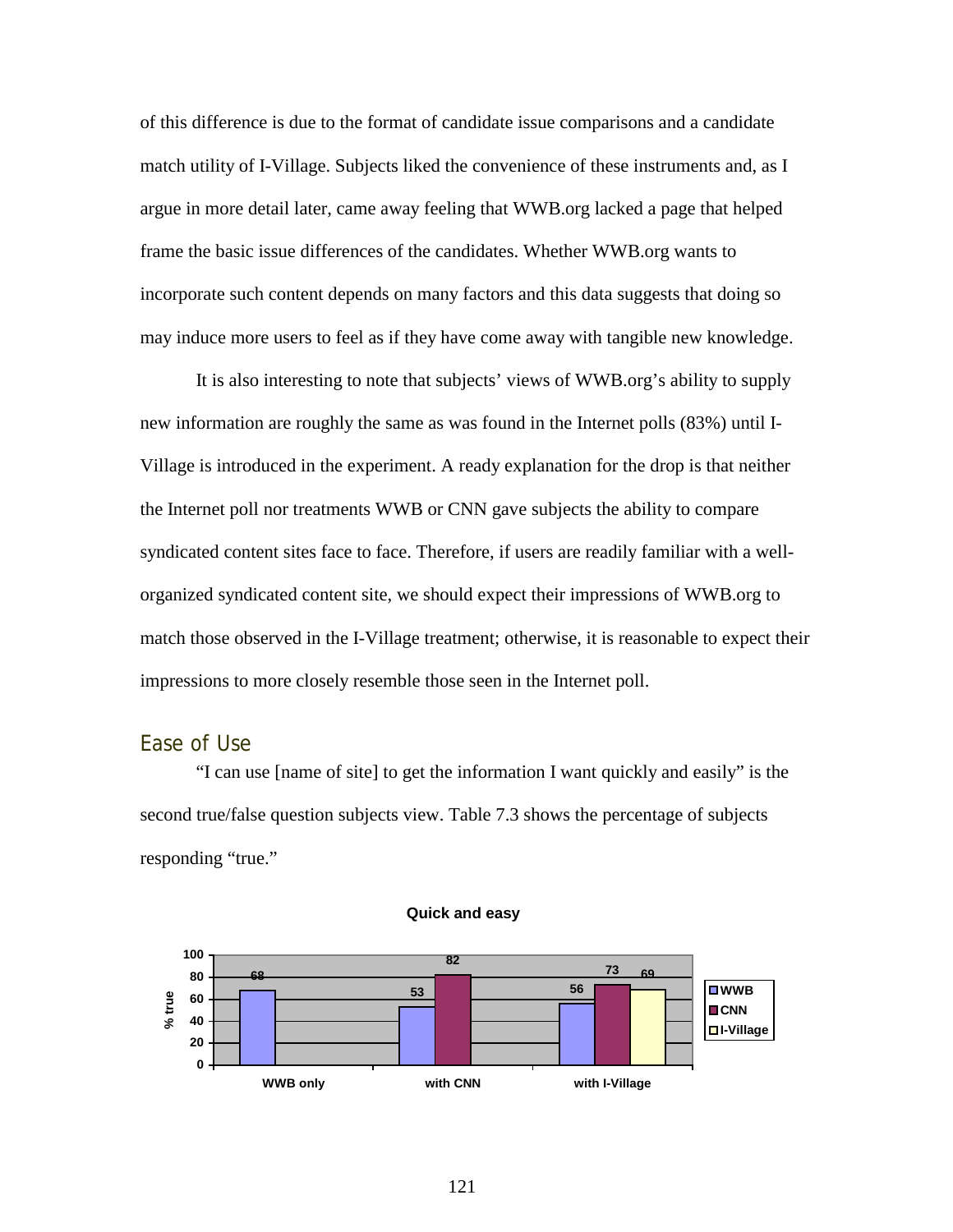#### **Figure 7.3 Ease of use, in percentages.**

Subjects found CNN.com easier to use than the other two sites in this comparison. Subject evaluations of WWB.org on this dimension drop when they are able to view either of the other sites. As a result, I contend that the figures from the treatments with additional sites provide better representations of subjects' ease-of-use impressions under normal usage conditions. Again, WWB.org rates somewhat lower than the other syndicated content site and, again, when the subjects use the open ended questions to speak to us in their own words a common theme is differences in the presentation of candidate issue positions. In short, many users want a focal page where they can compare candidate issue positions quickly and then link to explanations of these positions if they are interested. I-Village provided one, WWB.org did not.

It is also interesting to note that the figures for CNN and WWB.org are lower than was observed for the same question in the Internet poll (I-Village was not highlighted in that study). While somewhat speculative, it is likely that the lower numbers here arise from subjects using the sites for longer periods – periods over which they are more likely to encounter a memorable difficulty with almost any site. Since people are not induced to spend 30 minutes on a short list of sites under normal usage conditions, it is likely that the Internet poll numbers provide a more accurate impression of these sites' ease of use. The experimental figures can, however, be treated as a lower bound on the ease of use impressions held by more frequent viewers.

### **Accuracy**

The third true-false statement is: "[Name of site] provides accurate information." Figure 7.4 shows subject responses.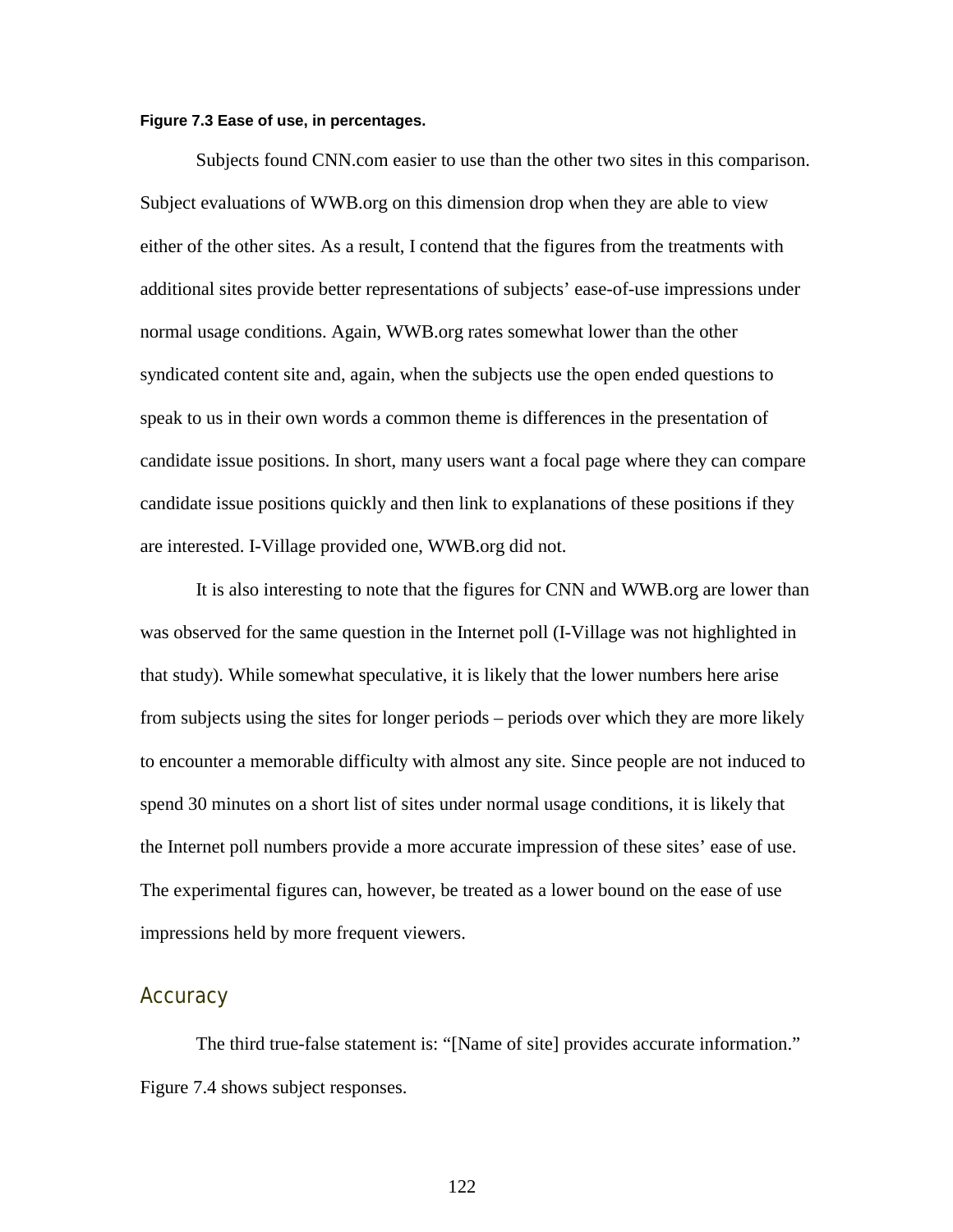



All sites in this comparison are rated highly for accuracy. The only movement across treatments is a subtle drop in subject evaluations of WWB.org. Our open-ended data suggests that the Rolling Cyber Debate is partially to blame here. It is not the formatting, Markle, or the network that subjects' found inaccurate. Instead, a number of subjects complained about the "canned" quality of candidates' RCD contributions – particularly Bush and Gore. While these contributions are no less canned than what appears on the other sites, it is clear that users walked into RCD with different expectations and were disappointed in the site for delivering "more of the same." In subsequent analyses of the open-ended questions, we attempt to determine the extent to which such complaints are driving the observed differences.

It is interesting to note that the accuracy figures shown here are actually higher than those observed in the Internet poll (WWB was viewed as accurate by 75%, CNN by 81% -- both were in the middle of the pack). It is likely that the longer time periods spent on the site gave users more data on which to base an evaluation. As a result, I would interpret these figures as better representations of the views of frequent users and the Internet poll data as more consistent with the impressions that these sites leave on more transient observers.

123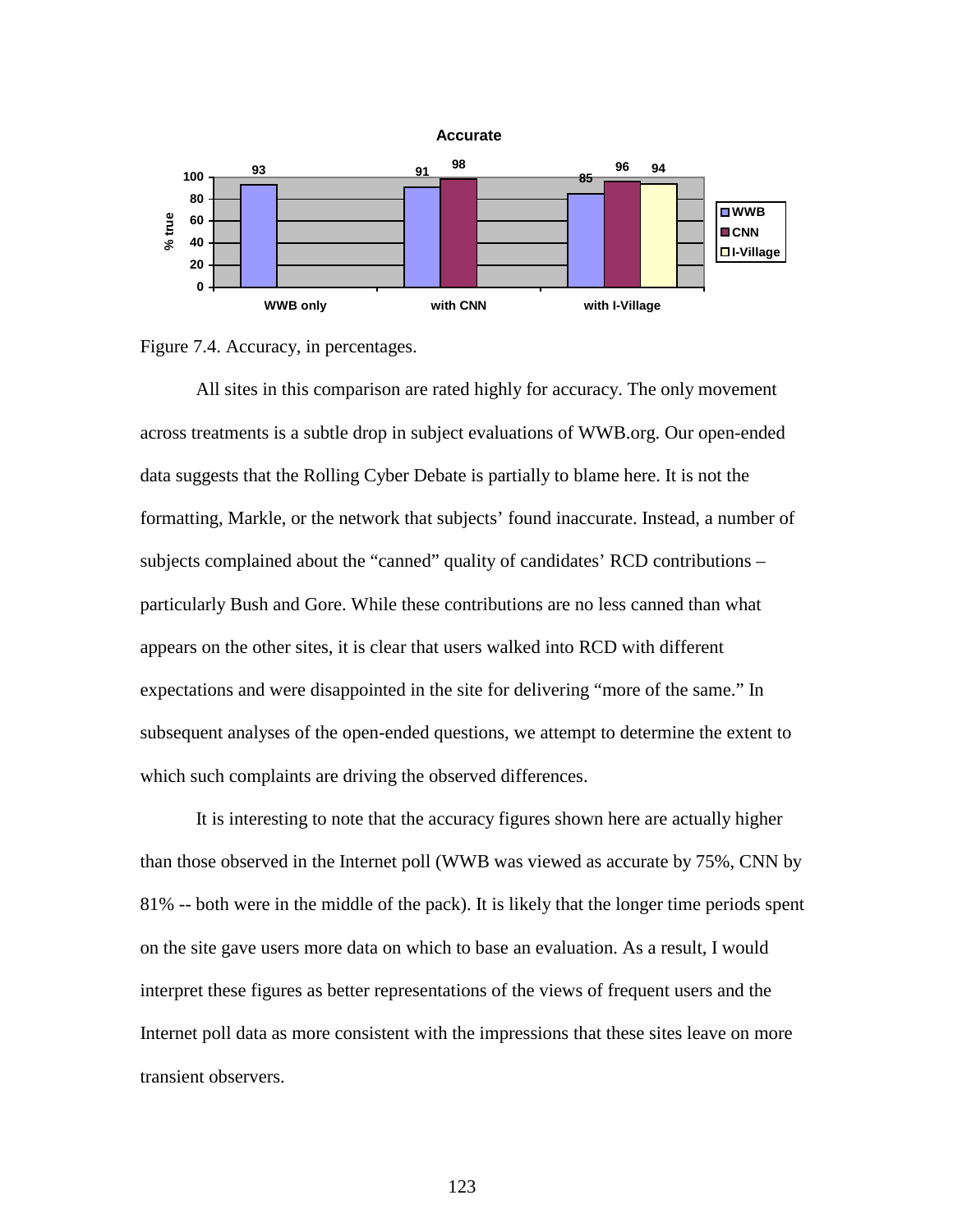### Want to Learn More

As was the case in the Internet poll, the next set of questions attempts to determine how the sites viewed affect subjects' subsequent political behaviors. The first such statement to which subjects responded was: "[Name of site] makes me want to learn more about the election." Figure 7.5 displays subjects' responses.







It is clear that as sites are added, the extent to which WWB.org makes users want to learn more decreases. It is interesting to note, however, that by the time I-Village is introduced, both the WWB.org and CNN evaluation percentages converge to those viewed for them in the Internet poll. That being true suggests that the numbers viewed in the I-Village treatment better represent normal usage conditions. Moreover, our initial analysis of subjects' open-ended responses suggests that the formatting of information about the candidates, particularly on I-Village and that site's candidate match utility, accounts for much of the difference in how subjects view the sites.

Want to Talk More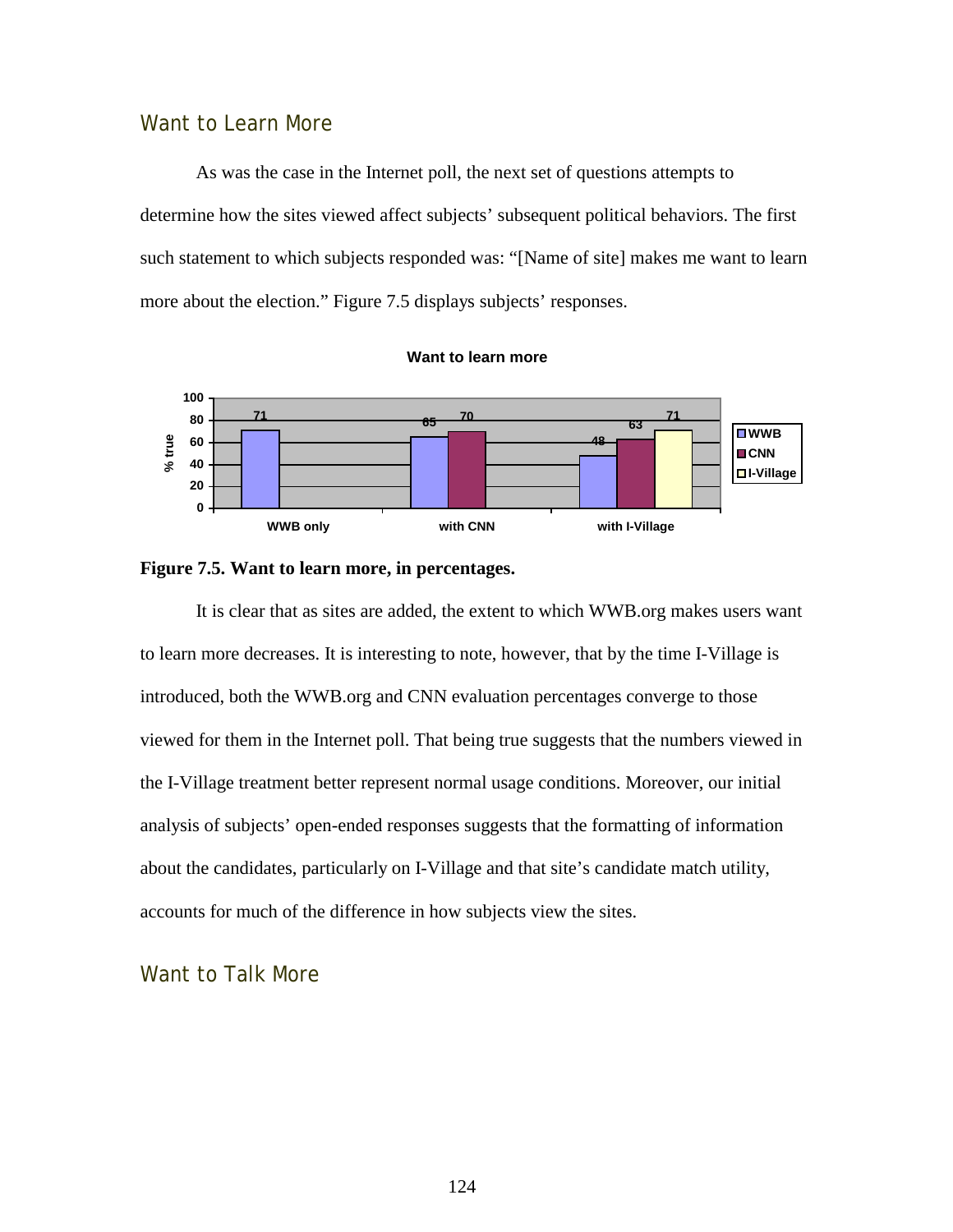We next asked subjects to respond to a question about a more interactive form of political participation: "[Name of site] makes me more likely to talk about elections with others." Figure 7.6 reveals subjects' responses.



#### **More likely to talk**

Figure 7.6 More likely to talk, in percentages.

In this case, the introduction of additional sites had only a limited impact on how subjects answered this question about any particular site. As was true above, WWB.org scores somewhat lower than the other sites in this regard.

### Changes Candidate Evaluations

The battery of post-viewing period true/false questions ended with a question that I thought particularly important – the extent to which anything they saw on the site leads subject to change their impression of any of the presidential candidates. The specific statement they responded to was "It makes me think about at least one of the candidates in the presidential election in a new way." While sites need not explicitly attempt to change what voters think of candidates, the fact that a site can have this effect may say something powerful about the value of the site's content. Figure 7.7 shows subjects' responses to this question.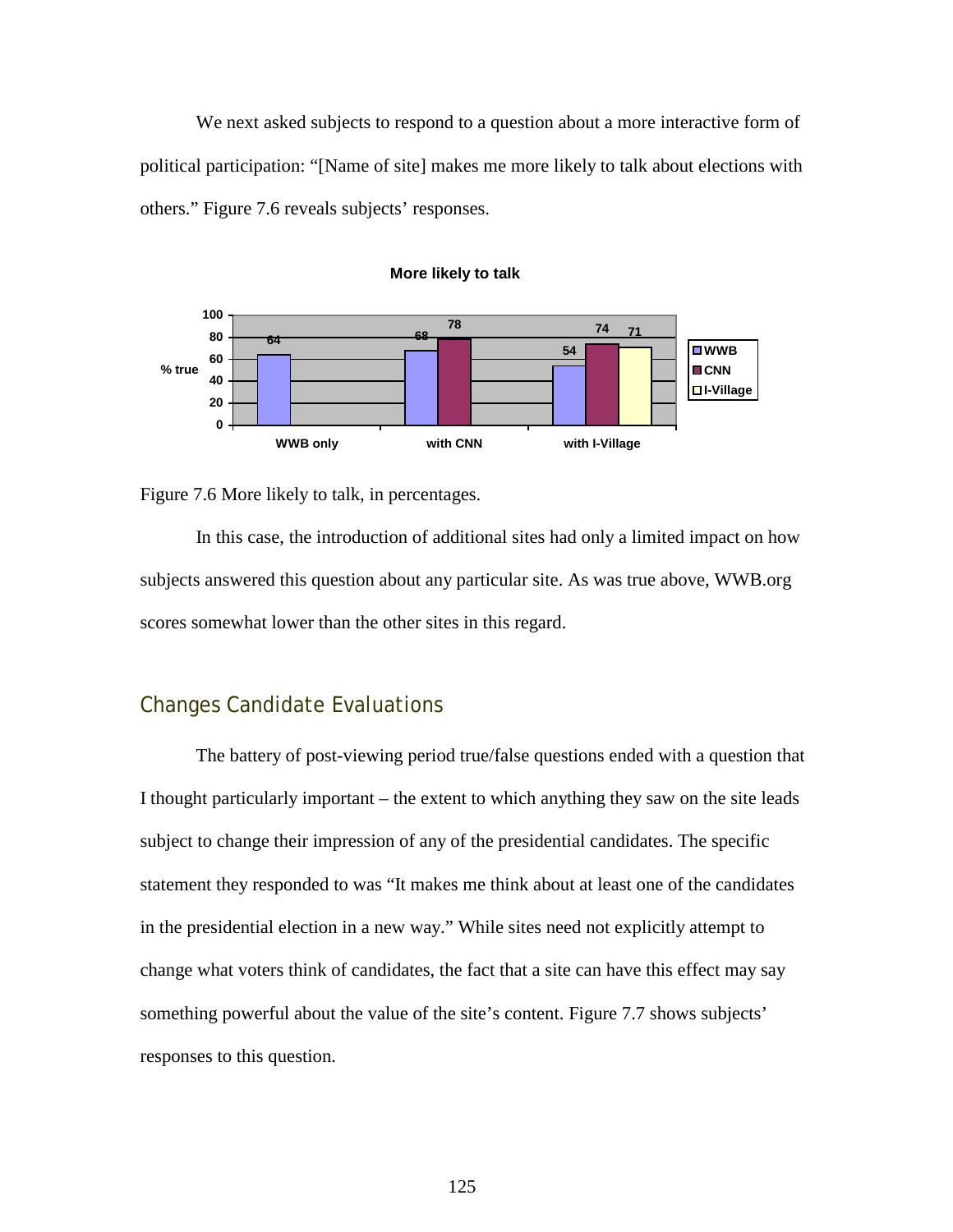#### **Changes candidate evaluation**



Figure 7.7. Changed evaluation, in percentages.

It is interesting to note here that across all of our treatments, 316 subjects viewed WWB.org and were asked this question about it. Figure 7.8 summarizes their responses. Approximately 50% of the subjects reported a change in how they viewed at least one of the candidates, with an even split in whether these revised evaluations were more positive or negative.





If we take seriously the view that the Internet was not a serious factor in the 2000 elections, findings such as those in last two figures are quite remarkable. They show that a single twenty or thirty minute viewing session induced a change in how roughly half of our subjects viewed at least one of the presidential candidates. That the I-Village number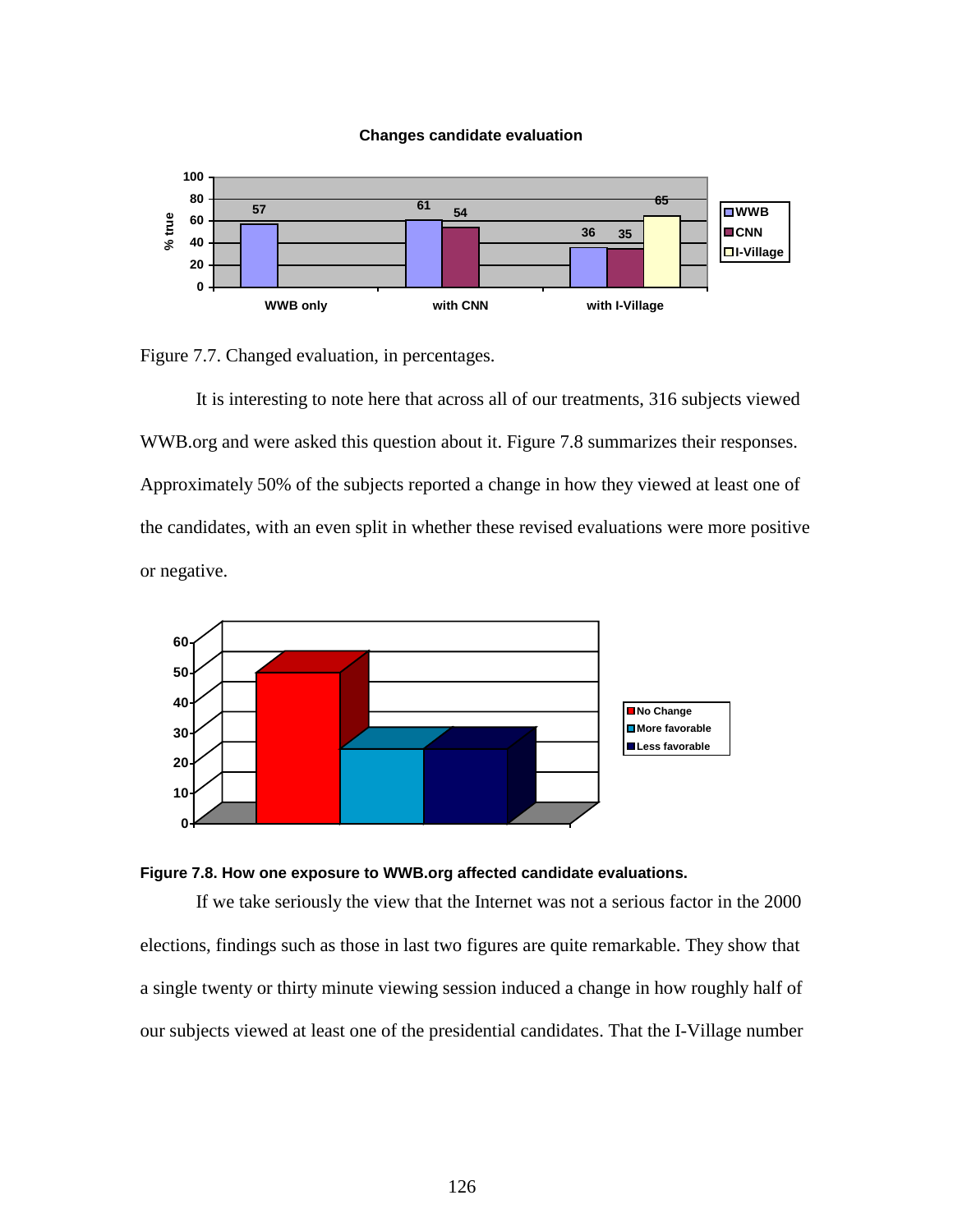is so much higher when all three are paired is due largely to the presence of I-Village's candidate comparison and candidate match utilities.

### Summary Judgment

Later in the questionnaire, we asked subjects a few questions designed to discover their summary judgments of the sites viewed. The first such question was "Will you visit this site again (for either this election or a future one)?" Figure 7.9 reveals subjects' responses.



#### **Will visit again**

Figure 7.9. Revisitation intent, in percentages.

Two things in this table are of note. First, subjects' willingness to revisit WWB.org is impacted by the introduction of additional sites in a way than CNN.com is not. From a preliminary analysis of our open-ended data, and as supported by our findings in the "All Partners" and "No instruction" treatments" established, media-linked brand names are crucial determinants of which sites election information seekers visit. Nascent founders of the next generation of voter.com and politics.com should understand going in that they will encounter massive difficulty attempting to steer people away from sites such as CNN.com. Second, while WWB.org's score on this question is the lowest of the three sites, it is also useful to recall that subjects' initial awareness of WWB.org was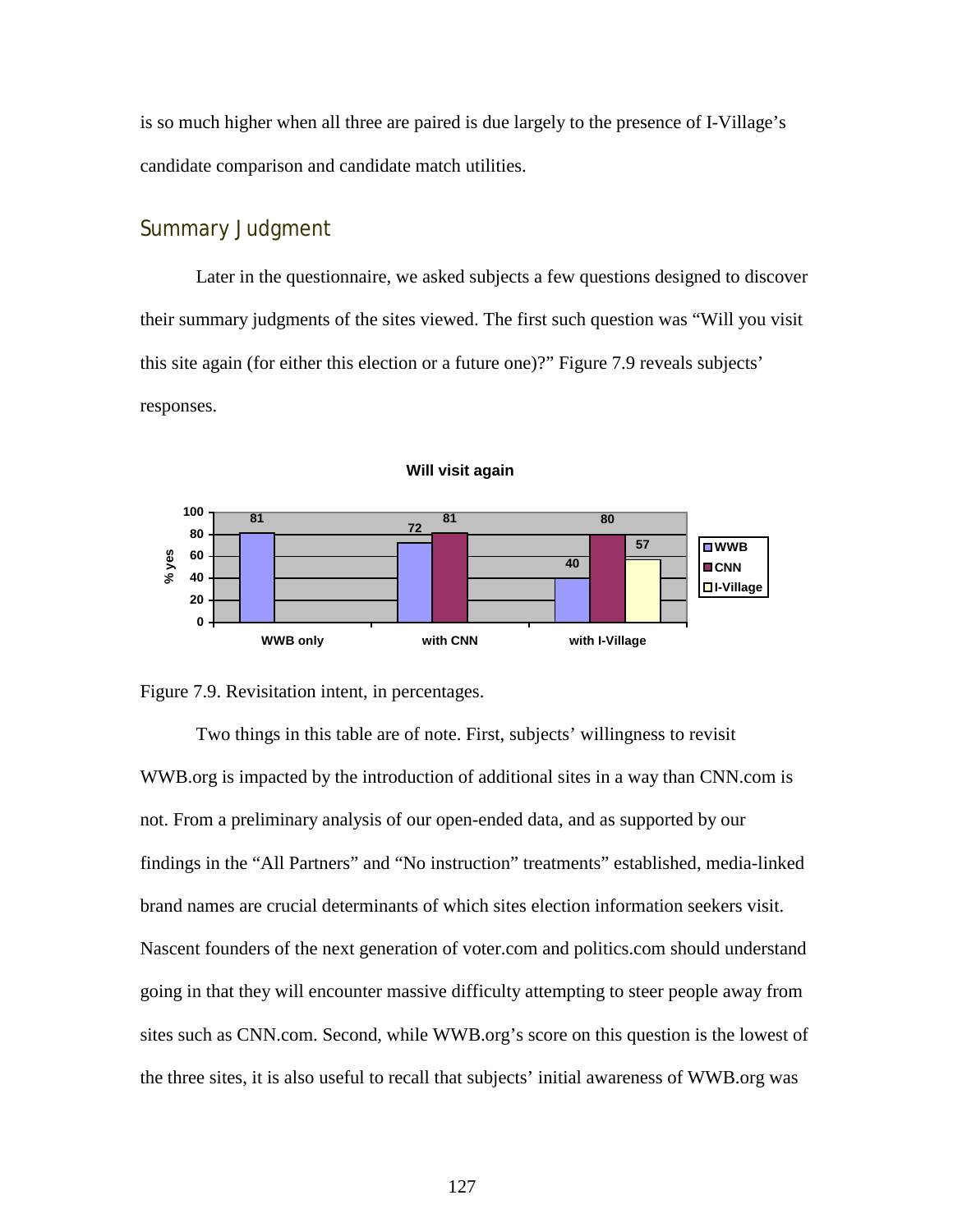the lowest of the charter sites. That one viewing period induces even 40 percent of subjects to want to revisit is a testament to users' appreciation of the site.

## Second Experimental Comparison

This second comparison includes the WWB.org, Vote-Smart and Fox. The sequencing is chosen to first isolate the effect on WWB.org of another publicly oriented dot-org site and then to identify the effect on both of a strong commercial site. The questions and statistics used to describe the effects of the experimental variation are the same as those used in the first.

### Site Visits

Table 7.10 shows the percentage of subjects visiting each site in each of this comparison's treatments. In general, all subjects visited all sites. The exception was in the Vote-Smart treatment where a few subjects visited only one of the two sites.





#### New Information

Table 7.11 shows responses to the true-false question "I can use [name of site] to find information that I have not seen elsewhere." For WWB.org, subject responses when both sites are introduced do not vary markedly from subjects' responses when they view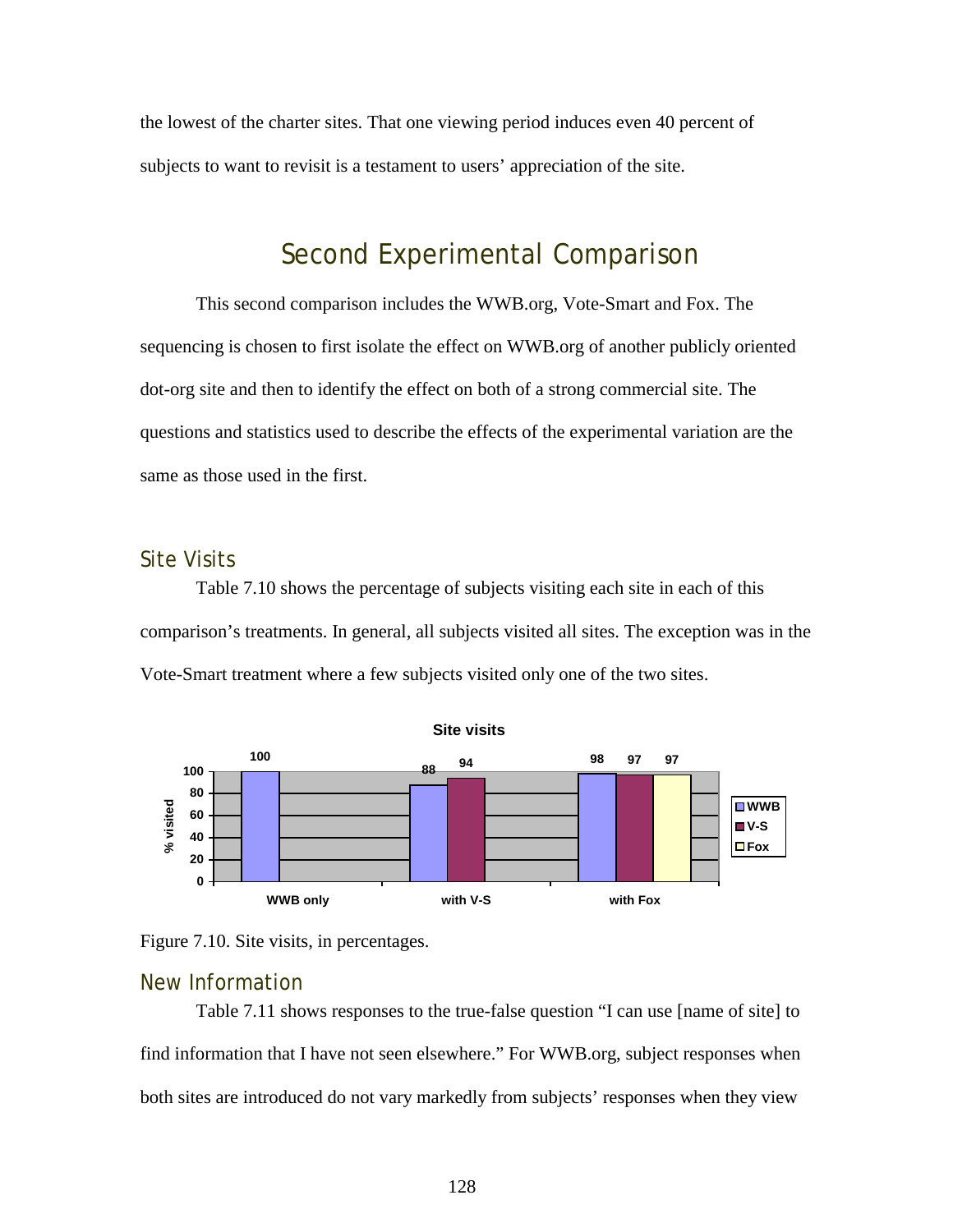WWB.org only. In particular, we do not see the substantial drop witnessed when another syndicated content site, I-Village, was introduced.



#### **Find new information**

It is worth noticing that the Vote-Smart numbers in this figure tell an interesting story. To begin with, the Vote-Smart evaluations suffer a larger drop than WWB.org when Fox is introduced. Moreover, when we compare subject evaluations of this question to those offered in the Internet poll, the WWB.org and Fox percentages are relatively close (the WWB percentage here is 7 points lower, the Fox percentage here is 4 points lower). The Vote-Smart percentage, however, is 21 points lower. A likely explanation for this difference is that the Vote-Smart and Fox sites are substitutes for each other in a way that neither is with the WWB.org site. Only WWB.org is a syndicated content site, designed to send users to other sites for full functionality, Vote-Smart's design, while a hybrid, features numerous destinations for people seeking election information. So does Fox. As subsequent figures bear out, it appears that when Fox is introduced, Vote-Smart loses its appeal for many users. It seems as if, given the parallels in presentation strategy, many users opt for the polished, commercial site.

**Figure 7.11. New information in percentages.**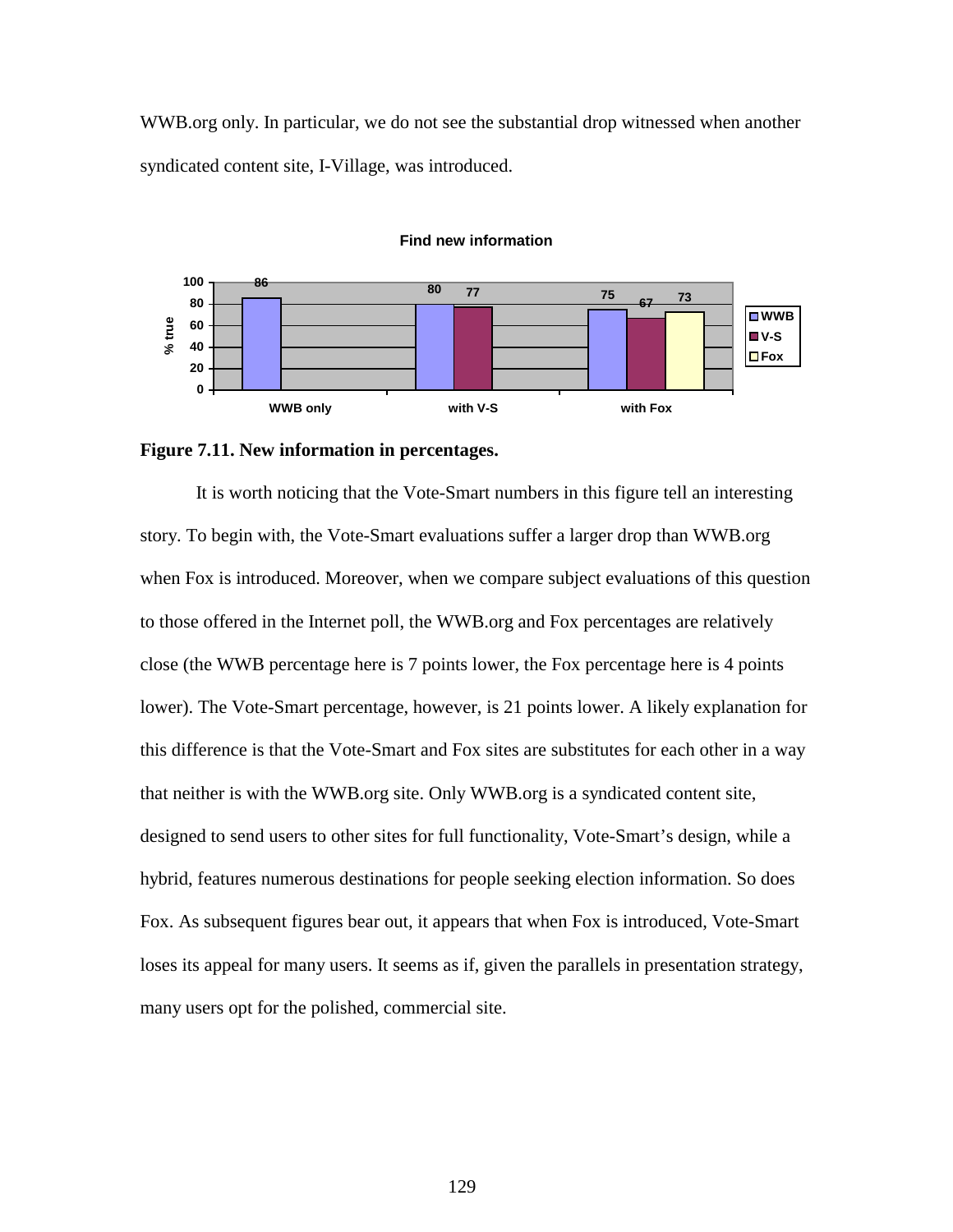### Ease of Use

Next, users respond to the statement "I can use [name of site] to get the information I want quickly and easily." In Figure 7.12, a familiar theme begins to emerge. Subject evaluations of WWB.org are resilient to the introduction of Vote-Smart and Fox, while the introduction of Fox has a large impact on how subjects evaluate Vote-Smart.





A lesson to be drawn from such findings, in my view, is this: in users minds destination sites and syndicated content sites are to a considerable degree categorized as distinct entities. Within each category, voters have a relatively easy time determining what they prefer – this contention explains why I-Village had a relatively large effect on WWB.org but not CNN.com on many dimensions and why Fox has such a large effect on user views of Vote-Smart while at the same time having relatively little effect on viewers of WWB.org. To the extent that the public consciousness focuses on sites with familiar and media-linked brand names, this categorization would seem to limit the potential of .org *destination sites* – from the viewpoint of many of our subjects they are not able to compete. While this explanation bodes well for the WWB organizing strategy at present, the outlook would change if brand-name syndicated content sites became more of a political information fixture in the future.

130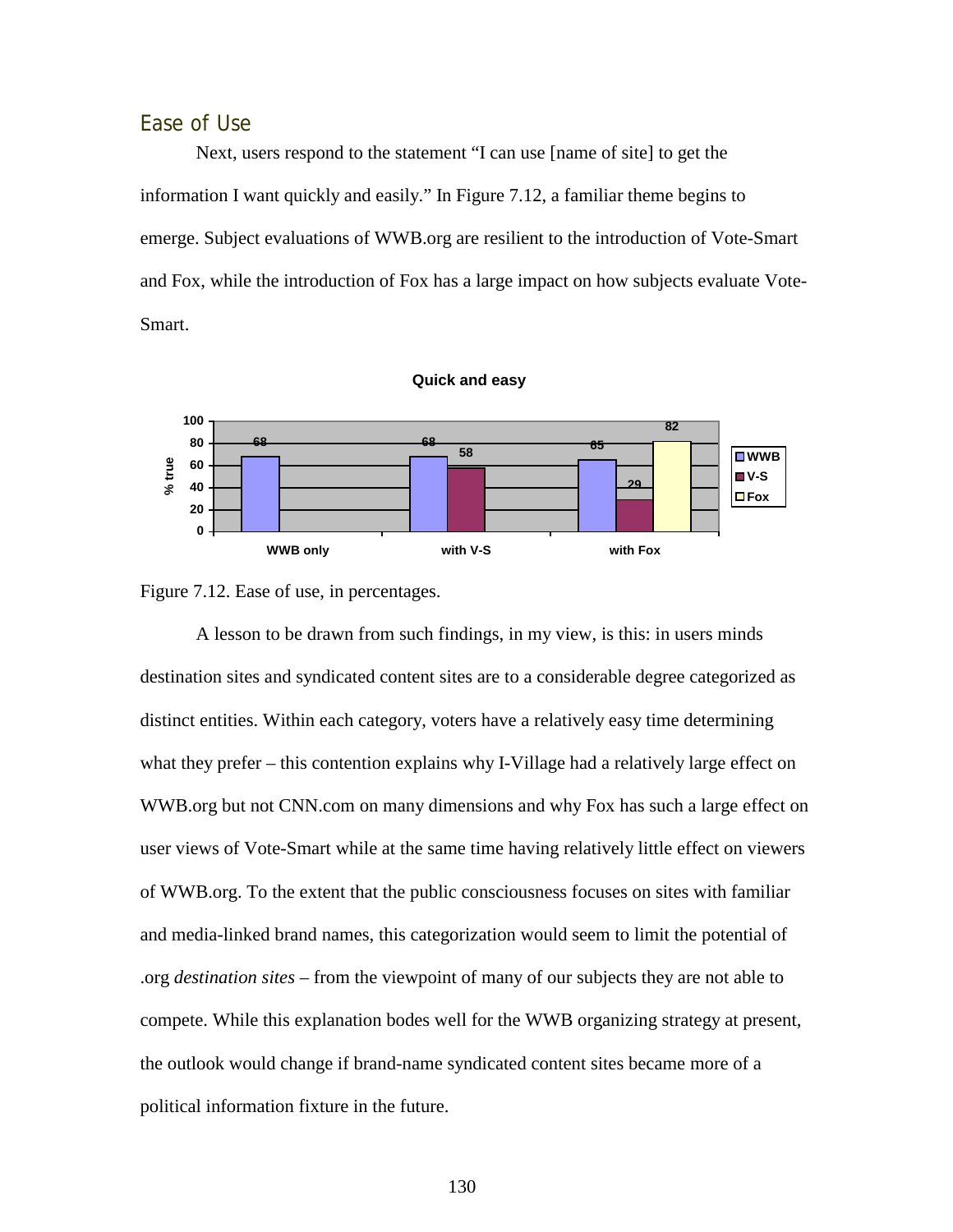### Accuracy, Want to Learn More, More Likely to Talk

Next, subjects were asked to respond to the claim "[Name of site] provides accurate information." Figure 7.13 displays the percentage of subjects who responded "true" to each question. In each case, WWB.org and Fox are rated highly and, in a now familiar pattern, so is Vote-Smart until Fox is introduced. It is also interesting to note that the Fox numbers are generally similar to those experienced by CNN in the first comparison.









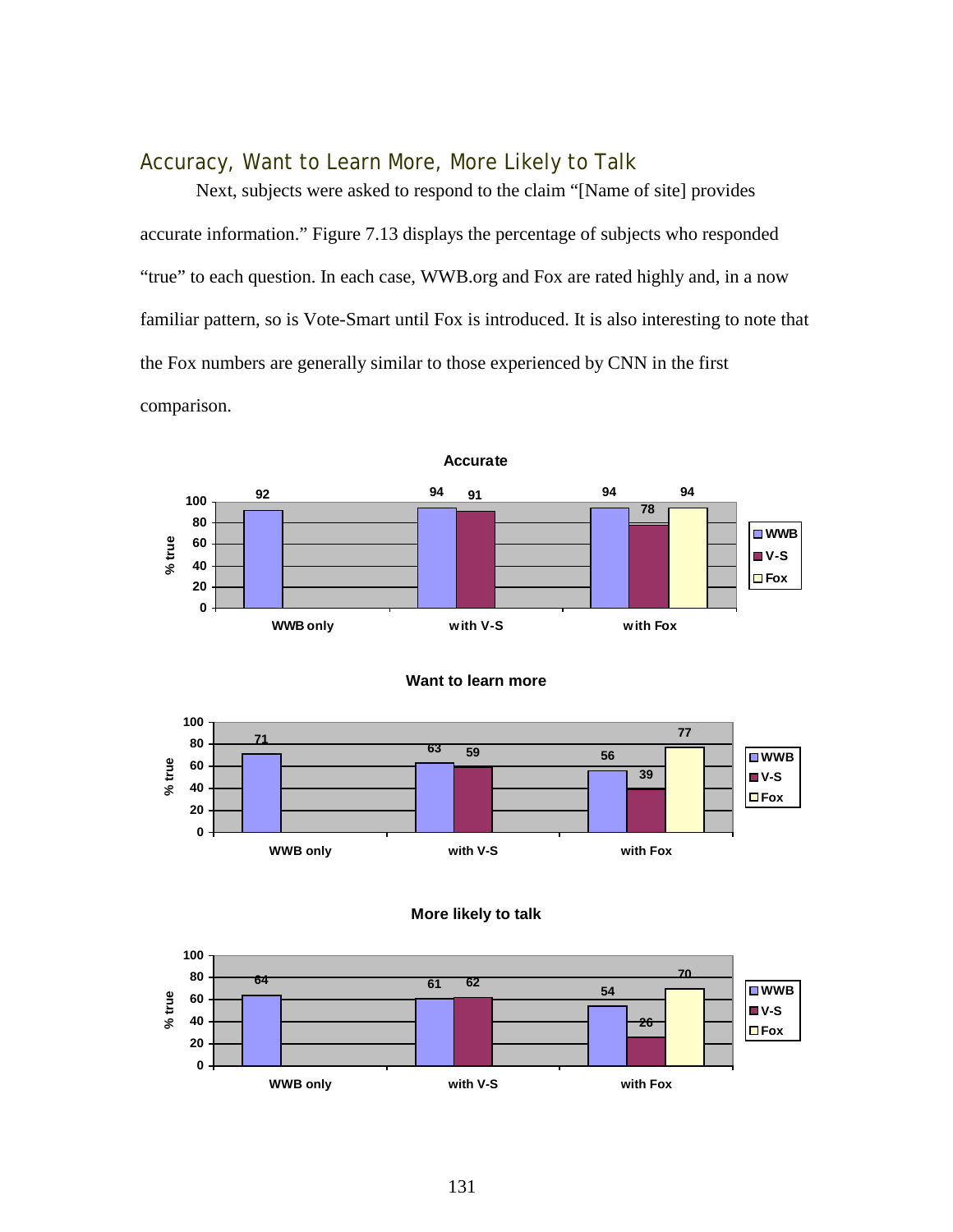#### **Figure 7.13. User evaluations in percentages.**

#### Changes Candidate Evaluations

The battery of post-viewing period true/false questions ended with the question "[Name of site] makes me think about at least one of the candidates in the presidential election in a new way." Figure 7.14 shows subjects' responses to this question. Again, a single viewing period produces changed evaluations for almost half of the subjects whose responses are depicted in the figure. Unlike previous analyses, however, the introduction of Fox has a large negative impact on both WWB.org and Vote-Smart. It is worth noting here that in a more detailed analysis, the average amount of time subjects spent on Fox during the Fox treatment (13.51 minutes) was approximately equal to the amount of time spent on the other two sites combined  $(15.06 \text{ minutes.})$ 







#### **Summary Judgment**

Finally, we asked subjects to respond to the question "Will you visit this site again (for either this election or a future one)?" Figure 7.15 shows the percentage responding true. Here, as in the first comparison, introduction of any other site drives down respondent willingness to revisit WWB.org. Of interest is the fact that without another syndicated content site in the mix, the responses here for WWB.org never drop to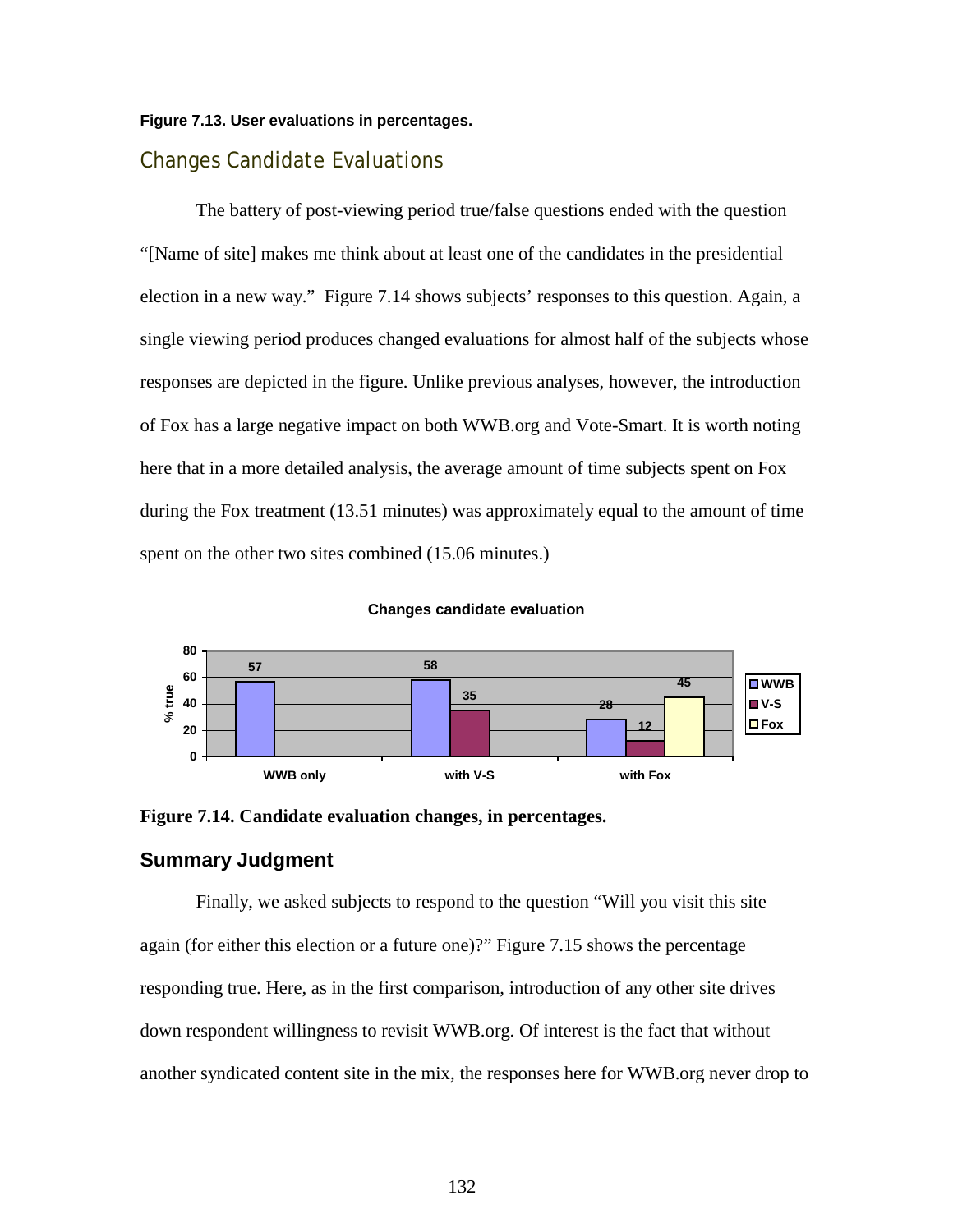the low level experienced with the introduction of I-Village. Fox, like CNN, does very well on this dimension while Vote-Smart is comparable to WWB.org before Fox is introduced and does far less well after.



#### **Will visit again**



## Extreme Experimental Treatments

 I end this part of the analysis by comparing the findings described above with those found in our "extreme" experimental treatments – All Partners and No Instructions. In one sense, the No Instructions treatment most resembles normal usage conditions, so we ought to learn a lot from it. Unfortunately, the treatment's virtue is also its vice – with no instructions, you cannot expect subjects to visit the sites that you analyzed elsewhere. In the All Partners treatment, the stated problem is slightly ameliorated but at the cost of giving subjects an actual list, albeit a long one.

 To simplify the presentation, I present the results from these treatments alongside results from the first comparison for WWB.org and CNN.com. I choose the former because it is a focal point in the evaluation; I choose the latter because it was the best known of the sites we tested.

 It does not give a great deal away to reveal that the largest difference in observed behavior comes in the form of site visits. Figure 7.16 shows that while CNN is visited by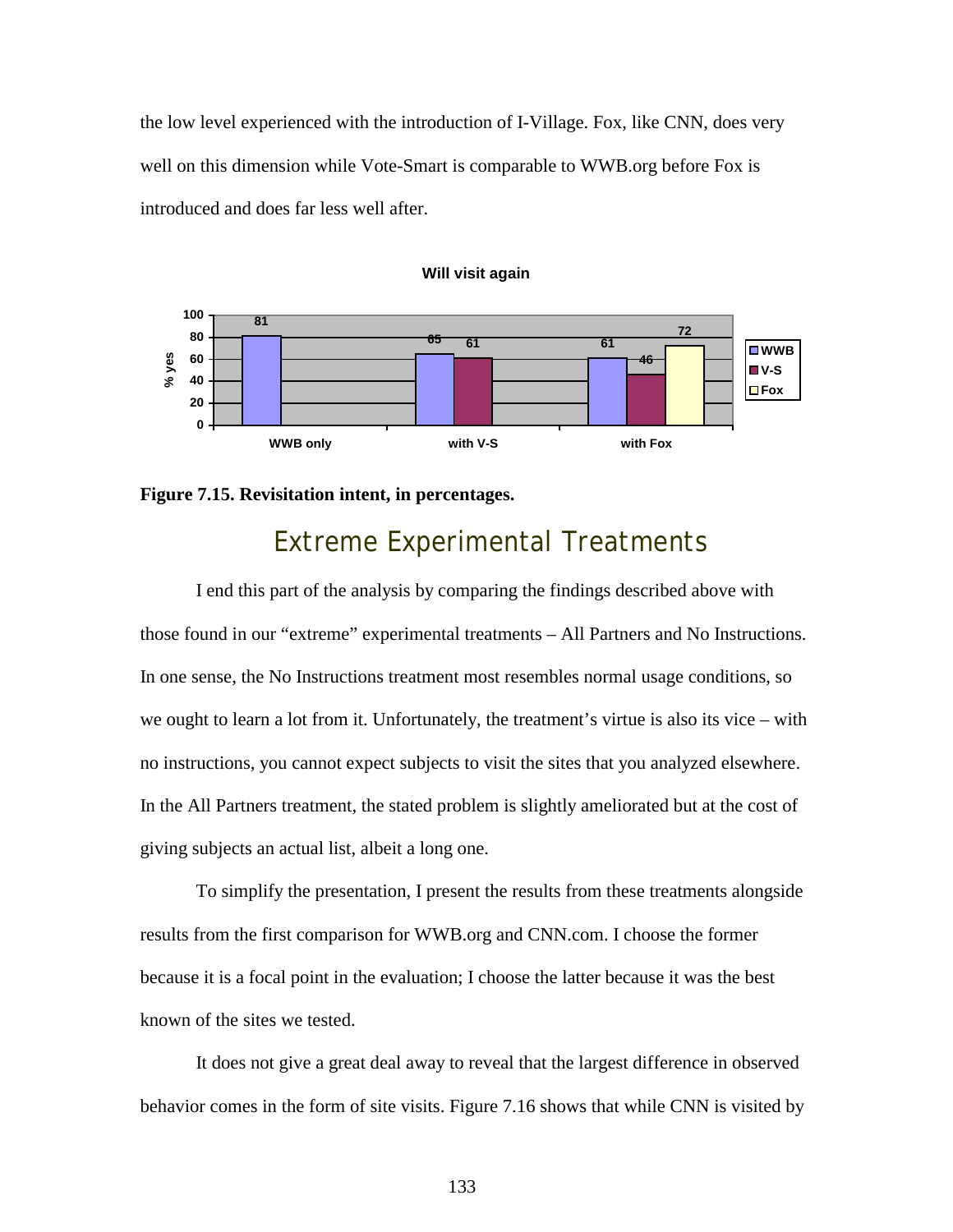about half the subjects in the extreme treatments, WWB is visited by only 1 in 4. It should be noted that WWB.org did much better here than I expected, but for reasons that I admit to not anticipating. For example, in both extreme treatments I added a question asking subjects to describe how they chose which sites to visit. In the "All Partners" treatment, I learned that many visited WWB.org (most for the first time) because it was a dot-org and because they were intrigued by the name. In the "No instruction" treatment, the surprisingly high number of visits was, I learned, due to the fact that I asked about all WWB network sites in the pre-viewing session questionnaire and a number of people remembered the WWB.org name when it came time to choose a site in the viewing period. This unanticipated consequence was, in my view, a necessary one as it is important to establish subject's initial awareness of a site when attempting to interpret their subsequent reactions.



**Site visits**

|                                        | <b>WWB Only</b> | No Instructions | <b>All Partners</b> |  |
|----------------------------------------|-----------------|-----------------|---------------------|--|
| Total # subjects                       | 56              | 66              |                     |  |
| Visited WWB                            | 56              |                 | 26                  |  |
| Visited/asked CNN                      |                 | 21/40           | 16/34               |  |
| Visited/asked Yahoo                    |                 | 10/26           | 15/37               |  |
| Visited/asked                          |                 | 5/26            | 5/37                |  |
| <b>MSNBC</b>                           |                 |                 |                     |  |
| Figure 7.46 Site vicits in perceptages |                 |                 |                     |  |

**Figure 7.16 Site visits in percentages.**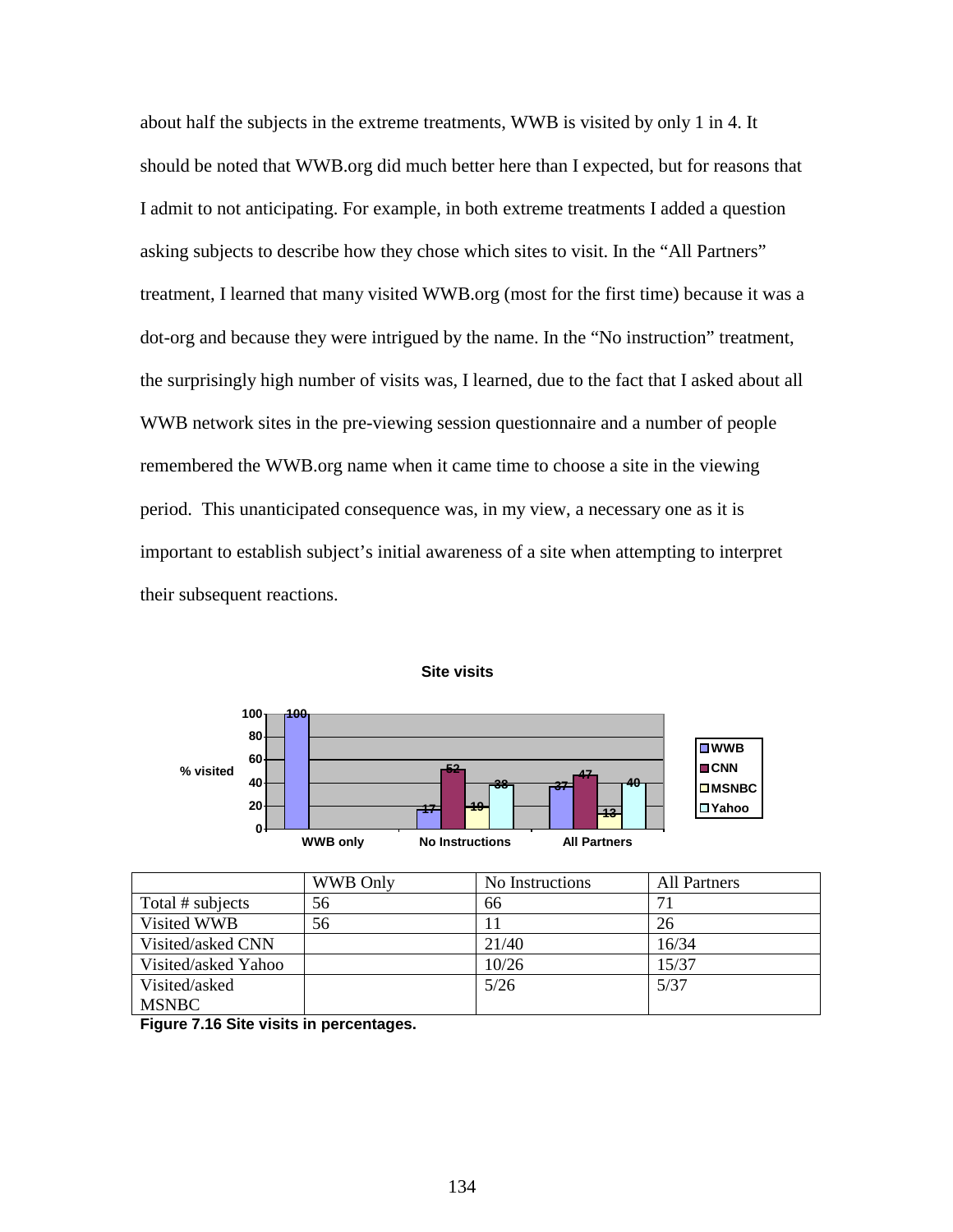Because far smaller numbers of subjects visited the named sites in the extreme treatments, the figures that emanate from them should be treated as if they have greater measurement error.

Figures 7.17 and 7.18 shows the data for the extreme treatments side by side with data from the first experimental comparison for WWB.org and CNN.com. For "finding new information," "ease of use," "accuracy," "will visit again," and changing candidate evaluations, the sites' approval ratings remain about the same or increase in the extreme treatments. Indeed, they approach levels observed in the Internet poll. I would, however, not invest a great deal in these new numbers as they are based on a relatively small set of observations.





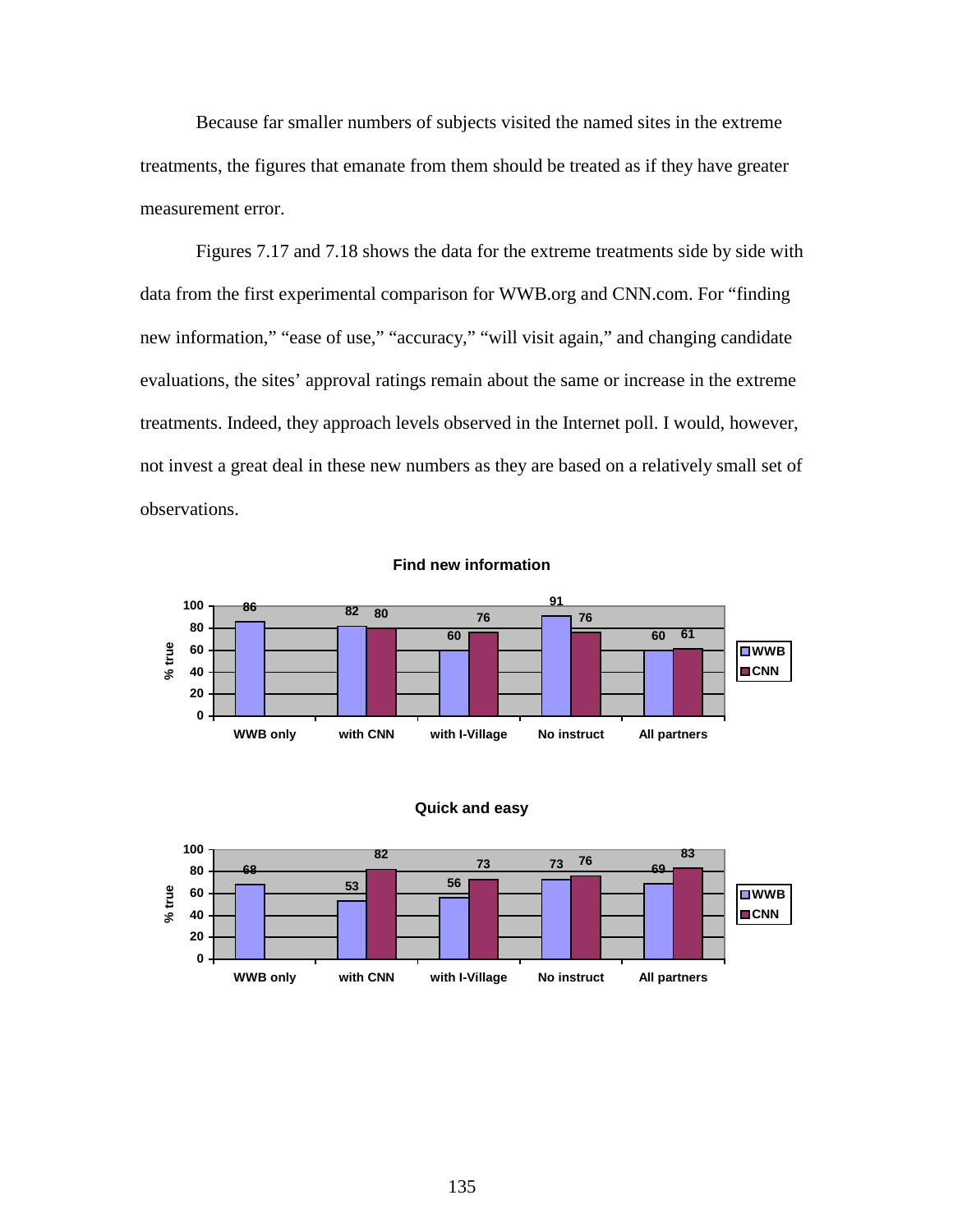



**Changed candidate evaluations**





Figure 7.17. Extreme condition user reactions in percentages.

By contrast, the extent to which subjects rate the sites as making them want to learn or talk more decreases as more sites are added. While these figures too are based on low numbers, such personal evaluations may in fact be reflective of the effect of any particular site under normal (i.e., uncontrolled) usage conditions.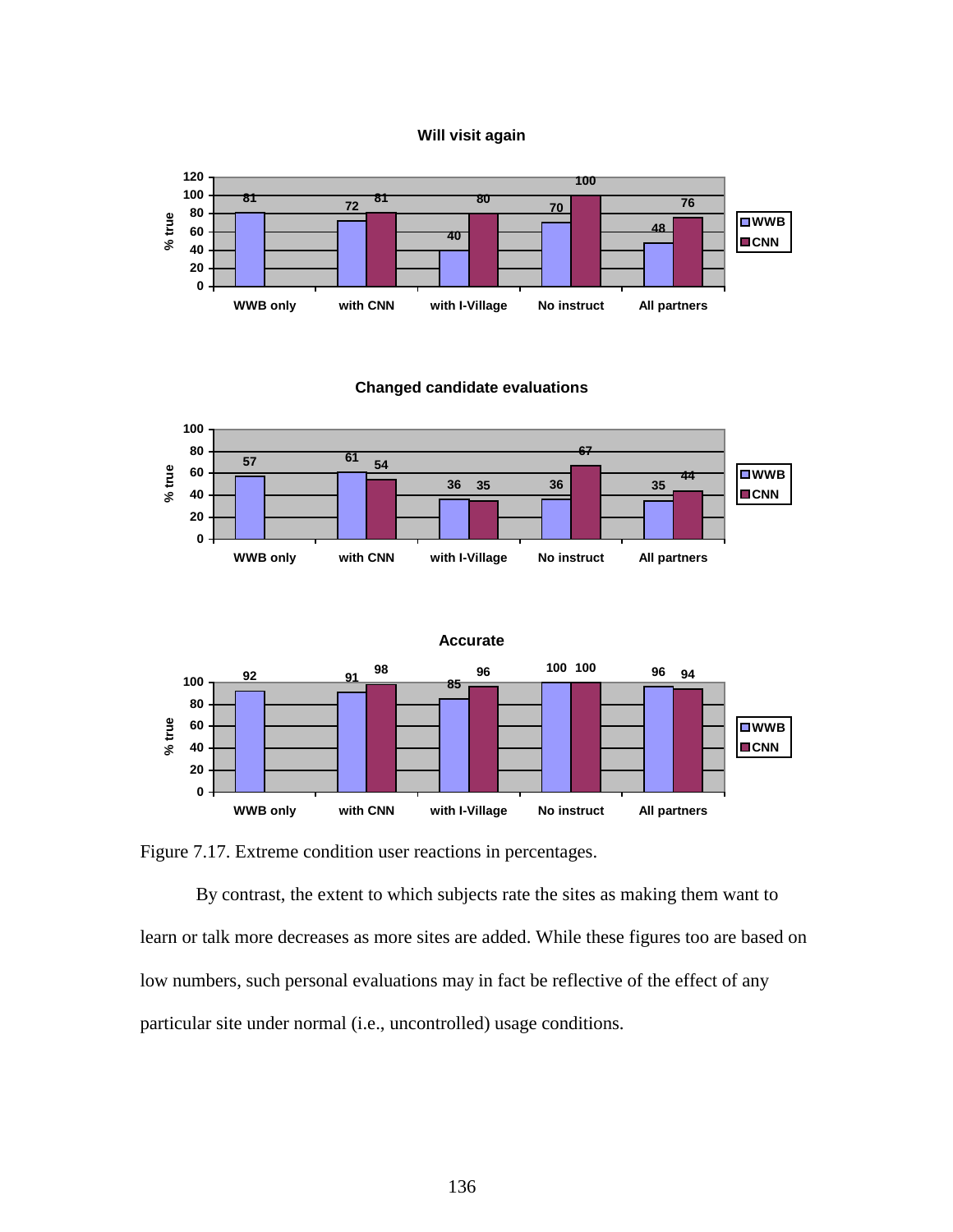**Want to learn more**



Figure 7.18. Extreme condition user reactions in percentages.

## Insights from Analyses of Screen Captures

 As mentioned above, the laboratory in which these experiments were conducted was designed with the explicit purpose of collecting as much data as possible about subject's Internet behavior. One of the two kinds of software installed on 4 of the laboratory's 25 terminal recorded subject screen captures. To keep the size of the resulting data file at a reasonable size, we programmed the utility to record a capture every 20 seconds. So for each experiment with a 20 minute viewing period we have 60 screen captures per subject and for every experiment with a 30 minute viewing period we have 90 screen captures per subject. We collected such captures from 99 subjects – those who unknowingly sat at the terminals with the screen capture recording software. In what follows, I answer some questions about the functionality of specific WWB.org pages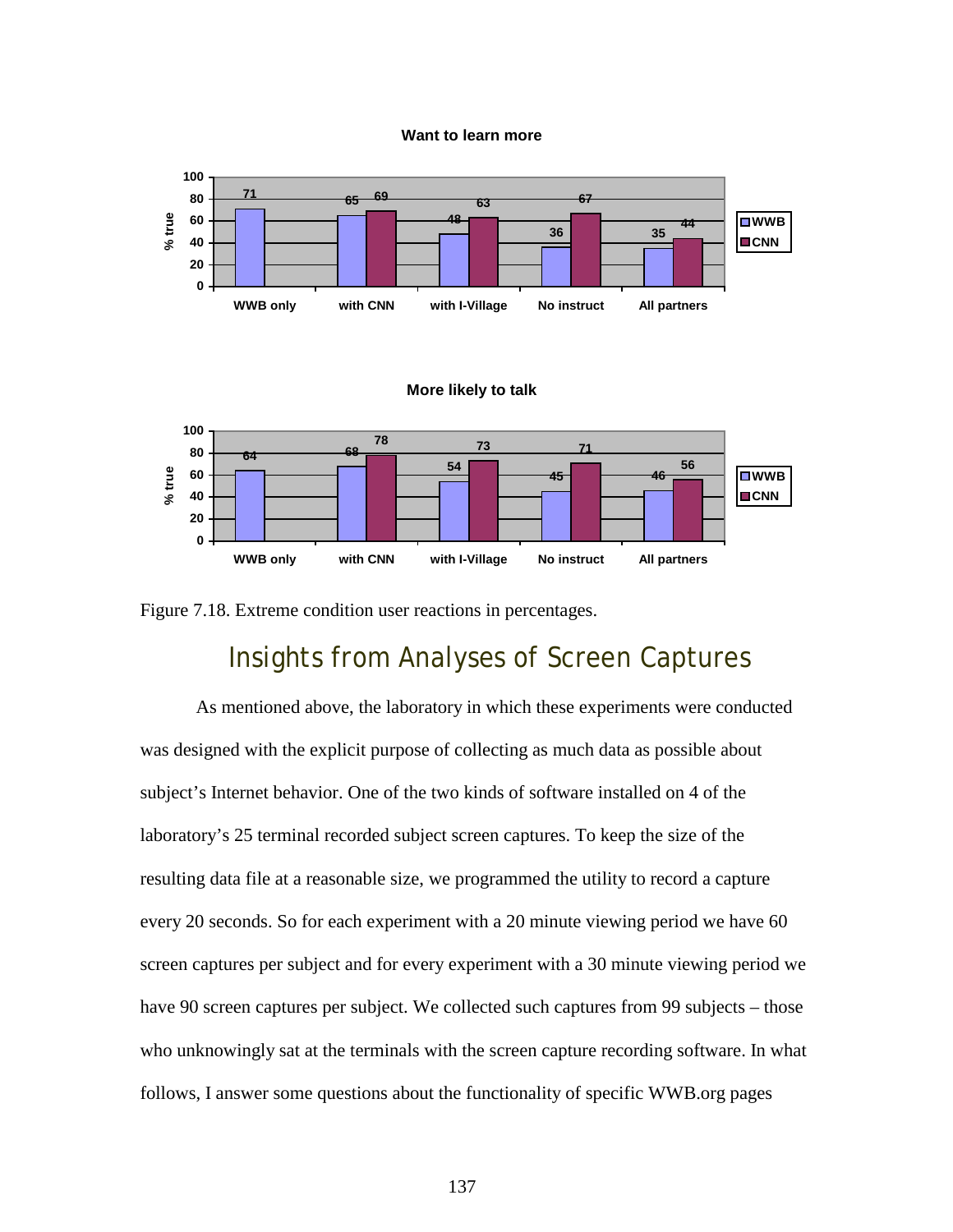using this data. The analyses that follow are based on a grand total of 7,740 screen

captures. Figure 7.19 shows one of them.



Figure 7.19. A screen capture.

In these analyses, I am very conservative in drawing conclusions. I do so because scholarly analysis of such data is infrequent and there are not, to the best of my knowledge, established protocols for coding the data. In the coming months, as my efforts turn towards more scholarly questions, I intend to develop a reliable protocol so that we may learn more from this rich set of observations.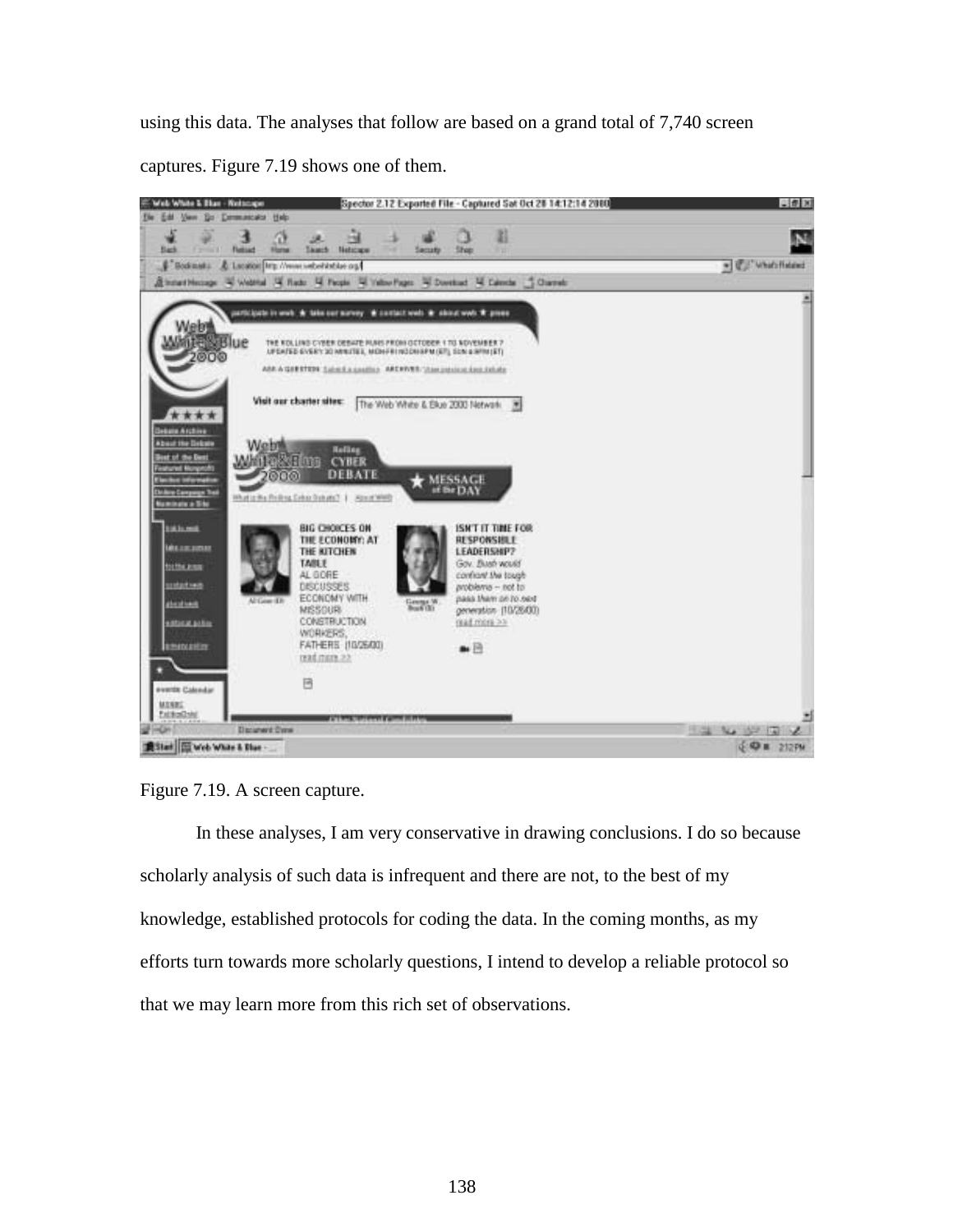### Which WWB.org Pages Held Viewer Attention?

 Table 7.3 provides an estimate of which WWB pages held viewer attention for at least sixty consecutive seconds. The estimate is a rough one based on data from screen captures taken every 20 seconds from 99 randomly selected experimental subjects. The table includes all WWB.org pages in the sample viewed for at least 60 seconds on at least two separate occasions.

| <b>Page Name</b>   | # Views | # Views longer | $\%$ of views > 60s |
|--------------------|---------|----------------|---------------------|
|                    |         | than 60s       |                     |
| <b>Bush MOD</b>    | 38      | 22             | 58                  |
| Trail              | 17      |                | 41                  |
| Gore MOD           | 38      | 15             | 39                  |
| Archived Bush QOD  | 23      | 6              | 26                  |
| <b>Bush QOD</b>    | 20      |                | 25                  |
| Buchanan MOD       | 11      | 2              | 18                  |
| Archived Gore QOD  | 29      | 5              | 17                  |
| Gore QOD           | 27      | 3              | 11                  |
| <b>RCD</b>         | 27      | 2              |                     |
| Archived QOD (all) | 199     | 11             | 6                   |
| Home Page          | 180     | 4              |                     |
|                    |         |                |                     |

Table 7.3. Long page views from screen capture sampling.

 The table reveals a difference in the functionality of WWB.org pages. It shows for example, that viewers of Bush pages were more likely to linger on those pages than were viewers of Gore pages. This finding supports the conclusion that users found the Bush contributions to the Rolling Cyber Debate more interesting, on average, than the Gore contributions. Peter Orvetti's "Online Campaign Trail" generated relatively low traffic, but a sizeable chunk of those who viewed it were enthralled. The length of these page views was among the longest in the entire sample. On the other end of the ledger is the WWB.org home page. Its functionality was clearly different with almost no one staying on it for long.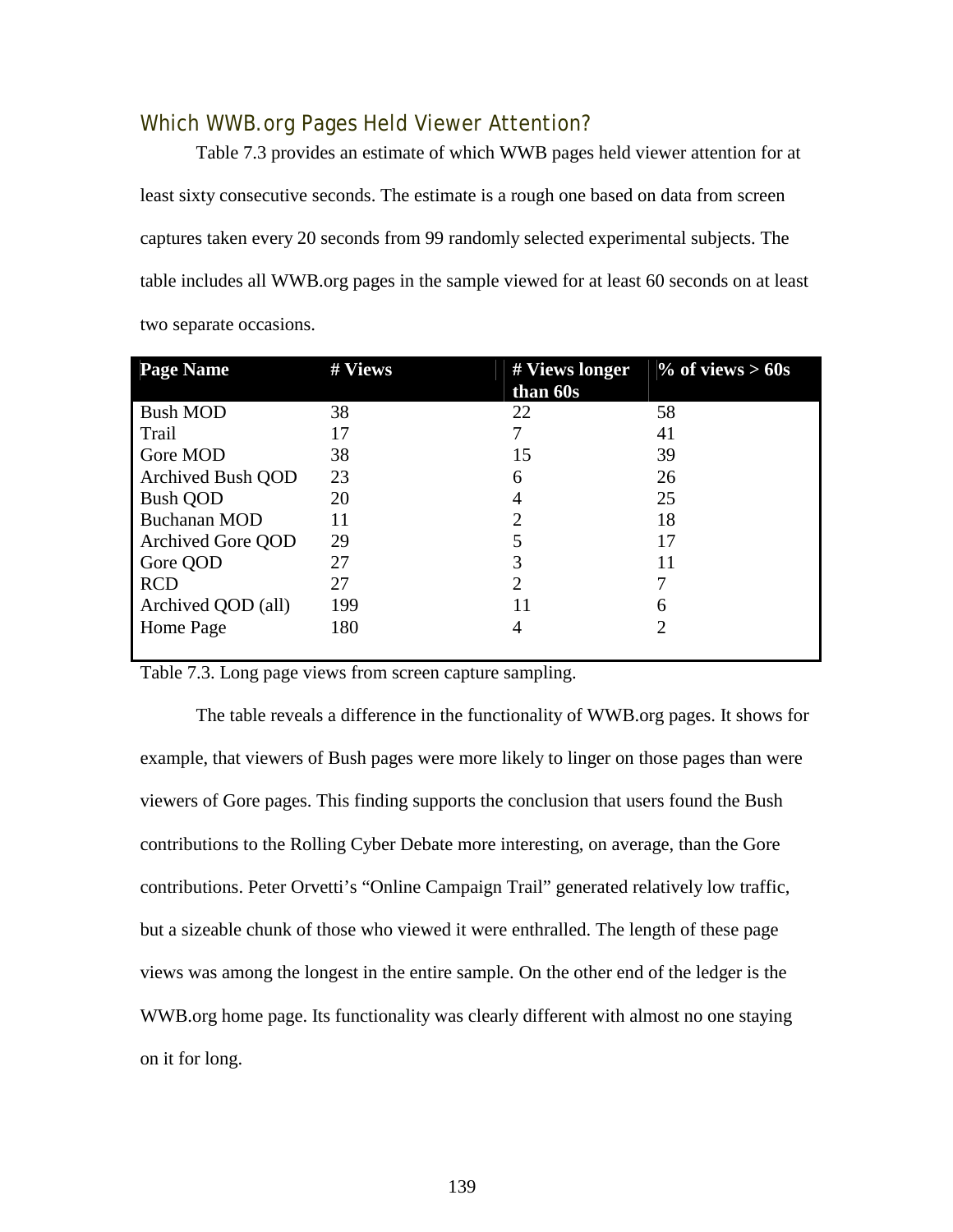### Which WWB.org Pages Led Viewers to Leave the Site?

There is no hard and fast empirical rule about the moment at which a user will leave a site. That is, there is no set amount of seconds or minutes after which people leave regardless of their experience with the site. There is, however, a strong theoretical basis for understanding a central principle that determines when and why a subject stops viewing. In short, we expect a user to leave a site the moment they find something more interesting to do – whether the new target of their attention is another web site or a non web-related activity. While there are many reasons that a "something else" can appear to be relatively interesting, I think it useful to place these things into two categories: (1) the "something else" seems like it will provide the user with something he or she wants and does not have, (2) the web site he or she is currently viewing is no longer meeting his or her expectations.

The page level data that we have can provide information about which parts of a site are the doors through which users exist. We can further distinguish between different types of exits. In particular we can distinguish between terminal exits and non-terminal exits. I define a terminal exit as the last page on a site that the user views. A page is counted as having a terminal exit only if the user goes to another site and does not return. An exit from the site is non-terminal if the user exits the site only to return before the end of the viewing session (e.g., a user goes from Bush's MOD on WWB.org to the Bush site, later in the session he or she returns to WWB.org). I define an exit as neither terminal nor non-terminal if the viewing session ends while the subject is on a site. This distinction is important because finding that a particular page is more likely than others to result in terminal exits can be an important indicator of what parts of the site drive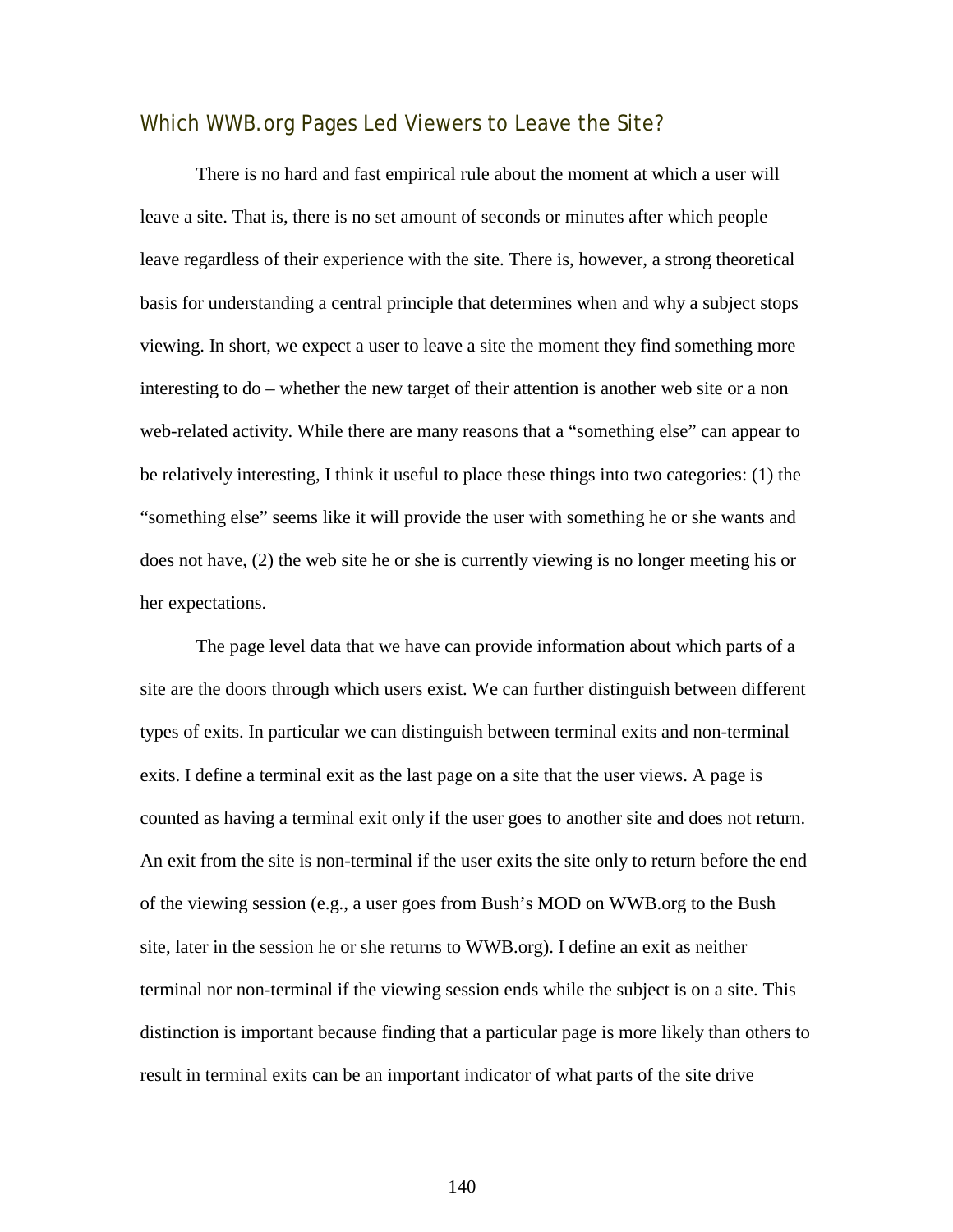viewers away. Of course, it is possible that a user could intend to return to the site and run out of time. This possibility should not bias the presentation, however, as the design is not biased towards a terminal exit appearing on any particular page.

Table 7.4 uses the page view sample described above to give estimates of the kinds of exits the WWB pages produce. Recall that this table is taken from the viewing sessions of 99 subjects spread across all treatments with data gathered from screen captures taken every 20 seconds. It should, therefore, be treated as a rough estimate of actual entry and exit patterns.

|                                      | <b>Initial Entry</b> | Any Entry      | Any Exit       | <b>Terminal Exit</b> |
|--------------------------------------|----------------------|----------------|----------------|----------------------|
| Home Page                            | 11                   | 67             | 40             | 16                   |
| Gore MOD                             | $\overline{2}$       | 3              | 5              | $\overline{2}$       |
| <b>Bush MOD</b>                      | 1                    | 3              | $\overline{2}$ | $\overline{2}$       |
| <b>BOTB</b>                          |                      | $\overline{7}$ | 9              | $\overline{7}$       |
| CNN-RCD page                         |                      | 6              | 6              | 1                    |
| Archive pages                        |                      | $\overline{4}$ | 9              |                      |
| Gore QOD                             |                      | $\overline{2}$ | 5              | 4                    |
| <b>RCD</b>                           |                      | $\overline{2}$ | $\overline{2}$ | $\overline{2}$       |
| State                                |                      | $\overline{2}$ | 5              | 1                    |
| End of time<br>terminated<br>session |                      |                |                | 17                   |

**Table 7.4 Sample Entry and Exit Data**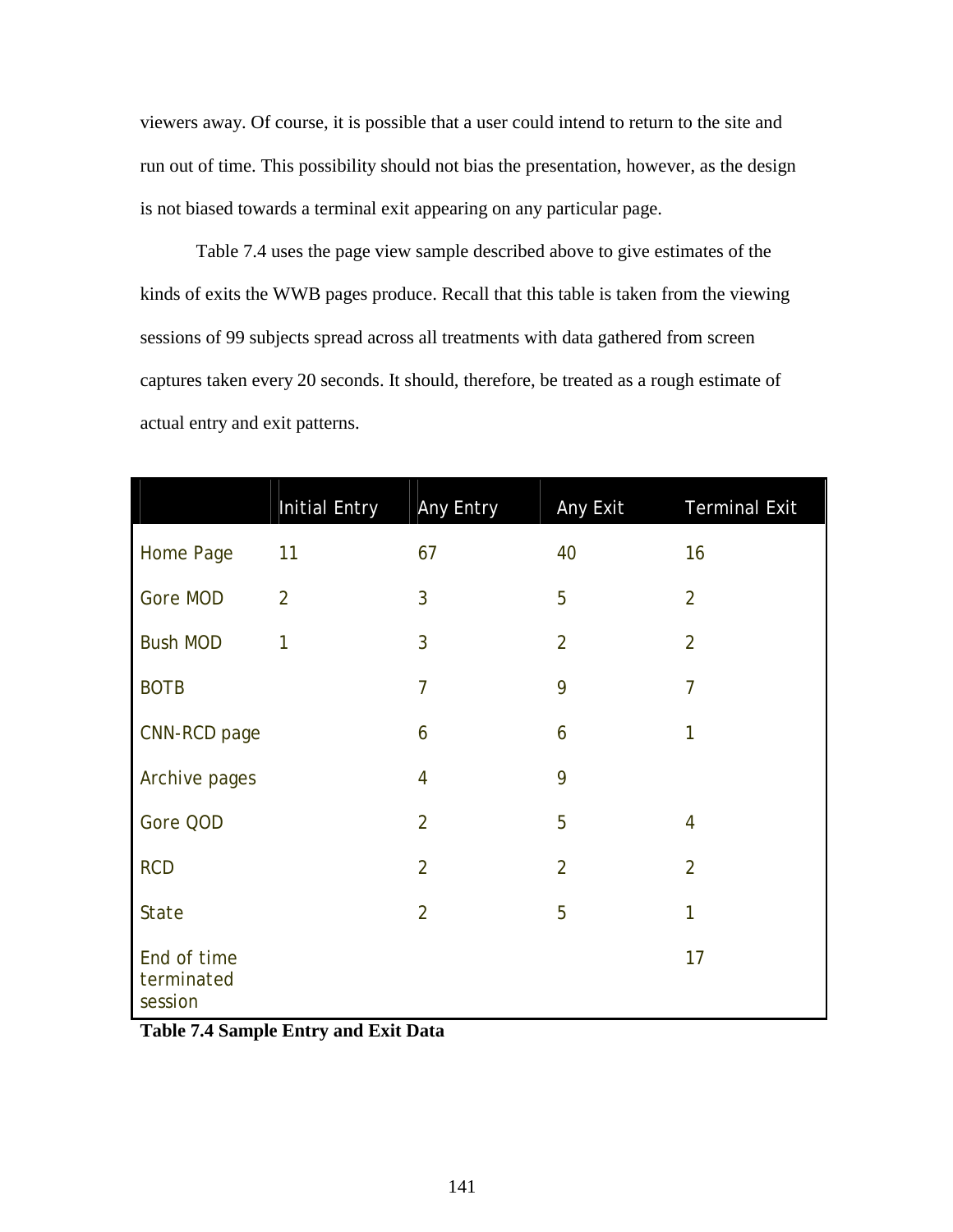From this sample, we can see a dichotomy in the pages that led to a high number of terminal exits relative to total exits. The Best of the Best page produced a high ratio of terminal exits to total exits. This suggests that the page was functioning as intended; it sent subjects to sites where they presumably found something of interest. The same was true of the Bush and Gore specific pages, with supplementary analysis showing many of these exits going directly to the candidates' own web sites. On the other side of the ledger were the WWB.org home page, the version of that page as it appeared on CNN.com and the state page. All three induced users to leave but only temporarily in a large majority of cases.

### Which Pages Kept Viewers on the Site?

With the screen captures, I can estimate the sequence of moves that WWB.org users made within the site. Analyzing such data shows that some pages were exceptionally good at steering users towards the site's original content. I refer, in particular, to the page called "debate." This page lists the previous days of the Rolling Cyber Debate and the topics covered in that day's MOD and QOD. In our sample of screen captures, that page was viewed 68 times. In only one case was a screen capture of this page followed by a screen capture of any other site (i.e., there were no exits of the type described above.) In 43 cases, the next screen captured was one of the archive pages. In the other 24 cases, the next screen captured was another part of the site. This page was very effective at drawing people to RCD content and keeping them on the site. The page labeled directory, a page that gave links to information about the states, had a similar effect with 19 of its 21 visits followed by another page on WWB.org.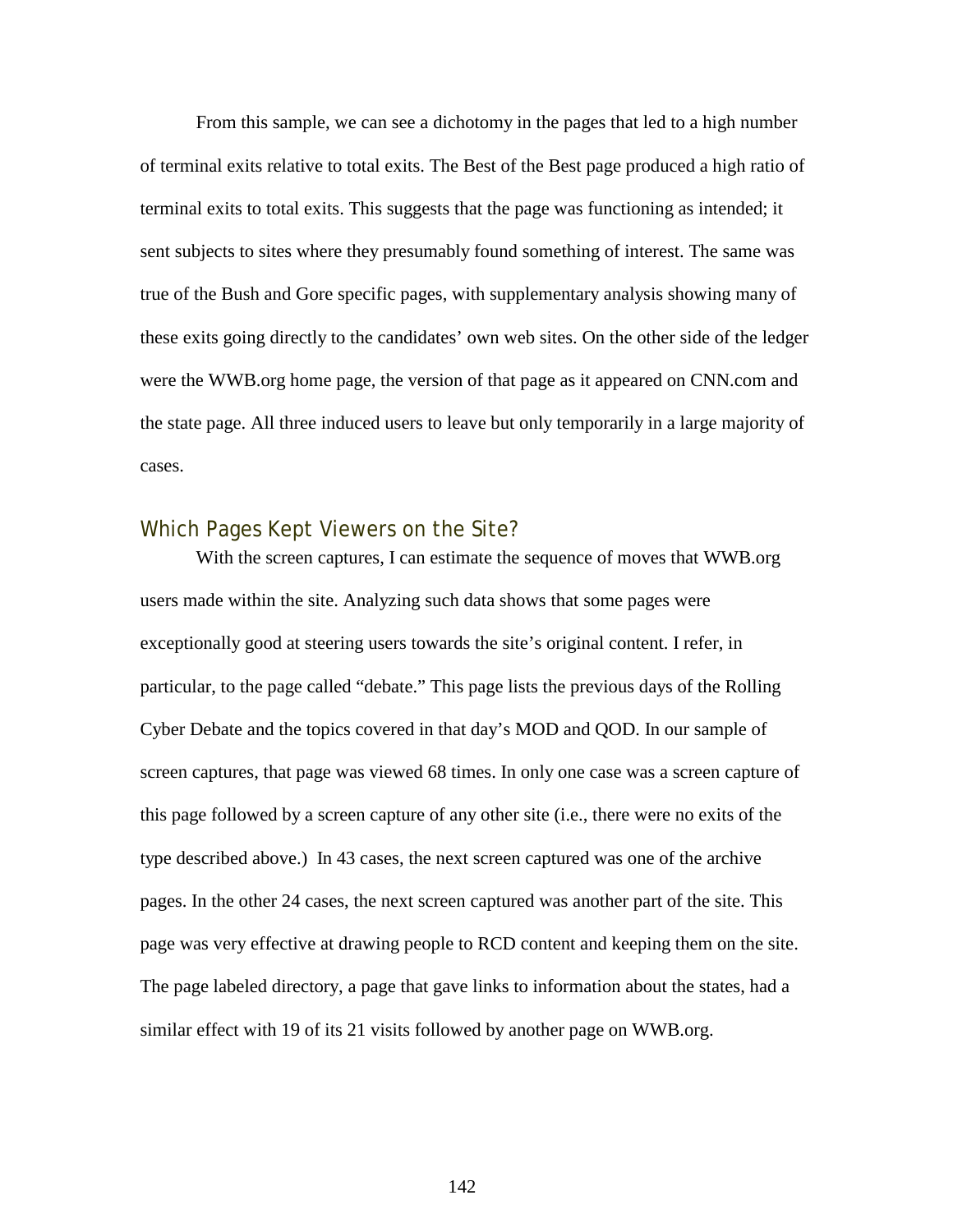### Insights from Experimental Usage Statistics

In addition to gathering screen captures, we also programmed the laboratory's 25 terminals to record many details of the viewing session, including the exact sequence and timing of page views. The data allows us to answer detailed questions about why users spend particular amounts of times on certain pages and on certain sites. For the purpose of this evaluation, we use the data to demonstrate an important difference in viewing behavior as it might be experienced in common marketing surveys and viewing behavior as it might be experienced under normal usage conditions.

|                   | <b>WWB</b> | <b>CNN</b> | I-Vill | $V-S$ | <b>Fox</b> | No Inst        | <b>All Part</b> |
|-------------------|------------|------------|--------|-------|------------|----------------|-----------------|
| <b>Total Time</b> | 20         | 20         | 30     | 20    | 30         | 30             | 30              |
| <b>WWB</b>        | 12         | 6          | 5      | 6     | 6          |                | $\overline{2}$  |
| <b>CNN</b>        |            | 13         | 12     |       |            | 7              | $\overline{4}$  |
| I-Village         |            |            | 13     |       |            |                |                 |
| Fox               |            |            |        |       | 14         |                | $\overline{2}$  |
| V-Smart           |            |            |        | 12    | 9          | $\overline{2}$ |                 |
| <b>ABC</b>        |            |            |        |       |            | 1              | 3               |
| <b>AOL</b>        |            |            |        |       |            |                | 6               |
| Excite            |            |            |        |       |            |                | 3               |
| <b>MSNBC</b>      |            |            |        |       |            | $\overline{2}$ |                 |
| <b>NPR</b>        |            |            |        |       |            |                | $\overline{2}$  |
| Oxygen            |            |            |        |       |            |                | $\overline{2}$  |
| <b>PBS</b>        |            |            |        |       |            |                |                 |
| Wash Post         |            |            |        |       |            | $\overline{2}$ |                 |
| Yahoo             |            |            |        |       |            | $\overline{2}$ | $\overline{2}$  |
|                   |            |            |        |       |            |                |                 |

#### How Experimental Variations Affect Time Spent on Individual Sites

#### **Table 7.5. Time Spent on Studied Sites By Treatment.**

(Data coded in minutes, fractional minutes coded as whole minutes, average rounded to the nearest minute). All empty cells represent average viewing time of less than 1 minute

Table 7.5 shows how the introduction of additional menu items affects the

average amount of time that subjects spent at each site. As we should expect, the amount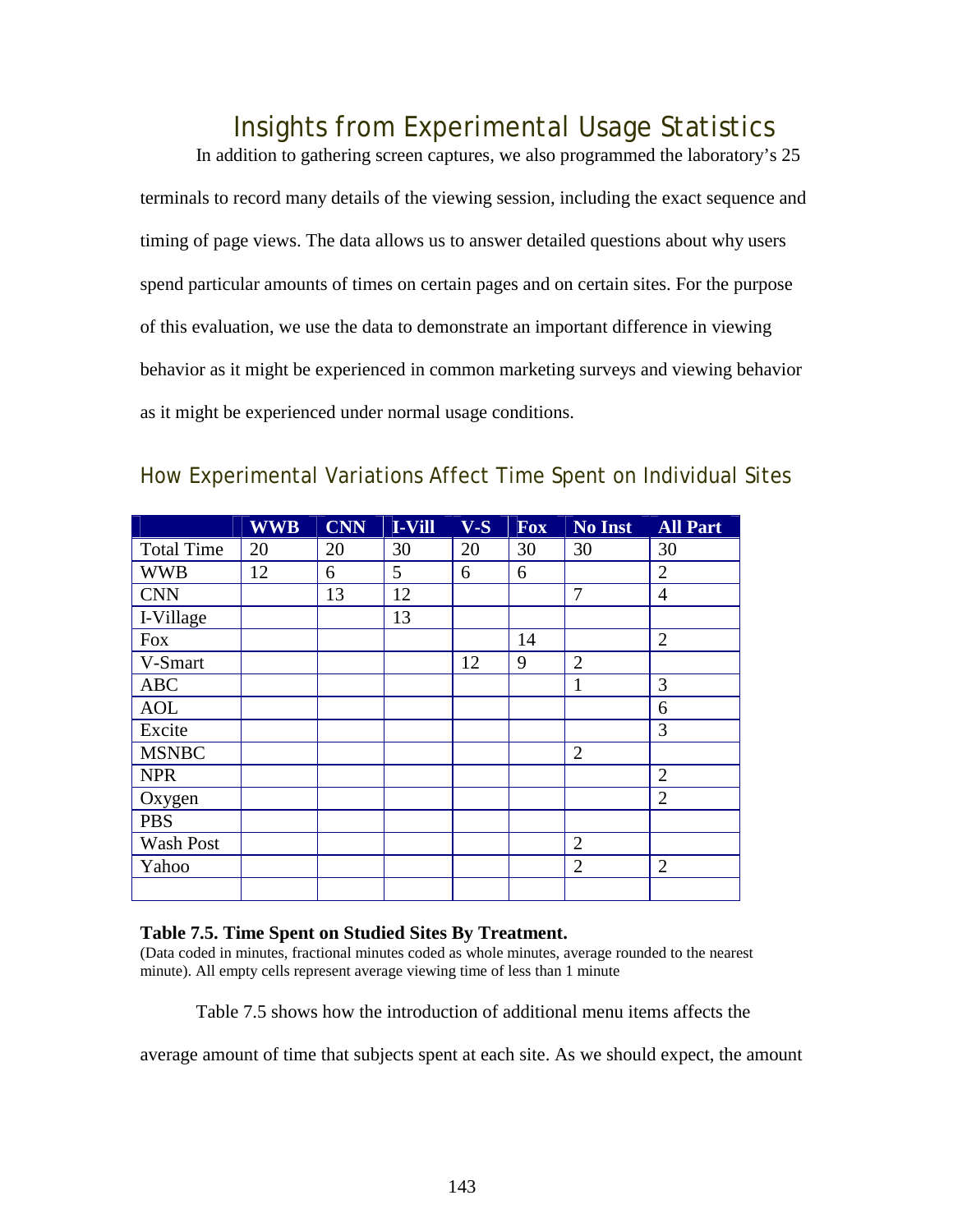spent at any particular site on the subjects' instruction list decreases as additional sites are added to that list. Of interest is any difference in the rate of decline.

For WWB.org, the news is that if the site is on the subjects' menus, they visit it and spend a few minutes, though the rate of decline in time spent is steeper than is the case of the experiment's other two focal sites, CNN and Vote-Smart. When WWB.org is the only site on the subjects' list (treatment W), they spend 12 minutes on the site. The remaining time is split between sites to which WWB.org is linked and sites sought by those who become dissatisfied. When our list contains two sites (treatments C and V), the time spent on WWB is halved. In both cases, the alternate site (CNN and Vote-Smart, respectively) draws twice as much attention. When a second alternative site is introduced (treatments I and F), subjects reduce time spent on WWB.org from 30% of the viewing period (6 of 20 minutes) to 17-20% of the viewing period. In each case, WWB.org is the least viewed of the three sites, and its decline from the two-site treatments to the threesite treatments is the most severe. If this seems alarming, it is useful to recall that WWB.org is, of all the sites in such treatments, the one whose design most resembles a pure form of content syndication. As a consequence, it is not meant to hold users in the way that CNN and Fox are. Also of note is the fact that WWB.org attracts as much attention as many of the partner sites in treatment P, when experimental menus consisted of all WWB partners.

For the WWB network the news is that the network grabs and keeps attention. In most treatments, subjects choose to view network sites at least 90% of their time. The one exception is in the treatment where subjects are given no menu of sites with which to work. In this case, network sites occupy 58% of subjects' viewing time. In other words,

144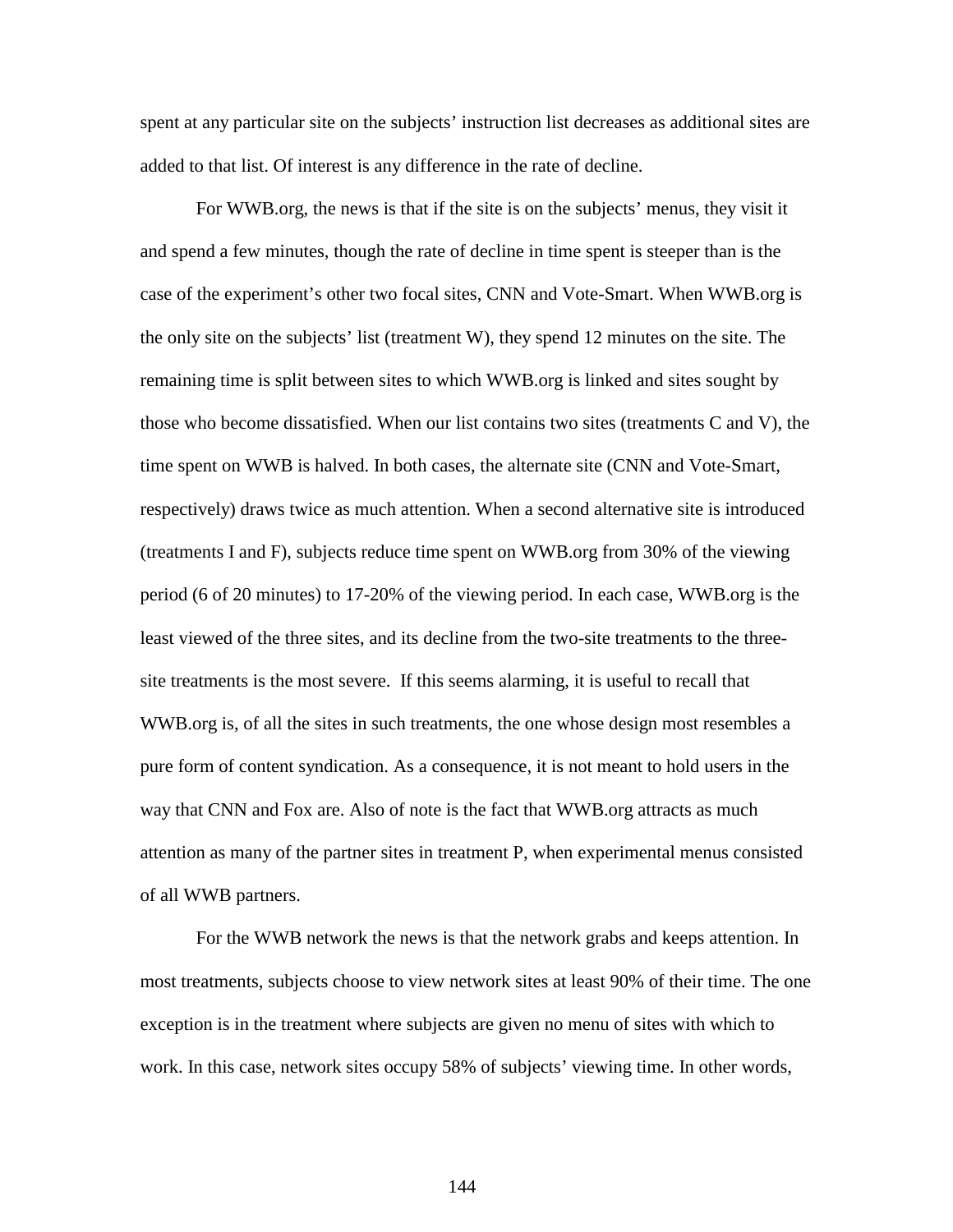subjects spend 58% of their time at the 18 WWB network sites, splitting the remaining 42% of their time between the billions of other sites on the web. This final statistic suggests the centrality of the network in users' thoughts when they are driven to seek political information from the Internet. The network offers a range of complementary products that interest a large part of the user universe.

#### Findings from the Experiment's Open Ended Responses

 All of the questionnaires that we handed to subjects provided opportunities for subjects to react to what they saw in their own words. Some themes emerge that are either directly relevant to the future of WWB or should force us to think carefully about some of the categorical findings displayed in this and previous chapters. The following are, in my view, the headlines of that data.

- **Consider reformatting the RCD archive page.** The page-level analysis of WWB.org revealed the effective functionality of the RCD archive page. It was a place where people came to search the archives, and returned after viewing a particular day's debate to find other days. It was also not a site that resulted in many terminal exits, which suggests that it helped users find what they were looking for. The open-ended responses, however, revealed a common critique of WWB. Nowhere does the site present in summary form the content of the Rolling Cyber Debate. If one chooses, there are many ways in which to respond to such demands. At one extreme is to feature contribution synopses on a single page. Other sites (e.g., Fox and Vote-Smart) offer simple utilities for comparing candidate issue positions. Another, and in my view more practical idea is to amend the current format. Instead of listing debate topics next to the dates, include a little more content on the page – such as who contributed and the title of their contribution (for MOD's) or the key clause of its opening sentence (for untitled rebuttals and QOD responses). Such a move would give users a more useful birds eye view of the debate and would allow those who are interested in utilizing the utilities a more effective roadmap for so doing.
- **Subjects liked "candidate match" utilities.** Two studied sites, Vote-Smart and I-Village, featured Candidate Match programs – utilities in which users can see how their own issue positions compare to those of the candidates. Whether such utilities are better characterized as gimmicks or useful candidate evaluation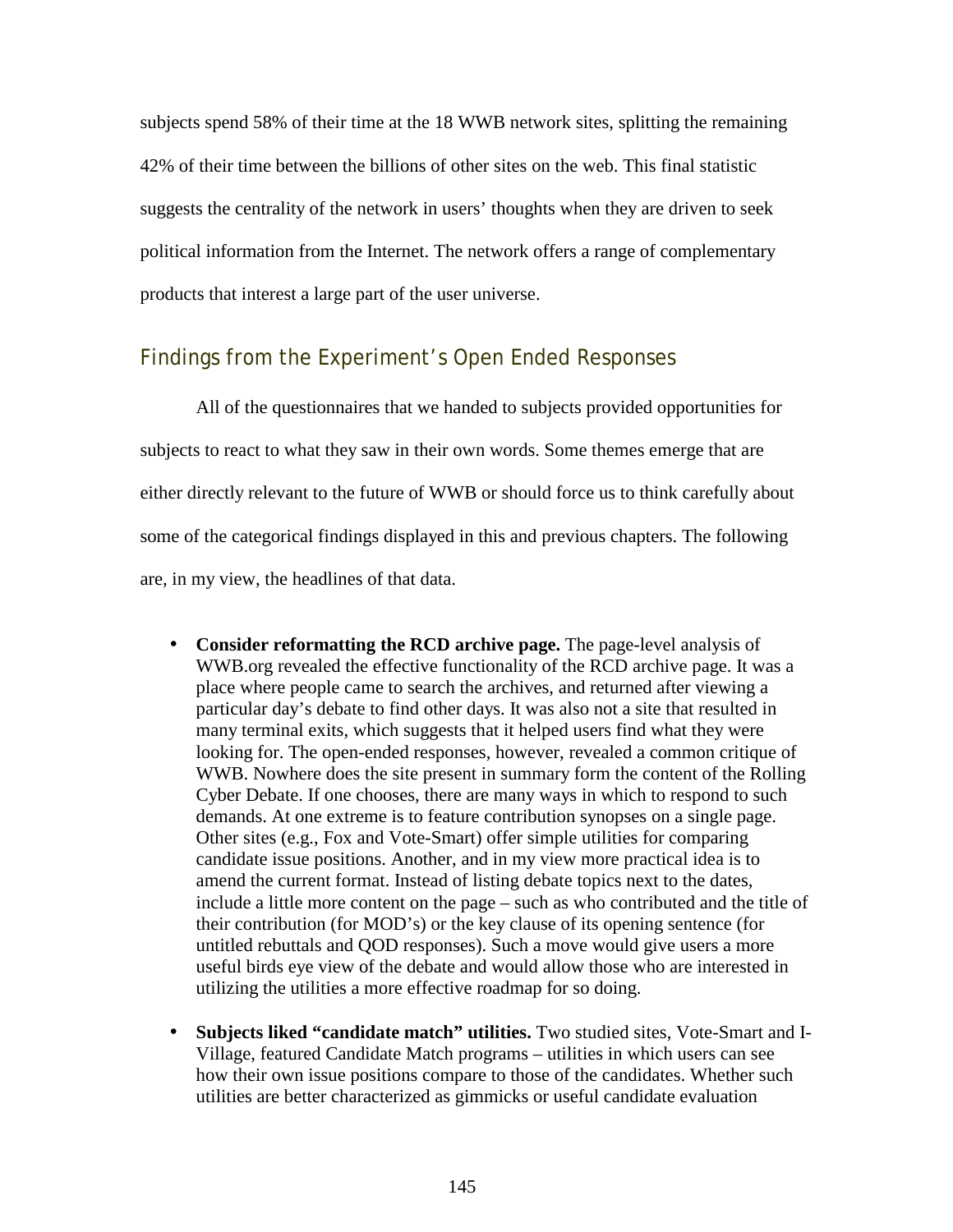devices is for others to decide – bottom line in the experiments is that the utility was very popular—particularly for people who were not following the election closely. Looking beyond presidential elections, such utilities may have analogous appeal on other races or on legislative debates.

• **Why Vote-Smart fared well in the Internet Poll but was savaged in Experimental Assessments.** A common denominator in subjects' negative assessments of vote-smart was difficulty of use. Apparently, this difficulty became more obvious when subjects were encouraged to comparison shop (i.e., when they found out that Fox and WWB.org was easier to use, they bailed on Vote-Smart). This kind of reaction did not occur in the Internet poll, where Vote-Smart was highly regarded. The difference is likely due to two factors: the difference in the demographics of the Internet poll respondents and the experimental subjects *and* the ability to do instant comparison-shopping in the experiments. How much each factor contributes to the difference requires further examination of both data sets. To me, however, it reveals the dangers of drawing conclusions from common forms of market research –studies that do not explicitly incorporate the fact that actual users can and do "change the channel" at any moment and for the slightest reason.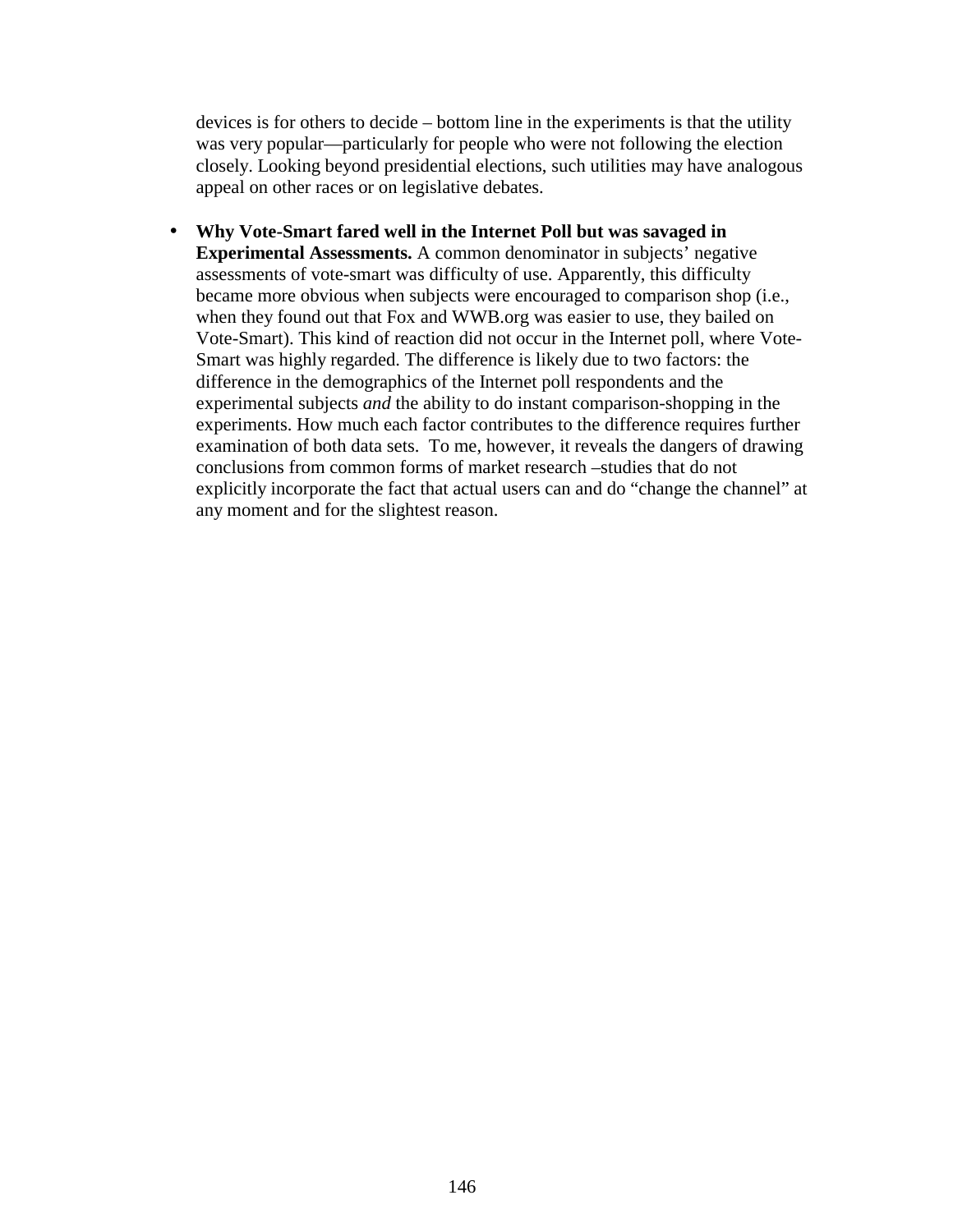### **-**  Appendix 1 to Chapter 7: Instructions to Subjects

### **Internet Study**

**[Supplies: consent forms, money, questionnaires, subjects' instructions, box of pens, receipt book, flyers]** 

**[Make sure that Data recording software is operative.]** 

#### **Upon entry into the lab.**

Please have a seat at one of the terminals. The study will begin in a few minutes. While you are waiting, please read and fill out this consent form. If you agree to its terms, please sign the consent form. We will collect all of the consent forms in a few minutes. Please do not use the computers until we ask you to do so.

#### **[Ensure that friends do not sit next to one another. Start seating people at Terminal 1, 2 and upwards, etc. Distribute consent forms.]**

The study will begin at  $[time + 5]$ .

#### **[Collect the consent forms.]**

Welcome to the UCSD Political Science Computer Lab. Today's study is on the impact of the Internet. This study is for research purposes only and is intended to help scientists understand how people learn. Though some of the subject matter of today's study will be about politics, the study is strictly non-partisan and the data we collect will not be shared with any political or marketing groups. At the end of the study, I will pay you \$35 for your participation. Today's study will last about an hour.

Today's study has two parts. First, each of you will fill out a short questionnaire. Then, I will ask each of you to use Netscape Navigator to find a particular kind of information from the Internet. After 20 / 30 minutes, I will announce that time is up. Then, I will pass out a second questionnaire. When everyone has finished, I will ask the group a few questions about your experience. Then, I will pay you for your participation.

It is important that you do not communicate with any other person in the study at any time. If you have any questions during the study, please raise your hand and I will assist you.

I will now pass out the first questionnaire. Please answer every question. Notice that this questionnaire is completely anonymous. We will keep this questionnaire separate from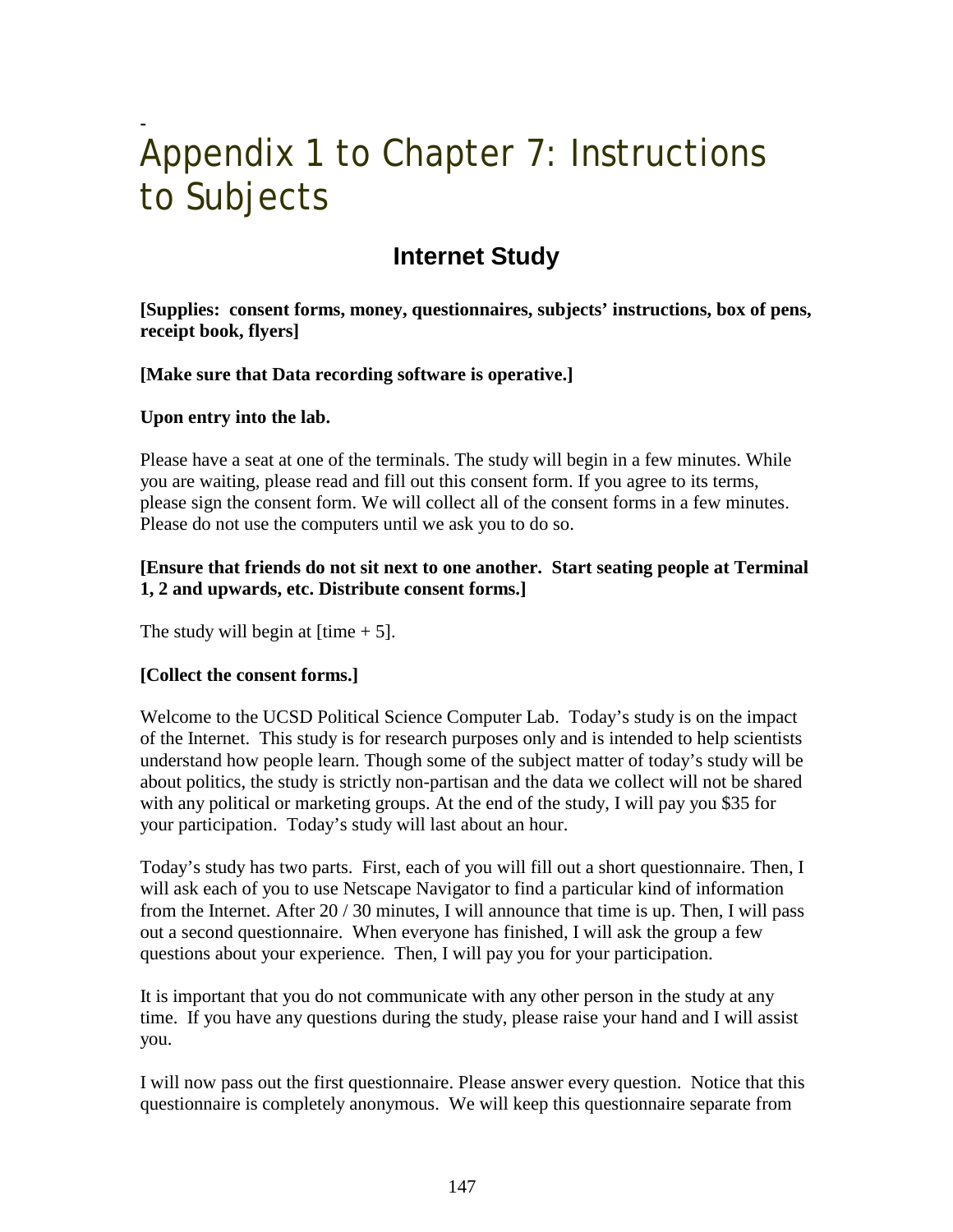your personal information. No one will ever be able to identify your questionnaire. Please respond to each question carefully, as the integrity of the study depends on it. When you are finished, please raise your hand and I will collect your study from you.

#### **[Pass out questionnaire 1 and wait until everyone is done.]**

#### **[Collect questionnaire 1.]**

Now I will distribute a list of web sites to each of you. Over the next twenty /thirty minutes, I would like you to use the sites on the list to learn as many new things as you can about the upcoming presidential election. Please begin now.

#### **[Subjects surf. Sort the money.]**

The viewing period is now up. Please turn your browsers off. I will now hand out the second questionnaire. Please respond to each question carefully, as the integrity of the study depends on it. When you are finished, please raise your hand and I will collect your study from you. When everyone is finished, I will ask a few questions of the group.

#### **[Pass out questionnaire 2 and wait until everyone is done.]**

#### **[Collect questionnaire 2.]**

Thank you for your participation. When telling others about the experiment, we would appreciate it if you would not discuss the details of this study with anyone until after Election Day. While we will not ask others to do the same things we asked of you, scientists will learn more from the study if less is said.

If you want to know about what we learned from this study, please contact us after November  $20<sup>th</sup>$  and we will be happy to send you a brief report.

I will now pay you for your participation. Before you leave the lab, you must sign our receipt book and take a copy of your receipt. Thanks again for participating in our study.

#### **[Pay each subject \$35. Give each subject a receipt and a flyer.]**

#### **[Collect and save the data.]**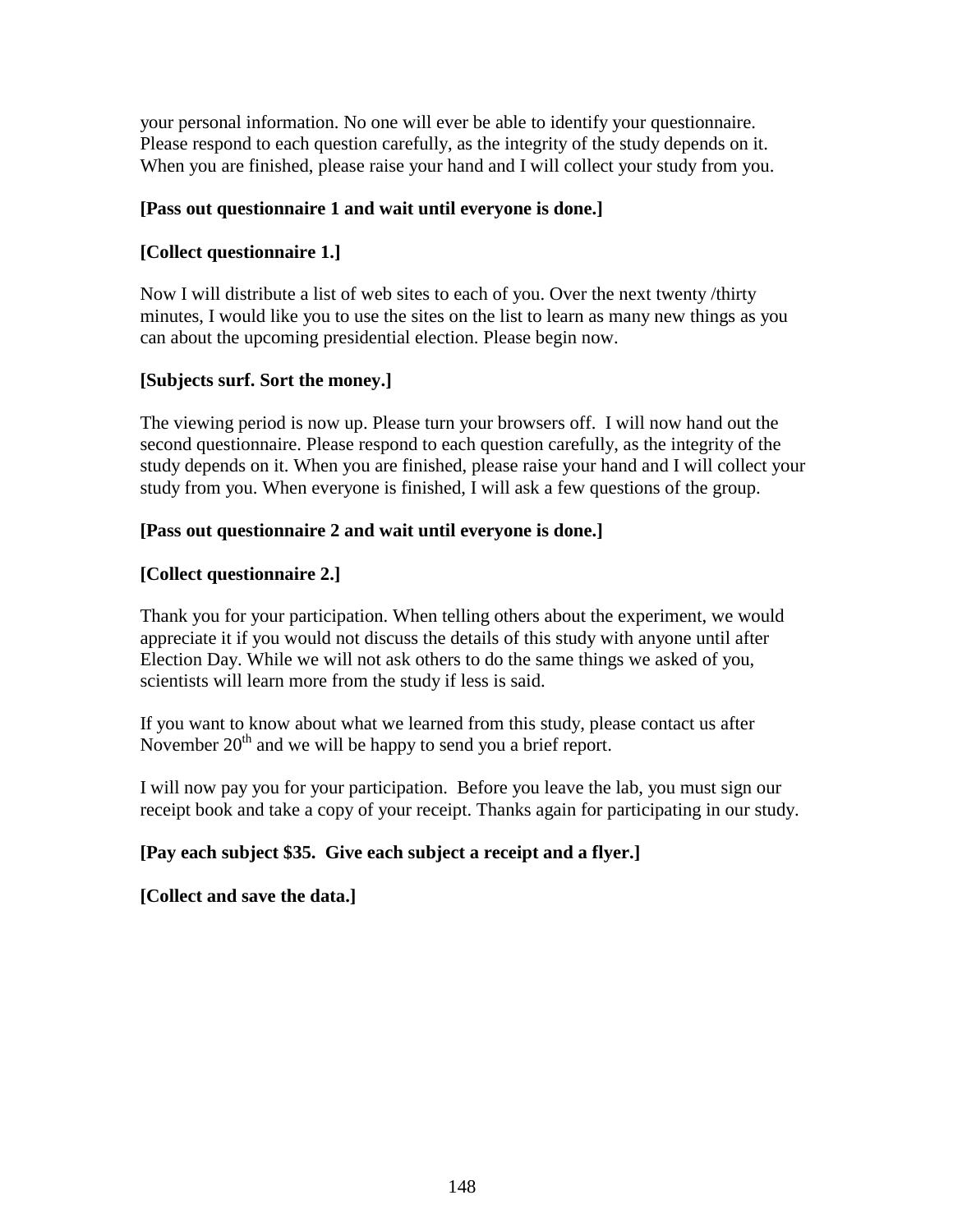Appendix 2 to Chapter 7: Sample Questionnaire – From "All Partners/No instructions" questionnaire version 2. (Version 1 asked about X and Y instead of Z and W.)

#### **Internet Study Questionnaire – October 2000. Part 1. Version PN.**

*Please answer every question as carefully as possible.* 

|    | 2. What is today's date? $\frac{1}{\sqrt{1-\frac{1}{\sqrt{1-\frac{1}{\sqrt{1-\frac{1}{\sqrt{1-\frac{1}{\sqrt{1-\frac{1}{\sqrt{1-\frac{1}{\sqrt{1-\frac{1}{\sqrt{1-\frac{1}{\sqrt{1-\frac{1}{\sqrt{1-\frac{1}{\sqrt{1-\frac{1}{\sqrt{1-\frac{1}{\sqrt{1-\frac{1}{\sqrt{1-\frac{1}{\sqrt{1-\frac{1}{\sqrt{1-\frac{1}{\sqrt{1-\frac{1}{\sqrt{1-\frac{1}{\sqrt{1-\frac{1}{\sqrt{1-\frac{1}{\sqrt{1-\frac{1}{\$ |                       |                             |
|----|------------------------------------------------------------------------------------------------------------------------------------------------------------------------------------------------------------------------------------------------------------------------------------------------------------------------------------------------------------------------------------------------------------|-----------------------|-----------------------------|
|    |                                                                                                                                                                                                                                                                                                                                                                                                            |                       |                             |
|    | 4. Circle the correct response.                                                                                                                                                                                                                                                                                                                                                                            |                       | I am a male. I am a female. |
|    | 5. What is your age? $\frac{1}{\sqrt{1-\frac{1}{2}}}\$                                                                                                                                                                                                                                                                                                                                                     |                       |                             |
|    | 6. In what race or ethnic group do you consider yourself? Choose the category that best<br>applies to you.                                                                                                                                                                                                                                                                                                 |                       |                             |
|    | Black/African American                                                                                                                                                                                                                                                                                                                                                                                     | Native American       |                             |
|    | Latino/Mexican-American/Hispanic                                                                                                                                                                                                                                                                                                                                                                           | Filipino              |                             |
|    | Asian/Pacific Islander                                                                                                                                                                                                                                                                                                                                                                                     | White                 |                             |
|    |                                                                                                                                                                                                                                                                                                                                                                                                            |                       |                             |
| 7. | Which category best applies to you?                                                                                                                                                                                                                                                                                                                                                                        |                       |                             |
|    | UCSD undergraduate student                                                                                                                                                                                                                                                                                                                                                                                 | UCSD graduate student |                             |
|    | <b>UCSD</b> staff                                                                                                                                                                                                                                                                                                                                                                                          |                       |                             |

8. If you are a student what is your major (for undergraduates) or field of study (for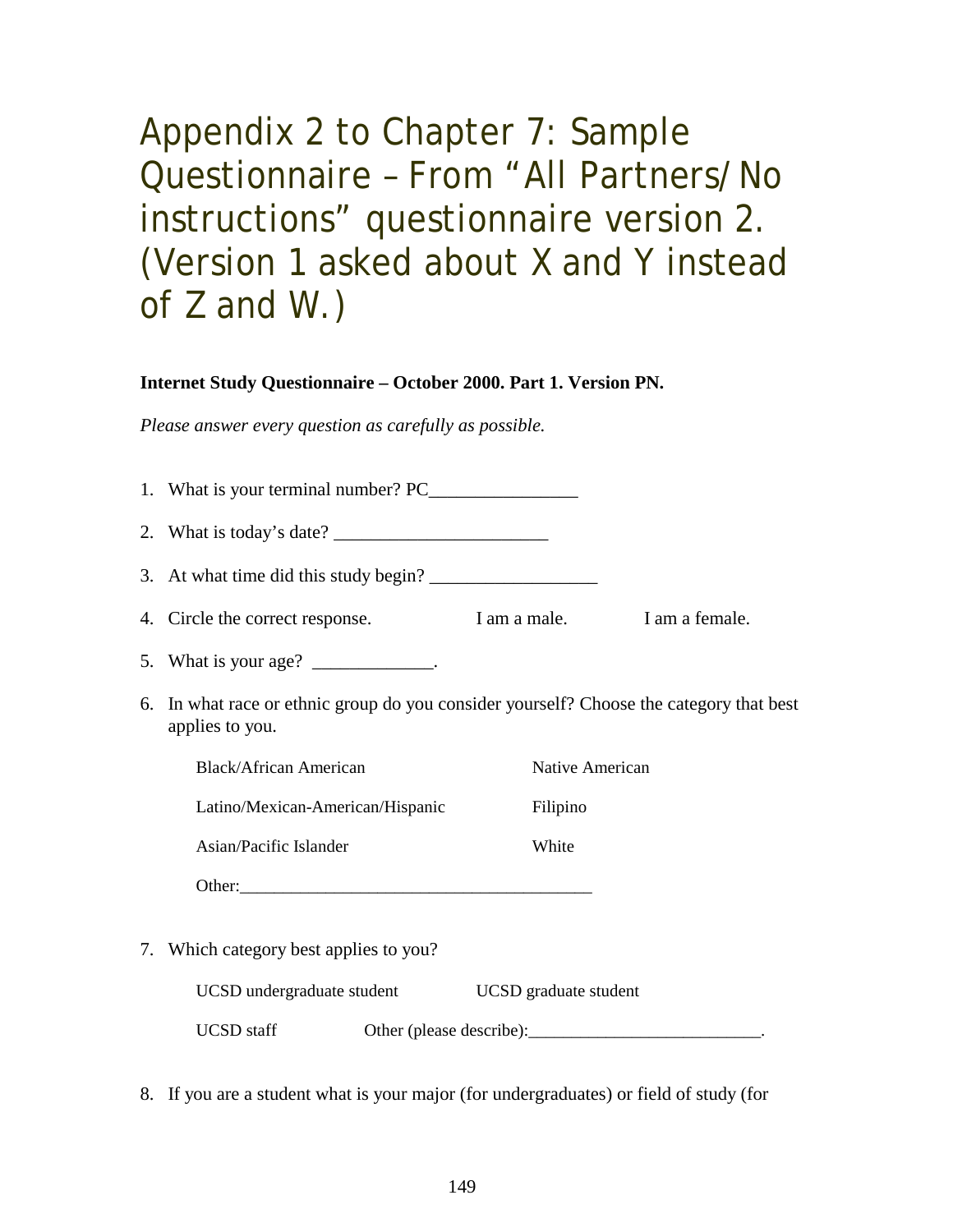graduate students)? \_\_\_\_\_\_\_\_\_\_\_\_\_\_\_\_\_\_\_\_\_\_\_\_\_\_\_\_\_\_\_\_\_\_\_\_\_\_\_\_\_\_\_\_\_\_\_\_\_\_.

#### 9. Which statement best describes you? Circle one

I am eligible to vote in the November election, I am registered to vote, and I intend to vote. I am eligible to vote in the November election, I am registered to vote, and I do not intend to vote. I am eligible to vote in the November election, but I am not registered to vote. I am not eligible to vote in the November election. (Why? \_\_\_\_\_\_\_\_\_\_\_\_\_\_\_\_\_\_\_\_\_\_\_\_\_\_\_).

#### 10. In the year 2000, have you:

| • Contributed time or money to a political campaign? | YES.       | NO. |
|------------------------------------------------------|------------|-----|
| • Posted a political sign or bumper sticker?         | YES.       | NO. |
| • Talked to others about the Presidential election?  | YES.       | NO. |
| • Talked to others about the Presidential debates?   | <b>YES</b> | NO. |

#### 11. What is your primary source of news?

| Internet | Magazines  | Newspaper |
|----------|------------|-----------|
| Radio    | Television | Other:    |

12. Do you ever get any kind of news online? YES NO

[IF YES:] How often do you go online for this type of information? Circle one.

| Everyday                        | 3 to 5 days per week | 1 or 2 days per week |
|---------------------------------|----------------------|----------------------|
| Once every few weeks Less often |                      | <b>Never</b>         |

13. Do you ever use the Internet to get information about politics or elections?

YES NO

[IF YES:] How often do you go online for this type of information? Circle one.

| Everyday                        | 3 to 5 days per week | 1 or 2 days per week |
|---------------------------------|----------------------|----------------------|
| Once every few weeks Less often |                      | Never                |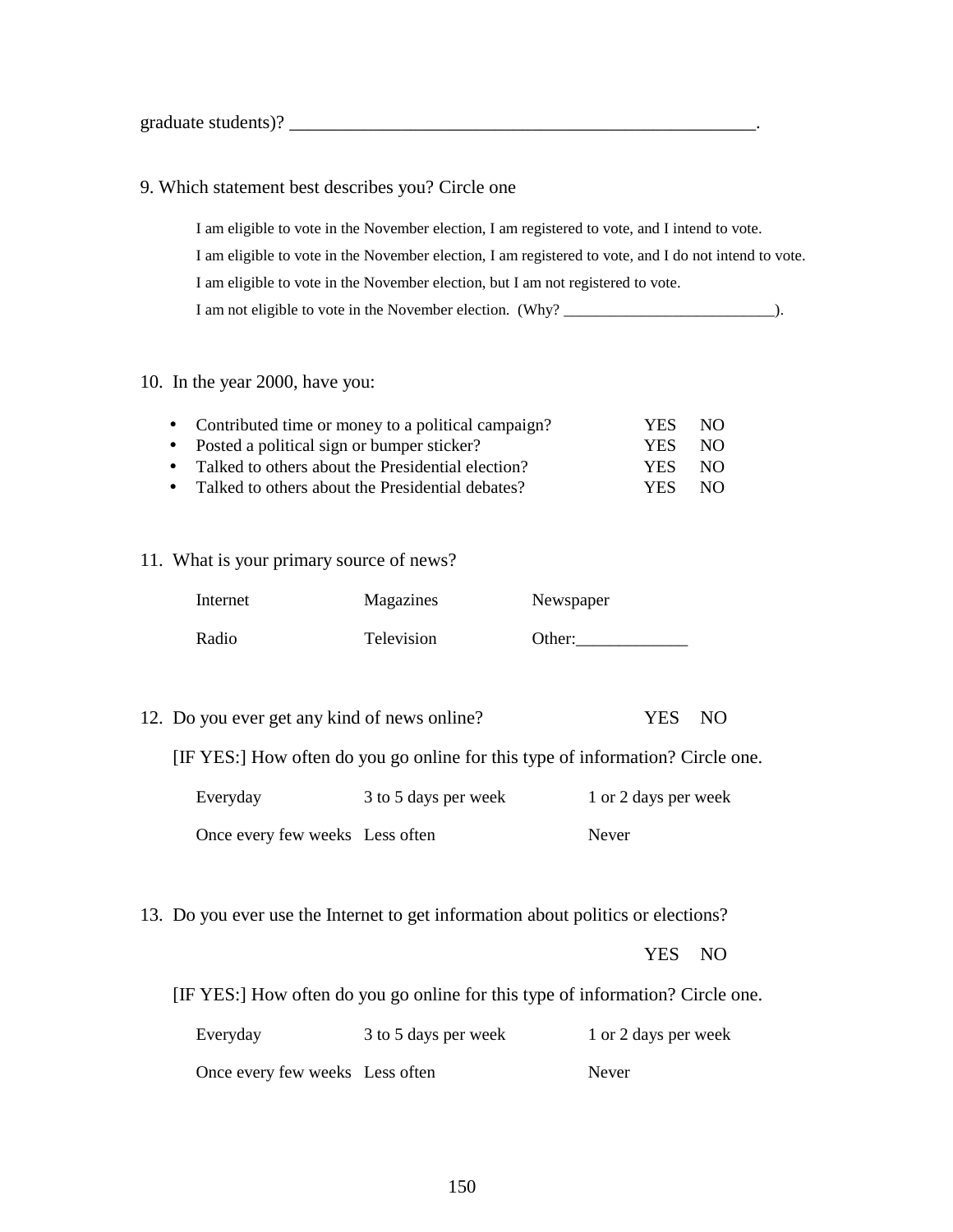14. When you use the Internet to get information about politics or elections, which web site do you visit most often?

\_\_\_\_\_\_\_\_\_\_\_\_\_\_\_\_\_\_\_\_\_\_\_\_\_\_\_\_\_\_\_\_\_\_\_\_\_\_\_\_\_\_\_\_\_\_\_\_\_\_\_\_\_\_\_\_\_\_\_\_\_\_\_\_\_\_\_.

15. Are there any other web sites that you would recommend to others as good sources for information about politics and elections? Name up to three. If you can think of more than three, just write the names of the three that you like best.

\_\_\_\_\_\_\_\_\_\_\_\_\_\_\_\_\_\_\_\_\_\_\_\_\_\_\_\_\_\_\_\_\_\_\_\_\_\_\_\_\_\_\_\_\_\_\_\_\_\_\_\_\_\_\_\_\_\_\_\_\_\_\_\_\_\_\_\_\_ \_\_\_\_\_\_\_\_\_\_\_\_\_\_\_\_\_\_\_\_\_\_\_\_\_\_\_\_\_\_\_\_\_\_\_\_\_\_\_\_\_\_\_\_\_\_\_\_\_\_\_\_\_\_\_\_\_\_\_\_\_\_\_\_\_\_\_\_.

16. For each of the following web sites, please place a check mark in the box that best describes you.

|                    | I've used it to get<br>information about<br>elections. | I've heard of it, but I've never<br>used it to get information<br>about elections. | I've never<br>heard of it. |
|--------------------|--------------------------------------------------------|------------------------------------------------------------------------------------|----------------------------|
| AOL.com            |                                                        |                                                                                    |                            |
| I-Village.com      |                                                        |                                                                                    |                            |
| MSNBC.com          |                                                        |                                                                                    |                            |
| MTV.com            |                                                        |                                                                                    |                            |
| NPR.org            |                                                        |                                                                                    |                            |
| PBS.org            |                                                        |                                                                                    |                            |
| Yahoo.com          |                                                        |                                                                                    |                            |
| CNN.com            |                                                        |                                                                                    |                            |
| Foxnews.com        |                                                        |                                                                                    |                            |
| Oxygen.com         |                                                        |                                                                                    |                            |
| USAToday.com       |                                                        |                                                                                    |                            |
| Washingtonpost.com |                                                        |                                                                                    |                            |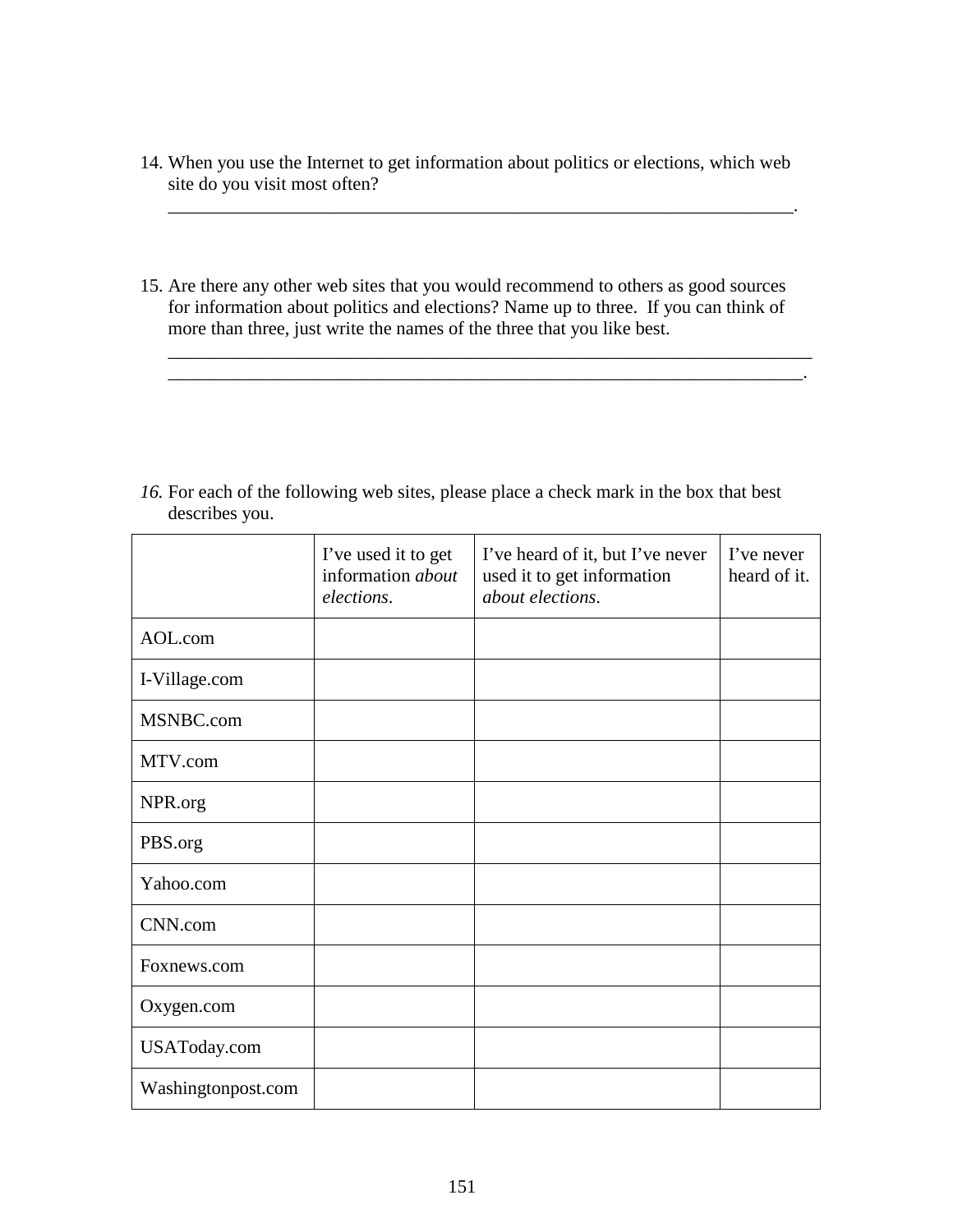| ABCNews.com      |  |  |
|------------------|--|--|
| NYT.com          |  |  |
| Webwhiteblue.org |  |  |
| Vote-Smart.org   |  |  |

#### **STOP HERE. PLEASE RAISE YOUR HAND WHEN YOU ARE FINISHED.**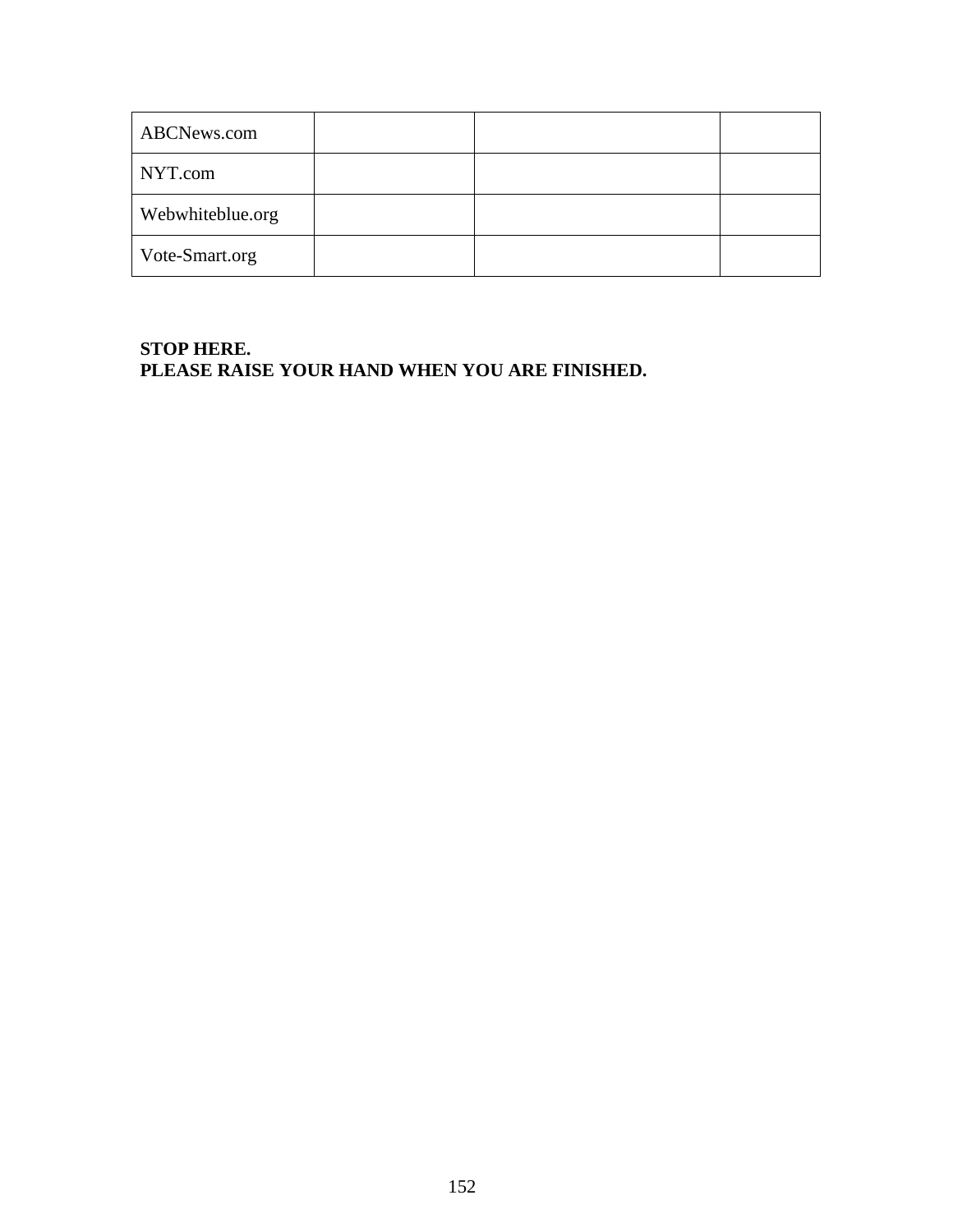#### **Internet Study Questionnaire – October 2000. Part 2. Version PN.**

*Please answer every question as carefully as possible.* 

1. What is your terminal number? PC\_\_\_\_\_\_\_\_\_\_\_\_\_\_\_\_

2. What is today's date? \_\_\_\_\_\_\_\_\_\_\_\_\_\_\_\_\_\_\_\_\_\_\_

3. At what time did this study begin?  $\frac{1}{2}$ 

4. Of the web sites on your list, from which one did you get the **most** *new* information? \_\_\_\_\_\_\_\_\_\_\_\_\_\_\_\_\_\_\_\_\_\_\_\_\_\_\_\_\_\_\_\_\_\_\_\_\_\_\_\_\_\_\_\_\_\_\_\_\_\_\_\_\_\_\_\_\_\_\_\_\_\_\_\_\_\_\_\_\_.

5. Of the web sites on your list, from which one did you get the **least** *new* information?

\_\_\_\_\_\_\_\_\_\_\_\_\_\_\_\_\_\_\_\_\_\_\_\_\_\_\_\_\_\_\_\_\_\_\_\_\_\_\_\_\_\_\_\_\_\_\_\_\_\_\_\_\_\_\_\_\_\_\_\_\_\_\_\_\_\_\_\_\_.

6. Using 25 words or less, what is the most important thing about the presidential elections that you learned from the web sites you viewed during this study?

7. Which of the sites on your list, which would you recommend to others as places to learn about politics and elections? \_\_\_\_\_\_\_\_\_\_\_\_\_\_\_\_\_\_\_\_\_\_\_\_\_\_\_\_\_\_\_\_\_\_\_\_\_\_\_\_

\_\_\_\_\_\_\_\_\_\_\_\_\_\_\_\_\_\_\_\_\_\_\_\_\_\_\_\_\_\_\_\_\_\_\_\_\_\_\_\_\_\_\_\_\_\_\_\_\_\_\_\_\_\_\_\_\_\_\_\_\_\_\_\_\_\_\_\_.

\_\_\_\_\_\_\_\_\_\_\_\_\_\_\_\_\_\_\_\_\_\_\_\_\_\_\_\_\_\_\_\_\_\_\_\_\_\_\_\_\_\_\_\_\_\_\_\_\_\_\_\_\_\_\_\_\_\_\_\_\_\_\_\_\_\_\_\_\_\_\_\_ \_\_\_\_\_\_\_\_\_\_\_\_\_\_\_\_\_\_\_\_\_\_\_\_\_\_\_\_\_\_\_\_\_\_\_\_\_\_\_\_\_\_\_\_\_\_\_\_\_\_\_\_\_\_\_\_\_\_\_\_\_\_\_\_\_\_\_\_\_\_\_.

8. Here is a list of statements about webwhiteblue.org. For each statement, please circle the category that best applies. If you did not visit this site, check here [ ] and skip to question 9.

|           | I can use it to find information that I have not seen elsewhere. | <b>TRUE</b> | <b>FALSE</b> |
|-----------|------------------------------------------------------------------|-------------|--------------|
| $\bullet$ | I can use it to get the information I want quickly and easily.   | <b>TRUE</b> | <b>FALSE</b> |
| $\bullet$ | It provides accurate information.                                | <b>TRUE</b> | <b>FALSE</b> |
| $\bullet$ | It makes me want to learn more about the election.               | <b>TRUE</b> | <b>FALSE</b> |
| $\bullet$ | It makes me more likely to talk about elections with others.     | <b>TRUE</b> | <b>FALSE</b> |
| $\bullet$ | It makes me <i>more</i> optimistic about the political process.  | <b>TRUE</b> | <b>FALSE</b> |
| $\bullet$ | It makes me <i>less</i> optimistic about the political process.  | TRUE        | <b>FALSE</b> |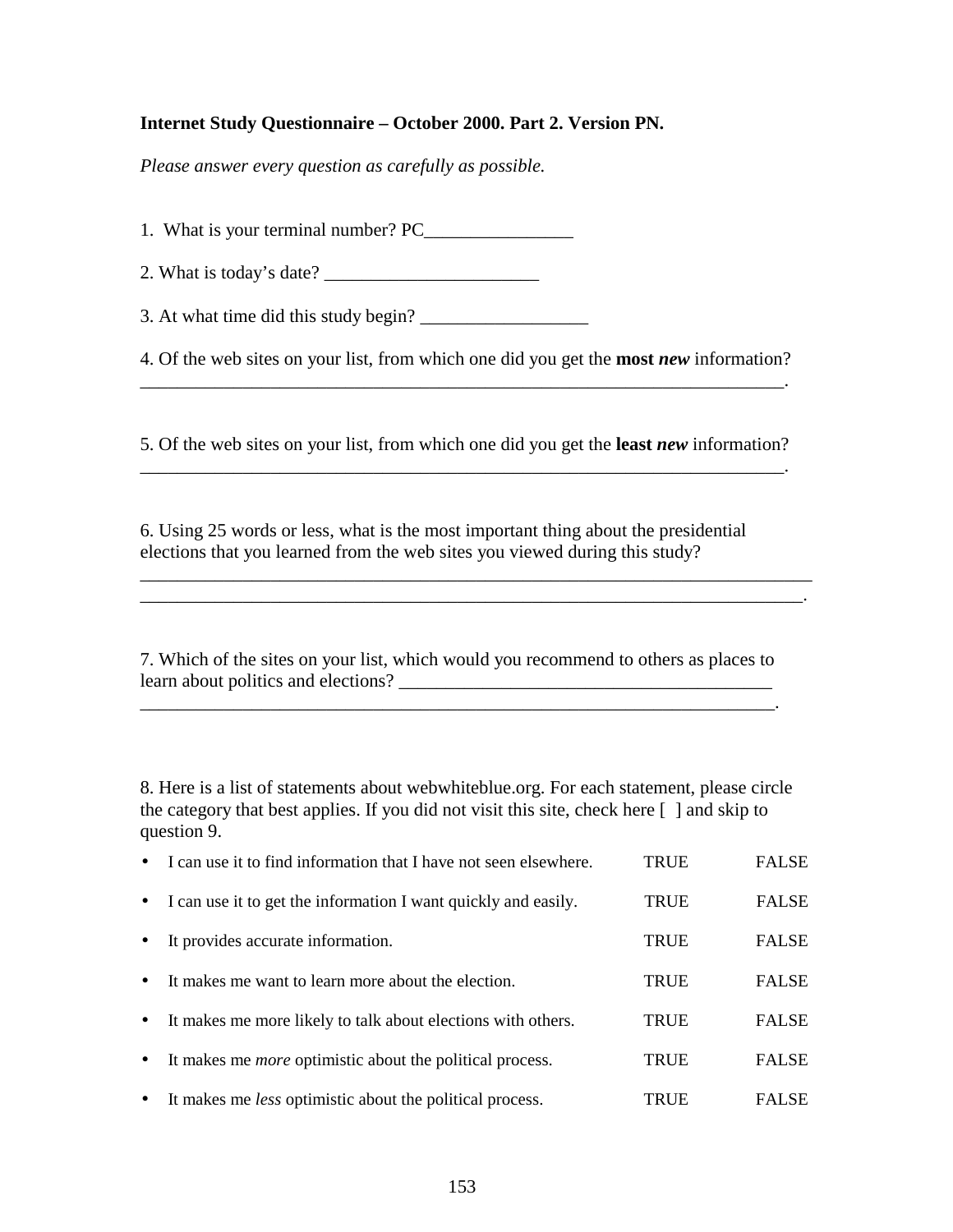|   | It makes me think about at least one of the candidates in the presidential election in a new<br>way.                                                                                                             |             |                                                                   |                | <b>TRUE</b> | <b>FALSE</b>   |  |
|---|------------------------------------------------------------------------------------------------------------------------------------------------------------------------------------------------------------------|-------------|-------------------------------------------------------------------|----------------|-------------|----------------|--|
|   | $\bullet$                                                                                                                                                                                                        |             | [IF TRUE:] About which candidates have your views changed most?   |                |             |                |  |
|   | Buchanan                                                                                                                                                                                                         | <b>Bush</b> | Gore                                                              | Nader          |             | Other:         |  |
|   | $\bullet$                                                                                                                                                                                                        |             | How does you new view of this candidate compare to your old view? |                |             |                |  |
|   |                                                                                                                                                                                                                  |             |                                                                   | More Favorable |             | Less Favorable |  |
|   | What do you like most about this site?                                                                                                                                                                           |             |                                                                   |                |             |                |  |
|   | In 25 words or less, what is the most important thing that you learned about the                                                                                                                                 |             |                                                                   |                |             |                |  |
|   |                                                                                                                                                                                                                  |             |                                                                   |                |             |                |  |
|   | Will you visit this site again (for either this election or a future one)? YES                                                                                                                                   |             |                                                                   |                |             | N <sub>O</sub> |  |
|   | 9a. Here is a list of statements about the elections pages of msnbc.com. For each<br>statement, circle the category that best applies. If you did not visit this site, check here []<br>and skip to question 9b. |             |                                                                   |                |             |                |  |
|   | I can use it to find information that I have not seen elsewhere.                                                                                                                                                 |             |                                                                   |                | <b>TRUE</b> | <b>FALSE</b>   |  |
|   | I can use it to get the information I want quickly and easily.                                                                                                                                                   |             |                                                                   |                | <b>TRUE</b> | <b>FALSE</b>   |  |
|   | It provides accurate information.                                                                                                                                                                                |             |                                                                   |                | <b>TRUE</b> | <b>FALSE</b>   |  |
|   | It makes me want to learn more about the election.                                                                                                                                                               |             |                                                                   |                | <b>TRUE</b> | <b>FALSE</b>   |  |
| ٠ | It makes me more likely to talk about elections with others.                                                                                                                                                     |             |                                                                   |                | <b>TRUE</b> | <b>FALSE</b>   |  |
| ٠ | It makes me <i>more</i> optimistic about the political process.                                                                                                                                                  |             |                                                                   |                | <b>TRUE</b> | <b>FALSE</b>   |  |
|   | It makes me <i>less</i> optimistic about the political process.                                                                                                                                                  |             |                                                                   |                | <b>TRUE</b> | <b>FALSE</b>   |  |
|   | It makes me think about at least one of the candidates in the presidential election in a new<br>way.                                                                                                             |             |                                                                   |                | <b>TRUE</b> | <b>FALSE</b>   |  |
|   |                                                                                                                                                                                                                  |             | [IF TRUE:] About which candidates have your views changed most?   |                |             |                |  |

| Buchanan | Bush | fore | vauei<br>. | )ther: |
|----------|------|------|------------|--------|
|          |      |      |            |        |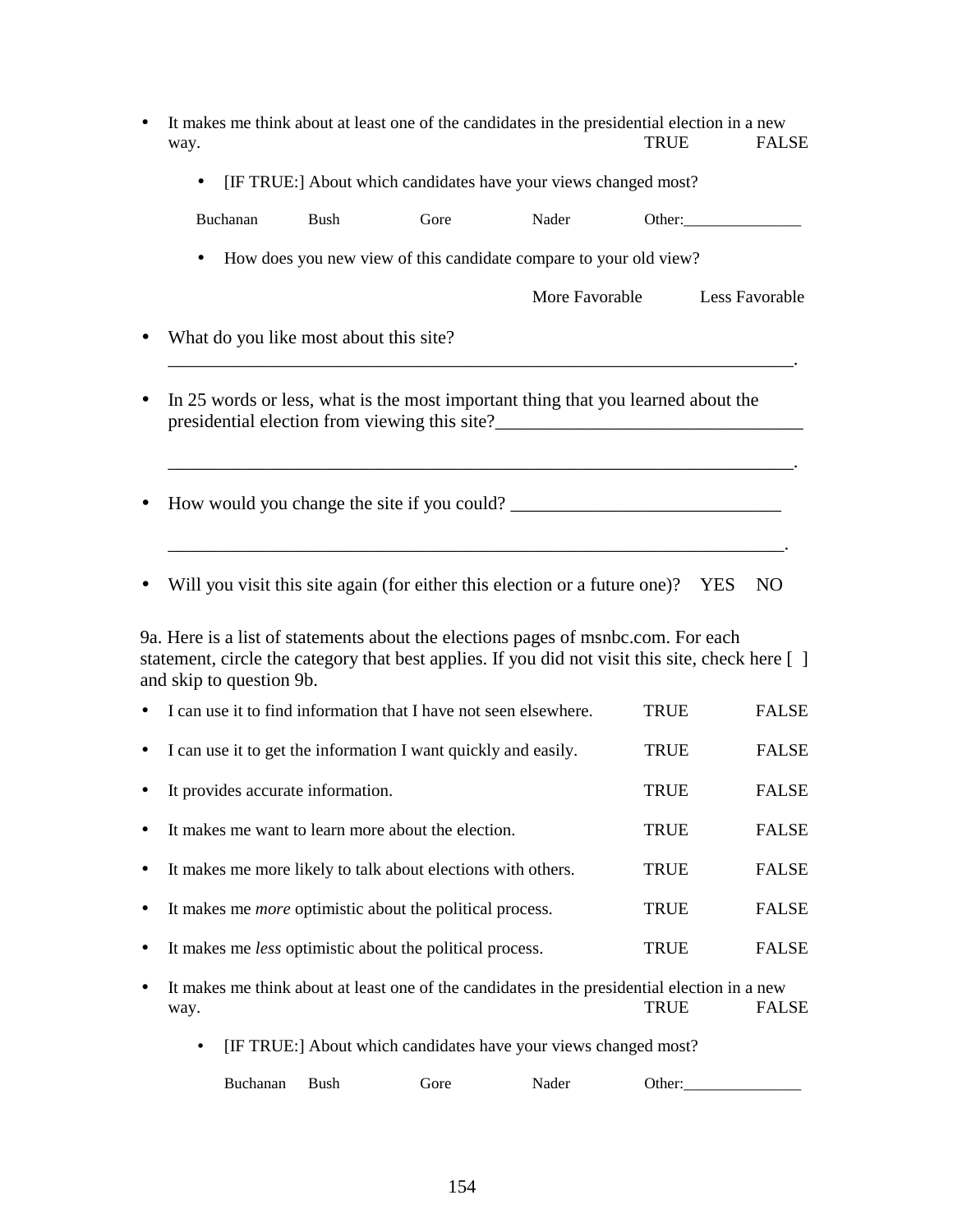|  | How does you new view of this candidate compare to your old view? |  |
|--|-------------------------------------------------------------------|--|
|  |                                                                   |  |

|           |                                                                                  | More Favorable | Less Favorable |
|-----------|----------------------------------------------------------------------------------|----------------|----------------|
|           | What do you like most about this site?                                           |                |                |
| $\bullet$ | In 25 words or less, what is the most important thing that you learned about the |                |                |
|           | How would you change the site if you could?                                      |                |                |

• Will you visit this site again (for either this election or a future one)? YES NO

9b. Here is a list of statements about the elections pages of Yahoo.com. For each statement, circle the category that best applies. If you did not visit this site, check here [ ] and skip to question 10.

| $\bullet$ | I can use it to find information that I have not seen elsewhere. | TRUE        | <b>FALSE</b> |
|-----------|------------------------------------------------------------------|-------------|--------------|
|           | • I can use it to get the information I want quickly and easily. | <b>TRUE</b> | <b>FALSE</b> |
| $\bullet$ | It provides accurate information.                                | <b>TRUE</b> | <b>FALSE</b> |
| $\bullet$ | It makes me want to learn more about the election.               | <b>TRUE</b> | <b>FALSE</b> |
| $\bullet$ | It makes me more likely to talk about elections with others.     | <b>TRUE</b> | <b>FALSE</b> |
| $\bullet$ | It makes me <i>more</i> optimistic about the political process.  | <b>TRUE</b> | <b>FALSE</b> |
| $\bullet$ | It makes me <i>less</i> optimistic about the political process.  | <b>TRUE</b> | <b>FALSE</b> |
|           |                                                                  |             |              |

• It makes me think about at least one of the candidates in the presidential election in a new way. TRUE FALSE

• [IF TRUE:] About which candidates have your views changed most?

| Buchanan | 3ush | ∙∩re<br>uu<br>___ | ader<br>. | )ther: |
|----------|------|-------------------|-----------|--------|
|----------|------|-------------------|-----------|--------|

• How does you new view of this candidate compare to your old view?

More Favorable Less Favorable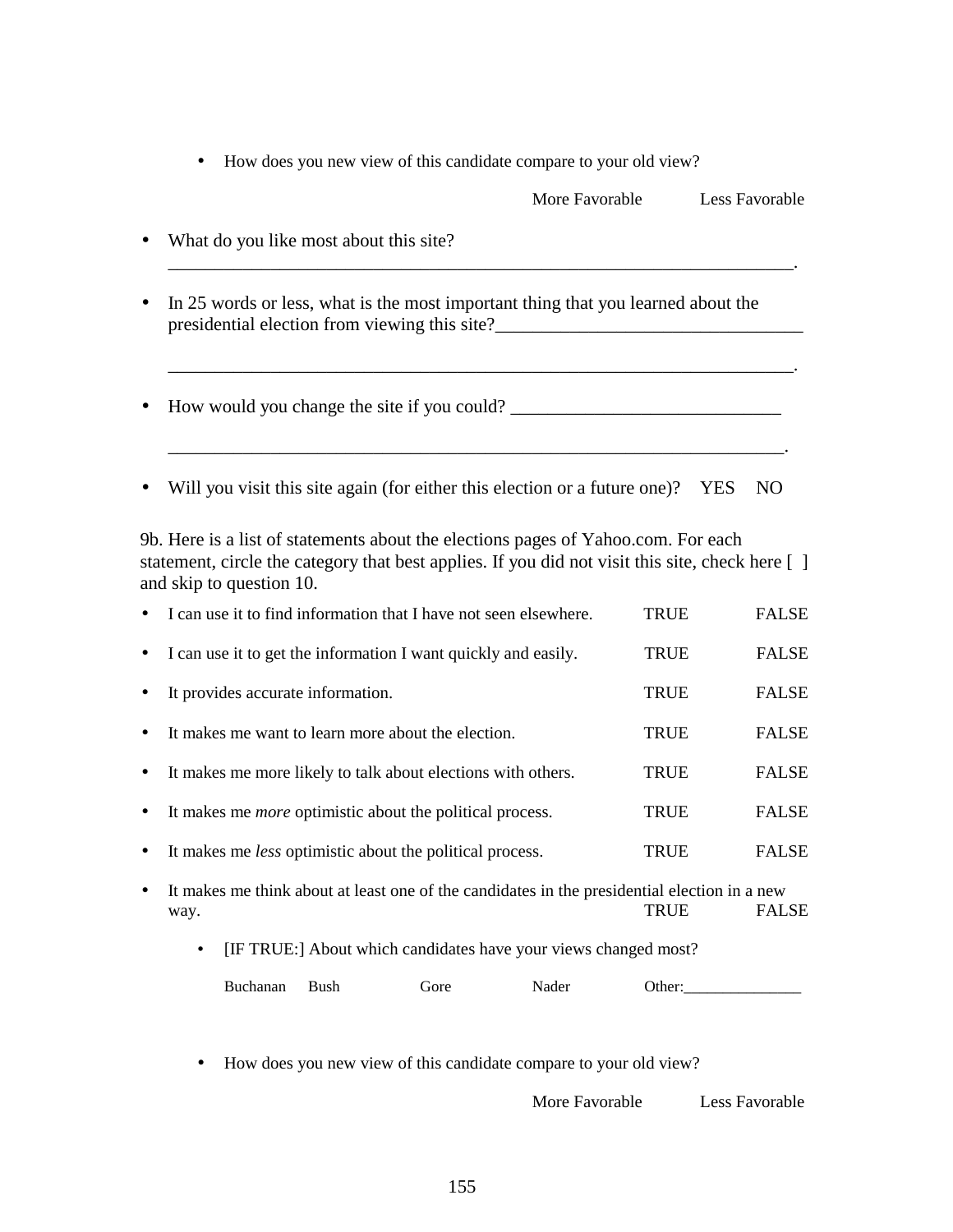- What do you like most about this site?
- In 25 words or less, what is the most important thing that you learned about the presidential election from viewing this site?\_\_\_\_\_\_\_\_\_\_\_\_\_\_\_\_\_\_\_\_\_\_\_\_\_\_\_\_\_\_\_\_\_\_\_

\_\_\_\_\_\_\_\_\_\_\_\_\_\_\_\_\_\_\_\_\_\_\_\_\_\_\_\_\_\_\_\_\_\_\_\_\_\_\_\_\_\_\_\_\_\_\_\_\_\_\_\_\_\_\_\_\_\_\_\_\_\_\_\_\_\_\_.

\_\_\_\_\_\_\_\_\_\_\_\_\_\_\_\_\_\_\_\_\_\_\_\_\_\_\_\_\_\_\_\_\_\_\_\_\_\_\_\_\_\_\_\_\_\_\_\_\_\_\_\_\_\_\_\_\_\_\_\_\_\_\_\_\_\_\_.

• How would you change the site if you could? \_\_\_\_\_\_\_\_\_\_\_\_\_\_\_\_\_\_\_\_\_\_\_\_\_\_\_\_\_\_\_\_\_\_

• Will you visit this site again (for either this election or a future one)? YES NO

\_\_\_\_\_\_\_\_\_\_\_\_\_\_\_\_\_\_\_\_\_\_\_\_\_\_\_\_\_\_\_\_\_\_\_\_\_\_\_\_\_\_\_\_\_\_\_\_\_\_\_\_\_\_\_\_\_\_\_\_\_\_\_\_\_\_.

10. Now for some questions about the Federal Government. Which party currently has the most members in the House of Representatives in Washington? Circle one.

| Democrats                                                                                                                               | Republicans                               | Don't Know        |             |  |  |
|-----------------------------------------------------------------------------------------------------------------------------------------|-------------------------------------------|-------------------|-------------|--|--|
| 11. How much of a majority is required for the U.S. Senate and House of Representatives<br>to override a presidential veto? Circle one. |                                           |                   |             |  |  |
| 50% plus one vote                                                                                                                       | Three-fifths<br>Two-thirds                | Three-quarters    | Don't Know  |  |  |
| 12. Whose responsibility is it to determine if a law is constitutional or not? Circle one.                                              |                                           |                   |             |  |  |
| The president.                                                                                                                          | Congress                                  | The Supreme Court | Don't Know. |  |  |
| 13. What political office is now held by Joe Lieberman? Circle one.                                                                     |                                           |                   |             |  |  |
| Governor                                                                                                                                | U.S. Congressman                          | U.S. Senator      | Don't Know  |  |  |
| 14. What political office was once held by Dick Cheney? Circle one.                                                                     |                                           |                   |             |  |  |
| Secretary of Defense                                                                                                                    | Secretary of Education Secretary of State |                   | Don't Know  |  |  |
| 15. Generally speaking, do you usually think of yourself as a Democrat, a Republican,                                                   |                                           |                   |             |  |  |

and Independent or what? \_\_\_\_\_\_\_\_\_\_\_\_\_\_\_\_\_\_\_\_\_\_\_\_\_\_\_\_\_\_\_\_\_\_\_\_\_\_\_\_\_\_\_\_\_\_\_\_\_\_\_.

[If you answered DEMOCRAT:] When you vote, how often do you vote for Democrats? Circle one.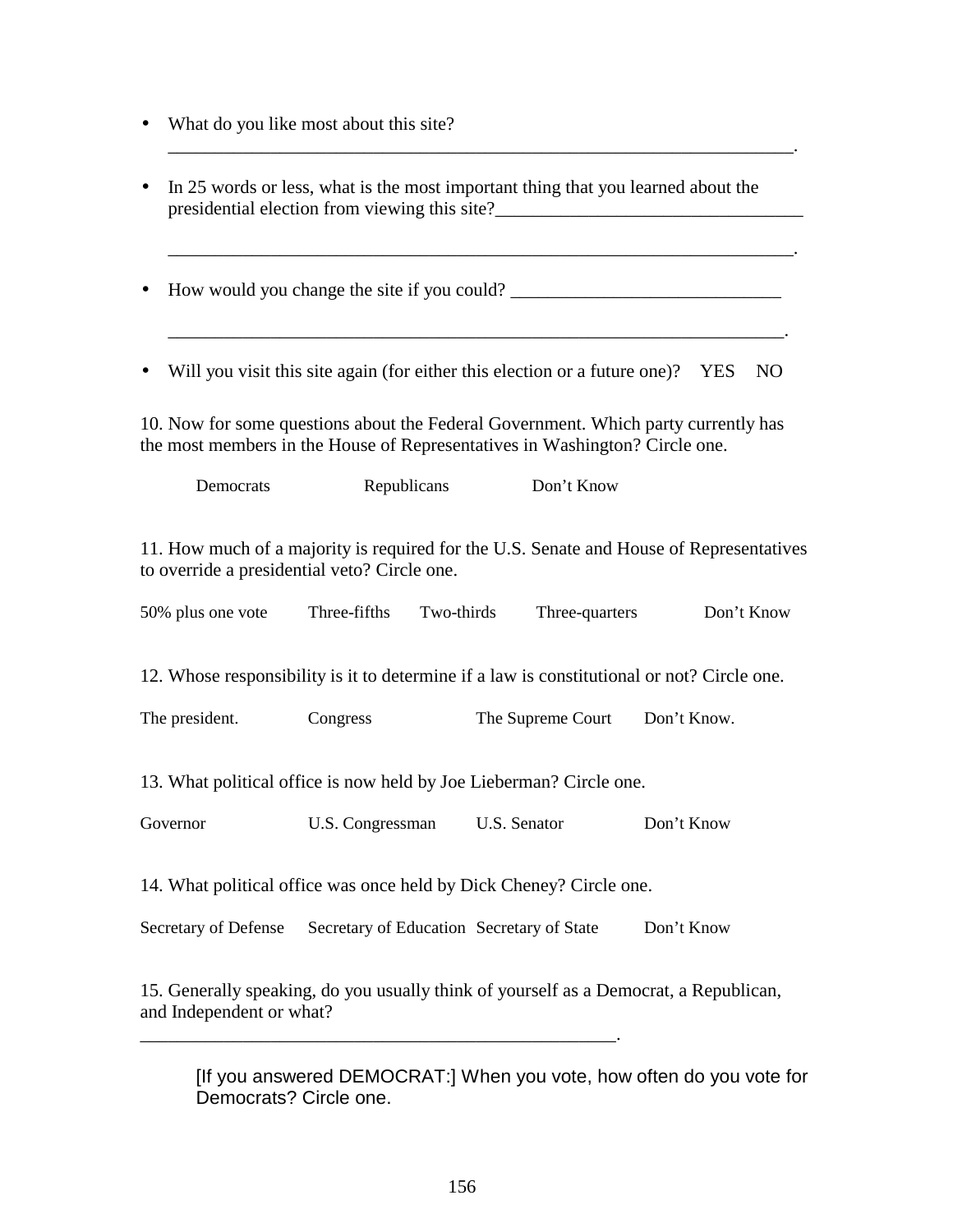|                                                                                                                                                                                                                                                       | All the time.                                      |         | Most of the time. |         |                                                                                                                                                        |
|-------------------------------------------------------------------------------------------------------------------------------------------------------------------------------------------------------------------------------------------------------|----------------------------------------------------|---------|-------------------|---------|--------------------------------------------------------------------------------------------------------------------------------------------------------|
|                                                                                                                                                                                                                                                       | for Republicans? Circle one.<br>All the time.      |         | Most of the time. |         | [If you answered REPUBLICAN:] When you vote, how often do you vote                                                                                     |
|                                                                                                                                                                                                                                                       | Party or closer to neither?<br>Democratic          |         | Republican        |         | [If you answered NEITHER Democrat or Republican:] Do you think of<br>yourself as closer to the Democratic Party or closer to the Republican<br>Neither |
| 16. Generally speaking, do you usually think of yourself as a Conservative or a Liberal?<br>Conservative                                                                                                                                              |                                                    | Liberal |                   | Neither |                                                                                                                                                        |
| 17. What is your current marital status? Circle one.<br>Married<br>Divorced                                                                                                                                                                           | Living together but not legally married<br>Widowed |         |                   |         | Separated<br>Never Married                                                                                                                             |
| 18. The next time you use the Internet to find news and information about the presidential<br>election, which site will you visit first?                                                                                                              |                                                    |         |                   |         |                                                                                                                                                        |
| 19. Are there any other web sites that you would recommend to others as good sources<br>for information about politics and elections? Name up to three. If you can think of more<br>than three, just write the names of the three that you like best. |                                                    |         |                   |         |                                                                                                                                                        |
| 20. For whom do you intend to vote in the Presidential Election?                                                                                                                                                                                      | Buchanan Bush Gore                                 |         | Nader             |         | Other:                                                                                                                                                 |
| 21. What is your annual income (before taxes)? Circle one.<br>Under \$30,000<br>Between \$30,001 and \$70,000<br>Over \$70,001.                                                                                                                       |                                                    |         |                   |         |                                                                                                                                                        |
| 22. In today's study, how did you choose which web sites to view?                                                                                                                                                                                     |                                                    |         |                   |         |                                                                                                                                                        |

#### **STOP HERE. PLEASE RAISE YOUR HAND WHEN YOU ARE FINISHED.**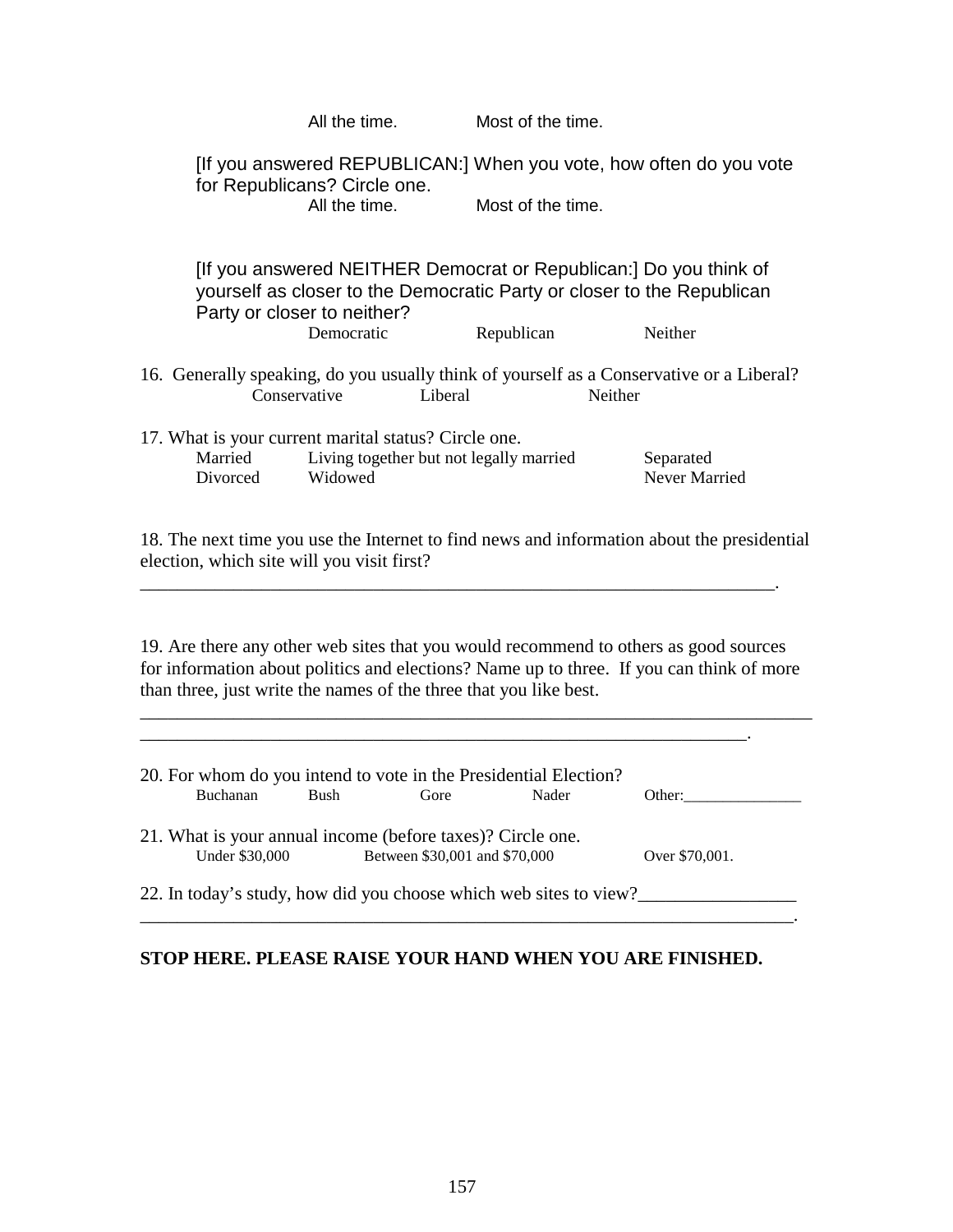# Appendix 3 to Chapter 7: Sample Recruitment Flyer.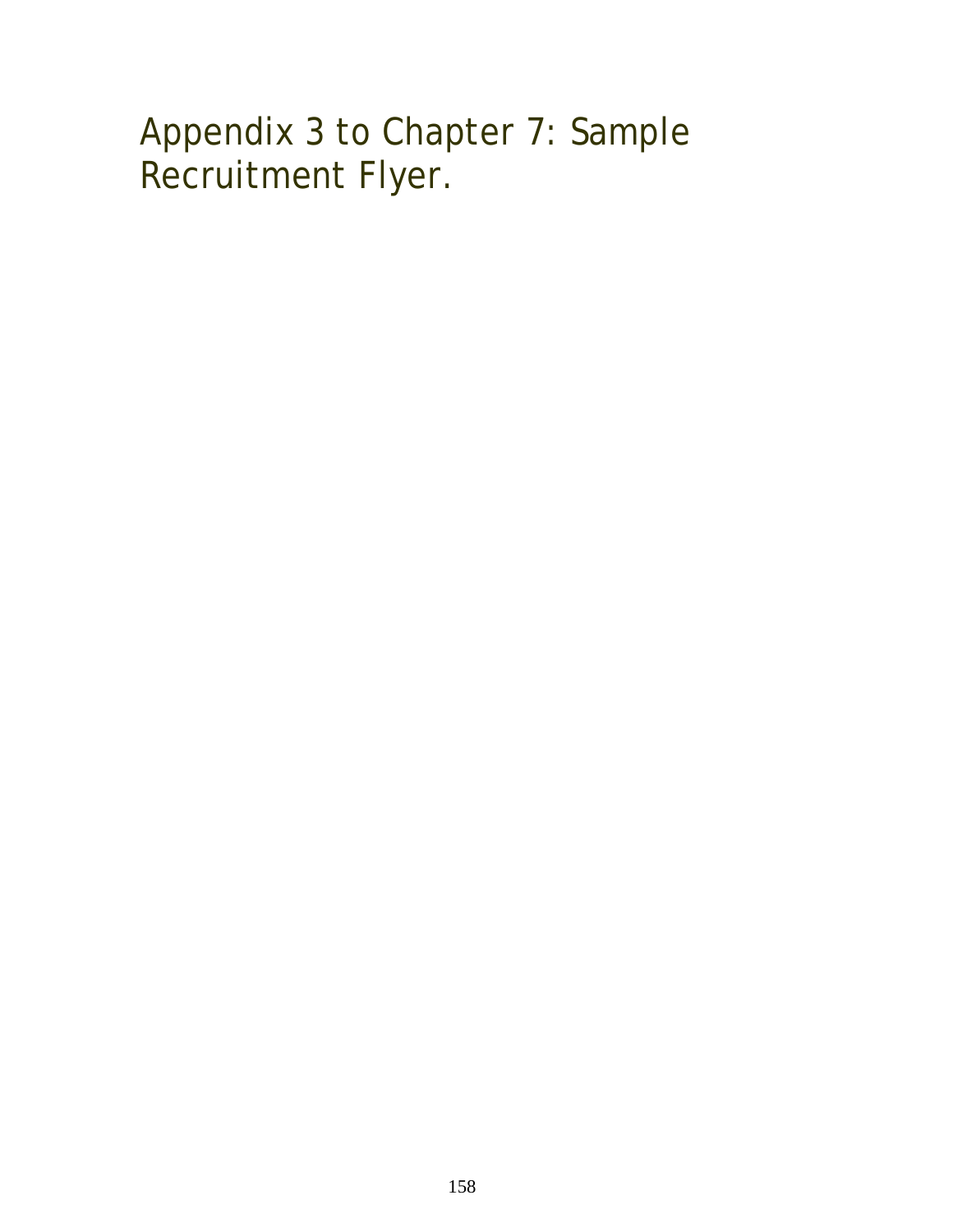# **Participate in a UCSD Research Study Tonight!**  Earn \$35

#### **What is the study about?**

A Political Science professor is conducting a groundbreaking new study that will help researchers learn about the impact of the Internet. During the study you will be asked to find certain types of information on the Internet. You will then fill out a questionnaire about what you found.

#### **What do I get for participating?**

We pay you \$35 for completing questionnaires. Each session lasts about an hour.

#### **When do the sessions begin?**

Friday, November 3: 12:00, 1:30, 3:00, 4:30. Saturday, November 4: 4:00, 5:15, 7:00. All sessions are held in Room 263 of CLICS at Galbraith Hall

#### **Who can participate?**

To participate you must be:

- At least 18 years of age.
- A U.S. citizen or permanent resident.
- Able to use Netscape Navigator without instruction.

If you do not satisfy all of these requirements, then you are ineligible for this study. You must present a government-issued ID as proof of age.

#### **Where do I go?**

The study is being held at the Center for Library and Instructional Computing Services. The center is housed at Galbraith Hall in Revelle College.

#### **How do I sign up?**

Set up an appointment at *psexper@weber.ucsd.edu* or by calling 858-822-4414.

#### **We hope to see you tonight!**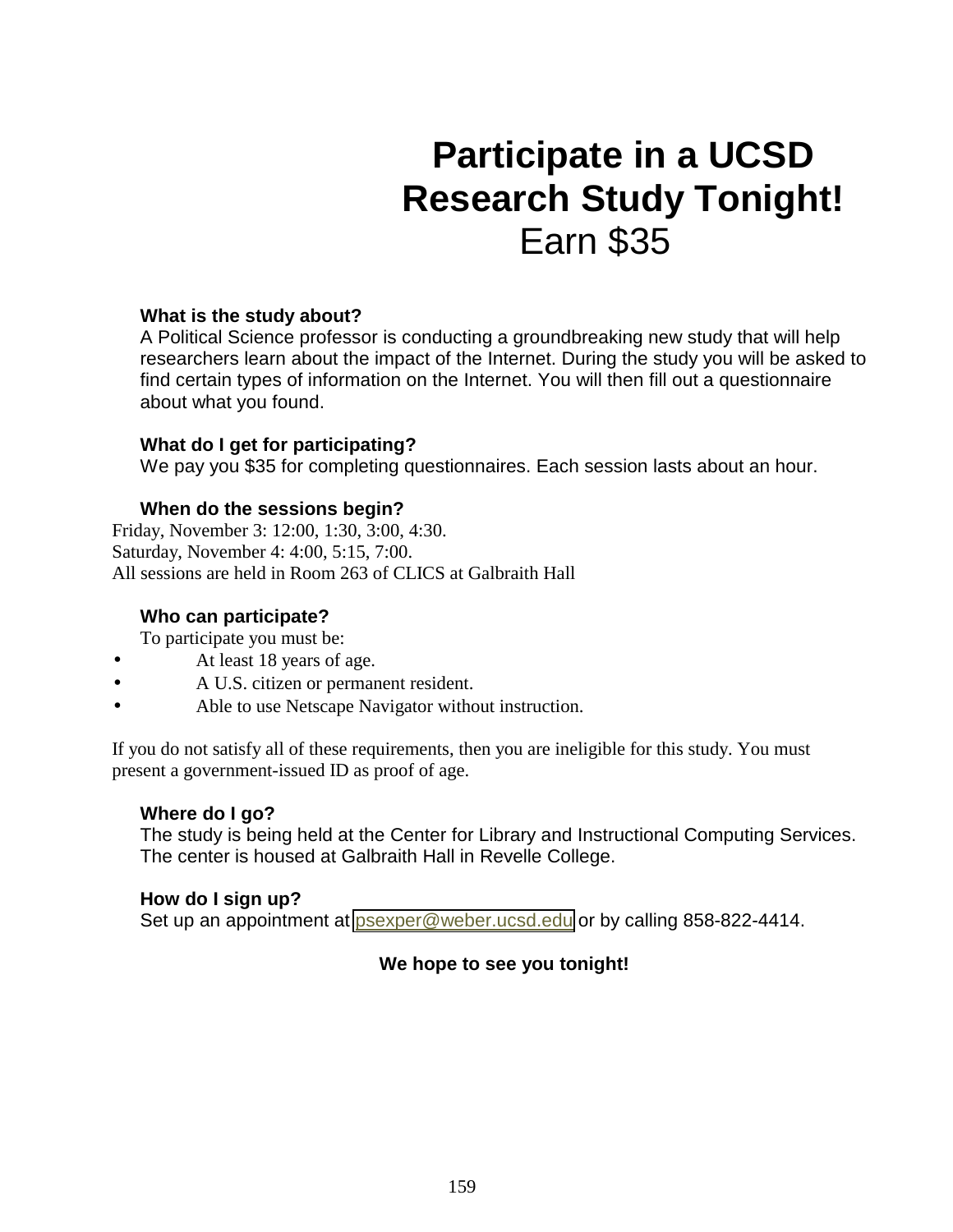# Appendix 4 to Chapter 7: Sample Signup sheet.

Experimental Schedule October 28, 2000

### 11:00am Session V-2 **Galbraith Hall 263- Center for Library and Information Services**

| Name | Qualifications Verified E-mail/phone      |  |  |
|------|-------------------------------------------|--|--|
|      |                                           |  |  |
|      |                                           |  |  |
|      |                                           |  |  |
|      |                                           |  |  |
|      | 5.                                        |  |  |
|      |                                           |  |  |
|      |                                           |  |  |
|      | 8.                                        |  |  |
|      |                                           |  |  |
|      | 10.                                       |  |  |
|      |                                           |  |  |
|      |                                           |  |  |
|      |                                           |  |  |
|      |                                           |  |  |
|      | 15.                                       |  |  |
|      | $\begin{array}{c} \hline 16. \end{array}$ |  |  |
|      |                                           |  |  |
|      | 18.                                       |  |  |
|      |                                           |  |  |
|      | 20.                                       |  |  |
|      |                                           |  |  |
|      |                                           |  |  |
| 23.  |                                           |  |  |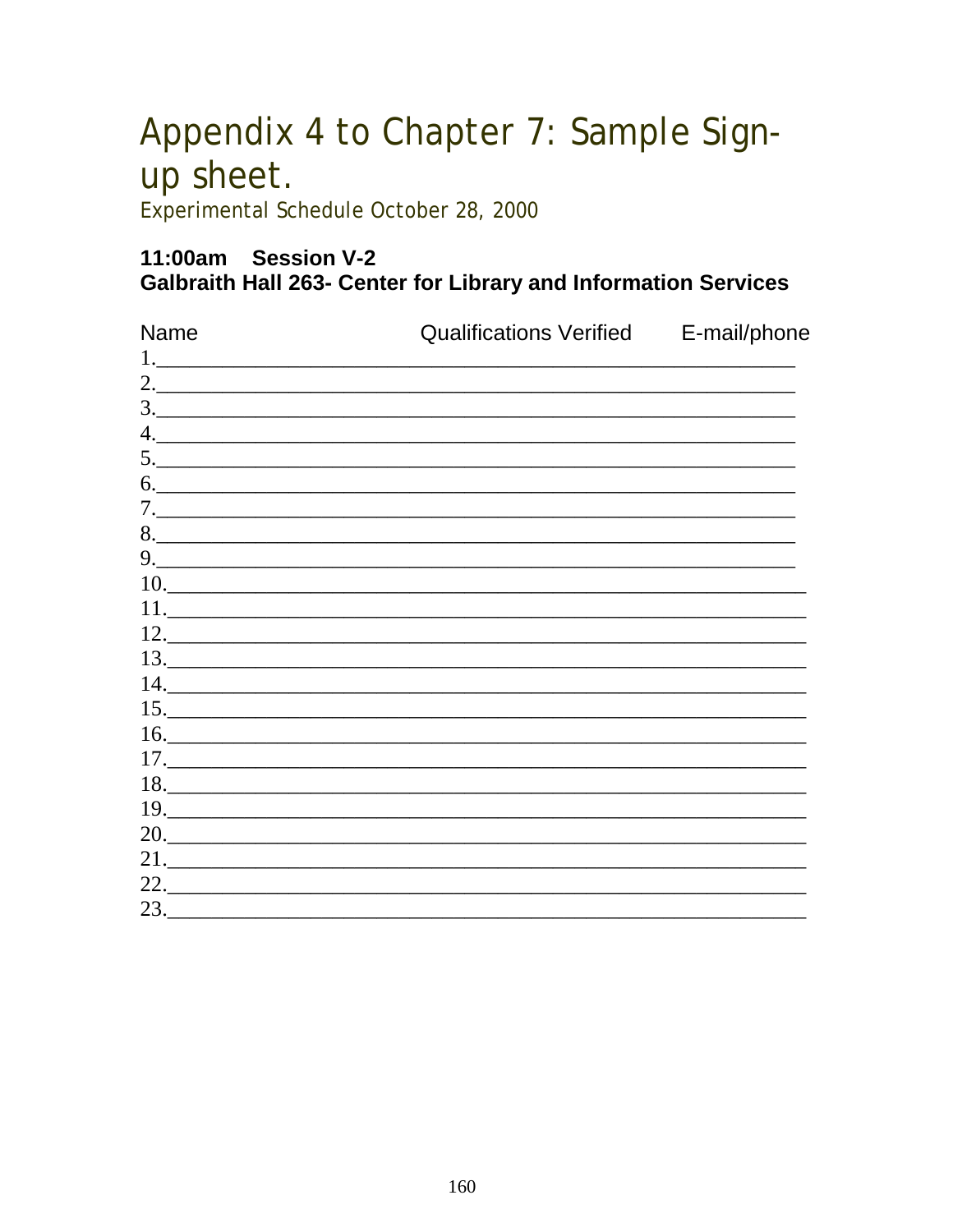# Appendix 5 to Chapter 7: Sample Consent Form

### **University of California-San Diego Consent to Act as a Research Subject**

Dr. Arthur Lupia is conducting a research study to find out more about how people use the Internet. You have been asked to participate because you are a member of the UCSD community.

If you agree to participate in this study, the following will happen to you:

- 1. You will be given a questionnaire about politics and the Internet.
- 2. You will be asked to use the Internet to find certain types of information.
- 3. You will be asked to fill out a questionnaire about what you found.
- 4. We will use the data gathered during the experiment to test hypotheses about how people use the Internet.

To participate, you must be an American citizen or a permanent resident, at least 18 years of age, and either a current UCSD student, a current UCSD staff member or the spouse or adult child of a current UCSD student or staff member.

You will be paid \$35 for participating in this research and completing the questionnaires.

You may call the UCSD Human Subjects Office at (619) 534-4520 to ask about your rights as a research subject or to report research-related problems.

There will be no direct benefit to you from these procedures. However, the investigator may learn more about how to design more effective web sites in the future.

Dr. Lupia has explained this study to you and answered your questions. If you have questions or research-related problems you may reach Arthur Lupia at (858) 534-5799.

Participation in research is entirely voluntary. You may refuse to participate or withdraw at any time without penalty.

Research records will be kept confidential to the extent provided by law.

You have received a copy of this consent document to keep. You agree to participate.

 $Sign here:$ 

Date: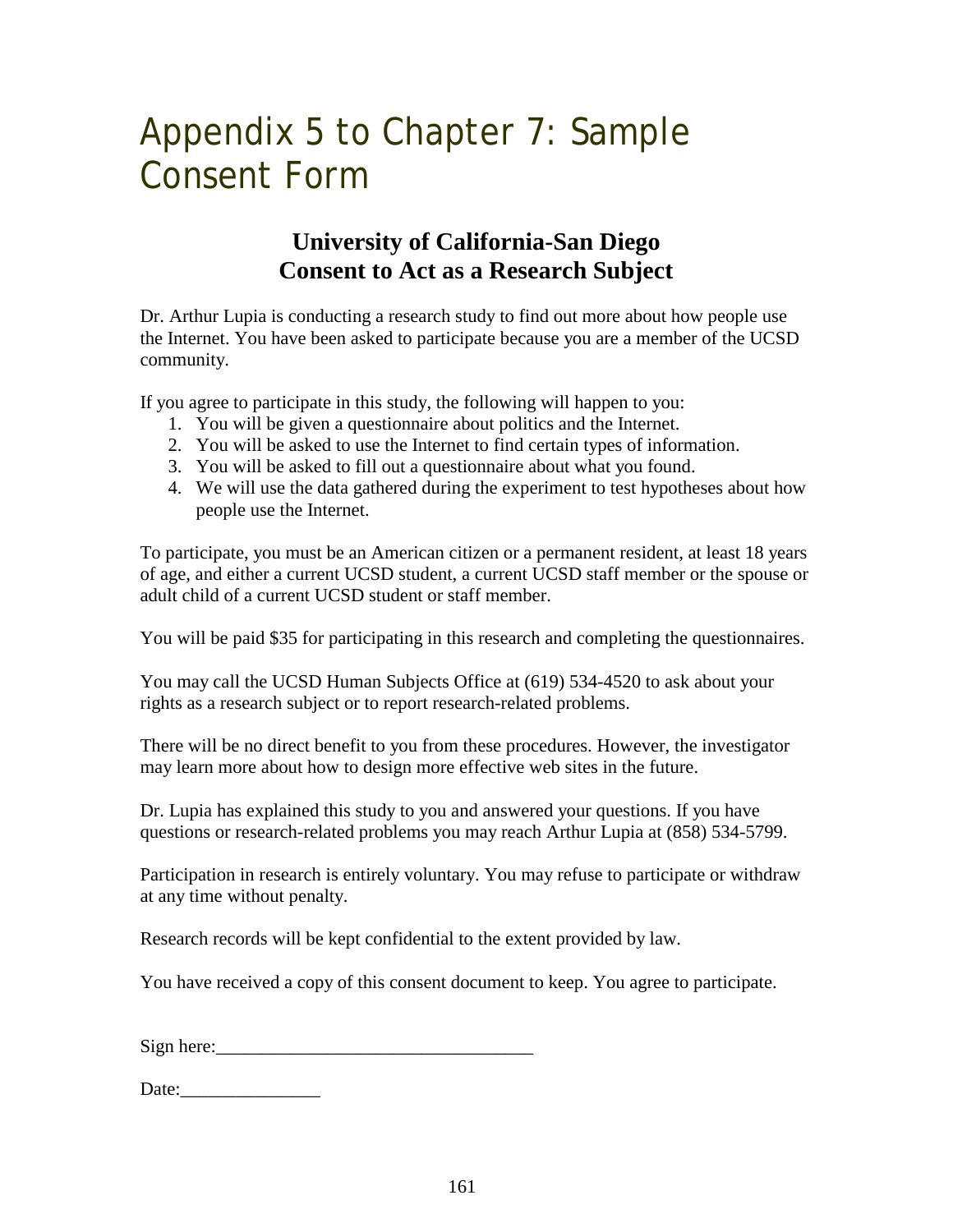## Appendix 6 to Chapter 7: Sample Viewing Period Instructions

All partners treatment.

#### INTERNET STUDY INSTRUCTIONS

During the next thirty minutes, we want you to use the Internet to learn as much new information as you can about the candidates in the upcoming Presidential election.

Please use the following sites:

- election2000.aol.com,
- abcnews.go.com/sections/politics/
- [www.cnn.com/ELECTION/2000/](http://www.cnn.com/ELECTION/2000/)
- chooseorlose.excite.com/
- [webwhiteblue.org](http://www.webwhiteandblue.org/)
- pbs.org
- npr.org
- [www.foxnews.com/elections/](http://www.foxnews.com/elections/)
- [www.ivillage.com/election/](http://www.ivillage.com/election/)
- [www.mtv.com-choose](http://www.mtv.com-choose/) or lose
- [www.nytimes.com/pages/politics](http://www.nytimes.com/pages/politics)
- befearless.oxygen.com/politics
- [www.usatoday.com/news/politics/campfront.htm](http://www.usatoday.com/news/politics/campfront.htm)
- washingtonpost.com/wp-dyn/politics/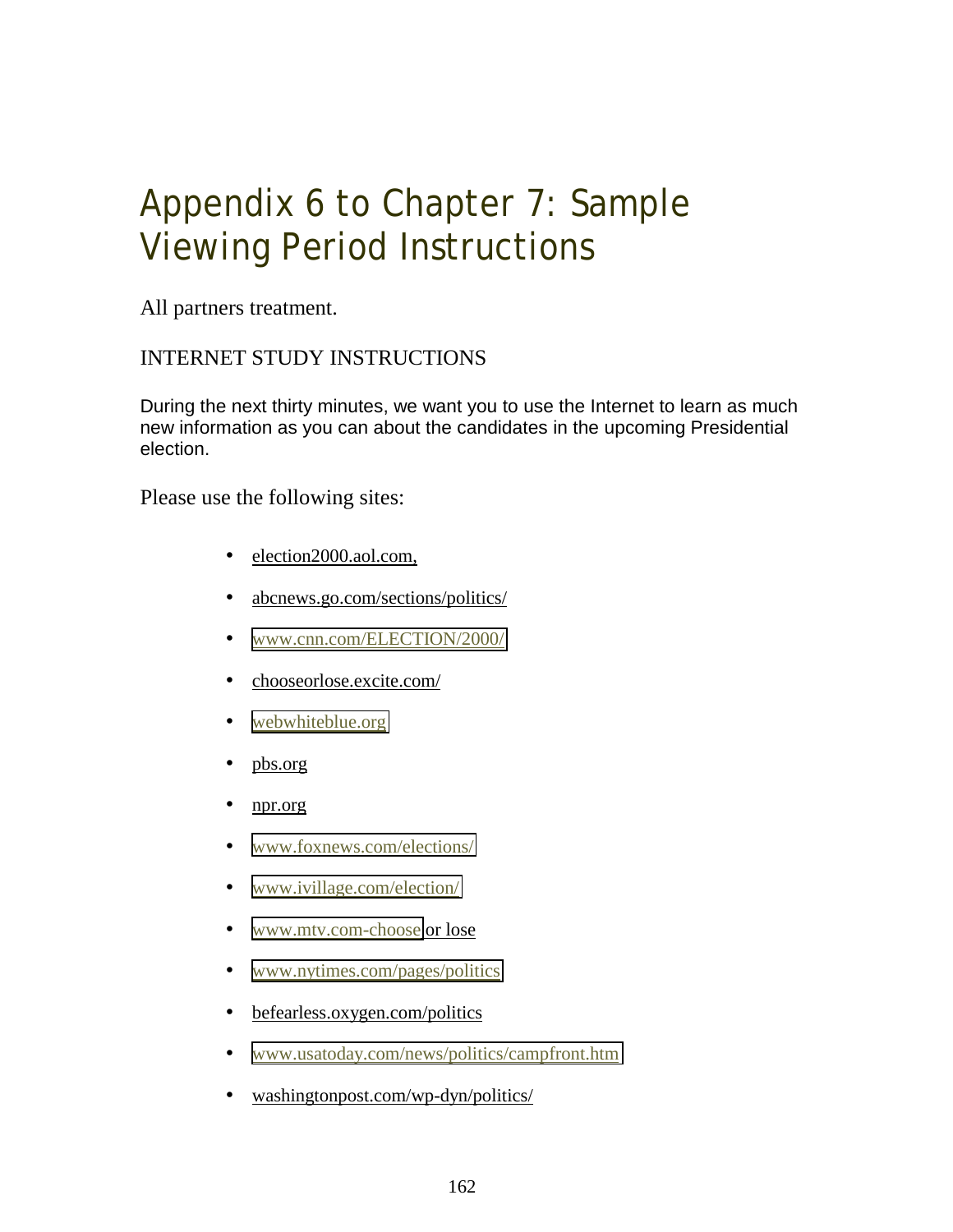• politics. Yahoo.com/politics/

Use the site or sites that you think will teach you the most.

In 30 minutes, we will ask you to stop browsing. At that time, please turn your browser off and listen for subsequent instructions.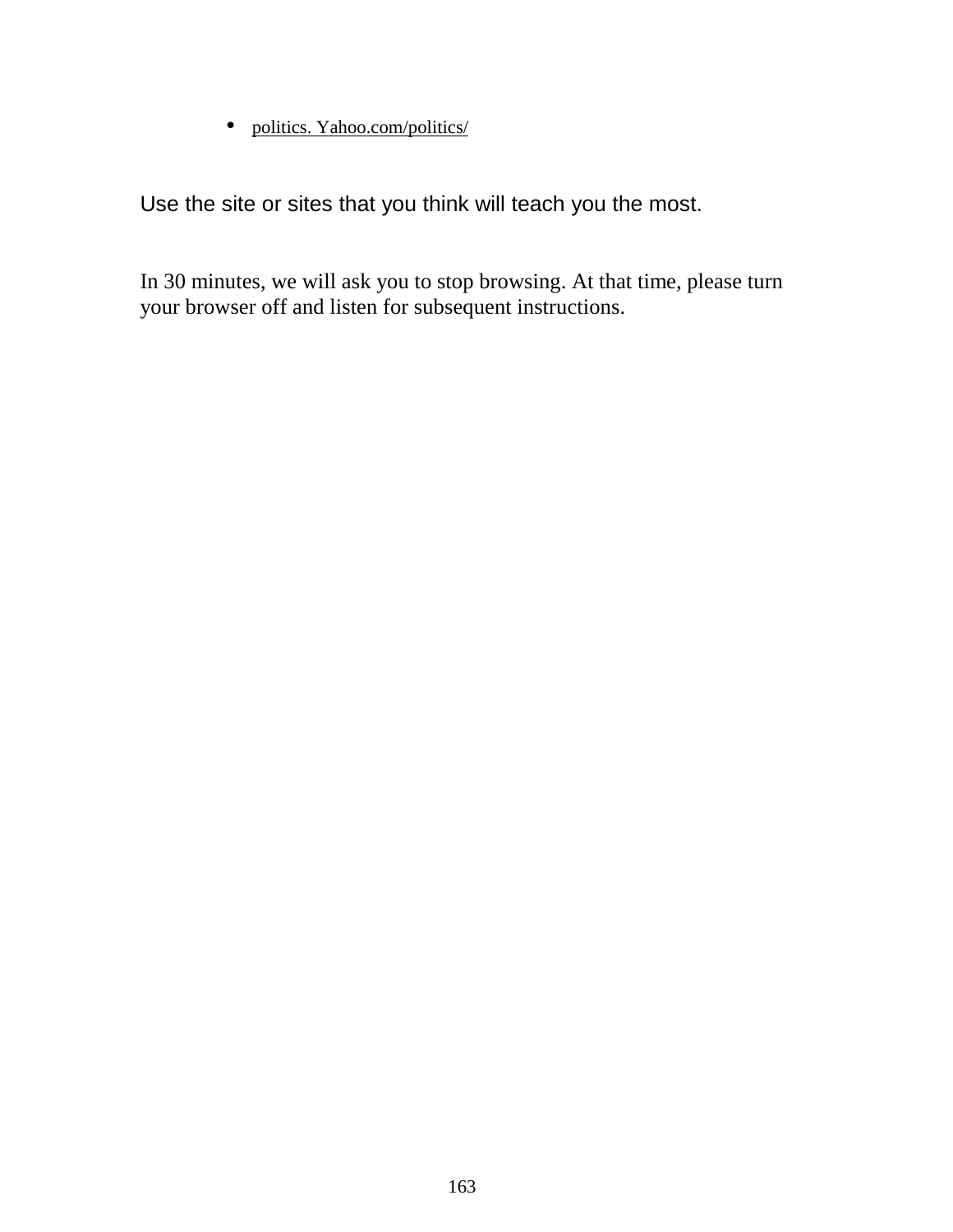(No instruction treatment.)

#### INTERNET STUDY INSTRUCTIONS

During the next thirty minutes, we want you to use the Internet to learn as much new information as you can about the candidates in the upcoming Presidential election.

You can use any web site. Use the site or sites that you think will teach you the most.

In 30 minutes, we will ask you to stop browsing. At that time, please turn your browser off and listen for subsequent instructions.